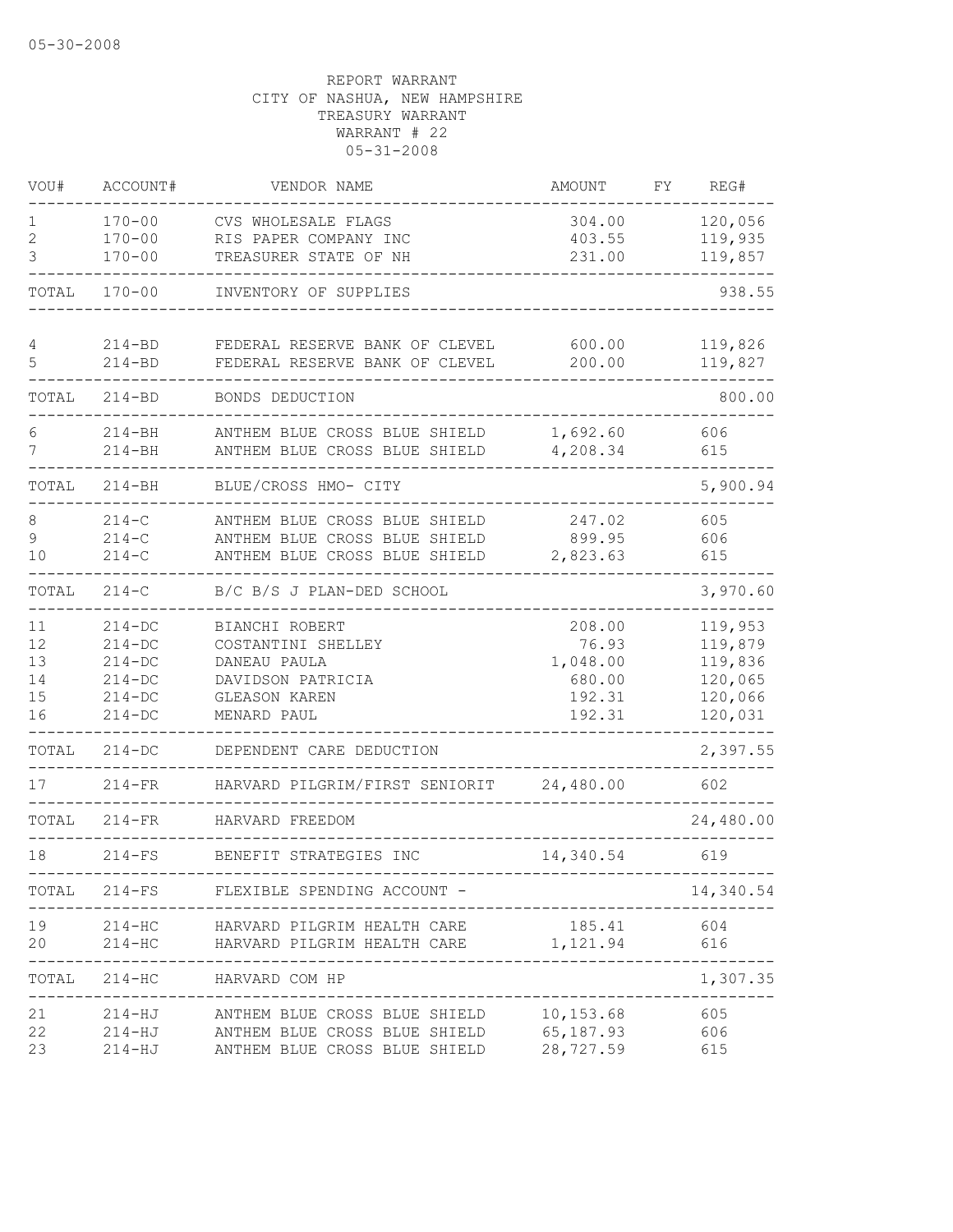|          | VOU# ACCOUNT#            | VENDOR NAME                                          | AMOUNT FY REG# |                    |
|----------|--------------------------|------------------------------------------------------|----------------|--------------------|
|          |                          | TOTAL 214-HJ BC/BS J PLAN DED-CITY                   |                | 104,069.20         |
|          |                          | 24 214-PO ANTHEM BLUE CROSS BLUE SHIELD 1,907.80 606 |                |                    |
|          |                          | 25 214-PO ANTHEM BLUE CROSS BLUE SHIELD 1,908.00     |                | 615                |
|          |                          | TOTAL 214-PO BC/BS POINT OF SERV- CITY               |                | 3,815.80           |
| 26       |                          | 255-00 STATE OF NH-MV                                | 20,122.05      | 594                |
| 27       | $255 - 00$               |                                                      | 8,081.15       | 598                |
| 28       | $255 - 00$               | STATE OF NH-MV<br>STATE OF NH-MV                     | 25,742.20      | 599                |
| 29       | $255 - 00$               | STATE OF NH-MV                                       | 27,400.70 607  |                    |
| 30       | $255 - 00$               | STATE OF NH-MV                                       | 9,908.75 609   |                    |
| 31       | $255 - 00$               | STATE OF NH-MV                                       | 25,094.70 611  |                    |
| 32       | $255 - 00$               | STATE OF NH-MV                                       | 7,976.05 613   |                    |
| 33       | $255 - 00$               | STATE OF NH-MV                                       | 8,108.10 614   |                    |
| 34       | $255 - 00$               | STATE OF NH-MV                                       | 25,426.70 617  |                    |
|          | TOTAL 255-00             | STATE MVR                                            | -----------    | 157,860.40         |
|          |                          |                                                      |                |                    |
| 35       |                          | 257-00 DORNEY LUCILLE                                |                | 10.00 120,158      |
| 36       |                          | 257-00 FITZGERALD JENNIFER                           |                | 18.50 120,163      |
| 37       | $257 - 00$               | HARBOR HOMES INC                                     | 10.00          | 120,156            |
| 38       | $257 - 00$               | HIRKOS TREE SERVICE                                  | 23.50          | 120,151            |
| 39       | $257 - 00$               | KERT CHARLES J                                       | 445.70         | 120,153            |
| 40       | $257 - 00$               | MICHAEL PAUL                                         | 142.70         | 120,161            |
| 41       | $257 - 00$               | MILLETT LINDA                                        | 188.20         | 120,188            |
| 42       | $257 - 00$               | --<br>RAYMOND GEORGE JR                              | 39.00          | 120,167            |
| 43       | $257 - 00$               | TERWILLIGER LISA                                     | 180.70         | 120,149            |
|          |                          | TOTAL 257-00 MV REFUND PENDING                       |                | 1,058.30           |
|          |                          |                                                      |                |                    |
| 44<br>45 | $258 - 00$               | 258-00 BECKHARDT EILEEN C<br>BULSA KATHRYN M         | 10.00<br>10.00 | 120,180            |
| 46       | $258 - 00$               |                                                      |                | 120,175            |
|          |                          | CYGANOWSKI ALLISON                                   | 10.00          | 120,177            |
| 47<br>48 | $258 - 00$               | FECHKE KEVIN R                                       | 20.00<br>10.00 | 120,178<br>120,181 |
| 49       | $258 - 00$<br>$258 - 00$ | FISHER CYNTHIA<br>PINCUS STACEY                      | 20.00          | 120,182            |
| 50       | $258 - 00$               | SANCHEZ LUIS M                                       | 20.00          | 120,179            |
| $51\,$   | $258 - 00$               | SARICENO RICHARD E                                   | 50.00          | 120,183            |
| 52       | $258 - 00$               | SWANSON ANTHONY                                      | 35.00          | 120,170            |
|          | TOTAL 258-00             | TVB REFUND PENDING                                   |                | 185.00             |
|          |                          |                                                      |                |                    |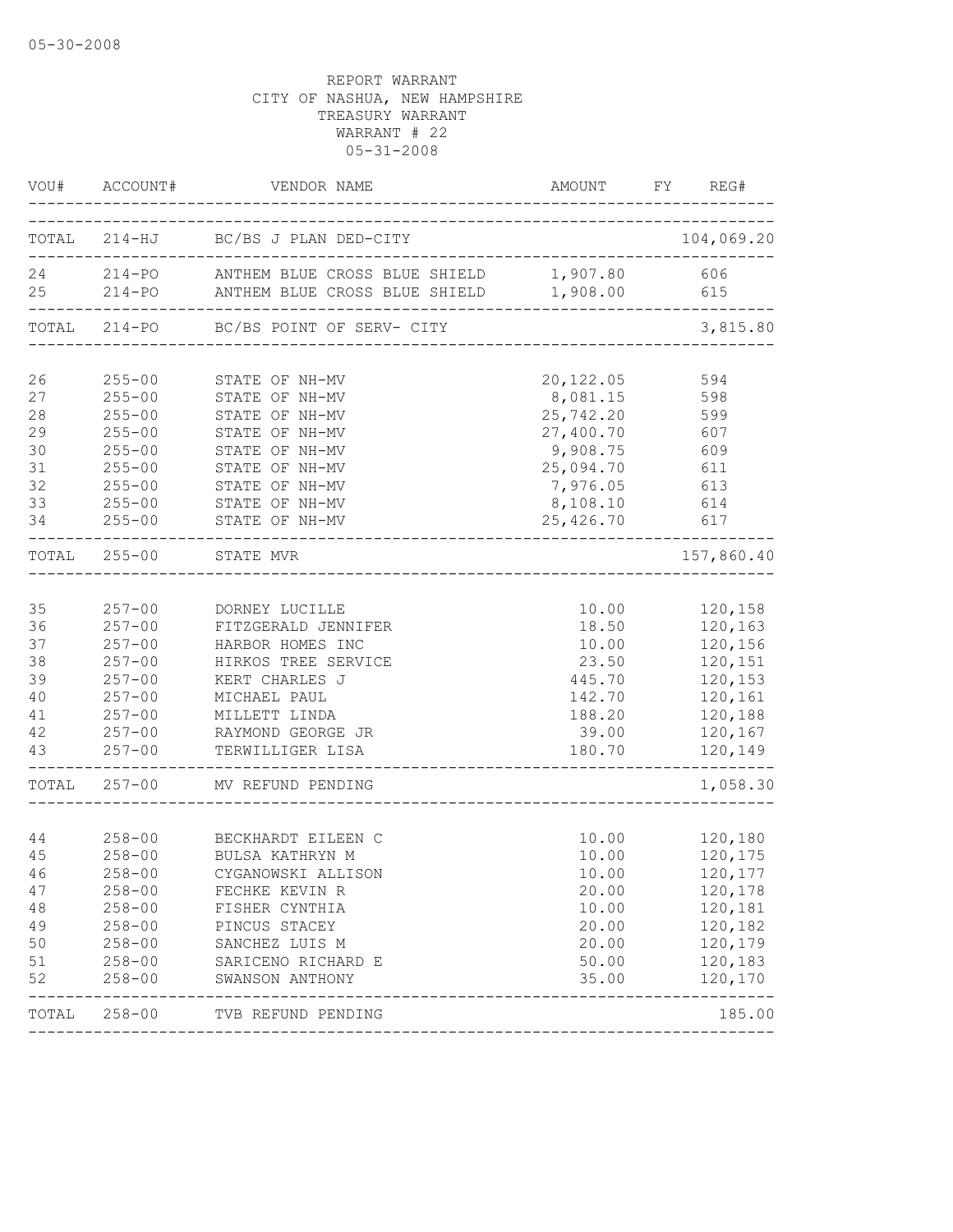| VOU#         | ACCOUNT# | VENDOR NAME               | AMOUNT   | FY | REG#     |
|--------------|----------|---------------------------|----------|----|----------|
| 53           | 289-00   | COFFEY LAURIE R           | 1,150.00 |    | 120,176  |
| TOTAL 289-00 |          | TREASURER'S SUSPENSE ACCT |          |    | 1,150.00 |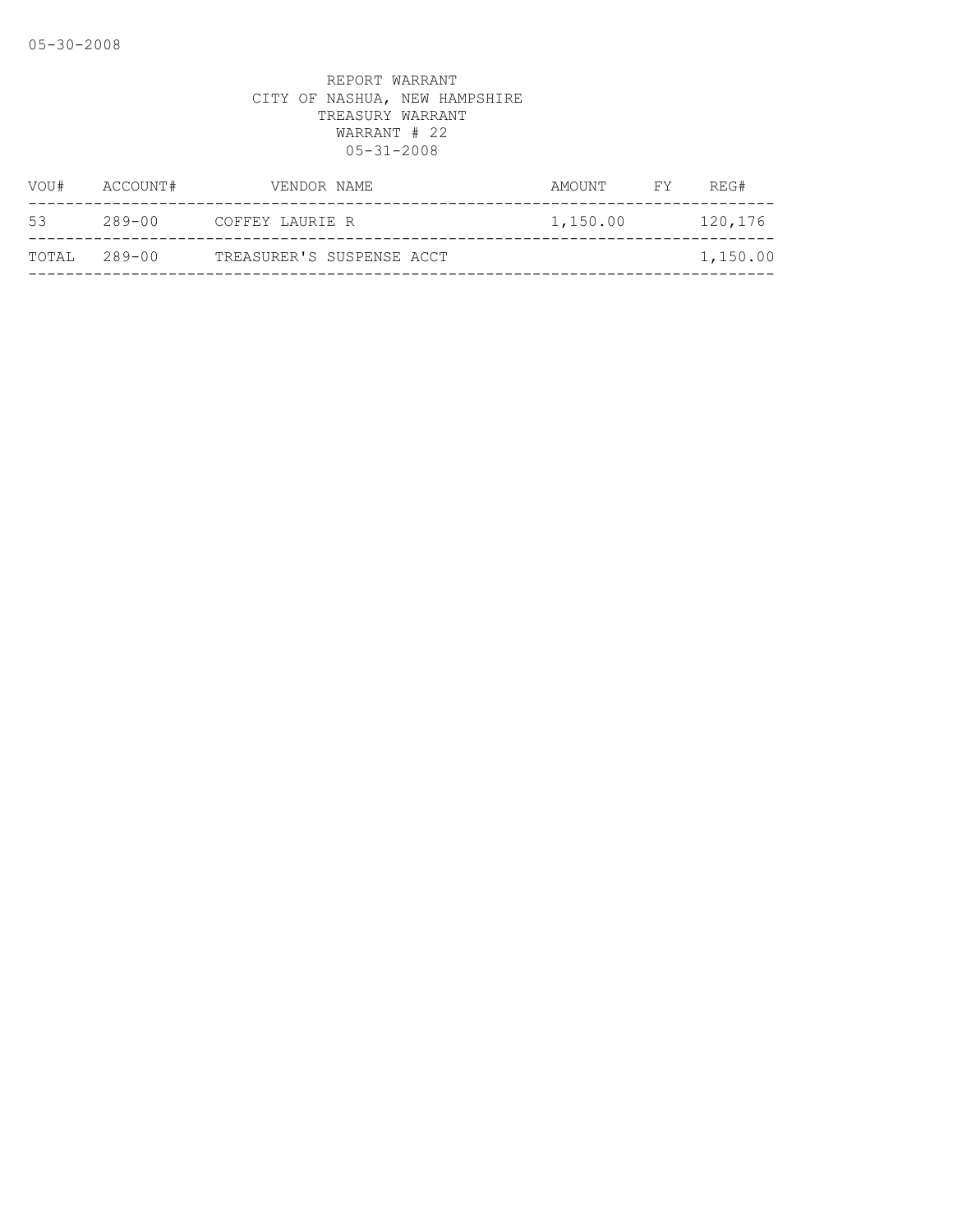| VOU# | ACCOUNT#  | VENDOR NAME                                                      | AMOUNT                                  | FY  | REG#           |
|------|-----------|------------------------------------------------------------------|-----------------------------------------|-----|----------------|
| 54   | 305-59100 | ANDERSON CECIL                                                   |                                         |     | 100.00 120,060 |
| 55   | 305-59100 | COLLINS JOHN                                                     |                                         |     |                |
| 56   | 305-59100 | JEYNES COMPANY/MIKE JEYNES 375.00 119,945                        |                                         |     |                |
| 57   | 305-59100 | O'NEIL TIM                                                       | 250.00                                  |     | 120,038        |
| 58   |           | 305-59100 SANCHEZ ANTONIO                                        | 50.00                                   |     | 120,059        |
| 59   |           | 305-59100 WALLENT FRANK J                                        |                                         |     |                |
|      |           | TOTAL 305 SRF - CIVIC & COMM ACTIVITIES                          | ---<br>-------------------------------- |     | 875.00         |
|      |           | 202,817 3053-49050 ACCURATE PRINTING INCORPORATED 200.00 120,465 |                                         |     |                |
|      |           | TOTAL 305 NHS ACADEMY OF FINANCE                                 | ---------------------------------       |     | 200.00         |
|      |           |                                                                  |                                         |     |                |
| 60   |           | 308-83012 ANTHEM BLUE CROSS BLUE SHIELD 45,930.02                |                                         |     | 605            |
| 61   |           | 308-83012 ANTHEM BLUE CROSS BLUE SHIELD                          | 151,270.11                              |     | 606            |
| 62   | 308-83012 | ANTHEM BLUE CROSS BLUE SHIELD                                    | 212,481.72                              |     | 615            |
| 63   | 308-83013 | ANTHEM BLUE CROSS BLUE SHIELD 47,285.48 605                      |                                         |     |                |
| 64   | 308-83013 | ANTHEM BLUE CROSS BLUE SHIELD                                    | 137, 207. 77                            |     | 606            |
| 65   | 308-83013 | ANTHEM BLUE CROSS BLUE SHIELD                                    | 129,625.12                              |     | 615            |
| 66   | 308-83016 | HARVARD PILGRIM HEALTH CARE                                      | 12,534.45                               |     | 603            |
| 67   | 308-83016 | HARVARD PILGRIM HEALTH CARE                                      | 23,737.58                               |     | 604            |
| 68   | 308-83016 | HARVARD PILGRIM HEALTH CARE                                      | 41,981.22                               |     | 616            |
| 69   | 308-83017 | HARVARD PILGRIM HEALTH CARE                                      | 14,934.36                               |     | 603            |
| 70   | 308-83017 | HARVARD PILGRIM HEALTH CARE                                      | 30, 373. 43                             |     | 604            |
| 71   | 308-83017 | HARVARD PILGRIM HEALTH CARE                                      | 47,704.34                               |     | 616            |
| 72   | 308-83018 | ANTHEM BLUE CROSS BLUE SHIELD 10,368.27                          |                                         |     | 605            |
| 73   | 308-83018 | ANTHEM BLUE CROSS BLUE SHIELD                                    | 50,908.50                               |     | 606            |
| 74   | 308-83018 | ANTHEM BLUE CROSS BLUE SHIELD                                    | 128,791.86                              |     | 615            |
| 75   | 308-83019 | ANTHEM BLUE CROSS BLUE SHIELD                                    | 13,764.25                               |     | 605            |
| 76   | 308-83019 | ANTHEM BLUE CROSS BLUE SHIELD                                    | 91,585.07                               |     | 606            |
| 77   | 308-83019 | ANTHEM BLUE CROSS BLUE SHIELD                                    | 58,429.60                               |     | 615            |
| 78   | 308-83020 | NORTHEAST DELTA                                                  | 16,129.44                               |     | 601            |
| 79   | 308-83020 | NORTHEAST DELTA                                                  | 16,723.26                               |     | 618            |
| 80   | 308-83021 | NORTHEAST DELTA                                                  | 3,715.95                                |     | 601            |
| 81   | 308-83021 | NORTHEAST DELTA                                                  | 6,601.35                                | 618 |                |
| 82   | 308-83025 | JOHN R SHARRY INC                                                | 4,961.25                                |     | 120,015        |
| 83   | 308-83053 | APPLE SERVICES NASHUA                                            | 2,670.00                                |     | 119,896        |
| 84   | 308-83053 | ASSOCIATED RADIOLOGISTS PA<br>W/                                 | 23.00                                   |     | 120,077        |
| 85   | 308-83053 | BRIGHAM & WOMENS PHYSICIANS OR                                   | 133.00                                  |     | 120,073        |
| 86   | 308-83053 | ELLIOT HOSPITAL<br>W/C                                           | 200.00                                  |     | 120,085        |
| 87   | 308-83053 | FOUR SEASONS ORTHOPAEDIC CTR                                     | 232.00                                  |     | 120,111        |
| 88   | 308-83053 | GREATER NASHUA EMERGENCY PHYS                                    | 1,440.00                                |     | 120,102        |
| 89   | 308-83053 | NASHUA EYE ASSOCIATES PA<br>W/C                                  | 110.00                                  |     | 120,088        |
| 90   | 308-83053 | NASHUA RADIOLOGY PA<br>W/C                                       | 200.00                                  |     | 120,078        |
| 91   | 308-83053 | RS MEDICAL<br>W/C                                                | 330.00                                  |     | 119,840        |
| 92   | 308-83053 | SO NH REGIONAL MEDICAL CENTER                                    | 1,139.39                                |     | 120,079        |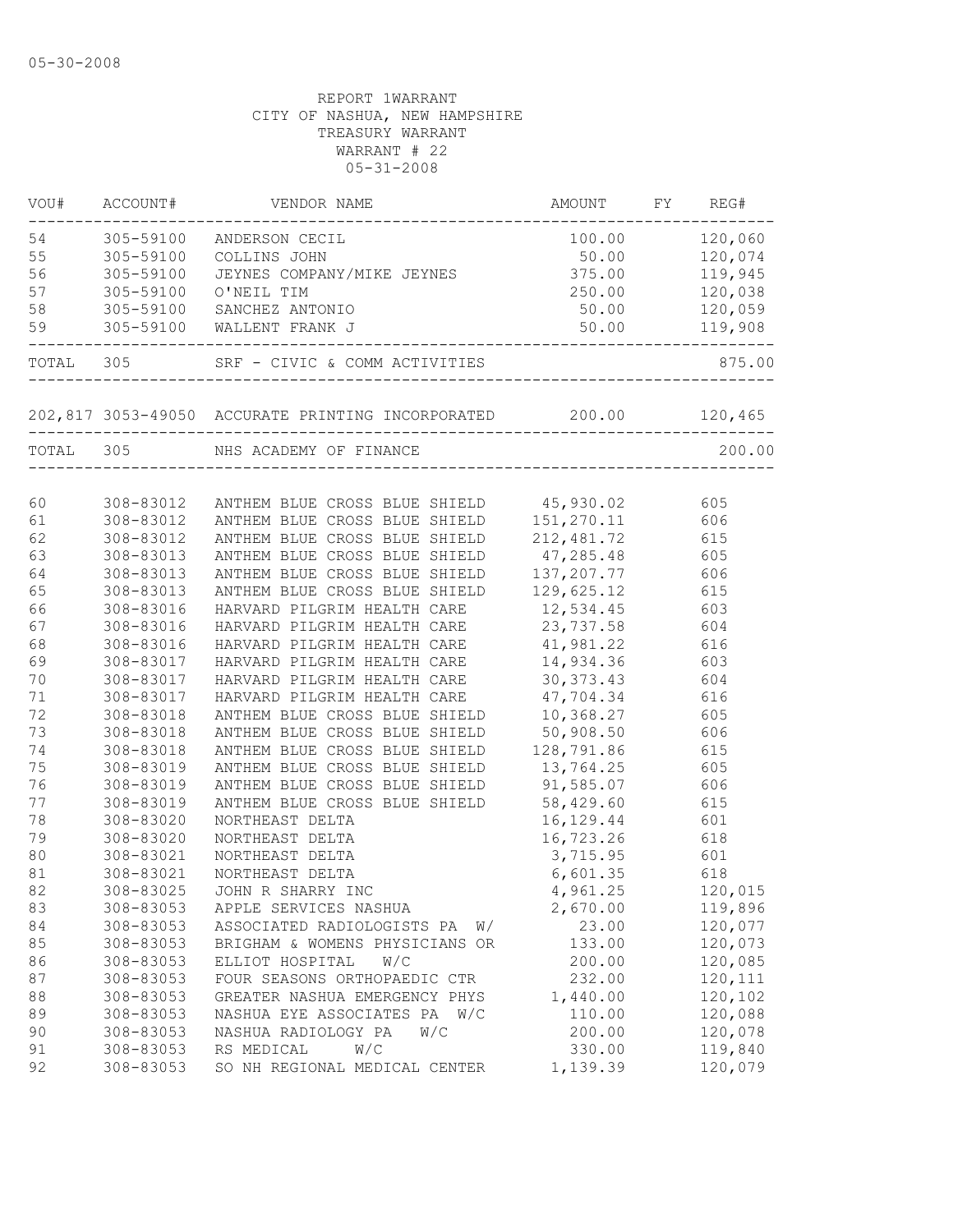| VOU#      | ACCOUNT#           | VENDOR NAME                      | AMOUNT    | FY<br>REG#   |
|-----------|--------------------|----------------------------------|-----------|--------------|
| 93        | 308-83053          | ST JOSEPH BUSINESS & HEALTH      | 278.25    | 119,968      |
| 94        | 308-83053          | ST JOSEPH'S HOSPITAL W/C         | 1,070.00  | 119,892      |
| 95        | 308-83053          | WORKING RX INC<br>W/C            | 26.76     | 119,883      |
| 96        | 308-83054          | ANESTHESIA CARE GROUP PC<br>W/   | 2,081.63  | 119,837      |
| 97        | 308-83054          | APPLE SERVICES NASHUA            | 1,827.00  | 119,896      |
| 98        | 308-83054          | APPLE THERAPY SERVICES BEDFORD   | 1,063.00  | 119,833      |
| 99        | 308-83054          | ASSOCIATED RADIOLOGISTS PA<br>W/ | 685.00    | 120,077      |
| 100       | 308-83054          | BITSACK NED T DDS PA             | 90.00     | 120,144      |
| 101       | 308-83054          | BONENBERGER HOWARD J DPM PLLC    | 206.87    | 120,046      |
| 102       | 308-83054          | DARTMOUTH-HITCHCOCK CLINIC       | 463.00    | 120,132      |
| 103       | 308-83054          | FOUR SEASONS ORTHOPAEDIC CTR     | 1,983.00  | 120,111      |
| 104       | 308-83054          | KNOETIG ERIN M                   | 19.00     | 120,072      |
| 105       | 308-83054          | LEWIS PHYSICAL MEDICINE ASSOC    | 427.00    | 119,832      |
| 106       | 308-83054          | MORIARTY KEVIN S DC<br>W/C       | 532.00    | 120,096      |
| 107       | 308-83054          | NH ORTHOPAEDIC SURGERY PA<br>W/C | 81.00     | 120,092      |
| 108       | 308-83054          | OCCUPATIONAL HEALTH CTRS SOUTH   | 1,219.65  | 119,981      |
| 109       | 308-83054          | PARZYCH JOSEPH                   | 78.45     | 120,067      |
| 110       | 308-83054          | W/C<br>RS MEDICAL                | 80.00     | 119,840      |
| 111       | 308-83054          | SO NH REGIONAL MEDICAL CENTER    | 3,979.46  | 120,079      |
| 112       | 308-83054          | ST JOSEPH BUSINESS & HEALTH      | 72.00     | 119,968      |
| 113       | 308-83054          | ST JOSEPH'S HOSPITAL W/C         | 2,088.50  | 119,892      |
| 114       | 308-83054          | THE SURGICAL CARE GROUP          | 144.00    | 120,100      |
| 115       | 308-83054          | THIRD PARTY SOLUTIONS INC        | 549.75    | 120,105      |
| 116       | 308-83054          | TORTORELLO NARISA                | 175.74    | 120,068      |
| 117       | 308-83055          | ATLANTIC INVESTIGATION SERVICE   | 492.40    | 120,012      |
| 118       | 308-83055          | DEVINE MILLIMET & BRANCH PA W    | 2,345.36  | 120,084      |
| 119       | 308-83055          | LAVOIE FRANK W MD                | 100.00    | 120,206      |
| 120       | 308-83055          | POLIVY KENNETH DR<br>W/C         | 625.00    | 120,091      |
| 121       | 308-83063          | MARVELL PLATE GLASS INC<br>W/C   | 199.00    | 120,108      |
| 122       | 308-83064          | BAILEY'S TOWING & AUTOBODY       | 445.06    | 120,093      |
| 123       | 308-83064          | GATE CITY FENCE CO INC<br>W/C    | 995.00    | 120,082      |
| 124       | 308-83064          | MAC MULKIN CHEVROLET INC         | 634.61    | 120,456      |
| 125       | 308-83064          | MINUTEMAN TRUCKS INC             | 3,995.39  | 120,222      |
| 126       | 308-83064          | NORTHEAST KUSTOM KREATIONS LLC   | 1,800.00  | 119,983      |
| 127       | 308-83064          | RICK LABRIE APPRAISALS           | 100.00    | 119,952      |
| 128       | 308-83064          | SAFECO INSURANCE COMPANY OF AM   | 663.17    | 120,191      |
| 129       | 308-83070          | STANLEY ELEVATOR CO INC          | 2,566.00  | 120,037      |
| 130       | 308-83070          | TREASURER STATE OF NH<br>W/C     | 50.00     | 120,585      |
| 131       |                    | 308-83077 AMERICAN STOP LOSS     | 44,769.20 | 600          |
| 132       | 308-83199          | STANLEY ELEVATOR CO INC          | 3,355.68  | 120,037      |
| TOTAL 308 |                    | SRF - INSURANCE                  |           | 1,385,878.72 |
|           |                    |                                  |           |              |
|           | 202,818 3086-49075 | COTE RICHARD                     | 15.00     | 120,241      |
|           | 202,819 3086-64045 | STAPLES BUSINESS ADVANTAGE       | 150.90    | 120,103      |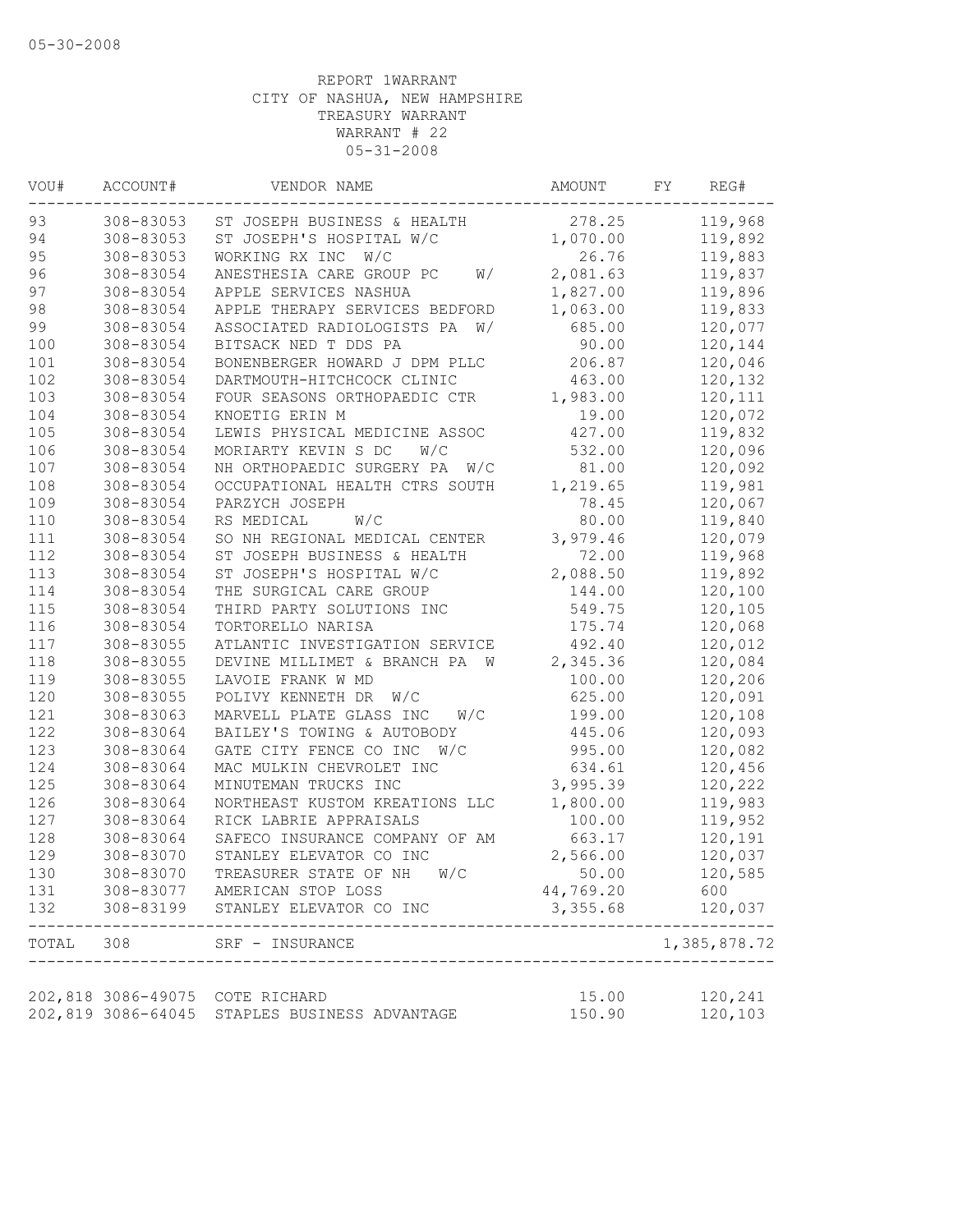| VOU#      | ACCOUNT#                     | VENDOR NAME                                    | AMOUNT           | FY | REG#               |
|-----------|------------------------------|------------------------------------------------|------------------|----|--------------------|
| TOTAL 308 |                              | JAVITS GRANT PROGRAM                           |                  |    | 165.90             |
|           | 202,819 3097-41015           | STAPLES BUSINESS ADVANTAGE                     | 210.12           |    | 120,103            |
|           | 202,820 3097-44005           | ACE PRINTING COMPANY                           | 420.00           |    | 120,106            |
|           | 202,821 3097-49075           | BLUE RIBBON MAINTENANCE SUPPLI                 | 1,841.25         |    | 120,276            |
|           | 202,822 3097-49075           | CENTRAL PAPER PRODUCTS CO                      | 9,215.35         |    | 120,471            |
|           | 202,823 3097-49075           | CLEAN SOURCE                                   | 1,170.90         |    | 120,401            |
|           | 202,824 3097-49085           | ALL RIGHT PROVISIONS, INC.                     | 1,586.88         |    | 120,388            |
|           | 202,825 3097-49085           | COCA COLA                                      | 5,439.50         |    | 120,265            |
|           | 202,826 3097-49085           | COSTA FRUIT & PRODUCE CO INC                   | 12,378.19        |    | 120,485            |
|           | 202,826 3097-49085           | COSTA FRUIT & PRODUCE CO INC                   | 35,576.92        |    | 120,486            |
|           | 202,827 3097-49085           | FANTINI BAKING CO., INC.                       | 3,190.61         |    | 120,341            |
|           | 202,827 3097-49085           | FANTINI BAKING CO., INC.                       | 2,337.69         |    | 120,342            |
|           | 202,828 3097-49085           | GARELICK FARMS-LYNN                            | 11,649.57        |    | 120,064            |
|           | 202,829 3097-49085           | GILL'S PIZZA CO.                               | 16,968.75        |    | 120,326            |
|           | 202,830 3097-49085           | M SAUNDERS INC                                 | 7,484.27         |    | 120,310            |
|           | 202,830 3097-49085           | M SAUNDERS INC                                 | 2,621.63         |    | 120,311            |
|           | 202,831 3097-49085           | MCKEE FOODS CORP                               | 1,288.00         |    | 119,986            |
|           | 202,832 3097-49085           | NEW ENGLAND ICE CREAM                          | 2,190.81         |    | 120,336            |
|           | 202,833 3097-49085           | SURPLUS DISTRIBUTION SECTION                   | 1,925.00         |    | 120,042            |
|           | 202,834 3097-64335           | NORTHEAST FOOD SVC EQUIPMENT &                 | 50.40            |    | 119,878            |
|           | 202,835 3097-74092           | AFFILIATED HVAC SERVICES LLC                   | 601.25           |    | 120,283            |
|           | 202,836 3097-74092           | BASSETT SERVICES CORPORATION                   | 135.50           |    | 120,285            |
|           | 202,837 3097-74092           | GRANITE STATE SEWER AND                        | 175.00           |    | 120,236            |
|           | 202,838 3097-94005           | BOULEY DIANE                                   | 85.00            |    | 120,377            |
|           | 202,839 3097-94005           | SCHOOL NUTRITION ASSOCIATION                   | 32.00            |    | 120,613            |
|           | 202,840 3097-94005           | UNH COOPERATIVE EXTENSION                      | 2,295.00         |    | 120,488            |
| TOTAL     | 309                          | SRF - FOOD SERVICES                            |                  |    | 120,869.59         |
|           |                              | 202,841 3117-78007 MACMULKIN CHEVROLET INC W/C | 16.95            |    | 120,104            |
|           |                              | 202,842 3117-78007 SAFETY INDUSTRIES INC       | 111.82           |    | 120,030            |
| TOTAL 311 |                              | DRIVER'S EDUCATION                             |                  |    | 128.77             |
|           |                              |                                                |                  |    |                    |
|           | 202,843 3118-44005 COPY SHOP | 202,844 3118-44005 PAPERGRAPHICS               | 278.70<br>172.98 |    | 119,957<br>119,861 |
| TOTAL     | 311                          | SUMMER SCHOOL                                  |                  |    | 451.68             |
|           |                              |                                                |                  |    |                    |
| 133       | 312-43005                    | PRINTGRAPHICS OF MAINE                         | 119.78           |    | 119,915            |
| 134       | 312-705                      | D & R TOWING INC                               | 415.00           |    | 120,454            |
| 135       | $312 - 705$                  | DECELLES AUTO CLINIC INC                       | 190.00           |    | 120,124            |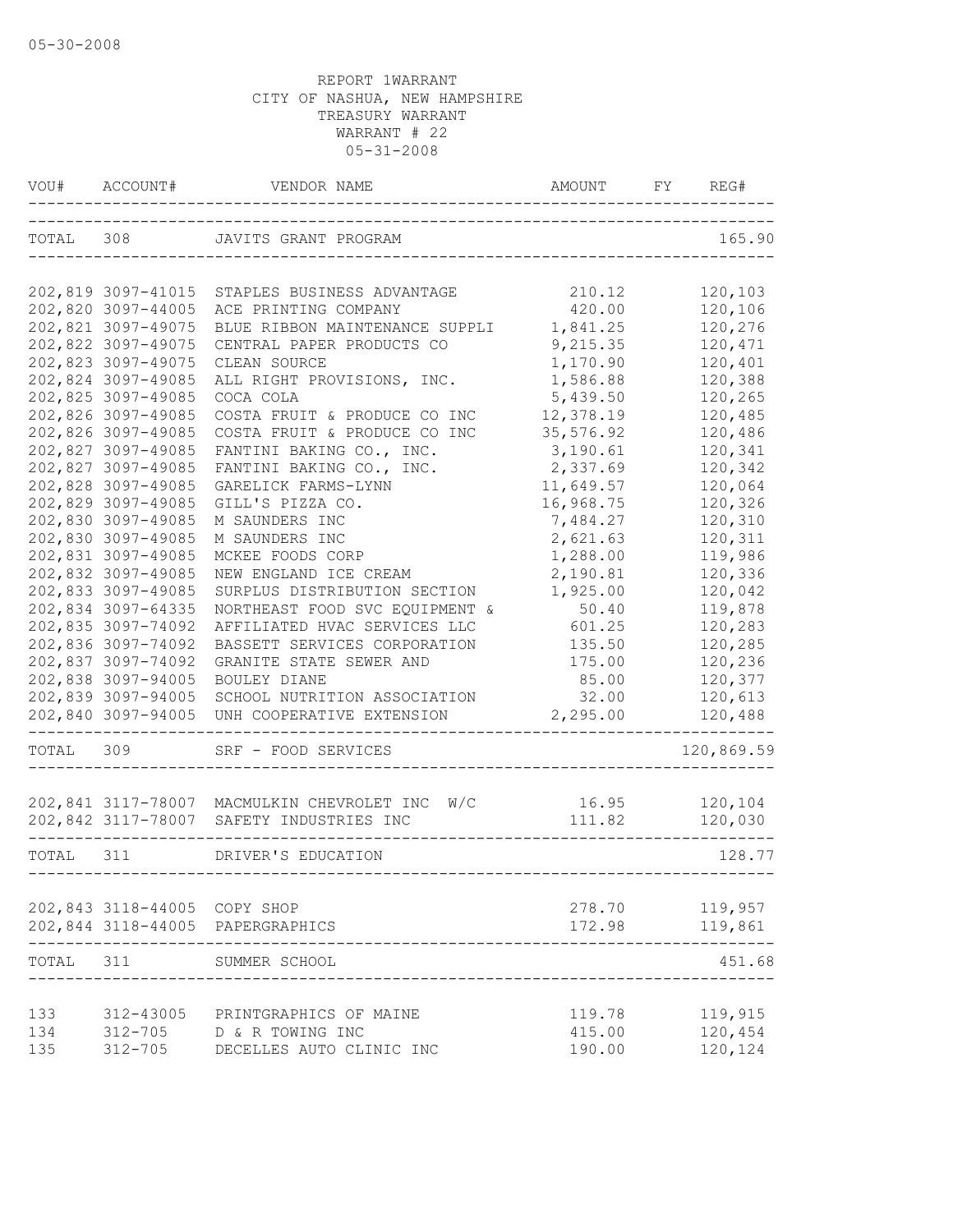| VOU#                     | ACCOUNT#                                                                                                   | VENDOR NAME                                                                                           | AMOUNT                                          | FY REG#                                             |
|--------------------------|------------------------------------------------------------------------------------------------------------|-------------------------------------------------------------------------------------------------------|-------------------------------------------------|-----------------------------------------------------|
| 136                      |                                                                                                            | 312-705 TILDEN AUTOMOTIVE & TRUCK CTRS 265.00 120,052                                                 |                                                 |                                                     |
| TOTAL                    | 312                                                                                                        | SRF - FINANCIAL SERVICES                                                                              |                                                 | 989.78                                              |
|                          |                                                                                                            | 202,845 3122-49050 JOSTENS INC<br>202,846 3122-49050 UNIVERSITY CAP & GOWN                            | 118.82<br>988.50                                | 120,261<br>119,847                                  |
| TOTAL 312                |                                                                                                            | ADULT ED/CONTINUING ED                                                                                |                                                 | 1,107.32                                            |
|                          | 202,847 3247-46040<br>202,848 3247-49075<br>202,849 3247-49075<br>202,850 3247-64192<br>202,851 3247-64192 | EMBROIDERY CREATONS<br>HUDSON TROPHY COMPANY<br>NIXON CO INC<br>CARDIN RUSSELL<br>PROTECH FITNESS LLC | 950.00<br>94.00<br>281.00<br>603.90<br>1,316.13 | 120,446<br>120,007<br>120,019<br>120,297<br>120,376 |
| TOTAL 324                |                                                                                                            | ATHLETICS-ENTERPRISE FUND                                                                             |                                                 | 3,245.03                                            |
|                          |                                                                                                            | 202,852 3278-49035 PEARSON EDUCATION                                                                  | 911.89                                          | 120,317                                             |
| TOTAL                    | 327                                                                                                        | ADULT H.S.SPECIAL NEEDS GRANT                                                                         |                                                 | 911.89                                              |
| 137<br>138<br>139<br>140 | 331-31050<br>331-59100<br>331-59100<br>331-64030                                                           | VERIZON WIRELESS<br>CITY OF MANCHESTER-POLICE DEPT<br>COMCAST<br>TOWN OF MILFORD                      | 135.20<br>1,616.49<br>107.00<br>1,616.49        | 120,561<br>120,550<br>120,555<br>120,552            |
| TOTAL                    | 331                                                                                                        | SRF - POLICE DEPARTMENT                                                                               |                                                 | 3,475.18                                            |
|                          |                                                                                                            | 202,853 3318-49035 HARCOURT ACHIEVE<br>202,854 3318-49075 HEALEY CHARLES                              | 110.00<br>52.60                                 | 120,332<br>120,279                                  |
| TOTAL 331                |                                                                                                            | TITLE I SCHL IMPR-FES                                                                                 |                                                 | 162.60                                              |
| 141                      |                                                                                                            | 332-49115 DAKOTA'S WELDING & FABRICATION<br>141 332-79060 DAKOTA'S WELDING & FABRICATION              | 1,800.00<br>100.00                              | 120,160<br>120,160<br>-----                         |
| TOTAL                    | 332                                                                                                        | SRF - FIRE DEPARTMENT                                                                                 |                                                 | 1,900.00                                            |
|                          | 202,855 3328-49075<br>202,856 3328-49075<br>202,857 3328-53102                                             | LAKESHORE LEARNING MATERIALS<br>MCGRAW HILL COMPANIES<br>PEIGH PILAR                                  | 258.30<br>1,445.87<br>44.83                     | 119,948<br>119,971<br>120,324                       |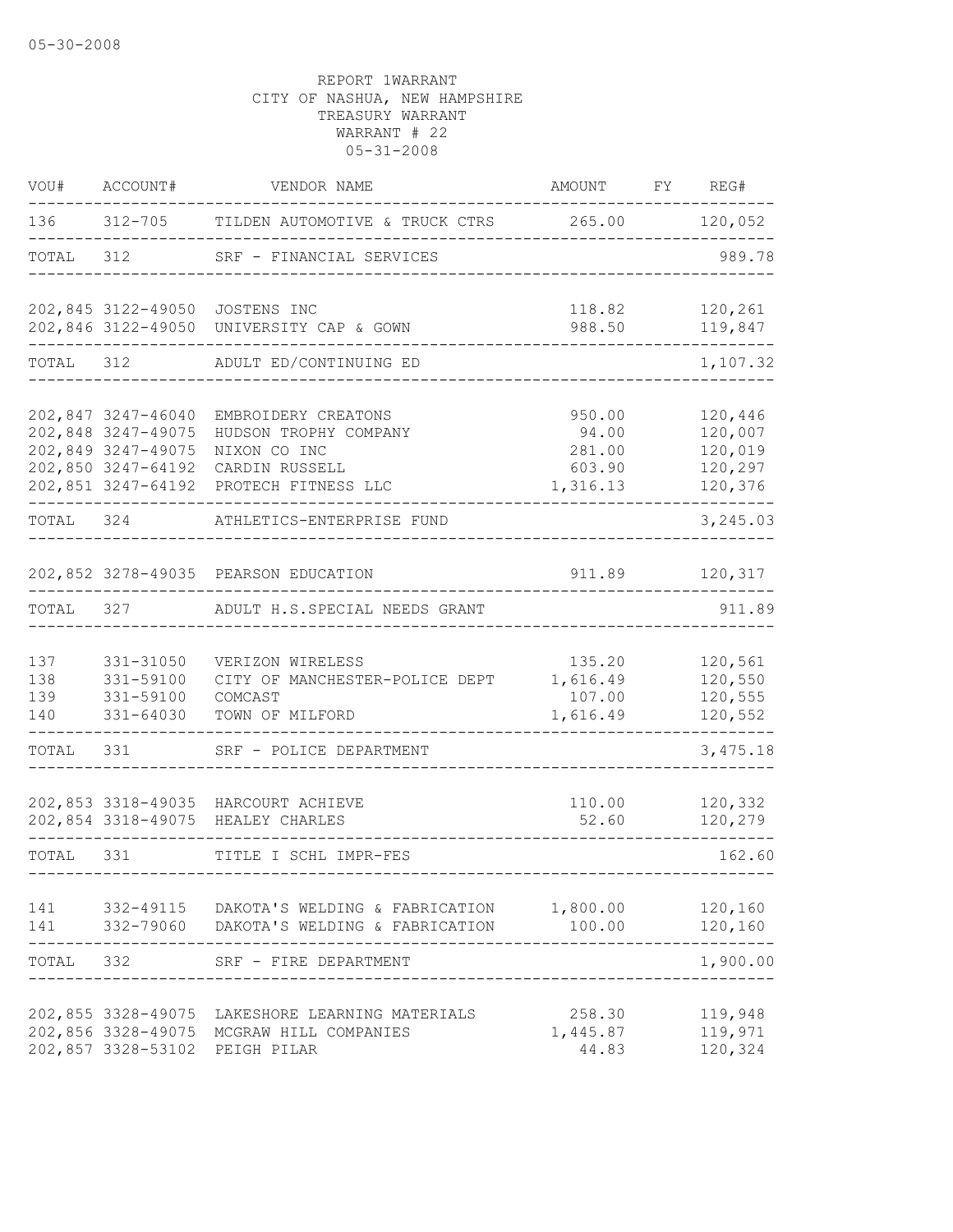|            |                              | VOU# ACCOUNT# VENDOR NAME AMOUNT FY RE                                                      | AMOUNT FY REG#                  |                      |
|------------|------------------------------|---------------------------------------------------------------------------------------------|---------------------------------|----------------------|
|            |                              | TOTAL 332 TITLE I SCHL IMPRV LEDGE ST                                                       |                                 | 1,749.00             |
|            |                              | 202,858 3348-13133 JEANNOTTE'S MARKET                                                       | 153.78 119,927                  |                      |
|            |                              | TOTAL 334 TITLE I SCHL IMPRV AMHERST ST                                                     |                                 | 153.78               |
|            | 202,859 3358-49050           | DUNCKLEE LISA                                                                               | 89.44                           | 120,268              |
|            | 202,860 3358-49050           | HARCOURT ASSESSMENT, INC                                                                    | 895.13                          | 120,328              |
|            | 202,861 3358-49075           | PIKE STEPHANIE                                                                              | 7.79                            | 120,411              |
|            | 202,862 3358-91040           | BEAN, CYNTHIA                                                                               | 18.16                           | 120,487              |
|            | 202,863 3358-91040           | BOZEK NANCY                                                                                 | 18.16                           | 120,269              |
|            | 202,864 3358-91040           | DUNCKLEE LISA                                                                               | 18.16                           | 120,268              |
|            | 202,865 3358-91040           | MCINTYRE MAURA                                                                              | 18.16                           | 119,942              |
|            | 202,866 3358-91040           | MOREHOUSE LINDA                                                                             | 18.16                           | 120,251              |
|            | 202,867 3358-91040           | PIKE STEPHANIE                                                                              | 18.16                           | 120,411              |
|            | 202,868 3358-91040           | READ NATURALLY INC                                                                          | 884.00                          | 120,612              |
|            |                              | 202,869 3358-91040 RILEY NANCY                                                              | 18.16                           | 120,240              |
|            | ---------------------------- | TOTAL 335 TITLE IB READ 1ST MT PLEASANT<br>-----------------------                          |                                 | ------<br>2,003.48   |
|            |                              |                                                                                             |                                 |                      |
|            |                              | 202,870 3368-49075 NH PARTNERS IN EDUCATION<br>202,871 3368-64192 NCS PEARSON INC           | 25.00 120,604<br>603.20 120,373 |                      |
| TOTAL 336  |                              | TITLE I SCHL IMPR DR CRISP                                                                  |                                 | 628.20               |
|            |                              |                                                                                             |                                 |                      |
|            |                              | 202,872 3388-49075 STAPLES BUSINESS ADVANTAGE                                               | 39.99 120,103                   |                      |
|            |                              | 202,873 3388-53102 DUVAL DANIEL<br>202,874 3388-53102 GREENLEAF ROBERT DBA GREENLEAF 800.00 | 350.00 120,301                  | 120,302              |
|            |                              | TOTAL 338 TITLE IV SDF YOUTH COUNCIL                                                        |                                 | 1,189.99             |
|            |                              |                                                                                             |                                 |                      |
|            |                              | 142 341-01966 COMMUNITY COUNCIL OF NASHUA NH 6,973.65 120,169                               |                                 |                      |
| 143        | 341-41015                    | STAPLES BUSINESS ADVANTAGE                                                                  | 298.37                          | 120,221              |
| 144<br>145 |                              | 341-49050 UNIVERSITY OF NM - CDD<br>341-91025 MACK ROBERT                                   | 1,010.49<br>124.59              | 120,216<br>119,916   |
| 146        |                              | 341-94025 RESEARCH FOUNDATION AT UNIV OF 3,000.00                                           |                                 | 120,539              |
| TOTAL 341  |                              | SRF - COMMUNITY SERVICES                                                                    |                                 | -------<br>11,407.10 |
|            |                              |                                                                                             |                                 |                      |
| 147        |                              | 342-01352 ESA BIOSCIENCES INC                                                               | 666.00                          | 119,923              |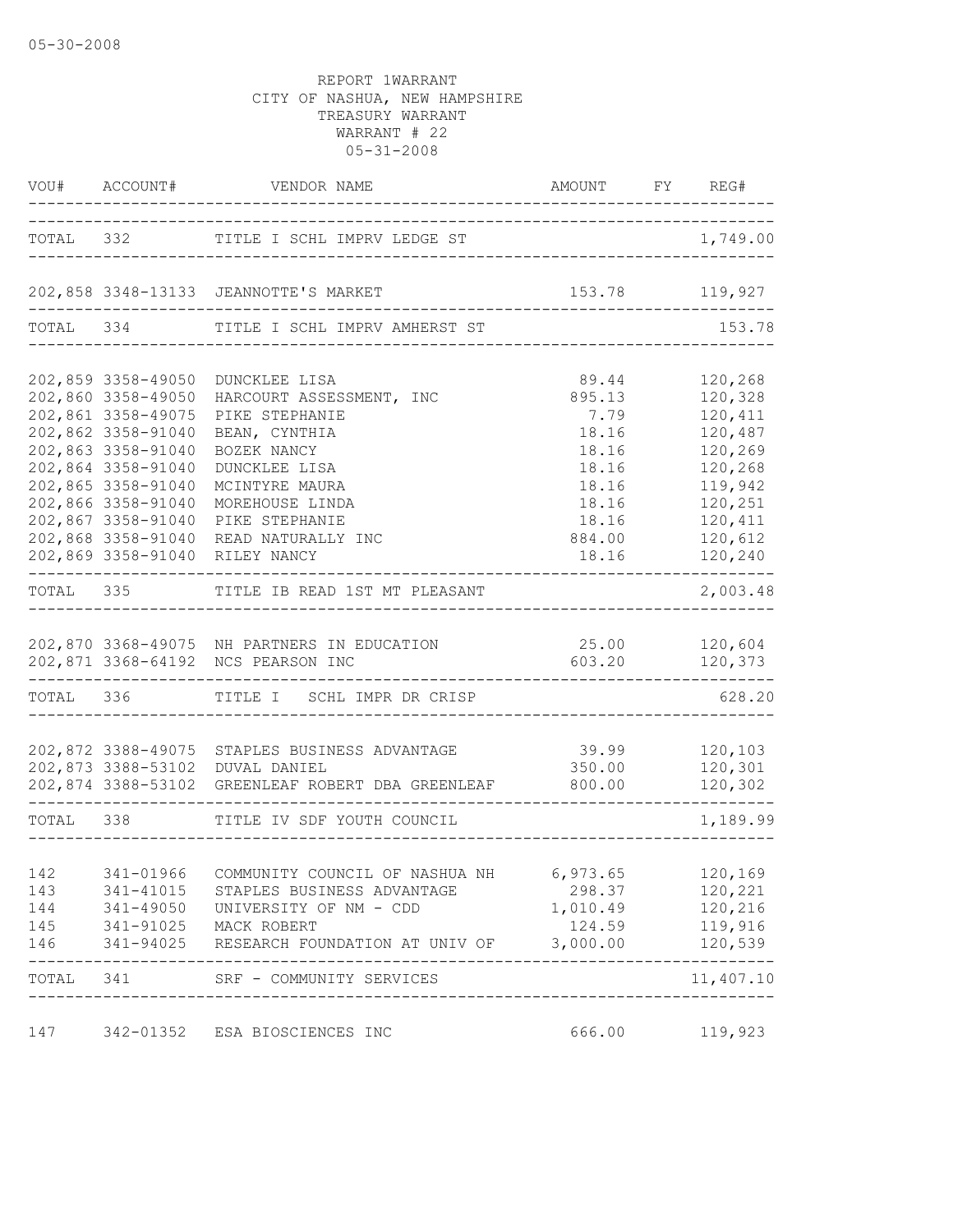|                                 |                                                                                                            | VOU# ACCOUNT# VENDOR NAME                                                                                                     | AMOUNT FY REG#                               |                                                      |
|---------------------------------|------------------------------------------------------------------------------------------------------------|-------------------------------------------------------------------------------------------------------------------------------|----------------------------------------------|------------------------------------------------------|
|                                 | ----------------                                                                                           | TOTAL 342 SRF - COMMUNITY HEALTH                                                                                              | -------------------------------------        | 666.00                                               |
|                                 |                                                                                                            | 202,875 3438-53109 REMMETTER JENNIFER GRACE 769.25 120,409                                                                    |                                              |                                                      |
|                                 |                                                                                                            | TOTAL 343 TITLE IV 21ST CENT QUAL.STAFF                                                                                       |                                              | 769.25                                               |
|                                 | 202,878 3440-49075                                                                                         | 202,876 3440-49075 AC MOORE INC<br>202,877 3440-49075 BROWN WENDY<br>CEPAITIS JOHN                                            | 57.40<br>95.61<br>2.50                       | 120,296<br>120,220<br>120,243                        |
|                                 | 202,879 3440-49075<br>202,880 3440-49075<br>202,881 3440-49075<br>202,882 3440-49075<br>202,883 3440-49075 | GARELICK FARMS-LYNN<br>INCANDESCENT STUDIOS<br>LAVOICE SUSAN<br>MARKET BASKET<br>SAKELARIS JENNIFER                           | 374.79<br>934.25<br>48.08<br>213.84<br>64.00 | 120,064<br>120,357<br>120,390<br>120,016<br>120,315  |
|                                 | 202,884 3440-49075<br>202,885 3440-49075<br>202,886 3440-49075<br>202,887 3440-49075<br>202,888 3440-53103 | SAM'S CLUB<br>TOCCI KATELYN<br>UNH DEPT OF THEATRE & DANCE PC<br>WALMART COMMUNITY<br>BOYS & GIRLS CLUB OF GREATER N 2,900.00 | 598.45<br>44.18<br>600.00<br>223.21          | 120,603<br>120,414<br>120,318<br>120,224<br>120, 882 |
|                                 |                                                                                                            | 202,889 3440-55020 FIRST STUDENT INC<br>202,890 3440-705 TRUMPHOUR RACHEL                                                     | 4,425.08<br>20.00 120,431                    | 120,281                                              |
|                                 |                                                                                                            | TOTAL 344 AFTER SCHOOL PROGRAM                                                                                                |                                              | 10,601.39                                            |
|                                 |                                                                                                            | 202,891 3517-64045 GOVCONNECTION INC 524.88 119,839                                                                           |                                              |                                                      |
|                                 |                                                                                                            | TOTAL 351 TITLE IID ENHANCE ED THRU TECH                                                                                      |                                              | 524.88                                               |
| 148<br>150<br>151               | $352 - 705$                                                                                                | 352-705 ARIKIAN JODY<br>149 352-705 CHARTRAND LINDA<br>352-705 CWENAR KATHLEEN<br>DAHL KERRIE                                 | 40.00    120,210<br>120.00                   | 160.00 120,208<br>40.00 120,159<br>120,041           |
| 152<br>153<br>154<br>155        | $352 - 705$<br>$352 - 705$<br>$352 - 705$<br>$352 - 705$                                                   | DELAPENA STEVE<br>JOHNSON DAN<br>KLARDIE DONNA<br>MORROW LYNN                                                                 | 80.00<br>20.00<br>40.00<br>80.00             | 120,150<br>120,044<br>120,146<br>120,152             |
| 156<br>157<br>158<br>159<br>160 | $352 - 705$<br>$352 - 705$<br>$352 - 705$<br>$352 - 705$<br>$352 - 705$                                    | MURTAGH SUSAN<br>NORTON JENNIFER<br>PAINTER BRIAN<br>SMITH KAREN<br>STODDARD MAUREEN                                          | 130.00<br>40.00<br>60.00<br>80.00<br>40.00   | 120,157<br>120,061<br>120,213<br>120,211<br>119,962  |
| 161                             | $352 - 705$                                                                                                | SWEENY DIANE                                                                                                                  | 60.00                                        | 120,154                                              |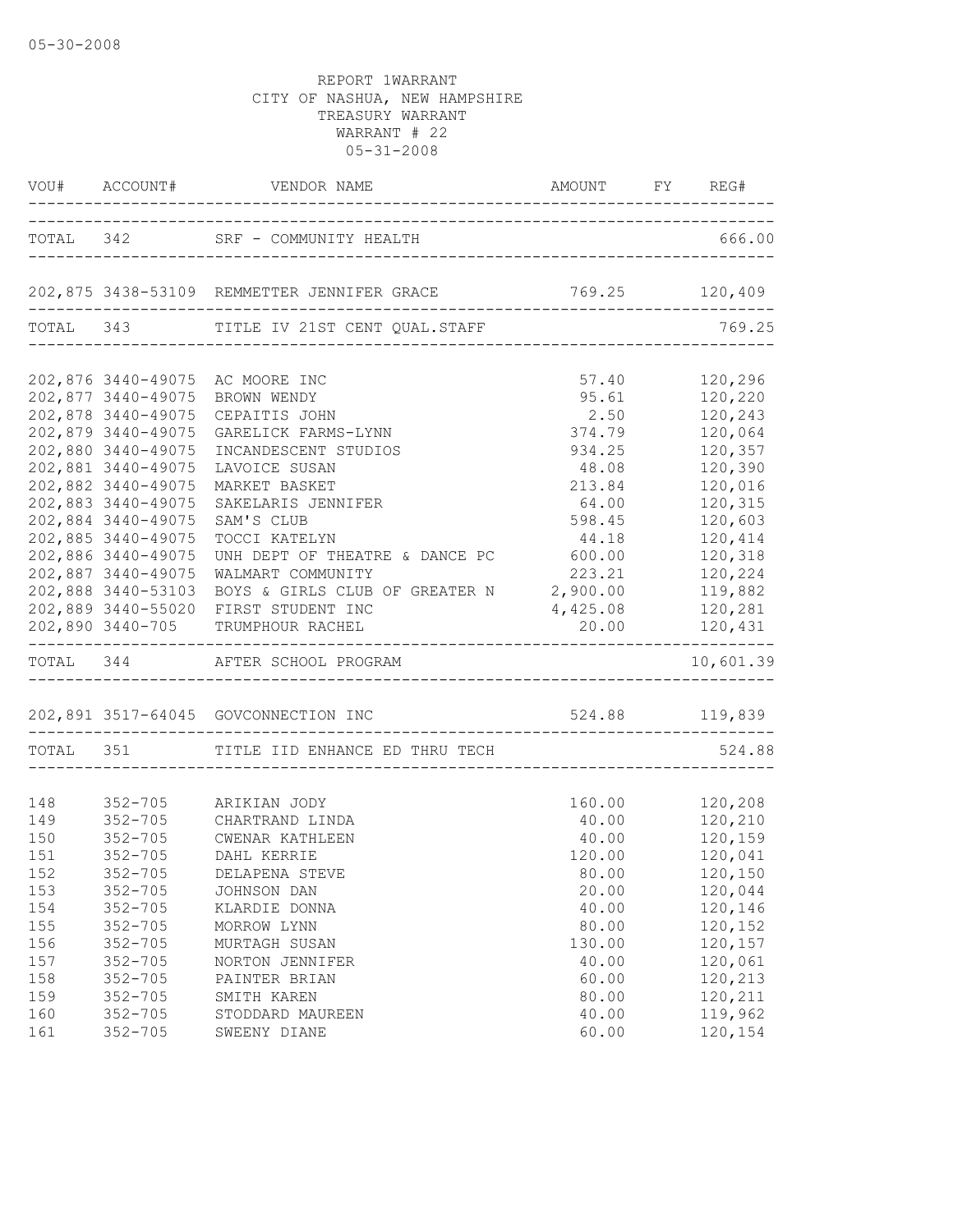|                                        |                                                                            | VOU# ACCOUNT# VENDOR NAME                                                                                                                                                                 | AMOUNT FY REG#                                            |                                                                |
|----------------------------------------|----------------------------------------------------------------------------|-------------------------------------------------------------------------------------------------------------------------------------------------------------------------------------------|-----------------------------------------------------------|----------------------------------------------------------------|
|                                        |                                                                            | TOTAL 352 SRF - PARKS AND RECREATION                                                                                                                                                      |                                                           | 990.00                                                         |
|                                        | 202,894 3558-91040                                                         | 202,892 3558-49035 CAMBIUM LEARNING INC<br>202,892 3558-49035 CAMBIUM LEARNING INC 1,295.80 120,334<br>202,893 3558-49035 WILSON LANGUAGE TRAINING CORP 512.60 120,323<br>LUMBRA VIRGINIA | 55.52                                                     | 120,253                                                        |
|                                        | TOTAL 355                                                                  | TITLE IB READING 1ST FES                                                                                                                                                                  |                                                           | 1,863.92                                                       |
|                                        | 202,896 3597-64192 ZONES                                                   | 202,895 3597-53102 BEDFORD SCHOOL DISTRICT                                                                                                                                                | 420.00<br>$-147.18$ 120,266                               | 120,250                                                        |
|                                        | TOTAL 359                                                                  | MATH/SCIENCE INITIATIVE GRANT                                                                                                                                                             |                                                           | 272.82                                                         |
|                                        |                                                                            | 202,897 3658-49050 ACTION GRAPHICS                                                                                                                                                        | 1,628.00 120,445                                          |                                                                |
|                                        |                                                                            | TOTAL 365 SOUTH STUDENT SHOP                                                                                                                                                              |                                                           | 1,628.00                                                       |
| 162                                    |                                                                            | 371-07506 SAFFRON BISTRO                                                                                                                                                                  | 1,000.00 120,573                                          |                                                                |
| TOTAL                                  | 371 — 200                                                                  | SRF - COMMUNITY DEVELOPMENT                                                                                                                                                               |                                                           | 1,000.00                                                       |
| 163                                    |                                                                            | 373-53025 LOAN PACKAGING LLC                                                                                                                                                              |                                                           | 560.00 120,051                                                 |
|                                        |                                                                            | TOTAL 373 SRF - ECONOMIC DEVELOPMENT                                                                                                                                                      |                                                           | 560.00                                                         |
| 164<br>165<br>166<br>167<br>168<br>169 | 374-01383<br>374-01924<br>374-07220<br>374-07261<br>374-07340<br>374-07340 | JOHNSON'S ELECTRIC INC<br>HOME DEPOT CREDIT SERVICES<br>GREATER NASHUA COUNCIL ON ALCO<br>NH LEGAL ASSISTANCE<br>HURD SANDRA                                                              | 119.30<br>53.96<br>2,272.72<br>711.32<br>128.78<br>200.00 | 119,920<br>120,540<br>119,925<br>119,988<br>120,069<br>119,867 |
| 170<br>171<br>172<br>173<br>174        | 374-07340<br>374-08212<br>374-08212<br>374-08212<br>374-09031              | RICE ROBERT<br>SLATTERY SCOTT<br>AMERITAS LIFE INSURANCE CORP<br>HARVARD PILGRIM HEALTH CARE<br>PRUDENTIAL INSURANCE<br>TRANSIT MANAGEMENT OF NASHUA                                      | 78.37<br>69.28<br>1,963.18<br>47.44<br>481.10             | 120,489<br>120,566<br>120,557<br>120,548<br>610                |
| 175<br>176<br>177<br>178<br>179        | 374-09031<br>374-09054<br>374-09061<br>374-09061<br>374-09091              | TRANSIT MANAGEMENT OF NASHUA<br>LISAY STEVEN E<br>ARAMARK UNIFORM SERVICES<br>SAFETY-KLEEN SYSTEMS INC<br>AUTOFAIR FORD INC                                                               | 166.87<br>433.75<br>46.39<br>170.00<br>20.06              | 620<br>119,991<br>119,946<br>119,881<br>120,395                |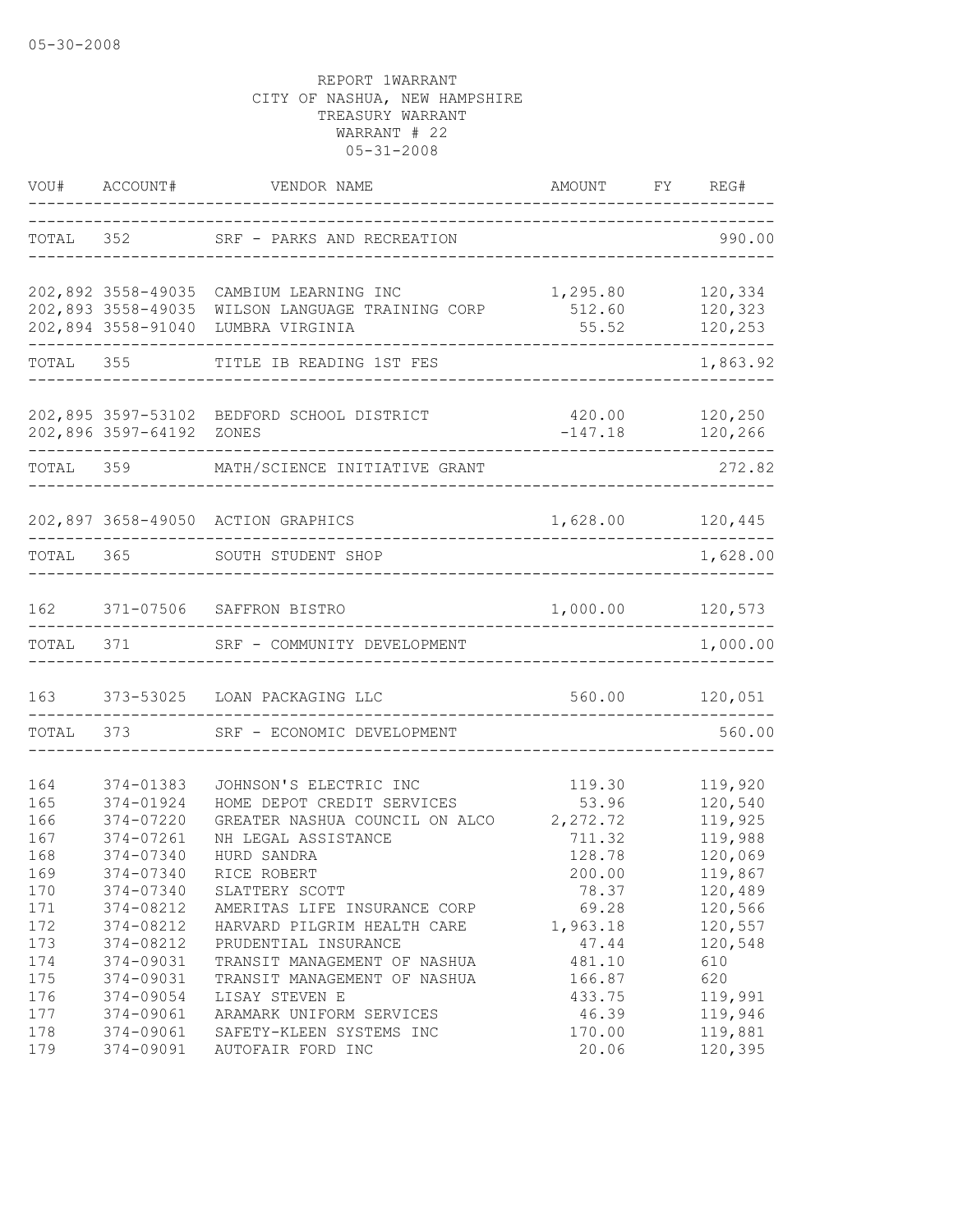| WOU#  | ACCOUNT#           | VENDOR NAME                    | AMOUNT    | FY | REG#       |
|-------|--------------------|--------------------------------|-----------|----|------------|
| 180   | 374-09091          | GILLIG CORP                    | 834.94    |    | 120,087    |
| 181   | 374-09091          | HOME DEPOT CREDIT SERVICES     | 3.47      |    | 120,540    |
| 182   | 374-09091          | NORTHERN BUS SALES INC         | 343.20    |    | 119,978    |
| 183   | 374-09091          | RYDER FLEET PRODUCTS.COM INC   | 316.46    |    | 120,117    |
| 184   | 374-09091          | SUBURBAN AUTO & TRUCK PARTS IN | 23.96     |    | 120,463    |
| 185   | 374-09104          | PUBLIC SERVICE OF NH           | 185.73    |    | 120,580    |
| 186   | 374-09112          | METROMEDIA ENERGY INC          | 216.51    |    | 120,575    |
| 186   | 374-09114          | METROMEDIA ENERGY INC          | 102.90    |    | 120,575    |
| 187   | 374-09120          | PENNICHUCK WATER               | 136.59    |    | 120,543    |
| 187   | 374-09124          | PENNICHUCK WATER               | 36.51     |    | 120,543    |
| 188   | 374-09201          | TRANSIT MANAGEMENT OF NASHUA   | 18,933.54 |    | 610        |
| 189   | 374-09201          | TRANSIT MANAGEMENT OF NASHUA   | 18,700.44 |    | 620        |
| 190   | 374-09208          | EDWARD JONES                   | 210.27    |    | 120,568    |
| 191   | 374-09208          | TRANSIT MANAGEMENT OF NASHUA   | 650.26    |    | 610        |
| 192   | 374-09208          | TRANSIT MANAGEMENT OF NASHUA   | 650.25    |    | 620        |
| 193   | 374-09211          | AFSCME COUNCIL 93              | 966.25    |    | 120,556    |
| 194   | 374-09211          | AMERITAS LIFE INSURANCE CORP   | 1,270.64  |    | 120,566    |
| 195   | 374-09211          | EDWARD JONES                   | 4,194.39  |    | 120,568    |
| 196   | 374-09211          | FOCUS ON FITNESS               | 572.00    |    | 120,569    |
| 197   | 374-09211          | HARVARD PILGRIM HEALTH CARE    | 16,786.85 |    | 120,557    |
| 198   | 374-09211          | PRUDENTIAL INSURANCE           | 1,146.84  |    | 120,548    |
| 199   | 374-09211          | VISION SERVICE PLAN            | 132.75    |    | 120,558    |
| 200   | 374-09233          | SAM'S CLUB DIRECT              | 15.00     |    | 120,546    |
| 201   | 374-09241          | NASHUA TRANSIT - CITY          | 48.00     |    | 120,490    |
| 202   | 374-09261          | ARAMARK UNIFORM SERVICES       | 64.14     |    | 119,946    |
| 203   | 374-09261          | HJELM ERIC                     | 120.00    |    | 120,075    |
| 204   | 374-59188          | ATC ASSOCIATES INC             | 2,720.00  |    | 119,886    |
| TOTAL | 374                | SRF - URBAN PROGRAMS           |           |    | 76, 344.41 |
|       |                    |                                |           |    |            |
| 205   | 375-42015          | REXEL CLS                      | 450.23    |    | 120,375    |
| 206   | 375-45050          | BAKER & TAYLOR                 | 8.82      |    | 119,909    |
| 207   | 375-59100          | LEE JENNIFER                   | 200.00    |    | 119,822    |
| TOTAL | 375                | SRF - PUBLIC LIBRARIES         |           |    | 659.05     |
|       |                    |                                |           |    |            |
|       | 3768-31005         | FAIRPOINT COMMUNICATIONS INC   | 154.80    |    | 120,578    |
|       | 202,898 3768-31005 | ONE COMMUNICATIONS             | 2.25      |    | 120,586    |
|       | 202,899 3768-43005 | POSTMASTER                     | 210.00    |    | 120,491    |
|       | 202,900 3768-44005 | BURNS PATRICIA                 | 82.88     |    | 120,237    |
|       | 202,901 3768-49035 | AKJ BOOKS                      | 68.98     |    | 120,260    |
|       | 202,902 3768-49035 | HARCOURT ACHIEVE               | 236.89    |    | 120,332    |
|       | 202,903 3768-49035 | PIONEER VALLEY EDUCATIONAL PRE | 85.80     |    | 120,257    |
|       | 202,904 3768-49035 | SUNDANCE PUBLISHING            | 1,251.91  |    | 119,856    |
|       | 202,905 3768-49050 | MCGRAW HILL COMPANIES          | 2,058.63  |    | 119,971    |
|       | 202,906 3768-49050 | MICHAUD CYNTHIA                | 223.54    |    | 120,245    |
|       |                    |                                |           |    |            |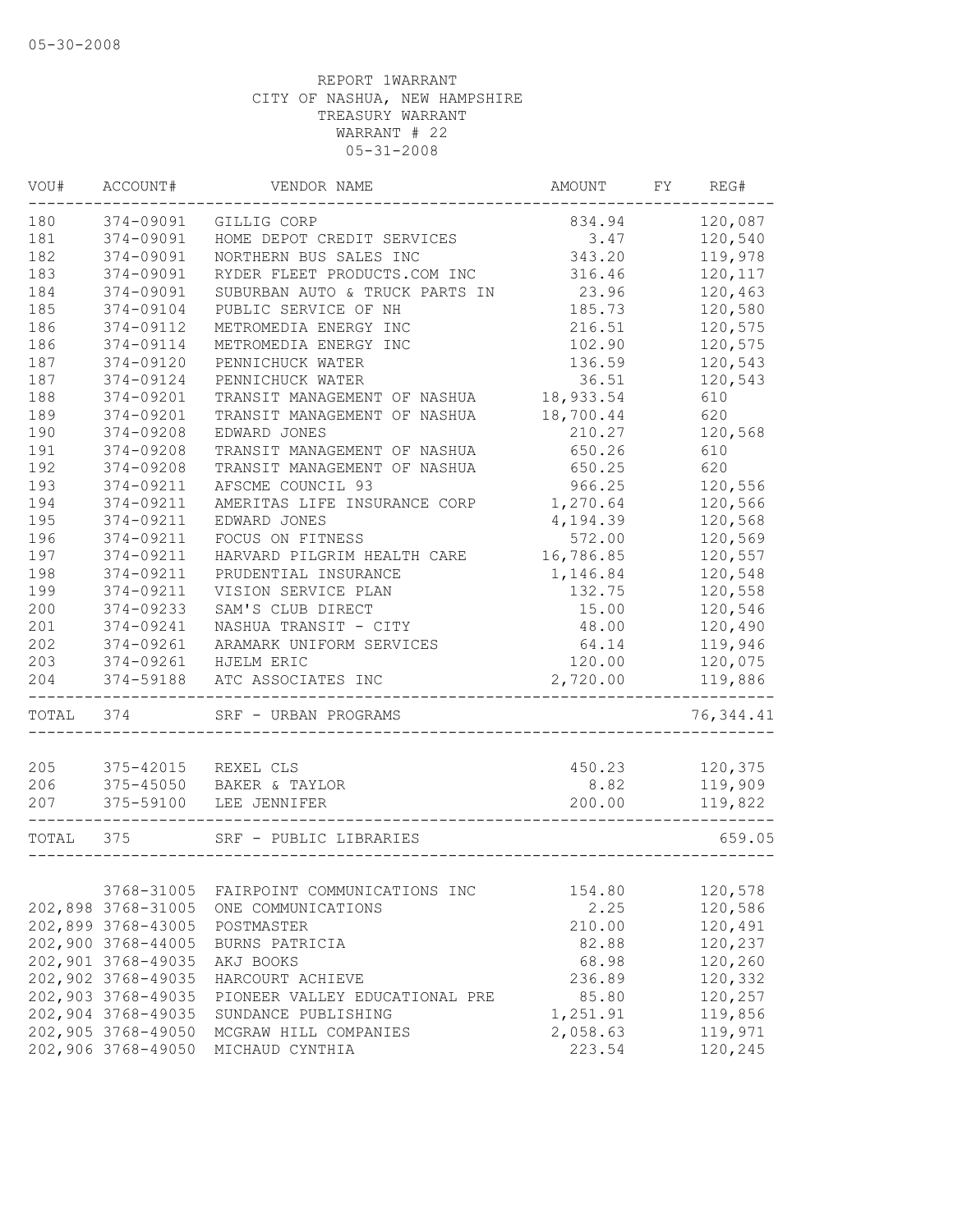| VOU#  | ACCOUNT#            | VENDOR NAME                                | AMOUNT   | FY | REG#      |
|-------|---------------------|--------------------------------------------|----------|----|-----------|
|       | 202,907 3768-49050  | STAPLES BUSINESS ADVANTAGE                 | 57.02    |    | 120,103   |
|       | 202,908 3768-49050  | ULLRICH ELIZABETH                          | 55.00    |    | 120,384   |
|       | 202,909 3768-49075  | RUSSELL GAIL                               | 30.00    |    | 120,396   |
|       | 202,910 3768-53101  | CATAPULT ONLINE LLC                        | 3,058.00 |    | 120,422   |
|       | 202, 911 3768-53101 | CROWDER LUCIE L                            | 261.12   |    | 120,228   |
|       | 202, 912 3768-53101 | DALTON SHARON                              | 525.00   |    | 120,393   |
|       | 202, 913 3768-53101 | RUSSELL GAIL M                             | 112.50   |    | 120,394   |
|       | 202,914 3768-56020  | FIRST CHURCH                               | 3,214.00 |    | 119,922   |
|       | 202,915 3768-94030  | BURNS PATRICIA                             | 45.45    |    | 120,237   |
| TOTAL | 376                 | TITLE I ESEA                               |          |    | 11,733.77 |
|       |                     | 202,916 3778-49075 BARNES & NOBLE INC      | 187.20   |    | 119,831   |
| TOTAL | 377                 | TITLE III ENHANCE ENG LANGUAGE             |          |    | 187.20    |
|       |                     |                                            |          |    |           |
|       | 202, 917 3888-49050 | CHISHOLM DEB                               | 310.00   |    | 120,407   |
|       | 202,918 3888-49050  | DYKEMAN ROSEMARIE                          | 63.68    |    | 120,437   |
|       | 202,919 3888-49050  | MACGREGOR MARIE                            | 75.25    |    | 120,406   |
|       | 202,920 3888-49050  | WILLIAMS JULIE                             | 59.97    |    | 120,370   |
| TOTAL | 388                 | TITLE V INNOVATIVE PROGRAMS                |          |    | 508.90    |
|       |                     | 202,921 3908-55035 FIRST STUDENT INC       | 288.52   |    | 120,281   |
|       | 202,922 3908-91040  | MARCIANO LIANE                             | 60.60    |    | 120,305   |
| TOTAL | 390                 | VOC ED SECONDARY PERKINS                   |          |    | 349.12    |
|       |                     | 202,923 3927-49050 NORTHCENTER FOODSERVICE | 97.18    |    | 120,284   |
|       |                     |                                            |          |    |           |
| TOTAL | 392                 | CULINARY ARTS                              |          |    | 97.18     |
|       |                     | 202,924 3937-49050 WALMART COMMUNITY       | 72.59    |    | 120,224   |
|       | TOTAL 393 DAY CARE  |                                            |          |    | 72.59     |
|       |                     |                                            |          |    |           |
|       | 202,925 3958-49075  | BLAIR DORRIS                               | 100.28   |    | 120,303   |
|       | 202,926 3958-64192  | SCHOOL SPECIALTY                           | 339.88   |    | 120,262   |
|       | 202,927 3958-91040  | ARCARO JANICE                              | 150.00   |    | 120,248   |
|       | 202,928 3958-91040  | BENNETT STEPHEN                            | 587.94   |    | 120,135   |
|       |                     |                                            |          |    |           |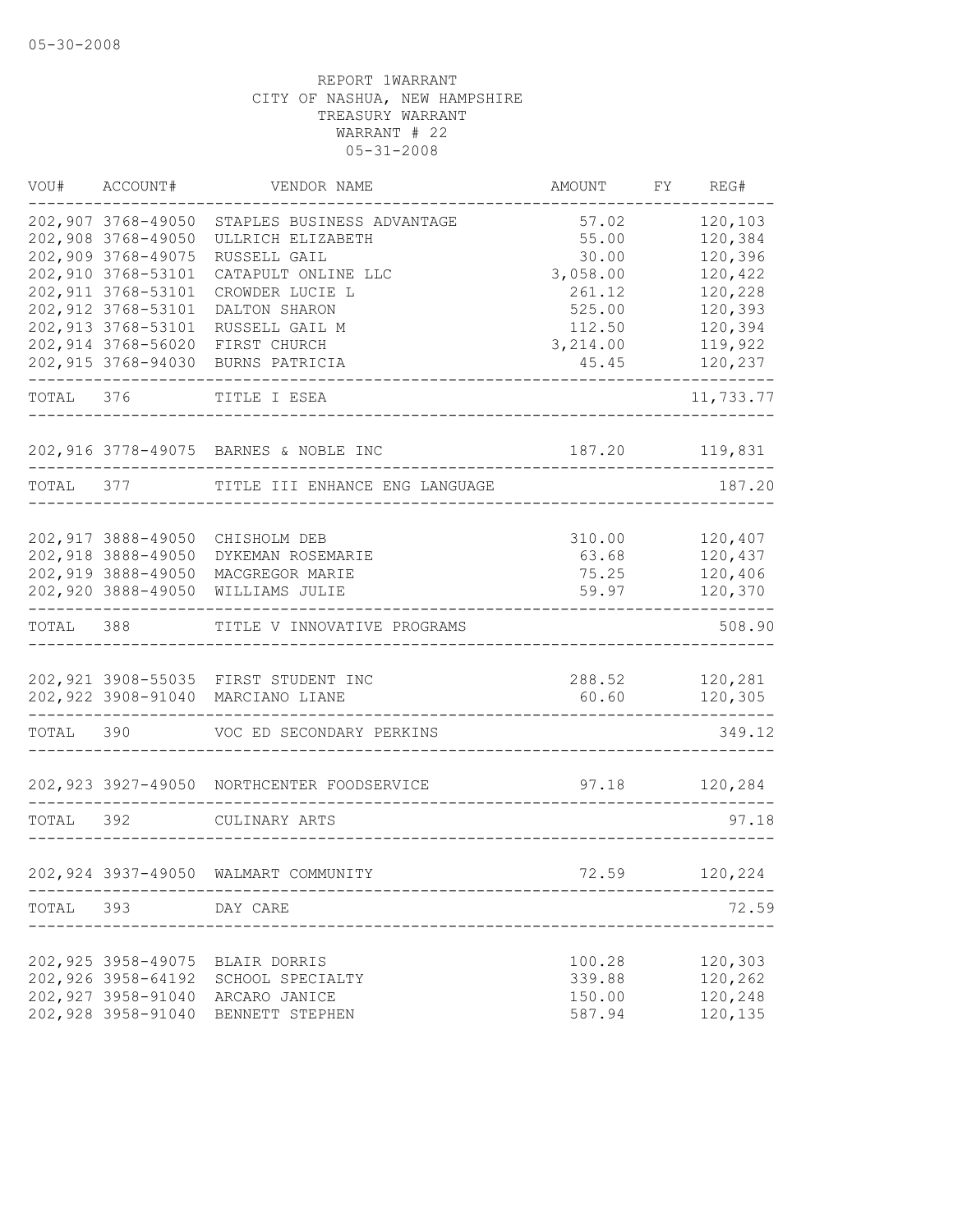| VOU#      | ACCOUNT# | VENDOR NAME        | AMOUNT | <b>EXECUTE</b> | REG#     |
|-----------|----------|--------------------|--------|----------------|----------|
|           |          |                    |        |                |          |
| TOTAL 395 |          | IDEA BASIC SPEC ED |        |                | 1,178.10 |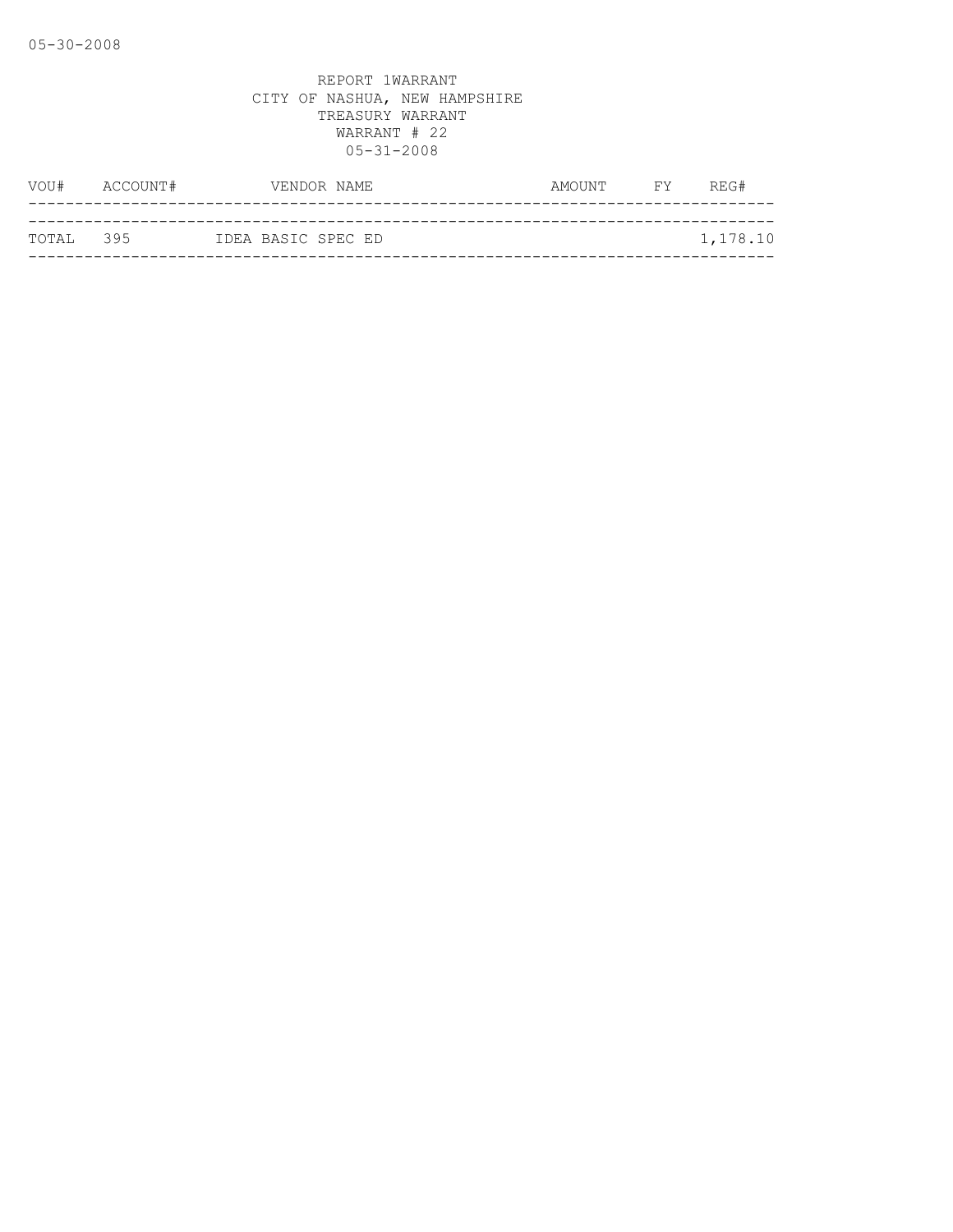| VOU#                     | ACCOUNT#                                                 | VENDOR NAME                                                            | AMOUNT                           | FY. | REG#                                     |
|--------------------------|----------------------------------------------------------|------------------------------------------------------------------------|----------------------------------|-----|------------------------------------------|
| 209<br>210<br>211<br>212 | $412 - 180$<br>$412 - 180$<br>$412 - 180$<br>$412 - 180$ | JORJAKIS MYRON<br>L & R RENTALS<br>PRIMEAU MARGARET R<br>ZELAYA ESTHER | 9.00<br>51.00<br>447.00<br>50.00 |     | 120,186<br>120,187<br>120,185<br>120,184 |
| TOTAL                    | $412 - 18$                                               | FINANCIAL SERVICES<br>AUTO PERMITS                                     |                                  |     | 557.00                                   |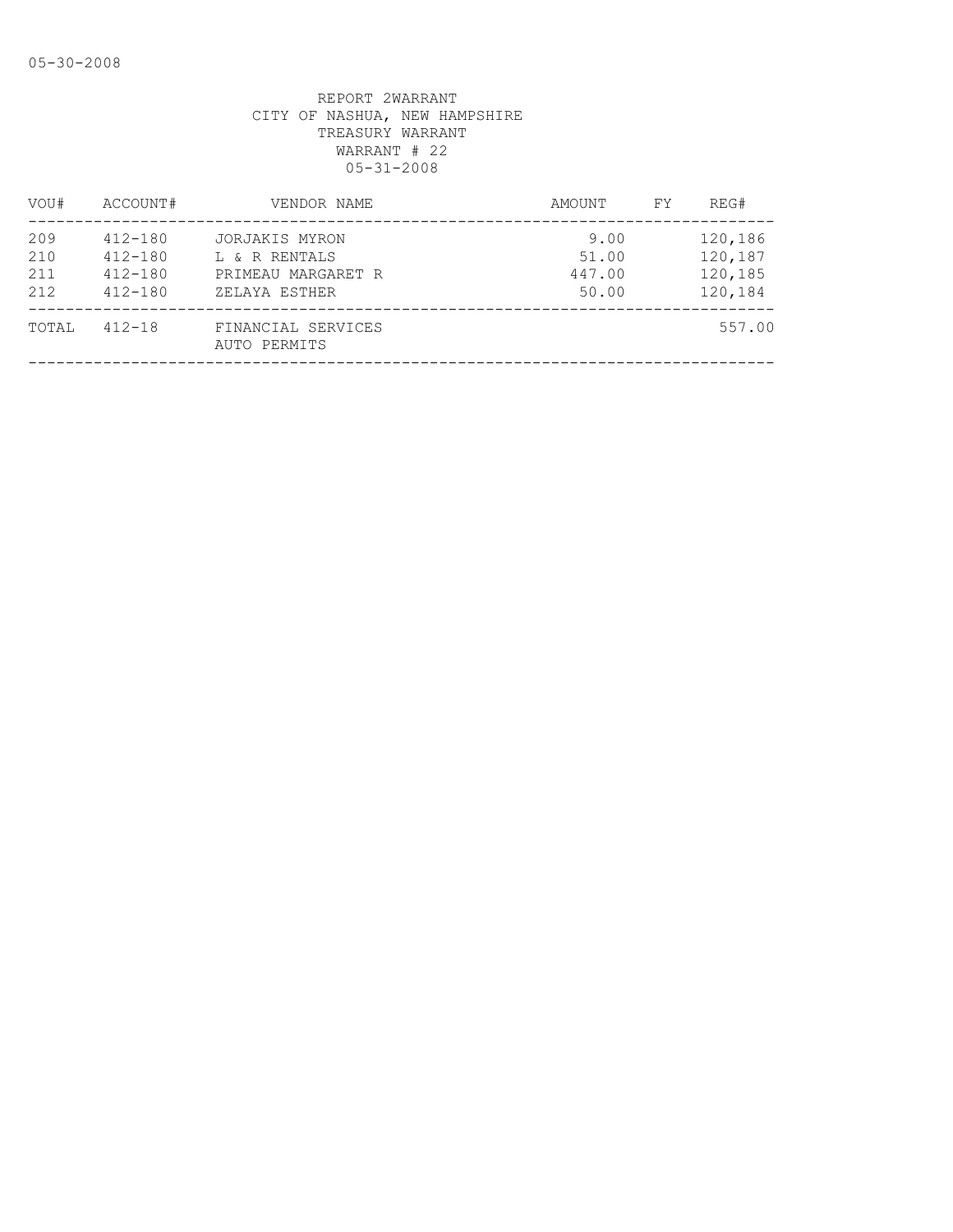| VOU#                                                        | ACCOUNT#                                                                                                          | VENDOR NAME                                                                                                                                                                                                                                 | AMOUNT                                                                                   | FΥ | REG#                                                                                        |
|-------------------------------------------------------------|-------------------------------------------------------------------------------------------------------------------|---------------------------------------------------------------------------------------------------------------------------------------------------------------------------------------------------------------------------------------------|------------------------------------------------------------------------------------------|----|---------------------------------------------------------------------------------------------|
| 213<br>214<br>215                                           | 502-41005<br>502-51010<br>$502 - 49025$                                                                           | GE CAPITAL INC<br>HILLSBOROUGH COUNTY TREASURER<br>LEXIS NEXIS MATTHEW BENDER                                                                                                                                                               | 1,387.52<br>2.00<br>97.60                                                                |    | 120,155<br>120,466<br>120,560                                                               |
| TOTAL                                                       | 502                                                                                                               | LEGAL DEPARTMENT                                                                                                                                                                                                                            |                                                                                          |    | 1,487.12                                                                                    |
| 216                                                         | 505-81017                                                                                                         | SOUTHERN NH HIV/AIDS TASK FORC 7,500.00                                                                                                                                                                                                     |                                                                                          |    | 120,045                                                                                     |
| TOTAL                                                       | 505                                                                                                               | CIVIC & COMM. ACTIVITIES                                                                                                                                                                                                                    |                                                                                          |    | 7,500.00                                                                                    |
| 217<br>218<br>219<br>220                                    | 506-31005<br>506-31005<br>506-31005<br>506-31005                                                                  | ADVANTAGE OPTICS INC<br>FAIRPOINT COMMUNICATIONS INC<br>FAIRPOINT COMMUNICATIONS INC<br>PAETEC COMMUNICATIONS INC                                                                                                                           | 575.50<br>81.83<br>6,952.12<br>5,027.78                                                  |    | 120,209<br>120,577<br>120,578<br>120,531                                                    |
| TOTAL                                                       | 506                                                                                                               | TELECOMMUNICATIONS                                                                                                                                                                                                                          |                                                                                          |    | 12,637.23                                                                                   |
| 221<br>222<br>223<br>224<br>225<br>226<br>227<br>227<br>228 | 512-41055<br>512-53025<br>512-95005<br>512-43005<br>512-59182<br>512-41055<br>512-41005<br>512-41015<br>512-53025 | ADVANTAGE OFFICE SOLUTIONS INC<br>ANDERSON CAROL<br>NH TAX COLLECTORS' ASSN<br>PRINTGRAPHICS OF MAINE<br>PRINTGRAPHICS OF MAINE<br>STANDARD REGISTER COMPANY<br>STAPLES BUSINESS ADVANTAGE<br>STAPLES BUSINESS ADVANTAGE<br>TREMBLAY JANICE | 315.36<br>3,240.00<br>40.00<br>8,613.00<br>678.77<br>319.35<br>370.10<br>77.64<br>647.50 |    | 120,143<br>120,205<br>120,590<br>612<br>119,915<br>119,889<br>120,221<br>120,221<br>120,218 |
| TOTAL                                                       | 512                                                                                                               | FINANCIAL SERVICES                                                                                                                                                                                                                          |                                                                                          |    | 14,301.72                                                                                   |
| 229<br>229                                                  | 513-41015<br>513-43005                                                                                            | ANCO SIGNS & STAMPS INC<br>ANCO SIGNS & STAMPS INC                                                                                                                                                                                          | 395.00<br>7.00                                                                           |    | 120,098<br>120,098                                                                          |
| TOTAL                                                       | 513                                                                                                               | CITY CLERK'S OFFICE                                                                                                                                                                                                                         |                                                                                          |    | 402.00                                                                                      |
| 230<br>230<br>231                                           | 515-94005<br>515-95005<br>515-95010                                                                               | GUERETTE DANIEL<br>GUERETTE DANIEL<br>UNITED PARCEL SERVICE                                                                                                                                                                                 | 150.00<br>210.00<br>15.21                                                                |    | 120,492<br>120,492<br>120,595                                                               |
| TOTAL                                                       | 515                                                                                                               | HUMAN RESOURCES                                                                                                                                                                                                                             |                                                                                          |    | 375.21                                                                                      |
| 232<br>233                                                  | 516-95005<br>516-41015                                                                                            | NPI<br>STAPLES BUSINESS ADVANTAGE                                                                                                                                                                                                           | 115.00<br>126.43                                                                         |    | 120,571<br>120,221                                                                          |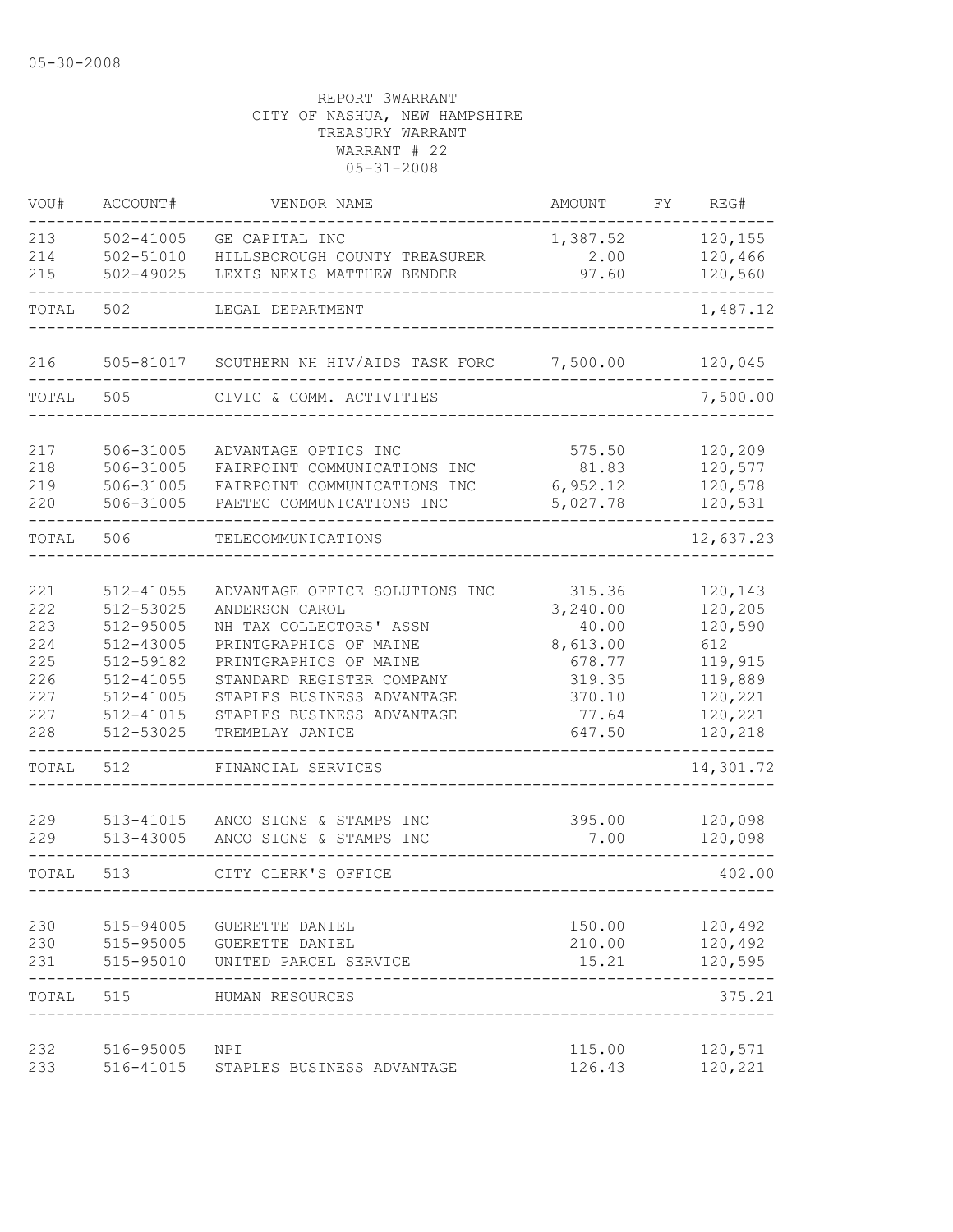| VOU#       | ACCOUNT#                       | VENDOR NAME                                                   | AMOUNT           | FY. | REG#               |
|------------|--------------------------------|---------------------------------------------------------------|------------------|-----|--------------------|
| TOTAL      | 516                            | PURCHASING DEPARTMENT                                         |                  |     | 241.43             |
| 234        | 517-75023                      | B & S LOCKSMITH INC                                           | 2.40             |     | 120,043            |
| 235        | 517-42015                      | HOME DEPOT CREDIT SERVICES                                    | 59.94            |     | 120,540            |
| 236        | 517-34015                      | METROMEDIA ENERGY INC                                         | 3,190.93         |     | 120,575            |
| 237        | 517-33005                      | PENNICHUCK WATER                                              | 262.64           |     | 120,543            |
| 238        | 517-59100                      | SAM'S CLUB DIRECT                                             | 35.00            |     | 120,546            |
| 239        | 517-75015                      | THE METRO GROUP INC                                           | 85.00            |     | 120,055            |
| 239        | 517-75130                      | THE METRO GROUP INC                                           | 99.00            |     | 120,055            |
| 240        | 517-42010                      | W E AUBUCHON COMPANY INC                                      | 13.65            |     | 119,862            |
| TOTAL      | 517                            | BUILDING MAINT - CITY ADMIN                                   |                  |     | 3,748.56           |
|            |                                | CONWAY OFFICE PRODUCTS LLC                                    |                  |     |                    |
| 241<br>242 | 518-41005<br>518-41015         | STAPLES BUSINESS ADVANTAGE                                    | 59.20<br>55.18   |     | 119,959<br>120,221 |
| 243        | 518-41015                      | SURPLUS OFFICE EQUIPMENT INC                                  | 332.00           |     | 119,872            |
|            |                                |                                                               |                  |     |                    |
| TOTAL      | 518                            | INSURANCE - ADMINISTRATION                                    |                  |     | 446.38             |
|            |                                |                                                               |                  |     |                    |
| 244        | 519-43005                      | DHL EXPRESS USA INC                                           | 23.08            |     | 119,944            |
| 245        | 519-95005                      | <b>IAAO</b>                                                   | 131.25           |     | 120,591            |
| 246        | 519-94005                      | MARRIOTT HOTEL & MARINA CONF R                                | 2,206.75         |     | 120,536            |
| 247        | 519-94005                      | NHAAO                                                         | 965.00           |     | 120,538            |
| 248        | 519-91005                      | SCHRADER BECKY                                                | 44.40            |     | 120,493            |
| TOTAL      | 519                            | ASSESSORS                                                     |                  |     | 3,370.48           |
|            |                                |                                                               |                  |     |                    |
| 249<br>250 | $520 - 32005$<br>$520 - 34015$ | METROMEDIA ENERGY INC<br>NATIONAL GRID                        | 671.42<br>127.18 |     | 120,575<br>120,567 |
|            |                                |                                                               |                  |     |                    |
| TOTAL      | 520                            | HUNT BUILDING                                                 |                  |     | 798.60             |
|            |                                |                                                               |                  |     |                    |
| 251<br>252 | 522-94040<br>522-74030         | AUDIO GRAPHICS TRAINING SYSTEM<br>COCCI COMPUTER SERVICES INC | 309.00<br>585.55 |     | 120,062<br>120,000 |
| 253        | 522-74030                      | COMPUTER HUT OF N E INC                                       | 65.89            |     | 120,475            |
| 254        | 522-49075                      | DELL MARKETING LP                                             | 18.68            |     | 119,932            |
| 254        | $522 - 64053$                  | DELL MARKETING LP                                             | 1,104.68         |     | 119,932            |
| 255        | $522 - 41015$                  | STAPLES BUSINESS ADVANTAGE                                    | 58.23            |     | 120,221            |
| 256        | $522 - 31040$                  | TYRRELL KEN                                                   | 64.56            |     | 120,109            |
|            |                                |                                                               |                  |     |                    |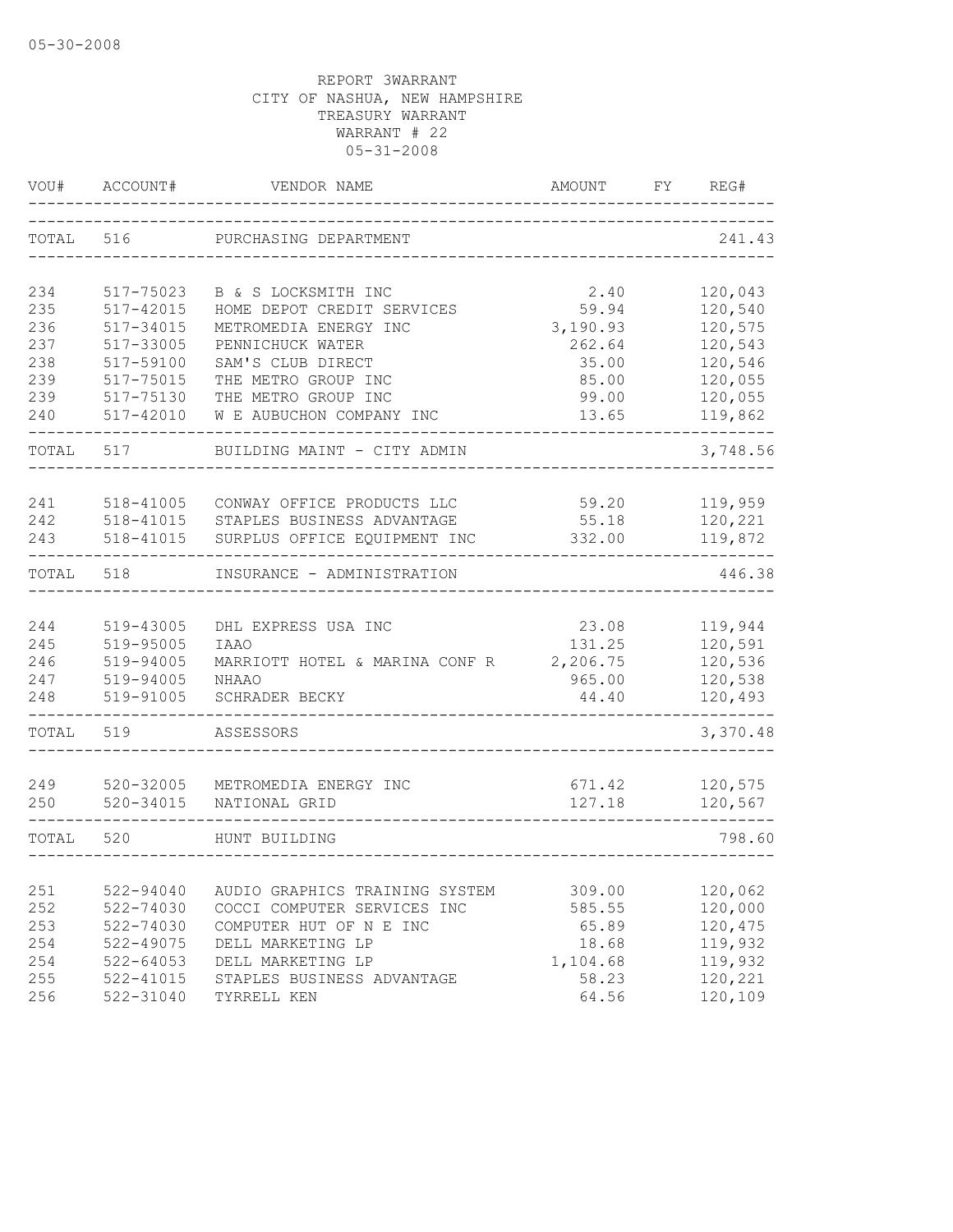| VOU#              | ACCOUNT#                   | VENDOR NAME                                                                             | <b>AMOUNT</b>                      | REG#<br>FY                    |
|-------------------|----------------------------|-----------------------------------------------------------------------------------------|------------------------------------|-------------------------------|
|                   | TOTAL 522                  | INFORMATION TECHNOLOGY                                                                  | __________________________________ | 2,206.59                      |
| 257<br>258        |                            | 523-94005 MARRIOTT HOTEL & MARINA CONF R 887.00<br>523-41015 STAPLES BUSINESS ADVANTAGE | 197.05                             | 120,536<br>120,221            |
| TOTAL 523         |                            | GIS<br>______________________                                                           |                                    | 1,084.05                      |
| 259<br>260<br>261 | 524-64045<br>$524 - 64045$ | CDW GOVERNMENT INC<br>524-64045 COMPUTER HUT OF N E INC<br>GOVCONNECTION INC            | 128.96<br>219.98<br>67.91          | 120,259<br>120,475<br>119,839 |
| TOTAL 524         |                            | COMPUTERS - CITYWIDE                                                                    |                                    | 416.85                        |
| 262               | 531-78007                  | ADAMSON INDUSTRIES CORP                                                                 | 504.80                             | 120,033                       |
| 263               | 531-94005                  | ALLARD CRAIG                                                                            | 814.80                             | 120,497                       |
| 264               | $531 - 46040$              | ALMEIDA RONALD                                                                          | 39.99                              | 120,513                       |
| 265               | 531-53070                  | ANIMAL HOSPITAL OF NASHUA INC                                                           | 37.50                              | 120,131                       |
| 266               | $531 - 46040$              | ARCHAMBAULT DANIEL                                                                      | 166.69                             | 120,500                       |
| 267               | 531-59100                  | BAER ALEXANDRA                                                                          | 210.00                             | 120,020                       |
| 268               | $531 - 46040$              | BELANGER AARON                                                                          | 140.00                             | 120,499                       |
| 269               | $531 - 46040$              | BEN'S UNIFORMS                                                                          | 3,165.01                           | 120,477                       |
| 269               | $531 - 46045$              | BEN'S UNIFORMS                                                                          | 123.00                             | 120,477                       |
| 270               | 531-78007                  | BEST FORD/BEST CYCLE                                                                    | 42.90                              | 119,851                       |
| 271               | 531-45220                  | BRIGADE-QM                                                                              | 236.29                             | 120,049                       |
| 272               | 531-59100                  | CANAL ST COLLECTIBLES/SAMANTHA                                                          | 94.00                              | 120,141                       |
| 273               | $531 - 46040$              | CONNORS JEFFREY                                                                         | 8.00                               | 120,507                       |
| 274               | 531-62022                  | DICTRONICS INC                                                                          | 49.03                              | 119,834                       |
| 275               | 531-59100                  | <b>DUNN ROBERT</b>                                                                      | 162.00                             | 120,498                       |
| 276               | 531-31025                  | FAIRPOINT COMMUNICATIONS INC                                                            | 145.42                             | 120,576                       |
| 277               | 531-31020                  | FAIRPOINT COMMUNICATIONS INC                                                            | 259.04                             | 120,578                       |
| 278               | $531 - 66025$              | GE CAPITAL INC                                                                          | 1, 113.28                          | 120,155                       |
| 279               | 531-46040                  | GEORGE'S APPAREL                                                                        | 565.00                             | 119,907                       |
| 280               | 531-98035                  | GOOD MORNING SALES INC                                                                  | 43.25                              | 120,481                       |
| 281               | 531-46040                  | HAGAN ANDREW                                                                            | 399.88                             | 120,506                       |
| 282               | $531 - 46040$              | HANNON PATRICK                                                                          | 150.00                             | 120,502                       |
| 283               | $531 - 42000$              | HOME DEPOT CREDIT SERVICES                                                              | 27.35                              | 120,562                       |
| 284               | $531 - 46040$              | HOWE SCOTT                                                                              | 73.15                              | 120,504                       |
| 285               | 531-59100                  | HSM ELECTRONIC PROTECTION SERV                                                          | 164.00                             | 120,594                       |
| 286               | 531-45005                  | INTERSTATE ARMS CORP                                                                    | 1,086.75                           | 119,891                       |
| 287               | 531-75130                  | J LAWRENCE HALL INC                                                                     | 1,836.40                           | 120,482                       |
| 288               | 531-98025                  | JACK'S PIZZA                                                                            | 33.25                              | 120,133                       |
| 289               | 531-64080                  | LAKESIDE PLASTICS INC                                                                   | 632.40                             | 120,212                       |
| 290               | 531-46040                  | LAVOIE ANDREW                                                                           | 390.00                             | 120,508                       |
| 291               | 531-45005                  | LAW ENFORCEMENT TARGETS INC                                                             | 265.11                             | 120,053                       |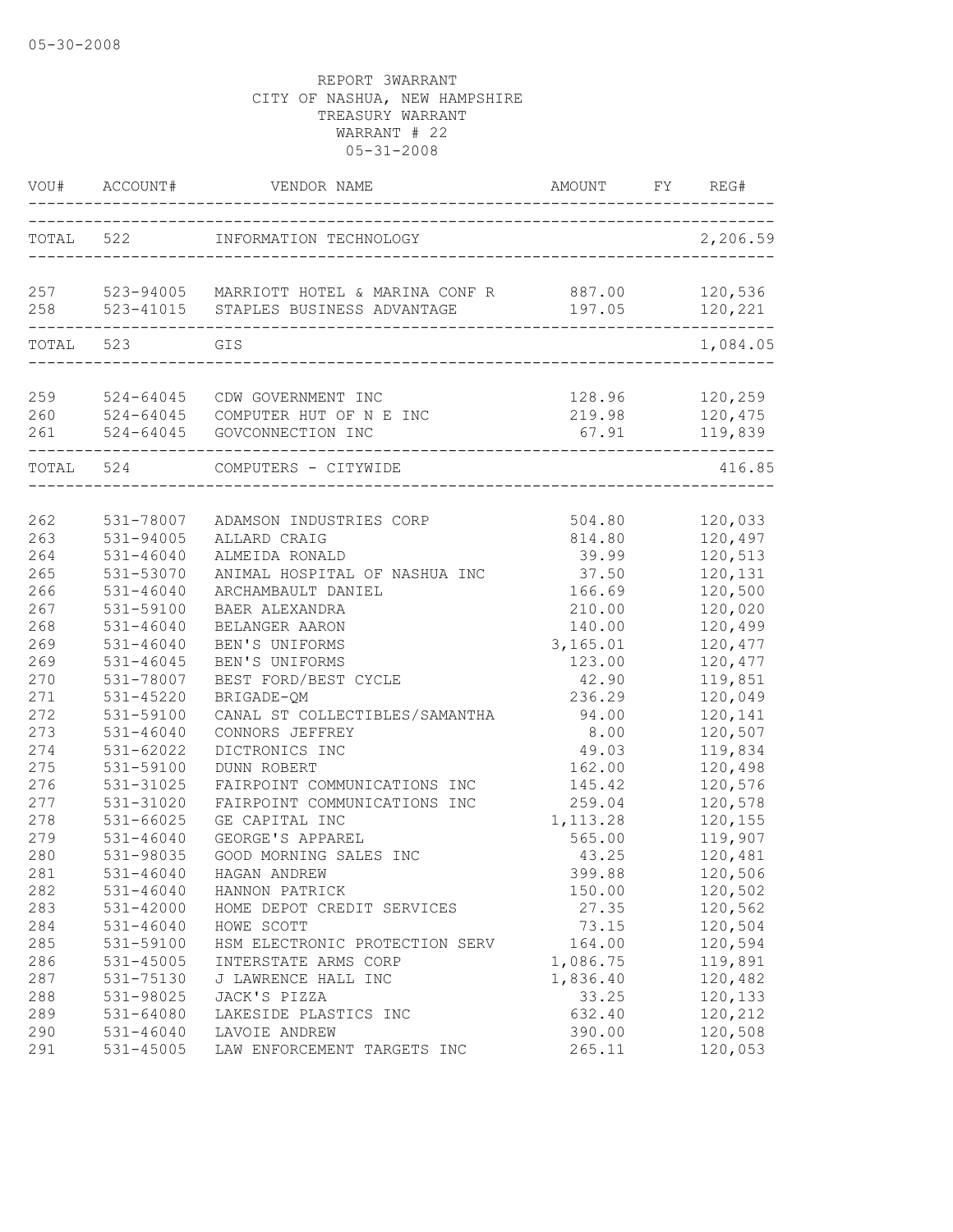| WOU#  | ACCOUNT#      | VENDOR NAME                         | AMOUNT   | FY | REG#      |
|-------|---------------|-------------------------------------|----------|----|-----------|
| 292   | 531-94010     | LEDOUX MICHAEL                      | 1,200.00 |    | 120,510   |
| 293   | 531-78007     | MAC MULKIN CHEVROLET INC            | 106.99   |    | 120,456   |
| 294   | 531-94005     | MAHER JEFFREY                       | 210.00   |    | 120,501   |
| 295   | $531 - 46040$ | MALONEY JAMES                       | 177.83   |    | 120,511   |
| 296   | 531-94005     | MCCARTHY GEORGE                     | 1,209.25 |    | 120,509   |
| 297   | 531-34015     | METROMEDIA ENERGY INC               | 4,577.07 |    | 120,575   |
| 298   | $531 - 46040$ | MOUSHEGIAN MICHAEL                  | 127.10   |    | 120,503   |
| 299   | 531-94005     | MOUSHEGIAN MICHAEL                  | 1,014.80 |    | 120,512   |
| 300   | 531-34015     | NATIONAL GRID                       | 59.25    |    | 120,567   |
| 301   | 531-78007     | NSP GRAPHIC COMMUNICATIONS          | 125.00   |    | 119,961   |
| 302   | 531-31040     | PAETEC COMMUNICATIONS INC           | 338.37   |    | 120,531   |
| 302   | 531-74040     | PAETEC COMMUNICATIONS INC           | 617.32   |    | 120,531   |
| 303   | $531 - 46040$ | PAGE ROBERT                         | 101.12   |    | 120,494   |
| 304   | $531 - 46040$ | PEACH CHRISTOPHER                   | 366.22   |    | 120,505   |
| 305   | 531-33005     | PENNICHUCK WATER                    | 330.85   |    | 120,543   |
| 306   | 531-32035     | PUBLIC SERVICE OF NH                | 225.75   |    | 120,580   |
| 307   | 531-64080     | RAY ALLEN MANUFACTURING CO INC      | 736.20   |    | 119,985   |
| 308   | 531-78007     | ROBBINS AUTO PARTS INC              | 43.48    |    | 120,027   |
| 309   | 531-78007     | SAM'S CLUB DIRECT                   | 21.72    |    | 120,546   |
| 309   | 531-95000     | SAM'S CLUB DIRECT                   | 15.00    |    | 120,546   |
| 309   | 531-98025     | SAM'S CLUB DIRECT                   | 63.68    |    | 120,546   |
| 310   | $531 - 46040$ | SPARKS DOUGLAS                      | 392.84   |    | 120,496   |
| 311   | 531-91070     | TESTAVERDE JAMES                    | 54.88    |    | 120,495   |
| 312   | 531-75130     | THE METRO GROUP INC                 | 126.00   |    | 120,055   |
| 313   | 531-78007     | TOWERS MOTOR PARTS CORP             | 320.62   |    | 120,121   |
| 314   | 531-78007     | TSI TRANSPORTATION SUPPLIES IN      | 192.19   |    | 120,267   |
| 315   | 531-78007     | ULINE                               | 43.59    |    | 120,090   |
| 316   | 531-31025     | VERIZON WIRELESS                    | 49.25    |    | 120,561   |
| 316   | 531-31040     | VERIZON WIRELESS                    | 490.77   |    | 120,561   |
| 317   | 531-78007     | WEST CHATHAM WARNING DEVICES I      | 49.50    |    | 119,854   |
| 318   | 531-74035     | WEST PAYMENT CENTER                 | 131.15   |    | 119,921   |
| TOTAL | 531           | POLICE DEPARTMENT                   |          |    | 26,496.08 |
|       |               |                                     |          |    |           |
| 319   |               | 532-45165 ADMIRAL FIRE & SAFETY INC | 3,062.82 |    | 119,930   |
| 320   | 532-75023     | AIR CLEANING SPECIALISTS OF NE      | 308.55   |    | 120,130   |
| 321   | 532-79040     | BATTERIES PLUS 400                  | 59.98    |    | 120,166   |
| 322   | 532-78100     | BOUND TREE MEDICAL LLC              | 210.63   |    | 120,035   |
| 323   | 532-75023     | BUXTON CONCRETE LLC                 | 300.00   |    | 120,054   |
| 324   | 532-78100     | C & M DISTRIBUTING CO               | 65.00    |    | 120,294   |
| 325   | 532-46045     | COTE STEPHEN                        | 220.26   |    | 120,095   |
| 326   | 532-46045     | CRONIN DANIEL                       | 109.95   |    | 120,107   |
| 327   | 532-78095     | F W WEBB COMPANY                    | 68.80    |    | 119,918   |
| 328   | 532-78100     | FASTENAL COMPANY                    | 27.82    |    | 120,058   |
| 329   | 532-64080     | FIRE TECH & SAFETY OF NEW ENGL      | 395.00   |    | 120,128   |
| 329   | 532-64094     | FIRE TECH & SAFETY OF NEW ENGL      | 2,154.20 |    | 120,128   |
| 330   | 532-75023     | HOME DEPOT CREDIT SERVICES          | 279.46   |    | 120,540   |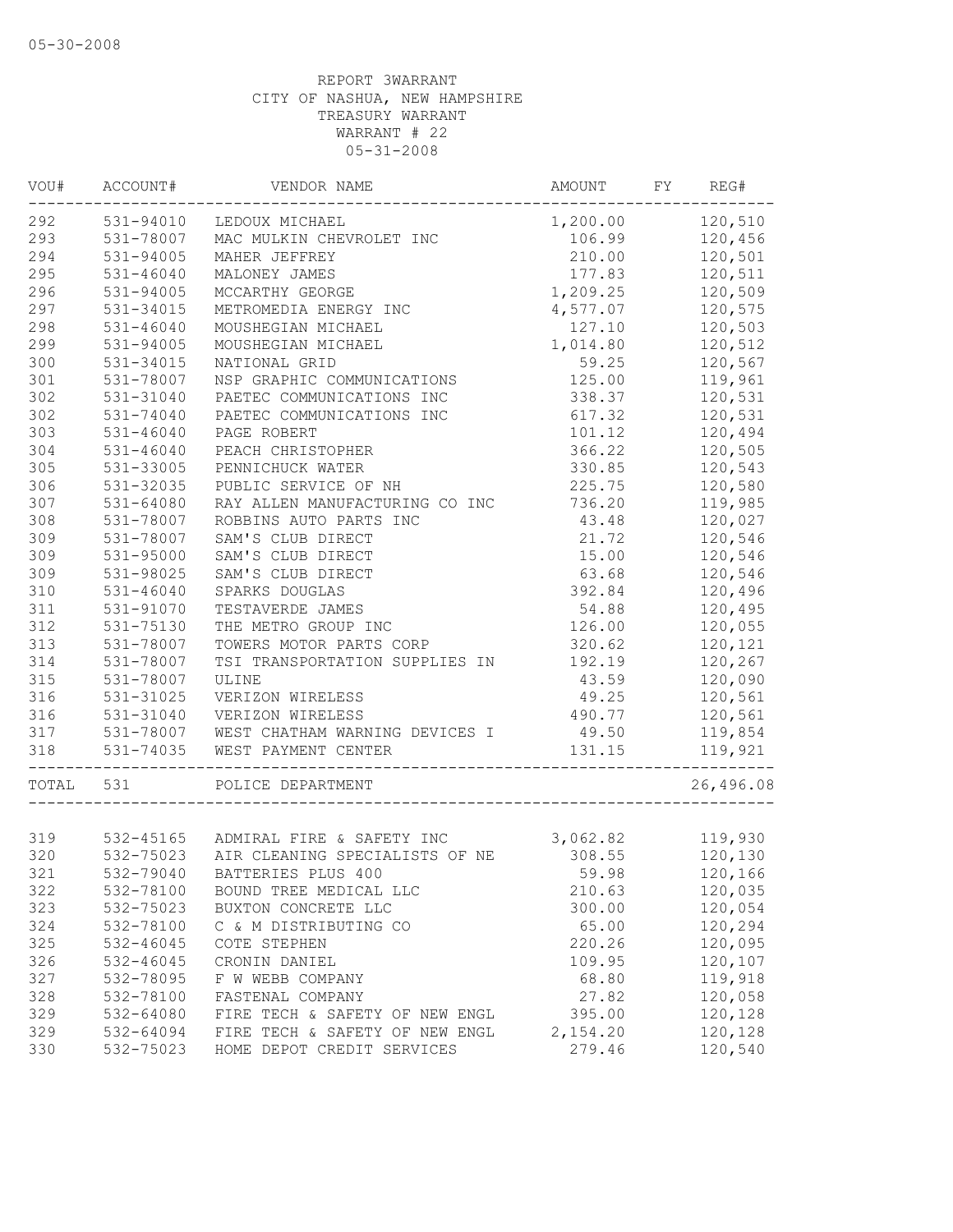| WOU#      | ACCOUNT#               | VENDOR NAME                    | AMOUNT             | FY | REG#               |
|-----------|------------------------|--------------------------------|--------------------|----|--------------------|
| 331       | 532-46040              | HUNTRESS UNIFORMS              | 3,775.26 119,929   |    |                    |
| 332       | 532-95005              | INTERNATIONAL CODE COUNCIL INC | 180.00             |    | 120,564            |
| 333       | 532-59135              | J P PEST SERVICES              | 255.00             |    | 120,034            |
| 334       | 532-78007              | JACK YOUNG COMPANY INC         | 23.52              |    | 120,462            |
| 335       | 532-69025              | LIBERTY INTN'L TRUCKS OF NH LL | 639.95             |    | 120,458            |
| 336       | 532-78100              | M & M ELECTRICAL SUPPLY CO INC | 82.56              |    | 120,452            |
| 337       | 532-34015              | METROMEDIA ENERGY INC          | 4,029.98           |    | 120,575            |
| 338       | 532-78075              | MIKE'S CUSTOM KANVAS/MICHAEL A | 150.00             |    | 119,853            |
| 339       | 532-75023              | MOBLEY CONSTRUCTION SERVICES L | 500.00             |    | 120,190            |
| 340       | 532-46045              | MORRISSEY BRIAN                | 510.01             |    | 120,138            |
| 341       | 532-34015              | NATIONAL GRID                  | 620.13             |    | 120,567            |
| 342       | 532-42005              | NEW ENGLAND PAPER & SUPPLY     | 146.44             |    | 120,022            |
| 342       | 532-42010              | NEW ENGLAND PAPER & SUPPLY     | 614.11             |    | 120,022            |
| 342       | 532-42020              | NEW ENGLAND PAPER & SUPPLY     | 238.69             |    | 120,022            |
| 343       | 532-95005              | NH ASSOCIATION OF FIRE CHIEFS  | 75.00              |    | 120,572            |
| 344       | 532-49025              | NH DIV OF FIRE STANDARDS & TRA | 774.00             |    | 120,017            |
| 345       | 532-53045              | OCCUPATIONAL HEALTH CTRS SOUTH | 413.00             |    | 119,981            |
| 346       | 532-31040              | PAETEC COMMUNICATIONS INC      | 29.71              |    | 120,531            |
| 347       | 532-33005              | PENNICHUCK WATER               | 639.28             |    | 120,543            |
| 348       | 532-64165              | PRO CONTROLS INC               | 575.00             |    | 120,063            |
| 349       | 532-32005              | PUBLIC SERVICE OF NH           | 3,324.53           |    | 120,580            |
| 350       | 532-79045              | REXEL CLS                      | 47.54              |    | 120,375            |
| 351       | 532-63065              | SAM'S CLUB DIRECT              | 48.30              |    | 120,546            |
| 351       | 532-95005              | SAM'S CLUB DIRECT              | 15.00              |    | 120,546            |
| 351       | 532-98020              | SAM'S CLUB DIRECT              | 106.14             |    | 120,546            |
| 351       | 532-98029              | SAM'S CLUB DIRECT              | 170.89             |    | 120,546            |
| 352       | 532-78007              | SANEL AUTO PARTS CO            | 100.42             |    | 120,003            |
| 352       | 532-78100              | SANEL AUTO PARTS CO            | 295.78             |    | 120,003            |
| 353       | 532-94005              | SCIRE ROBERT                   | 120.00             |    | 120,110            |
| 354       | 532-94005              | SHERMAN BRIAN                  | 70.00              |    | 119,858            |
| 355       | 532-78100              | TOWNSEND FORD                  | 234.88             |    | 120,040            |
| 356       | 532-78095              | W D PERKINS                    | 587.72             |    | 119,899            |
| TOTAL 532 |                        | FIRE DEPARTMENT                |                    |    | 26,655.31          |
|           |                        |                                |                    |    |                    |
| 357       | 534-64297 PSNH         |                                | 1,052.28           |    | 120,587            |
| 358       | 534-32020              | PUBLIC SERVICE OF NH           | 175.50             |    | 120,580            |
| TOTAL     | 534                    | STREET LIGHTING                |                    |    | 1,227.78           |
| 359       |                        | MOTOROLA                       |                    |    |                    |
| 360       | 536-74150<br>536-32035 |                                | 4,312.50<br>989.48 |    | 119,933<br>120,580 |
| 361       |                        | PUBLIC SERVICE OF NH           | 70.49              |    | 120,561            |
|           | 536-31050              | VERIZON WIRELESS               |                    |    |                    |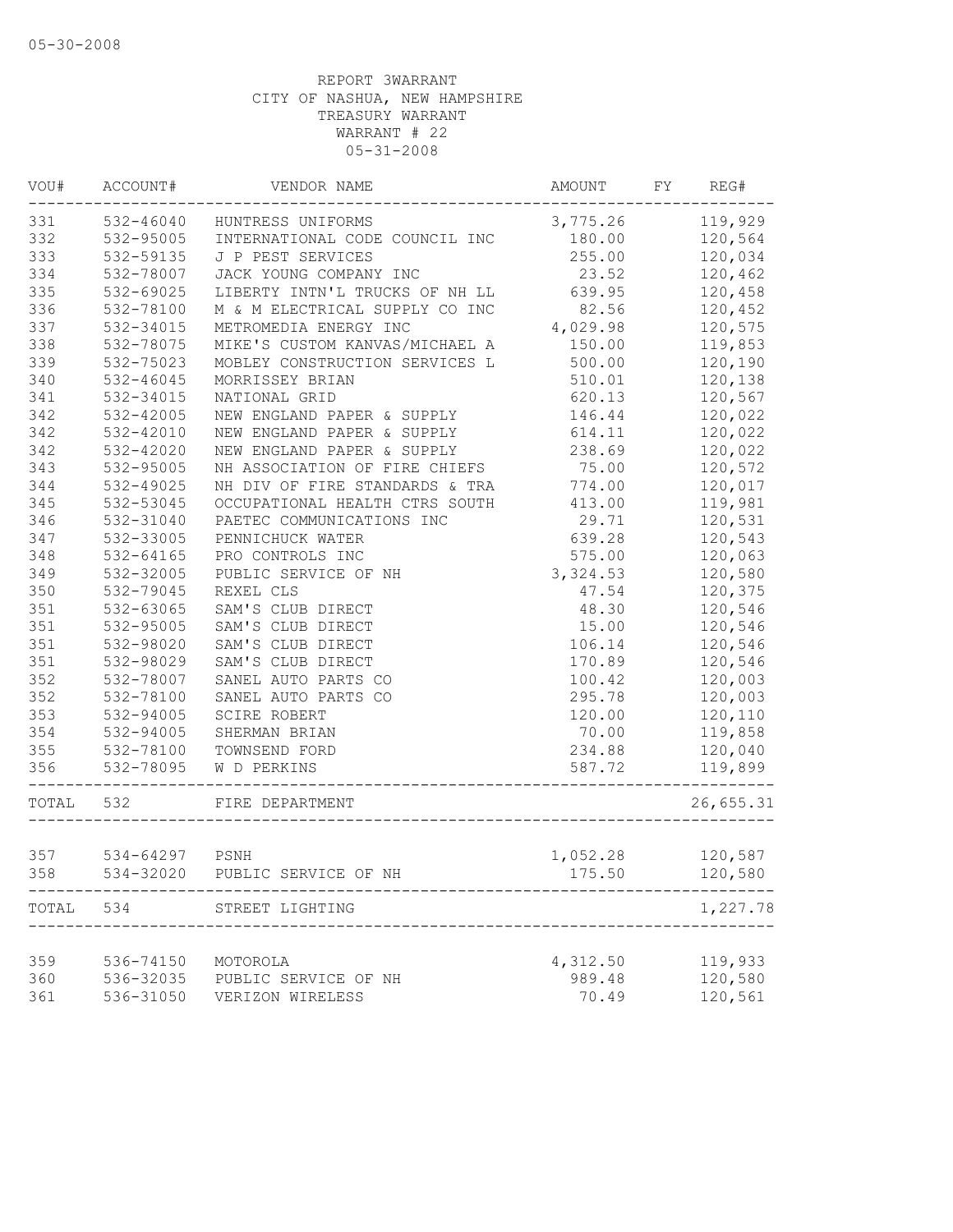| VOU#      | ACCOUNT#  | VENDOR NAME                    | AMOUNT<br>________________       | FY | REG#           |
|-----------|-----------|--------------------------------|----------------------------------|----|----------------|
| TOTAL     | 536       | CITYWIDE COMMUNICATIONS        | ________________________________ |    | 5,372.47       |
| 362       | 541-95010 | ALTOS MARKETING GROUP          | 75.00                            |    | 120,600        |
| 363       | 541-95010 | AMERICAN JOURNAL OF HEALTH PRO | 99.95                            |    | 120,598        |
| 364       | 541-95005 | APHA                           | 365.00                           |    | 120,014        |
| 365       | 541-41015 | COMMUNITY SERVICES PETTY CASH  | 16.00                            |    | 120,514        |
| 366       | 541-91015 | LISTER CHRIS                   | 44.40                            |    | 120,094        |
| 367       | 541-95005 | NACCHO                         | 375.00                           |    | 120,592        |
| 368       | 541-33005 | PENNICHUCK WATER               | 142.64                           |    | 120,543        |
| 369       | 541-32005 | PUBLIC SERVICE OF NH           | 957.04                           |    | 120,580        |
| TOTAL     | 541       | COMMUNITY SERVICES DIVISION    | _________________                |    | 2,075.03       |
| 370       |           | 543-46030 LL BEAN INC          |                                  |    | 158.35 119,931 |
| TOTAL 543 |           | ENVIRONMENTAL HEALTH DEPT.     |                                  |    | 158.35         |
|           |           |                                |                                  |    |                |
| 371       | 544-94005 | COMMUNITY SERVICES PETTY CASH  | 12.00                            |    | 120,514        |
| 372       | 544-94005 | LOCAL GOVERNMENT CTR           | 70.00                            |    | 120,547        |
| 373       | 544-91005 | MACK ROBERT                    | 87.72                            |    | 119,916        |
| 374       | 544-41015 | RIS PAPER COMPANY INC          | 365.78                           |    | 119,935        |
| 375       | 544-41015 | STAPLES BUSINESS ADVANTAGE     | 205.10<br>_______________        |    | 120,221        |
|           | TOTAL 544 | WELFARE ADMINISTRATION         |                                  |    | 740.60         |
| 376       | 545-97020 | 108-110 ASH ST LLC             | 873.13                           |    | 119,866        |
| 377       | 545-97020 | 188 CONCORD ST LLC DBA LILLIAN | 245.00                           |    | 120,070        |
| 378       | 545-97020 | 23-25 TEMPLE ST REALTY LLC     | 636.00                           |    | 120,086        |
| 379       | 545-97020 | 28-34 RR SQUARE LLC            | 1,100.00                         |    | 119,871        |
| 380       | 545-97020 | ABREAU LEONARD                 | 435.08                           |    | 119,919        |
| 381       | 545-97020 | ANCTIL ROCHETTE & SON INC      | 750.00                           |    | 120,215        |
| 382       | 545-97020 | BAILEY SASKIA                  | 476.13                           |    | 119,924        |
| 383       | 545-97020 | BERNARD GINO                   | 650.00                           |    | 120,047        |
| 384       | 545-97020 | BLANCHARD BLDG INVESTS/KENNETH | 467.30                           |    | 119,917        |
| 385       | 545-97020 | BONNETTE PETER                 | 176.95                           |    | 119,860        |
| 386       | 545-97020 | BOUCHER ANDRE                  | 541.08                           |    | 120,172        |
| 387       | 545-97020 | <b>BOULDER PARK</b>            | 656.80                           |    | 120,010        |
| 388       | 545-97020 | BOYER IVON                     | 525.00                           |    | 119,940        |
| 389       | 545-97020 | CENTRAL REALTY                 | 1,256.80                         |    | 120,021        |
| 390       | 545-97020 | CLARK E G                      | 300.00                           |    | 119,955        |
| 391       | 545-97020 | COTE JOSEPH                    | 550.00                           |    | 120,217        |
| 392       | 545-97020 | DAGESSE REGINALD               | 339.00                           |    | 120,009        |
| 393       | 545-97015 | DEMOULAS SUPERMARKETS INC      | 5, 132.65                        |    | 120,529        |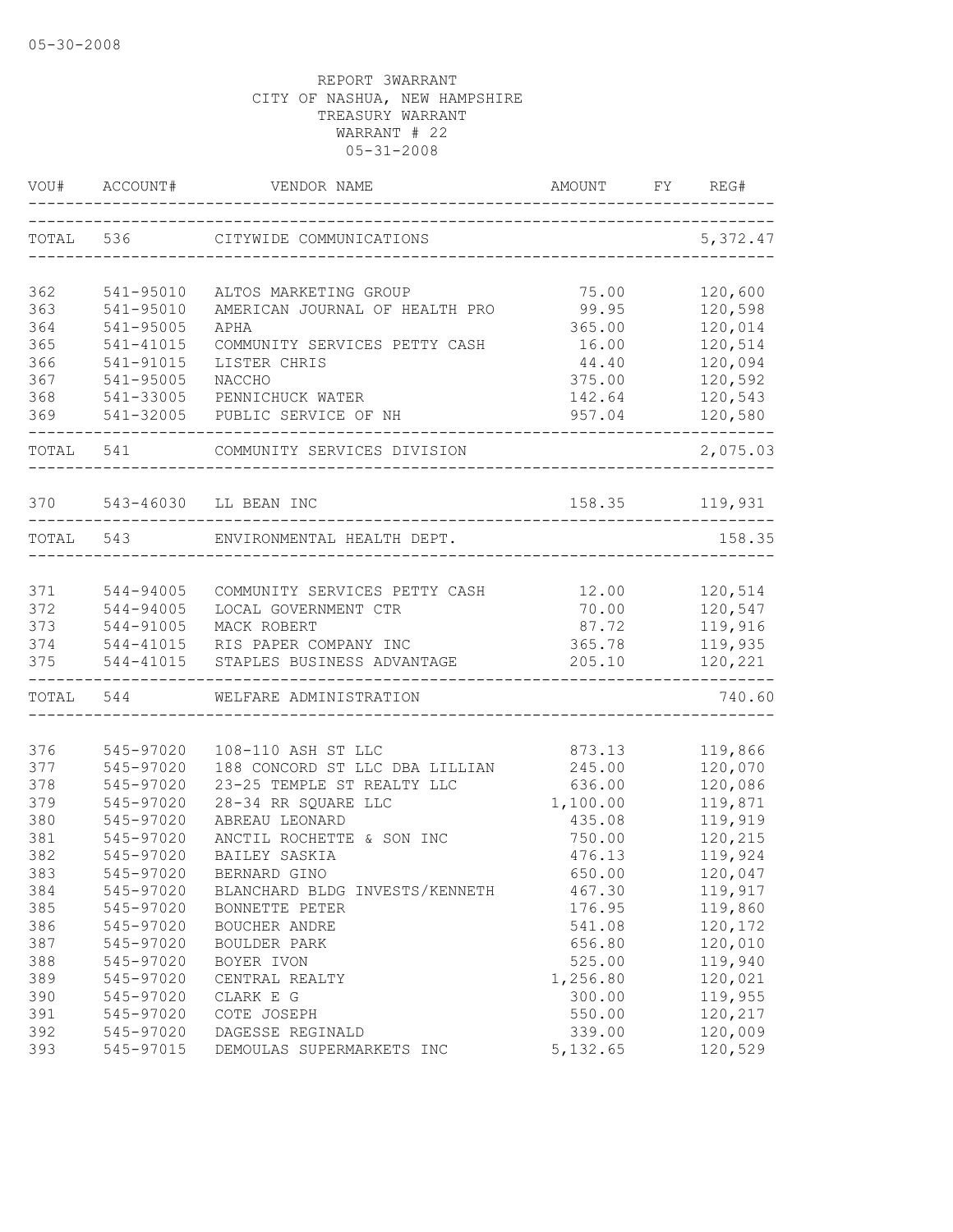| VOU#  | ACCOUNT#      | VENDOR NAME                               | AMOUNT    | FY | REG#       |
|-------|---------------|-------------------------------------------|-----------|----|------------|
| 394   | 545-97020     | GAUTHIER CONRAD J                         | 718.38    |    | 119,998    |
| 395   | 545-97020     | GAUTHIER REALTY/CONNIE GAUTHIE            | 2,548.79  |    | 120,214    |
| 396   | 545-97020     | HENRY RICHARD JR                          | 273.30    |    | 120,171    |
| 397   | 545-97020     | JUNGKMAN ROBERT O                         | 348.48    |    | 120,129    |
| 398   | 545-97020     | L & G PROPERTIES LLC                      | 720.00    |    | 120,099    |
| 399   | 545-97020     | LAMERAND ENTERPRISES/KYLE LAME            | 238.15    |    | 120,115    |
| 400   | 545-97020     | LAPOINTE OLIVER MARIE GABE & D            | 835.10    |    | 119,980    |
| 401   | 545-97020     | MOTEL 6                                   | 360.00    |    | 120,118    |
| 402   | 545-97020     | NASHUA HOUSING AUTHORITY                  | 198.00    |    | 120,126    |
| 403   | 545-97015     | NATIONAL GRID                             | 931.64    |    | 120,597    |
| 404   | 545-97020     | POWLOWSKY BARBARA                         | 656.80    |    | 120,174    |
| 405   | 545-97015     | PUBLIC SERVICE CO OF NH                   | 3, 114.67 |    | 120,588    |
| 406   | 545-97020     | ROSA JUSSARA                              | 797.06    |    | 120,004    |
| 407   | 545-97020     | STEVENS DANIEL G                          | 1,000.00  |    | 120,005    |
| 408   | 545-97020     | THIBAULT SYLVIA/REVOCABLE TRUS            | 579.17    |    | 119,844    |
| 409   | 545-97020     | TREMBLAY JEANNINE                         | 740.00    |    | 119,828    |
| 410   | 545-97020     | WIELGOSZINSKI FRANCIS                     | 729.62    |    | 119,999    |
| TOTAL | 545           | WELFARE COSTS                             |           |    | 29,900.08  |
|       |               |                                           |           |    |            |
| 411   | 551-41015     | AMERICAN PUBLIC WORKS ASSN                | 101.00    |    | 120,589    |
| 412   | 551-59100     | J P PEST SERVICES                         | 115.41    |    | 120,034    |
| 413   | 551-34015     | METROMEDIA ENERGY INC                     | 119.31    |    | 120,575    |
| 414   | 551-59187     | NASHUA REGIONAL PLANNING COMMI 14, 129.23 |           |    | 120,478    |
| 415   | 551-31040     | PAETEC COMMUNICATIONS INC                 | 4.40      |    | 120,531    |
| 416   | 551-33005     | PENNICHUCK WATER                          | 48.43     |    | 120,543    |
| 417   | 551-41015     | STAPLES BUSINESS ADVANTAGE                | 394.15    |    | 120,221    |
| 418   | $551 - 46045$ | UNIFIRST CORPORATION                      | 199.60    |    | 120,139    |
| TOTAL | 551           | PUBLIC WORKS DIV & ENGINEERING            |           |    | 15, 111.53 |
|       |               |                                           |           |    |            |
| 419   | 552-46005     | ADOLPH KIEFER AND ASSOCIATES              | 297.40    |    | 119,893    |
| 420   | 552-53106     | ASAP FIRE & SAFETY CORPORATION            | 480.00    |    | 119,949    |
| 421   | 552-78100     | B & S LOCKSMITH INC                       | 16.10     |    | 120,043    |
| 422   | 552-78007     | BEST FORD/BEST CYCLE                      | 182.56    |    | 119,851    |
| 423   | 552-59050     | BUCKLEY KARA                              | 200.00    |    | 119,972    |
| 424   | 552-78007     | CARPARTS OF NASHUA                        | 5.00      |    | 119,850    |
| 425   | 552-78007     | CASEY EQUIPMENT & RENTAL CORP             | 690.66    |    | 120,127    |
| 426   | 552-78007     | CHAPPELL TRACTOR SALES INC                | 569.95    |    | 119,887    |
| 427   | 552-46005     | COSTUMES OF NASHUA LLC                    | 65.00     |    | 120,533    |
| 428   | 552-78100     | D & R TOWING INC                          | 212.50    |    | 120,454    |
| 429   | 552-48015     | DENNIS K BURKE INC                        | 1,684.79  |    | 120,596    |
| 430   | 552-75135     | ERICKSON CLEANING SERVICES LLC            | 200.00    |    | 119,967    |
| 431   | 552-75135     | F W WEBB COMPANY                          | 93.65     |    | 119,918    |
| 432   | 552-45110     | FILLION ASSOCIATES INC                    | 214.00    |    | 119,894    |
| 432   | 552-45235     | FILLION ASSOCIATES INC                    | 374.00    |    | 119,894    |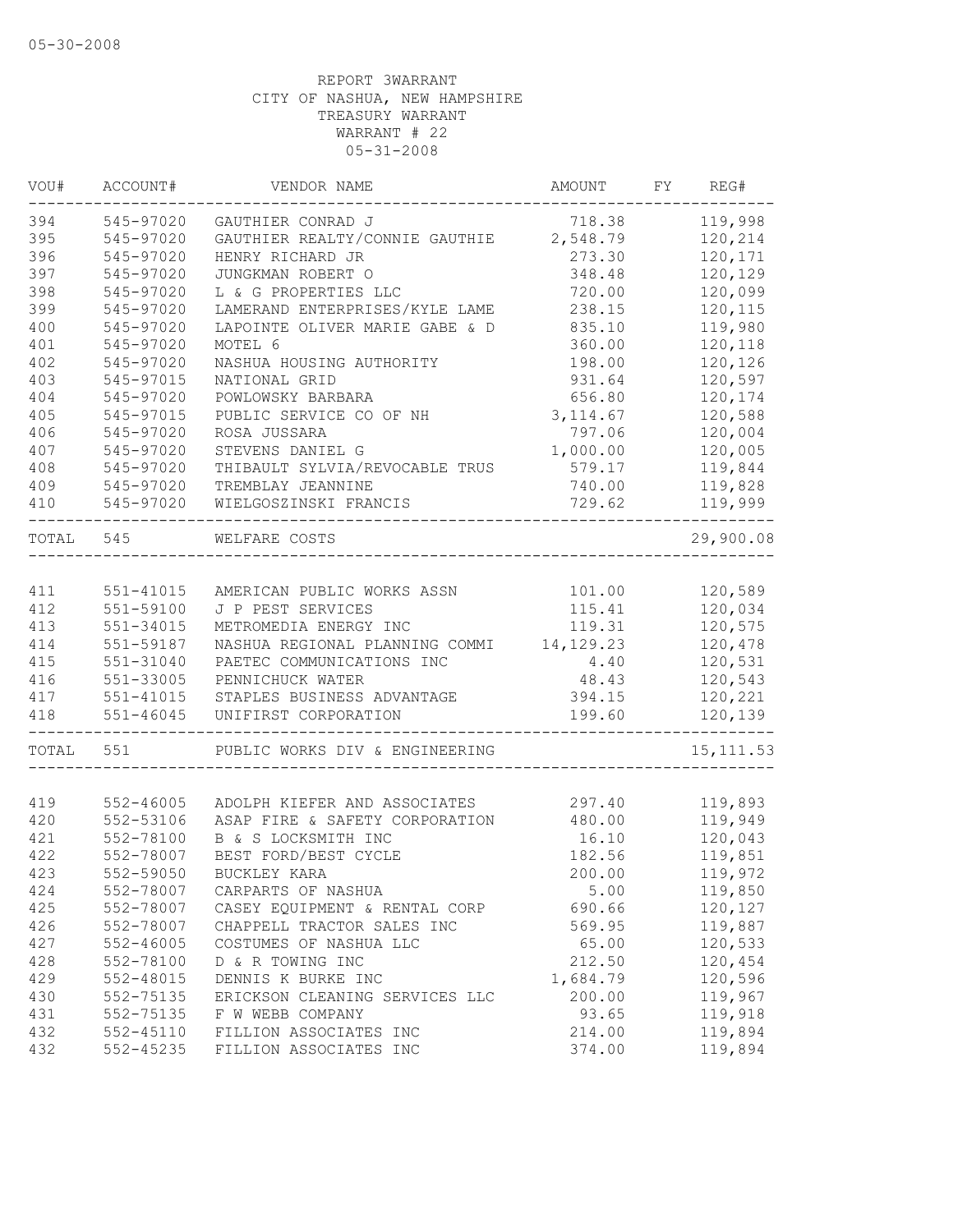| VOU# | ACCOUNT#      | VENDOR NAME                    | AMOUNT   | FY | REG#    |
|------|---------------|--------------------------------|----------|----|---------|
| 433  | 552-59050     | FINVER AVERY                   | 105.00   |    | 119,964 |
| 434  | 552-59050     | GALBO GARY                     | 105.00   |    | 119,934 |
| 435  | 552-75021     | GATE CITY FENCE CO INC         | 662.70   |    | 119,966 |
| 436  | 552-75135     | GRANITE STATE PRESSURE WASHING | 312.50   |    | 119,863 |
| 437  | 552-75135     | GREENHAVEN TURF CARE           | 312.50   |    | 120,189 |
| 438  | 552-75040     | HAMPDEN ENGINEERING CORP       | 625.66   |    | 120,293 |
| 439  | 552-75021     | HOME DEPOT CREDIT SERVICES     | 935.63   |    | 120,540 |
| 439  | 552-75022     | HOME DEPOT CREDIT SERVICES     | 78.42    |    | 120,540 |
| 439  | 552-75040     | HOME DEPOT CREDIT SERVICES     | 7.14     |    | 120,540 |
| 439  | 552-75135     | HOME DEPOT CREDIT SERVICES     | 228.71   |    | 120,540 |
| 439  | 552-75175     | HOME DEPOT CREDIT SERVICES     | 22.26    |    | 120,540 |
| 440  | 552-78007     | JAMES R ROSENCRANTZ & SONS INC | 40.88    |    | 120,483 |
| 441  | 552-75021     | JOHNSON'S ELECTRIC INC         | 160.00   |    | 119,920 |
| 441  | 552-75175     | JOHNSON'S ELECTRIC INC         | 525.00   |    | 119,920 |
| 442  | 552-75021     | LOWE'S                         | 25.37    |    | 120,563 |
| 443  | 552-75021     | M & M ELECTRICAL SUPPLY CO INC | 31.96    |    | 120,452 |
| 443  | 552-75040     | M & M ELECTRICAL SUPPLY CO INC | 15.60    |    | 120,452 |
| 444  | 552-78065     | MAYNARD & LESIEUR INCORPORATED | 202.10   |    | 120,459 |
| 445  | 552-34015     | METROMEDIA ENERGY INC          | 426.01   |    | 120,575 |
| 445  | 552-34045     | METROMEDIA ENERGY INC          | 577.75   |    | 120,575 |
| 446  | 552-78007     | NAPA AUTO PARTS                | 29.88    |    | 120,114 |
| 447  | $552 - 45250$ | NASHUA FARMERS EXCHANGE INC    | 149.80   |    | 120,473 |
| 447  | 552-75021     | NASHUA FARMERS EXCHANGE INC    | 179.75   |    | 120,473 |
| 448  | 552-75021     | NASHUA OUTDOOR POWER EQUIP     | 32.55    |    | 120,008 |
| 448  | 552-78007     | NASHUA OUTDOOR POWER EQUIP     | 201.10   |    | 120,008 |
| 449  | 552-75170     | NASHUA WALLPAPER & PAINT CO    | 1,599.60 |    | 120,013 |
| 450  | 552-34015     | NATIONAL GRID                  | 192.34   |    | 120,567 |
| 450  | 552-34045     | NATIONAL GRID                  | 102.98   |    | 120,567 |
| 451  | 552-94005     | NESTMA                         | 100.00   |    | 120,574 |
| 452  | 552-31040     | PAETEC COMMUNICATIONS INC      | 20.78    |    | 120,531 |
| 453  | 552-75021     | PARTAC PEAT CORPORATION        | 637.10   |    | 119,990 |
| 454  | 552-33005     | PENNICHUCK WATER               | 1,797.86 |    | 120,543 |
| 454  | 552-33040     | PENNICHUCK WATER               | 137.60   |    | 120,543 |
| 455  | 552-75021     | PENNICHUCK WATER WORKS         | 165.60   |    | 119,943 |
| 456  | 552-78007     | PINE MOTOR PARTS               | 342.70   |    | 120,460 |
| 457  | 552-32005     | PUBLIC SERVICE OF NH           | 4,220.42 |    | 120,580 |
| 457  | 552-32005     | PUBLIC SERVICE OF NH           | 282.01   |    | 120,581 |
| 457  | 552-32040     | PUBLIC SERVICE OF NH           | 3,588.71 |    | 120,581 |
| 458  | 552-59050     | ROBERTS RAY                    | 140.00   |    | 120,207 |
| 459  | 552-95005     | SAM'S CLUB DIRECT              | 15.00    |    | 120,546 |
| 460  | 552-78007     | SANEL AUTO PARTS CO            | 49.23    |    | 120,003 |
| 461  | 552-75040     | TRUGREEN                       | 220.00   |    | 120,147 |
| 462  | 552-74085     | TURF PRODUCTS CORP             | 224.13   |    | 120,223 |
| 462  | 552-78100     | TURF PRODUCTS CORP             | 599.87   |    | 120,223 |
| 463  | $552 - 46045$ | UNIFIRST CORPORATION           | 949.70   |    | 120,139 |
| 464  | 552-59050     | WEBSTER DAVID                  | 125.00   |    | 120,112 |
| 465  | 552-78007     | WELCH WELDING INC              | 197.52   |    | 119,846 |
| 466  | 552-75135     | YANKEE EQUIPMENT SYSTEMS INC   | 251.50   |    | 119,868 |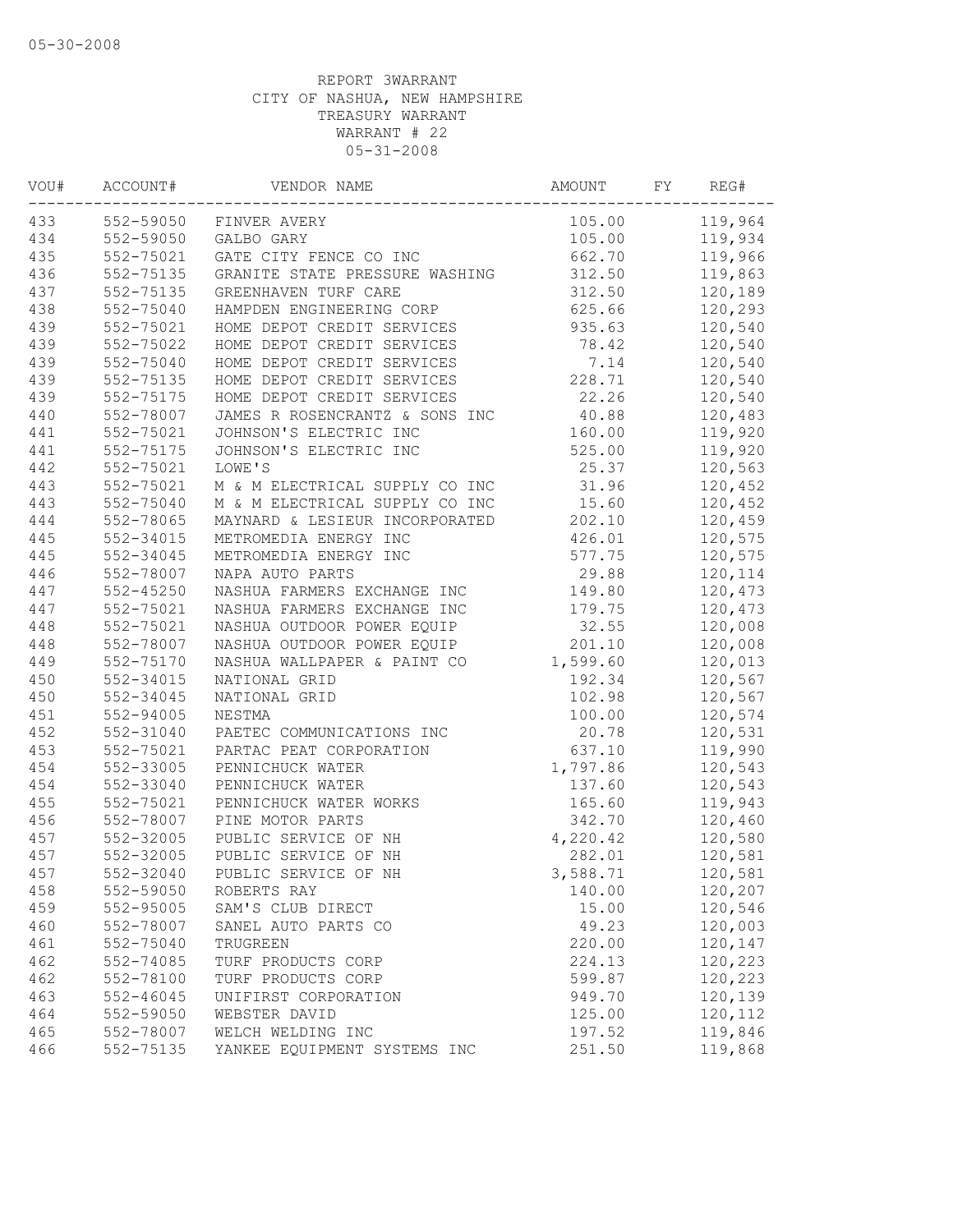| VOU#      | ACCOUNT#  | VENDOR NAME                                           | AMOUNT    | FΥ | REG#       |
|-----------|-----------|-------------------------------------------------------|-----------|----|------------|
| TOTAL 552 |           | PARKS AND RECREATION<br>_____________________________ |           |    | 27, 238.53 |
| 467       | 553-42010 | BANNER SYSTEMS OF MASSACHUSETT                        | 446.22    |    | 120,451    |
| 468       | 553-45015 | BROX INDUSTRIES INC                                   | 2,699.00  |    | 119,885    |
| 469       | 553-78100 | CASEY EQUIPMENT & RENTAL CORP                         | 40.79     |    | 120,127    |
| 470       | 553-78100 | CHAPPELL TRACTOR SALES INC                            | 36.71     |    | 119,887    |
| 471       | 553-59168 | CONCRETE CORING CO                                    | 450.00    |    | 119,904    |
| 472       | 553-45060 | CORRIVEAU ROUTHIER INC                                | 68.00     |    | 120,453    |
| 473       | 553-59100 | D & R TOWING INC                                      | 125.00    |    | 120,454    |
| 474       | 553-59100 | GMS HYDRAULICS INC                                    | 371.31    |    | 120,480    |
| 475       | 553-75023 | GRAINGER                                              | 161.88    |    | 119,936    |
| 476       | 553-45060 | HOME DEPOT CREDIT SERVICES                            | 78.51     |    | 120,540    |
| 477       | 553-78065 | MAYNARD & LESIEUR INCORPORATED                        | 111.60    |    | 120,459    |
| 478       | 553-34015 | METROMEDIA ENERGY INC                                 | 3,527.35  |    | 120,575    |
| 479       | 553-49075 | NAPA AUTO PARTS                                       | 27.04     |    | 120,114    |
| 479       | 553-69025 | NAPA AUTO PARTS                                       | 92.37     |    | 120,114    |
| 479       | 553-78100 | NAPA AUTO PARTS                                       | 24.12     |    | 120,114    |
| 480       | 553-45060 | NASHUA FARMERS EXCHANGE INC                           | 92.50     |    | 120,473    |
| 481       | 553-46045 | NEW ENGLAND EQUIPMENT RENTALS                         | 461.40    |    | 120,018    |
| 482       | 553-31040 | PAETEC COMMUNICATIONS INC                             | 19.05     |    | 120,531    |
| 483       | 553-78100 | PINE MOTOR PARTS                                      | 369.25    |    | 120,460    |
| 484       | 553-49075 | SANEL AUTO PARTS CO                                   | 277.39    |    | 120,003    |
| 484       | 553-69025 | SANEL AUTO PARTS CO                                   | 5.78      |    | 120,003    |
| 484       | 553-78100 | SANEL AUTO PARTS CO                                   | 521.15    |    | 120,003    |
| 485       | 553-48005 | SHATTUCK MALONE OIL CO                                | 23,752.80 |    | 120,528    |
| 486       | 553-69025 | SNAP ON TOOLS                                         | 331.65    |    | 119,884    |
| 487       | 553-41015 | STAPLES BUSINESS ADVANTAGE                            | 67.65     |    | 120,221    |
| 488       | 553-75130 | THE METRO GROUP INC                                   | 79.00     |    | 120,055    |
| 489       | 553-46045 | UNIFIRST CORPORATION                                  | 332.79    |    | 120,139    |
| TOTAL     | 553       | STREET DEPARTMENT                                     |           |    | 34,570.31  |
|           |           |                                                       |           |    |            |
| 490       |           | 555-49075 CHEMSEARCH                                  | 186.02    |    | 119,984    |
| 491       | 555-45285 | FASTENAL COMPANY                                      | 26.60     |    | 120,058    |
| 492       |           | 555-49075 GRAINGER                                    | 119.62    |    | 119,977    |
| 493       | 555-59170 | HI-WAY SAFETY SYSTEMS INC                             | 43,401.56 |    | 119,898    |
| 494       | 555-74170 | M & M ELECTRICAL SUPPLY CO INC                        | 26.21     |    | 120,452    |
| 495       | 555-49075 | N H BRAGG & SONS INC                                  | 63.75     |    | 119,835    |
| 496       | 555-75023 | NASHUA FARMERS EXCHANGE INC                           | 14.50     |    | 120,473    |
| 497       | 555-31040 | PAETEC COMMUNICATIONS INC                             | 19.05     |    | 120,531    |
| 498       | 555-41015 | PARKER ROGER                                          | 112.88    |    | 120,050    |
| 499       | 555-45285 | PERMA-LINE CORP OF NEW ENGLAND                        | 431.35    |    | 119,865    |
| 500       | 555-32025 | PUBLIC SERVICE OF NH                                  | 1,178.45  |    | 120,581    |
| 500       | 555-32025 | PUBLIC SERVICE OF NH                                  | 42.41     |    | 120,582    |
| 501       | 555-41015 | STAPLES BUSINESS ADVANTAGE                            | 107.62    |    | 120,221    |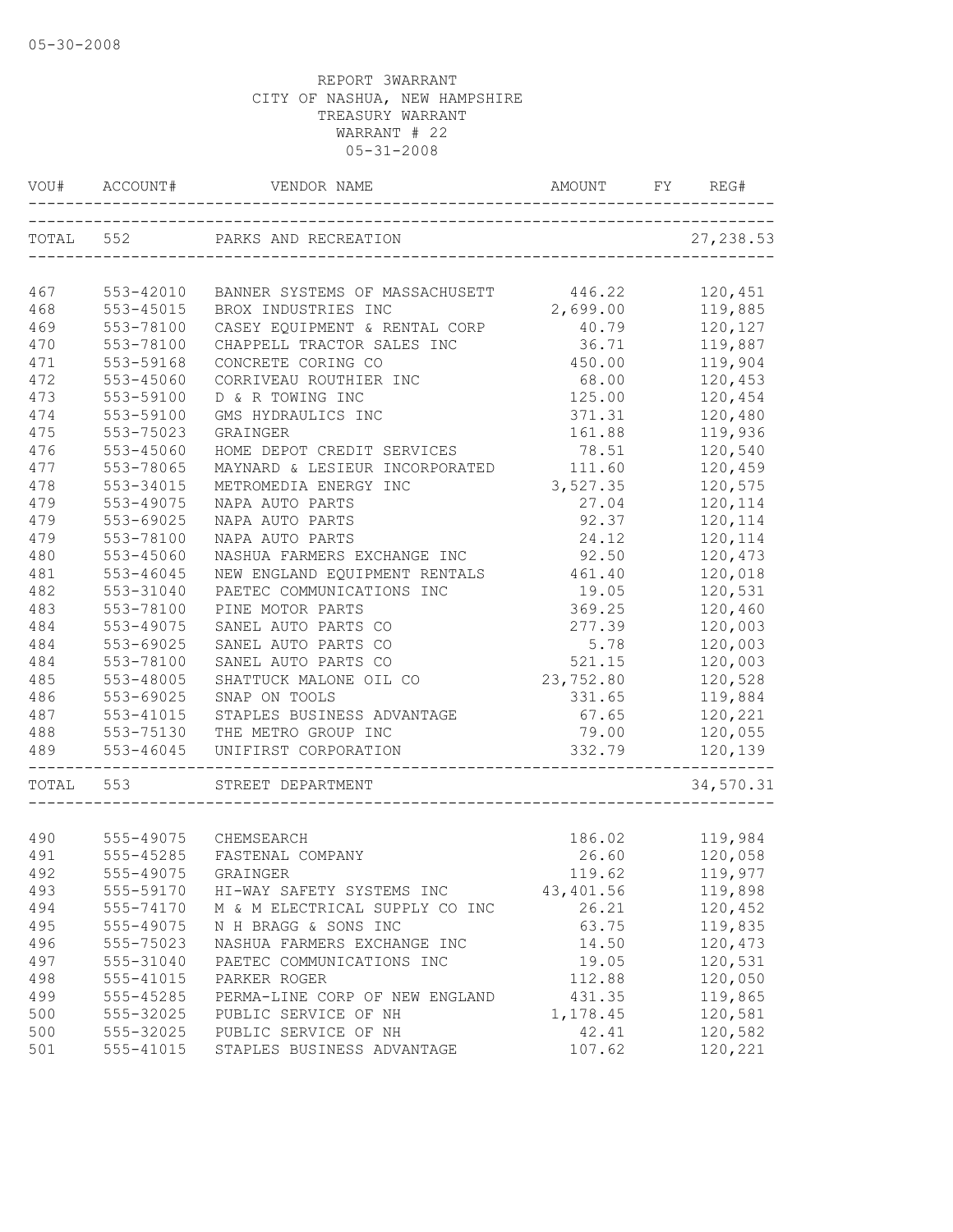| VOU#  | ACCOUNT#               | VENDOR NAME                                       | AMOUNT          | FΥ | REG#               |
|-------|------------------------|---------------------------------------------------|-----------------|----|--------------------|
| 503   | 555-94005              | UNH TECHNOLOGY TRANSFER CTR                       | 95.00           |    | 119,823            |
| 502   | 555-94005              | UNH TECHNOLOGY TRANSFER CTR                       | 150.00          |    | 120,535            |
| 504   | 555-75023              | UNIFIRST CORPORATION                              | 22.70           |    | 120,139            |
| 505   | 555-43005              | UNITED PARCEL SERVICE                             | 36.25           |    | 120,595            |
| 506   | 555-45107              | W E AUBUCHON COMPANY INC                          | 116.99          |    | 119,862            |
| TOTAL | 555                    | TRAFFIC DEPARTMENT                                |                 |    | 46,150.96          |
| 507   | 557-49075              | GRAINGER                                          | 88.97           |    | 119,977            |
| 508   | 557-31040              | PAETEC COMMUNICATIONS INC                         | 2.79            |    | 120,531            |
| 509   | 557-32005              | PUBLIC SERVICE OF NH                              | 5,371.15        |    | 120,582            |
| 510   | 557-75023              | STANLEY ELEVATOR COMPANY INC                      | 243.72          |    | 120,476            |
|       |                        |                                                   |                 |    |                    |
| TOTAL | 557                    | PARKING LOTS                                      |                 |    | 5,706.63           |
| 511   | 562-33005              | PENNICHUCK WATER                                  | 82.84           |    | 120,543            |
| TOTAL | 562                    | SUBURBAN CEMETERIES                               |                 |    | 82.84              |
| 512   | 563-34005              | MCLAUGHLIN OIL COMPANY                            | 345.33          |    | 119,928            |
| 513   | 563-34015              | METROMEDIA ENERGY INC                             | 214.78          |    | 120,575            |
| 514   | 563-34015              | NATIONAL GRID                                     |                 |    | 120,567            |
| 515   |                        |                                                   | 88.14           |    |                    |
| 516   | 563-31040<br>563-32005 | PAETEC COMMUNICATIONS INC<br>PUBLIC SERVICE OF NH | 10.07<br>240.02 |    | 120,531<br>120,582 |
|       |                        |                                                   |                 |    |                    |
| TOTAL | 563                    | WOODLAWN CEMETERY                                 |                 |    | 898.34             |
| 517   | $571 - 94005$          | LYONS JEAN M                                      | 668.41          |    | 120,083            |
| TOTAL | 571                    | COMMUNITY DEVELOPMENT                             |                 |    | 668.41             |
| 518   | 572-95005              | ICSC                                              | 100.00          |    | 120,570            |
| TOTAL | 572                    | PLANNING DEPARTMENT                               |                 |    | 100.00             |
|       |                        |                                                   |                 |    |                    |
|       |                        | 519 573-49025 LOCAL GOVERNMENT CENTER INC         |                 |    | 96.00 119,937      |
| TOTAL | 573                    | ECONOMIC DEVELOPMENT                              |                 |    | 96.00              |
| 520   |                        | 575-45050 BAKER & TAYLOR                          | 1,194.92        |    | 119,909            |
| 520   |                        | 575-45050 BAKER & TAYLOR                          | 1,164.88        |    | 119,910            |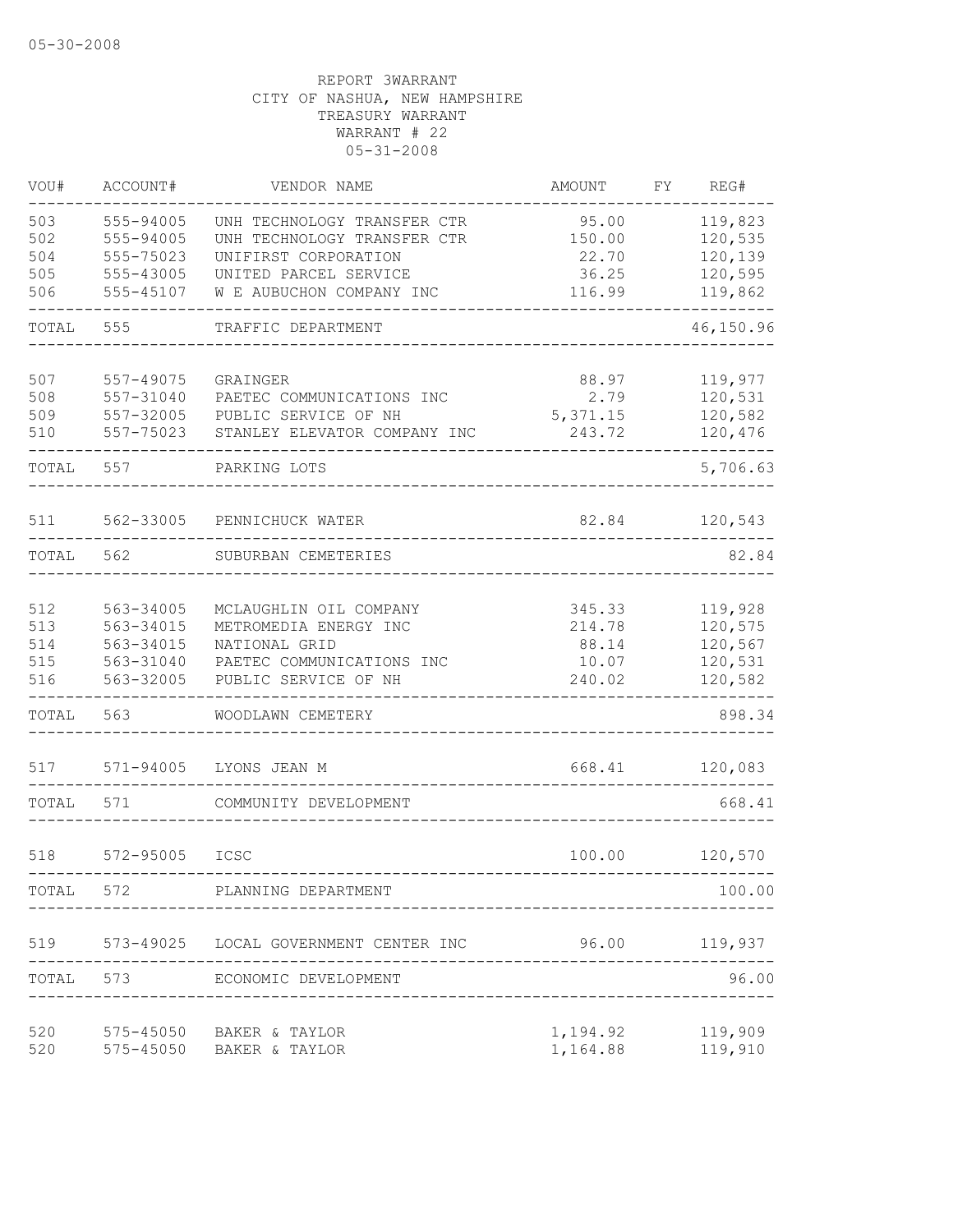| VOU#      | ACCOUNT#          | VENDOR NAME                    | AMOUNT    | FY | REG#           |
|-----------|-------------------|--------------------------------|-----------|----|----------------|
| 521       | 575-45315         | BAKER & TAYLOR ENTERTAINMENT   | 358.85    |    | 119,903        |
| 522       | 575-91015         | BOLTON KATHY E                 | 44.40     |    | 120,081        |
| 523       | 575-45050         | CONCORD PUBLIC LIBRARY         | 60.00     |    | 120,599        |
| 524       | 575-94005         | DESCHENES SUSAN                | 75.00     |    | 120,173        |
| 525       | $575 - 45050$     | FAIRPOINT COMMUNICATIONS INC   | 63.00     |    | 120,578        |
| 526       | 575-45050         | <b>GALE</b>                    | 220.26    |    | 120,122        |
| 527       | 575-95005         | GREAT AMERICAN DOWNTOWN        | 50.00     |    | 120,549        |
| 528       | 575-42010         | HOME DEPOT CREDIT SERVICES     | 30.95     |    | 120,540        |
| 529       | $575 - 45050$     | LEACH LIBRARY                  | 37.95     |    | 120,593        |
| 530       | 575-45903         | LEARNING EXPRESS               | 2,707.00  |    | 120,545        |
| 531       | 575-59100         | LEE JENNIFER                   | 10.70     |    | 119,822        |
| 532       | 575-34015         | METROMEDIA ENERGY INC          | 674.53    |    | 120,575        |
| 533       | 575-45085         | MICROMARKETING LLC             | 110.30    |    | 119,994        |
| 534       | 575-43005         | NASHUA PUBLIC LIBRARY          | 5.60      |    | 120,515        |
| 534       | $575 - 45150$     | NASHUA PUBLIC LIBRARY          | 6.98      |    | 120,515        |
| 534       | 575-78100         | NASHUA PUBLIC LIBRARY          | 12.00     |    | 120,515        |
| 534       | 575-91005         | NASHUA PUBLIC LIBRARY          | 29.80     |    | 120,515        |
| 534       | 575-91015         | NASHUA PUBLIC LIBRARY          | 41.41     |    | 120,515        |
| 535       | $575 - 45050$     | NOVELAS POPULAR                | 40.00     |    | 119,997        |
| 536       | 575-31040         | PAETEC COMMUNICATIONS INC      | 10.39     |    | 120,531        |
| 537       | 575-45085         | RECORDED BOOKS LLC             | 885.00    |    | 120,142        |
| 538       | 575-95005         | SAM'S CLUB DIRECT              | 15.00     |    | 120,546        |
| 539       | 575-41015         | STAPLES BUSINESS ADVANTAGE     | 29.94     |    | 120,221        |
| TOTAL 575 |                   | PUBLIC LIBRARIES               |           |    | 7,878.86       |
|           |                   | 540 577-91005 ORTEGA NELSON    |           |    | 268.66 120,101 |
| TOTAL 577 |                   | CODE ENFORCEMENT               |           |    | 268.66         |
|           |                   |                                |           |    |                |
|           | 202,929 581-94010 | AARTHUN KAY                    | 940.80    |    | 120,320        |
|           | 202,930 581-49050 | AC MOORE INC                   | 12.58     |    | 119,947        |
|           | 202,931 581-53101 | ADULT LEARNING CENTER          | 25,000.00 |    | 120,140        |
|           | 202,932 581-74092 | AFFILIATED HVAC SERVICES LLC   | 632.80    |    | 119,974        |
|           | 202,933 581-42110 | ALARMAX DISTRIBUTORS INC       | 807.00    |    | 120,231        |
|           | 202,934 581-49050 | AMERICAN SCHOOL MUSIC INSTITUT | 50.00     |    | 119,982        |
|           | 202,935 581-41015 | ANCO SIGNS & STAMPS INC        | 28.00     |    | 120,098        |
|           | 202,936 581-59130 | ANDERSON JAMES                 | 86.00     |    | 120,425        |
|           | 202,937 581-42110 | APS LIGHTING-SOUND-A/V         | 345.85    |    | 120,391        |
|           | 202,938 581-42130 | ARCSOURCE INC                  | 57.00     |    | 120,006        |
|           | 202,939 581-31005 | AT&T                           | 31.09     |    | 120,607        |
|           | 202,940 581-94030 | AULENBACH ANNE                 | 430.51    |    | 120,312        |
|           | 202,941 581-49075 | B & S LOCKSMITHS INC           | 346.01    |    | 120,125        |
|           | 202,942 581-59130 | BALL WILLIAM                   | 264.00    |    | 119,913        |
|           | 202,943 581-59130 | BANNER THOMAS                  |           |    | 120,423        |
|           | 202,944 581-59130 |                                | 56.00     |    | 120,415        |
|           |                   | BARBERIAN MICHAEL              | 168.00    |    |                |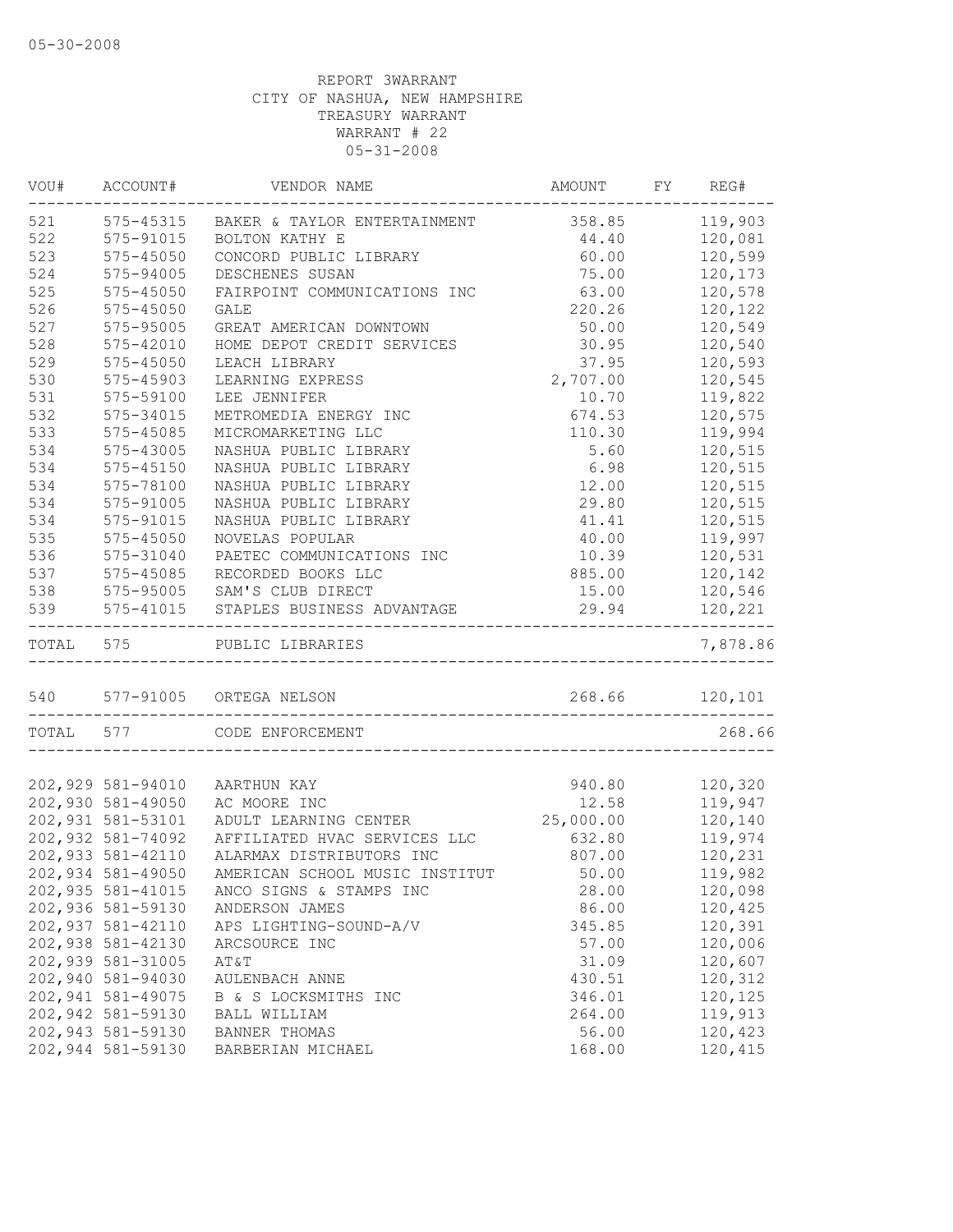| VOU# | ACCOUNT#                               | VENDOR NAME                                 | AMOUNT     | FY | REG#    |
|------|----------------------------------------|---------------------------------------------|------------|----|---------|
|      | 202,945 581-84030                      | BARTON CENTER FOR DIABETES EDU              | 1,640.00   |    | 120,430 |
|      | 202,946 581-42130                      | BEARINGS SPECIALTY CO INC                   | 12.28      |    | 120,148 |
|      | 202,947 581-59130                      | BEAULIEU DAVID R                            | 56.00      |    | 120,137 |
|      | 202,948 581-49075                      | BELLETETES INC                              | 746.25     |    | 119,995 |
|      | 202,949 581-59130                      | BELLIVEAU SR DANIEL                         | 208.00     |    | 119,859 |
|      | 202,950 581-75023                      | BLAINE WINDOW HARDWARE INC                  | 115.42     |    | 119,979 |
|      | 202,951 581-59130                      | BLAZE MIKE                                  | 168.00     |    | 119,870 |
|      | 202,952 581-56030                      | BOYS & GIRLS CLUB OF GREATER N              | 6, 335.60  |    | 119,882 |
|      | 202,953 581-49050                      | BRADLEY JENNIFER                            | 21.00      |    | 120,338 |
|      | 202,954 581-49910                      | BROX INDUSTRIES INC                         | 79.50      |    | 119,885 |
|      | 202, 955 581-42130                     | BUCKLEY ASSOCIATES INC                      | 450.00     |    | 120,089 |
|      | 202,956 581-59130                      | BURKHART DENNIS                             | 56.00      |    | 119,973 |
|      | 202,957 581-42130                      | CAPP INC                                    | 999.00     |    | 120,226 |
|      | 202,958 581-49075                      | CARLTON CECILE                              | 56.02      |    | 120,246 |
|      | 202,959 581-49050                      | CAROLINA BIOLOGICAL SUPPLY CO               | 76.29      |    | 120,469 |
|      | 202,960 581-55015                      | CARSON KATHLEEN                             | 115.14     |    | 119,845 |
|      | 202,961 581-49030                      | CARTRIDGE WORLD                             | 19.22      |    | 120,350 |
|      | 202,961 581-49050                      | CARTRIDGE WORLD                             | 45.77      |    | 120,350 |
|      | 202,962 581-41015                      | CDW GOVERNMENT INC                          | 192.45     |    | 120,259 |
|      | 202,962 581-64045                      | CDW GOVERNMENT INC                          | 1,000.00   |    | 120,259 |
|      | 202,963 581-42110                      | <b>CED</b>                                  | 142.50     |    | 119,905 |
|      | 202,964 581-84030                      | CEDARCREST INC                              | 1,968.66   |    | 119,843 |
|      | 202,965 581-53102                      | CENTER FOR TRAUMA INTERVENTION              | 2,627.26   |    | 120,417 |
|      | 202,966 581-49050                      | CENTRAL PAPER PRODUCTS CO                   | 209.34     |    | 120,471 |
|      | 202,967 581-49910                      | CHAPPELL TRACTOR SALES INC                  | 58.98      |    | 119,887 |
|      | 202,968 581-49910                      | CHRISTO PITARYS FARM                        | 147.00     |    | 120,339 |
|      | 202,969 581-78007                      | CHUCK'S AUTO REPAIR INC                     | 648.04     |    | 120,306 |
|      | 202,970 581-53103                      | CLARK ASSOCIATES/DEBBIE CLARK               | 25, 333.00 |    | 119,895 |
|      | 202,971 581-59130                      | COLBURN GLENN                               | 76.00      |    | 120,348 |
|      | 202,972 581-31005                      | COMCAST                                     | 71.48      |    | 120,537 |
|      | 202,973 581-41040                      | CONWAY OFFICE PRODUCTS LLC                  | 171.10     |    | 119,959 |
|      |                                        |                                             | 56.00      |    | 119,970 |
|      | 202,974 581-59130<br>202,975 581-49910 | CORMIER MARY JANE<br>CORRIVEAU ROUTHIER INC |            |    |         |
|      |                                        |                                             | 43.89      |    | 120,239 |
|      | 202,976 581-74092                      | COUSIN'S VIDEO INC                          | 140.36     |    | 120,418 |
|      | 202,977 581-84030                      | CROTCHED MOUNTAIN REHAB CTR                 | 6,493.14   |    | 120,238 |
|      | 202,978 581-49050                      | CRYSTAL ROCK BOTTLED WATER                  | 116.55     |    | 120,386 |
|      | 202,979 581-95005                      | <b>CUSTER GARY</b>                          | 105.00     |    | 120,433 |
|      | 202,980 581-59130                      | CUSTER GARY                                 | 152.00     |    | 120,440 |
|      | 202,981 581-49030                      | DELANEY EDUCATIONAL INC                     | 2,339.54   |    | 120,392 |
|      | 202,982 581-55035                      | DERRY COOPERATIVE SCHOOL DISTR              | 1,152.00   |    | 120,382 |
|      | 202,983 581-91005                      | DERRY MARSHALL                              | 117.16     |    | 119,900 |
|      | 202,984 581-49050                      | DISNEY EDUCATIONAL PRODUCTIONS              | 119.85     |    | 120,271 |
|      | 202,985 581-59130                      | DOUCETTE KEN                                | 76.00      |    | 119,906 |
|      | 202,986 581-49050                      | DOWNES & READER HARDWOOD CO IN              | 1,040.00   |    | 119,876 |
|      | 202,987 581-59130                      | DRESCHER STEPHEN                            | 152.00     |    | 120,024 |
|      | 202,988 581-91005                      | DROLET KATHLEEN                             | 374.54     |    | 120,256 |
|      | 202,989 581-59130                      | DURRANCE STEVEN                             | 56.00      |    | 120,410 |
|      | 202,990 581-49050                      | EAGLE DESIGN GROUP LLC                      | 61.20      |    | 120,270 |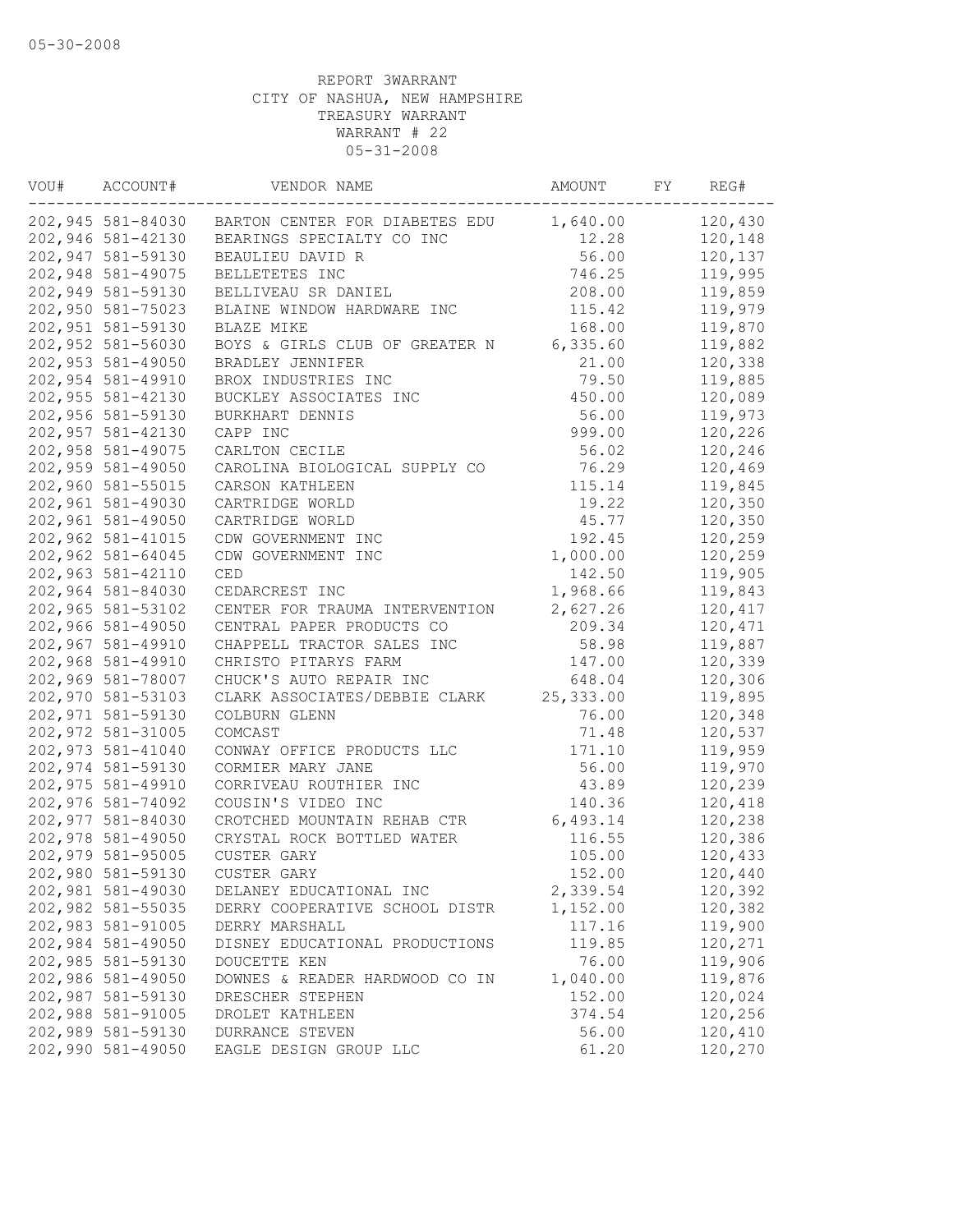| VOU# | ACCOUNT#                               | VENDOR NAME                                    | AMOUNT             | FY | REG#               |
|------|----------------------------------------|------------------------------------------------|--------------------|----|--------------------|
|      |                                        | 202,991 581-84055 EASTER SEALS NEW HAMPSHIRE   | 13,885.36          |    | 120,145            |
|      | 202,992 581-55015                      | EASTER SEALS NH INC                            | 3,275.00           |    | 119,874            |
|      | 202,993 581-91040                      | EDUCATION ALLIANCE                             | 225.00             |    | 120,308            |
|      | 202,994 581-84055                      | EDUCATION INC                                  | 359.10             |    | 120,304            |
|      | 202,995 581-94030                      | EDUCATION LOGISTICS INC                        | 415.00             |    | 120,249            |
|      | 202,996 581-47010                      | EMERGENCY MEDICAL PRODUCTS INC                 | 123.44             |    | 120,116            |
|      | 202,997 581-59130                      | EMOND ED                                       | 56.00              |    | 120,365            |
|      | 202,998 581-64192                      | EQUIPMENT ENVIRONMENTS INC                     | 4,610.00           |    | 120,470            |
|      | 202,999 581-49050                      | ETA CUISENAIRE                                 | 16.45              |    | 120,280            |
|      | 203,000 581-59130                      | EUSTIS RICHARD                                 | 132.00             |    | 120,374            |
|      | 203,001 581-41015                      | EVIDENT CRIME SCENE PRODUCTS                   | 44.75              |    | 119,975            |
|      | 203,002 581-42120                      | F W WEBB COMPANY                               | 114.26             |    | 119,918            |
|      | 203,003 581-49050                      | FABRIC FIX                                     | 83.70              |    | 120,335            |
| 541  | 581-31005                              | FAIRPOINT COMMUNICATIONS INC                   | 4,780.78           |    | 120,578            |
|      | 203,004 581-31005                      | FAIRPOINT COMMUNICATIONS INC                   | 43.26              |    | 120,610            |
|      | 203,005 581-31005                      | FAIRPOINT COMMUNICATIONS INC                   | 28.96              |    | 120,611            |
|      | 203,006 581-31005                      | FAIRPOINT COMUNICATIONS INC                    | 82.97              |    | 120,609            |
|      | 203,007 581-49050                      | FASE PRODUCTIONS                               | 36.45              |    | 120,299            |
|      | 203,008 581-49075                      | FASTENAL CO                                    | 74.99              |    | 119,869            |
|      | 203,009 581-59130                      | FINVER AVERY                                   | 112.00             |    | 119,964            |
|      | 203,010 581-75180                      | FIRESTONE BUILDING PRODUCTS CO                 | 650.00             |    | 120,255            |
|      | 203,011 581-49075                      | FIRST STUDENT INC                              | 85.23              |    | 120,290            |
|      | 203,011 581-55005                      | FIRST STUDENT INC                              | 2,416.75           |    | 120,287            |
|      | 203,011 581-55005                      | FIRST STUDENT INC                              | 5,215.89           |    | 120,288            |
|      | 203,011 581-55005                      | FIRST STUDENT INC                              | 4,395.53           |    | 120,289            |
|      | 203,011 581-55005                      | FIRST STUDENT INC                              | 4,580.60           |    | 120,290            |
|      | 203,011 581-55015                      | FIRST STUDENT INC                              | 170,854.67         |    | 120,287            |
|      | 203,011 581-55015                      | FIRST STUDENT INC                              | 189.37             |    | 120,288            |
|      | 203,011 581-55025                      | FIRST STUDENT INC                              | 216,881.91         |    | 120,287            |
|      | 203,011 581-55035                      | FIRST STUDENT INC                              | 6, 155.14          |    | 120,287            |
|      | 203,011 581-55035                      | FIRST STUDENT INC                              | 415.71             |    | 120,288            |
|      | 203,012 581-49050                      | FLAGHOUSE INC                                  | 191.25             |    | 120,225            |
|      | 203,013 581-91005                      | FOLEY BUHL ROBERTS & ASSOCS IN                 | 20.18              |    | 120,424            |
|      | 203,014 581-59130                      | FOLEY RONALD                                   | 76.00              |    | 120,421            |
|      | 203,015 581-49030                      | FOLLETT LIBRARY RESOURCES                      | 1,123.62           |    | 119,864            |
|      | 203,016 581-59130                      | FOLTZ TERRY                                    | 112.00             |    | 120,403            |
|      | 203,017 581-74092                      | FREFORM MANUFACTURING INC                      | 498.00             |    | 120,449            |
|      | 203,018 581-49050                      | FREY SCIENTIFIC                                | 38.16              |    | 119,958            |
|      | 203,019 581-94030                      | FROST CHRISTINE                                | 110.82             |    | 120,436            |
|      | 203,020 581-53100                      | FUTURE MANAGEMENT SYSTEMS                      | 1,000.00           |    | 120,441            |
|      | 203,021 581-59130                      | GABRIEL SCOTT                                  | 76.00              |    | 120,372            |
|      | 203,022 581-59130<br>203,023 581-55015 | GADBOIS GERALD                                 | 132.00             |    | 119,830<br>120,295 |
|      |                                        | GAMACHE DELORIA                                | 238.26             |    |                    |
|      | 203,024 581-59130<br>203,025 581-84030 | GAY DEREK                                      | 56.00              |    | 120,399            |
|      | 203,026 581-74092                      | GERMAINE LAWRENCE SCHOOL<br>GMS HYDRAULICS INC | 3,005.38<br>597.26 |    | 120,309<br>120,480 |
|      | 203,027 581-64040                      | GOOD STEWARD SOFTWARE                          | 1,195.00           |    | 120,319            |
|      | 203,028 581-53100                      | GOULET JULIE                                   | 600.00             |    | 120,419            |
|      |                                        |                                                |                    |    |                    |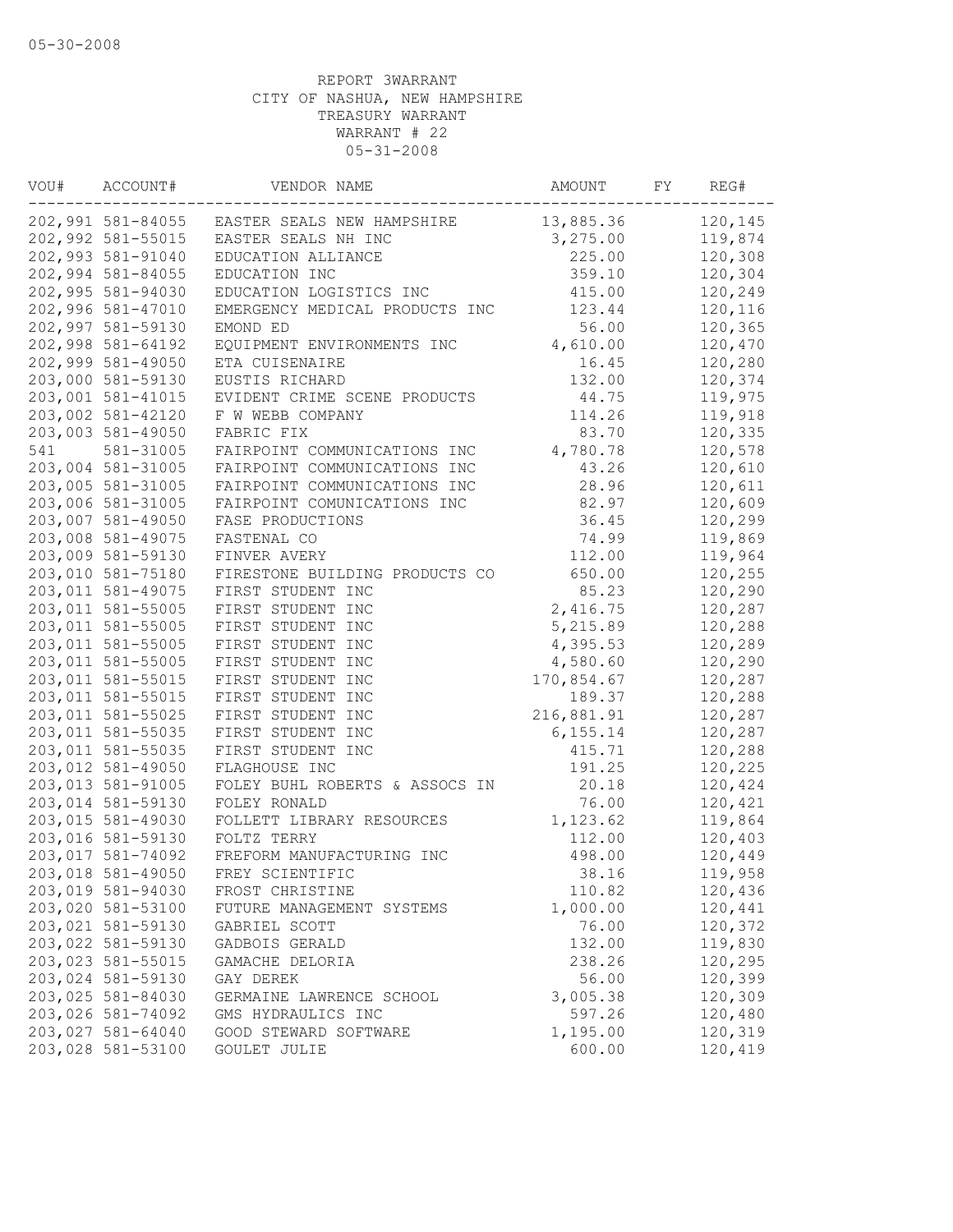| VOU# | ACCOUNT#          | VENDOR NAME                    | AMOUNT   | FY | REG#    |
|------|-------------------|--------------------------------|----------|----|---------|
|      | 203,029 581-49075 | GOVCONNECTION INC              | 59.63    |    | 119,839 |
|      | 203,030 581-42130 | GRAINGER                       | 184.68   |    | 119,936 |
|      | 203,031 581-42130 | GRANITE GROUP (THE)            | 1,658.43 |    | 120,134 |
|      | 203,032 581-84030 | GRANITE STATE INDEPENDENT LIVI | 2,845.50 |    | 119,897 |
|      | 203,033 581-59130 | GRANT DAVID                    | 86.00    |    | 120,368 |
|      | 203,034 581-94030 | GRANT HEIDI S                  | 100.00   |    | 120,347 |
|      | 203,035 581-74092 | GREENFIELD INDUSTRIES INC      | 228.00   |    | 119,890 |
|      | 203,036 581-59130 | HARRINGTON KYLE                | 56.00    |    | 120,379 |
|      | 203,037 581-91005 | HATFIELD ELAINE                | 5.18     |    | 119,875 |
|      | 203,038 581-94030 | HEDRICH PAULA                  | 100.00   |    | 120,286 |
|      | 203,039 581-49035 | <b>HEINEMANN</b>               | 148.15   |    | 120,263 |
|      | 203,039 581-49050 | HEINEMANN                      | 425.44   |    | 120,263 |
|      | 203,040 581-47010 | HENRY SCHEIN INC               | 200.41   |    | 120,314 |
|      | 203,041 581-64045 | HEWLETT PACKARD COMPANY        | 6,380.00 |    | 119,938 |
|      | 203,042 581-59130 | HOEMKE CRAIG                   | 56.00    |    | 120,439 |
|      | 203,043 581-94030 | HOFFMAN GARY                   | 199.00   |    | 120,444 |
|      | 203,044 581-59130 | HOGARTY STEPHEN                | 56.00    |    | 120,330 |
|      | 203,045 581-59130 | HOGG TROY                      | 86.00    |    | 120,438 |
|      | 203,046 581-49075 | HOME DEPOT CREDIT SERVICES     | 209.00   |    | 120,274 |
|      | 203,047 581-49050 | HOME DEPOT CREDIT SERVICES     | 145.87   |    | 120,300 |
|      | 203,048 581-53100 | HOME HEALTH & HOSPICE CARE     | 520.00   |    | 119,950 |
|      | 203,049 581-59130 | HOUDE WILLIAM                  | 152.00   |    | 120,359 |
|      | 203,050 581-49050 | HOUGHTON MIFFLIN CO            | 9,019.58 |    | 120,467 |
|      | 203,051 581-59130 | HOULIHAN TED                   | 76.00    |    | 120,352 |
|      | 203,052 581-64192 | HSBC BUSINESS SOLUTIONS        | 186.19   |    | 119,912 |
|      | 203,053 581-75023 | HUDSON PAVING & EXCAVATION INC | 795.00   |    | 120,468 |
|      | 203,054 581-84030 | HUEBNER MELINDA                | 150.50   |    | 120,412 |
|      | 203,055 581-91040 | INSINGA SCOTT                  | 132.06   |    | 120,484 |
|      | 203,056 581-41040 | INTEGRATED OFFICE SOLUTIONS    | 1,216.00 |    | 120,408 |
|      | 203,056 581-72010 | INTEGRATED OFFICE SOLUTIONS    | 59.40    |    | 120,408 |
|      | 203,057 581-59130 | JACKSON ART                    | 132.00   |    | 120,344 |
|      | 203,058 581-41015 | JONES SCHOOL SUPPLY CO INC     | 370.65   |    | 120,442 |
|      | 203,059 581-98030 | JOSTENS INC                    | 519.23   |    | 120,261 |
|      | 203,060 581-59130 | KARAM TIMOTHY                  | 56.00    |    | 120,380 |
|      | 203,061 581-59130 | KENISON LEON                   | 76.00    |    | 120,362 |
|      | 203,062 581-59130 | KONSTANT ROGER                 | 56.00    |    | 120,331 |
|      | 203,063 581-59130 | KUBA GARY                      | 112.00   |    | 120,354 |
|      | 203,064 581-59130 | LAFOND MIKE                    | 76.00    |    | 120,119 |
|      | 203,065 581-53100 | LAMBROPOULOS KATHERINE         | 800.00   |    | 120,325 |
|      | 203,066 581-59130 | LANGGUTH AL                    | 76.00    |    | 120,361 |
|      | 203,067 581-59130 | LARMIE MERL                    | 76.00    |    | 120,405 |
|      | 203,068 581-94010 | LESSER JACALYN                 | 2,040.00 |    | 120,272 |
|      | 203,069 581-49055 | LIBRARY VIDEO COMPANY          | 112.14   |    | 120,235 |
|      | 203,070 581-91005 | LYNCH LYNNE                    | 34.72    |    | 120,432 |
|      | 203,071 581-42110 | M & M ELECTRICAL SUPPLY CO INC | 145.55   |    | 120,452 |
|      | 203,072 581-46040 | M & N SPORTS LLC               | 164.25   |    | 120,002 |
|      | 203,073 581-49050 | MACROBIE HEATHER               | 165.00   |    | 120,416 |
|      | 203,074 581-59130 | MARCOUX ADAM                   | 112.00   |    | 120,369 |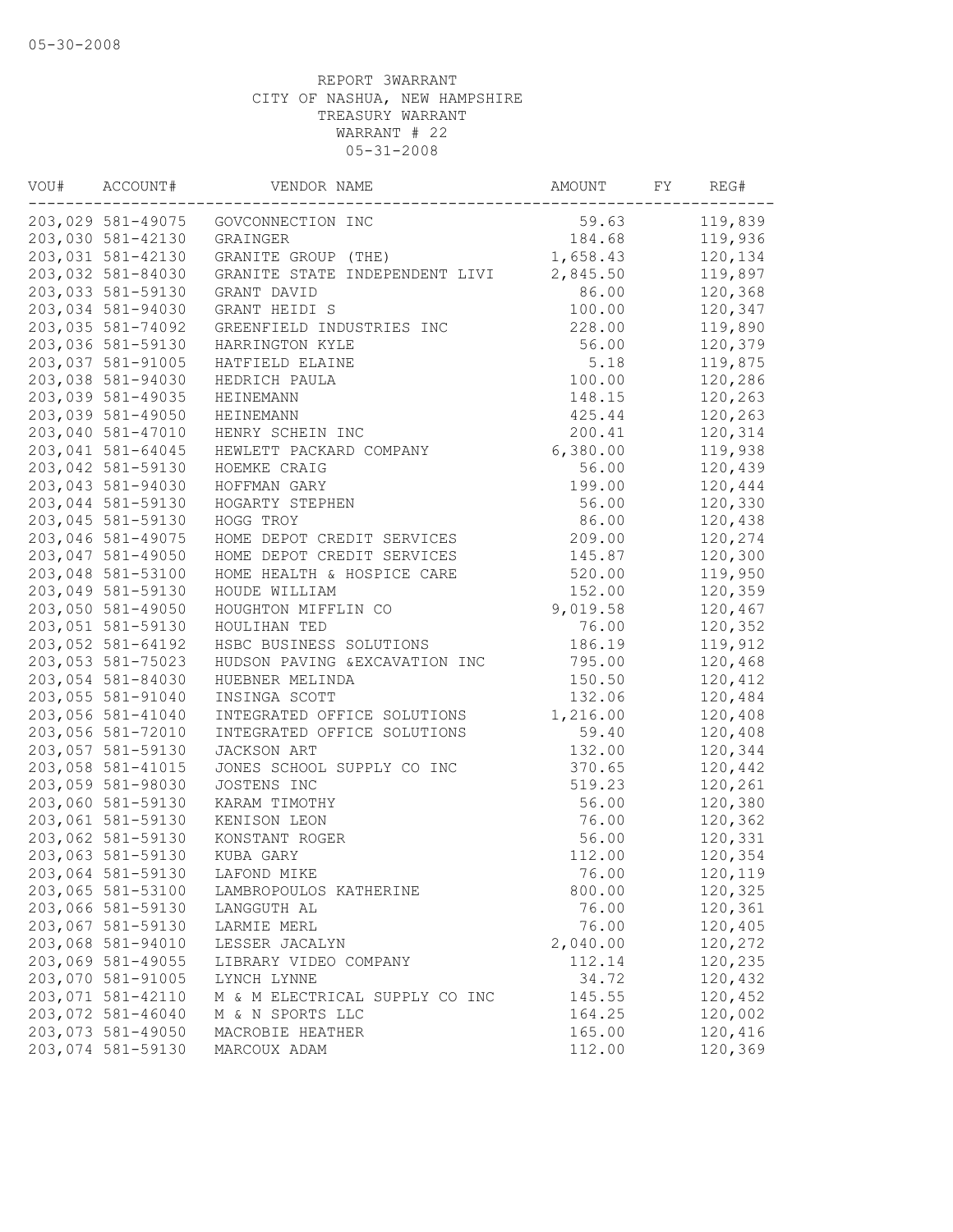| VOU# | ACCOUNT#           | VENDOR NAME                    | AMOUNT    | FY | REG#    |
|------|--------------------|--------------------------------|-----------|----|---------|
|      | 203,075 581-49050  | MARKERBOARD PEOPLE             | 561.00    |    | 120,264 |
|      | 203,076 581-49050  | MARKET BASKET                  | 282.98    |    | 120,016 |
|      | 203,077 581-59130  | MARTEL CHESTER                 | 76.00     |    | 120,346 |
|      | 203,078 581-59130  | MARTIN SEAN P                  | 56.00     |    | 119,926 |
|      | 203,079 581-75090  | MARVELL PLATE GLASS INC        | 27.98     |    | 119,855 |
|      | 203,080 581-59130  | MCCARTHY PHIL                  | 56.00     |    | 120,120 |
|      | 203,081 581-53103  | MCCARTNEY AMY                  | 6,025.00  |    | 120,387 |
|      | 203,082 581-59130  | MCCREA BRETT                   | 76.00     |    | 120,400 |
|      | 203,083 581-49050  | MCGRAW HILL COMPANIES          | 251.94    |    | 119,971 |
|      | 203,084 581-59130  | MCGUIGAN DONALD                | 132.00    |    | 120,349 |
|      | 203,085 581-75023  | MERRIMACK BUILDING SUPPLY INC  | 1,606.65  |    | 120,230 |
|      | 203,086 581-74092  | MERRIMACK VALLEY BUSINESS MACH | 99.50     |    | 120,464 |
|      | 203,087 581-34015  | METROMEDIA ENERGY INC          | 73,039.96 |    | 120,608 |
|      | 203,088 581-59130  | MICHAEL BARBARA                | 132.00    |    | 120,345 |
|      | 203,089 581-49050  | MIKE FIONDELLA SCHOOL OF DRUMM | 231.50    |    | 120,450 |
|      | 203,090 581-49050  | MIKE HOLT ENTERPRISES OF LEESB | 137.50    |    | 120,327 |
|      | 203,091 581-84055  | MILFORD SCHOOL DISTRICT        | 1,672.86  |    | 120,258 |
|      | 203,092 581-59130  | MILLER BRUCE                   | 56.00     |    | 120,254 |
|      | 203,093 581-44005  | MINUTEMAN PRESS OF NASHUA      | 198.85    |    | 119,993 |
|      | 203,094 581-59130  | MORGAN MICHAEL                 | 168.00    |    | 119,852 |
|      | 203,095 581-59130  | MORISSETTE DAVE                | 86.00     |    | 120,366 |
|      | 203,096 581-94010  | MOTIKA CHRISTOPHER             | 2,040.00  |    | 120,355 |
|      | 203,097 581-53100  | MULTI-STATE BILLING SERVICES L | 5,763.13  |    | 120,389 |
|      | 203,098 581-49050  | NASCO                          | 339.97    |    | 120,472 |
|      | 203,099 581-49050  | NASHUA OUTDOOR POWER EQUIP     | 2.26      |    | 120,008 |
|      | 203,099 581-49910  | NASHUA OUTDOOR POWER EQUIP     | 56.16     |    | 120,008 |
|      | 203,100 581-75023  | NASHUA WALLPAPER & PAINT CO    | 458.64    |    | 120,013 |
|      | 203,101 581-78007  | NASHUA WHOLESALE TIRE INC      | 294.00    |    | 119,969 |
|      | 203,102 581-49050  | NASTASIA KAREN                 | 24.92     |    | 120,434 |
|      | 203,103 581-34015  | NATIONAL GRID                  | 8,486.53  |    | 120,567 |
|      | 203,104 581-49050  | NATIONAL SCHOOL PRODUCTS       | 78.08     |    | 119,829 |
|      | 203,105 581-74092  | NELSON PIANO SERVICE/FRANK J N | 75.00     |    | 119,976 |
|      | 203,106 581-84055  | NEW HAMPSHIRE HOSPITAL         | 4,104.00  |    | 120,329 |
|      | 203,107 581-95005  | NHSAA                          | 1,600.00  |    |         |
|      |                    |                                |           |    | 120,601 |
|      | 203,108 581-59130  | NICHOLSON MORRIS               | 132.00    |    | 119,939 |
|      | 203,109 581-74092  | NORTHEAST FOOD SVC EQUIPMENT & | 961.10    |    | 119,878 |
|      | 203,110 581-59130  | O'MALLEY MATTHEW               | 244.00    |    | 120,397 |
|      | 203, 111 581-91040 | O'TOOLE TAMMY                  | 552.70    |    | 119,848 |
|      | 203,111 581-94030  | O'TOOLE TAMMY                  | 90.00     |    | 119,848 |
|      | 203, 112 581-49050 | OKONAK JACQUELINE              | 25.74     |    | 120,337 |
|      | 203, 113 581-31005 | ONE COMMUNICATIONS             | 5,703.00  |    | 120,586 |
|      | 203, 113 581-31040 | ONE COMMUNICATIONS             | 782.51    |    | 120,586 |
|      | 203, 114 581-31005 | PAETEC COMMUNICATIONS INC      | 495.54    |    | 120,313 |
|      | 203, 114 581-31040 | PAETEC COMMUNICATIONS INC      | 748.11    |    | 120,313 |
|      | 203, 115 581-94030 | PAPANICOLAOU PAULA             | 33.33     |    | 120,273 |
|      | 203, 116 581-59130 | PAOUIN RAY                     | 168.00    |    | 120,426 |
|      | 203, 117 581-59130 | PARADY-GUAY VICTORIA           | 112.00    |    | 120,011 |
|      | 203,118 581-56030  | PAT'S PEAK                     | 5,400.00  |    | 120,316 |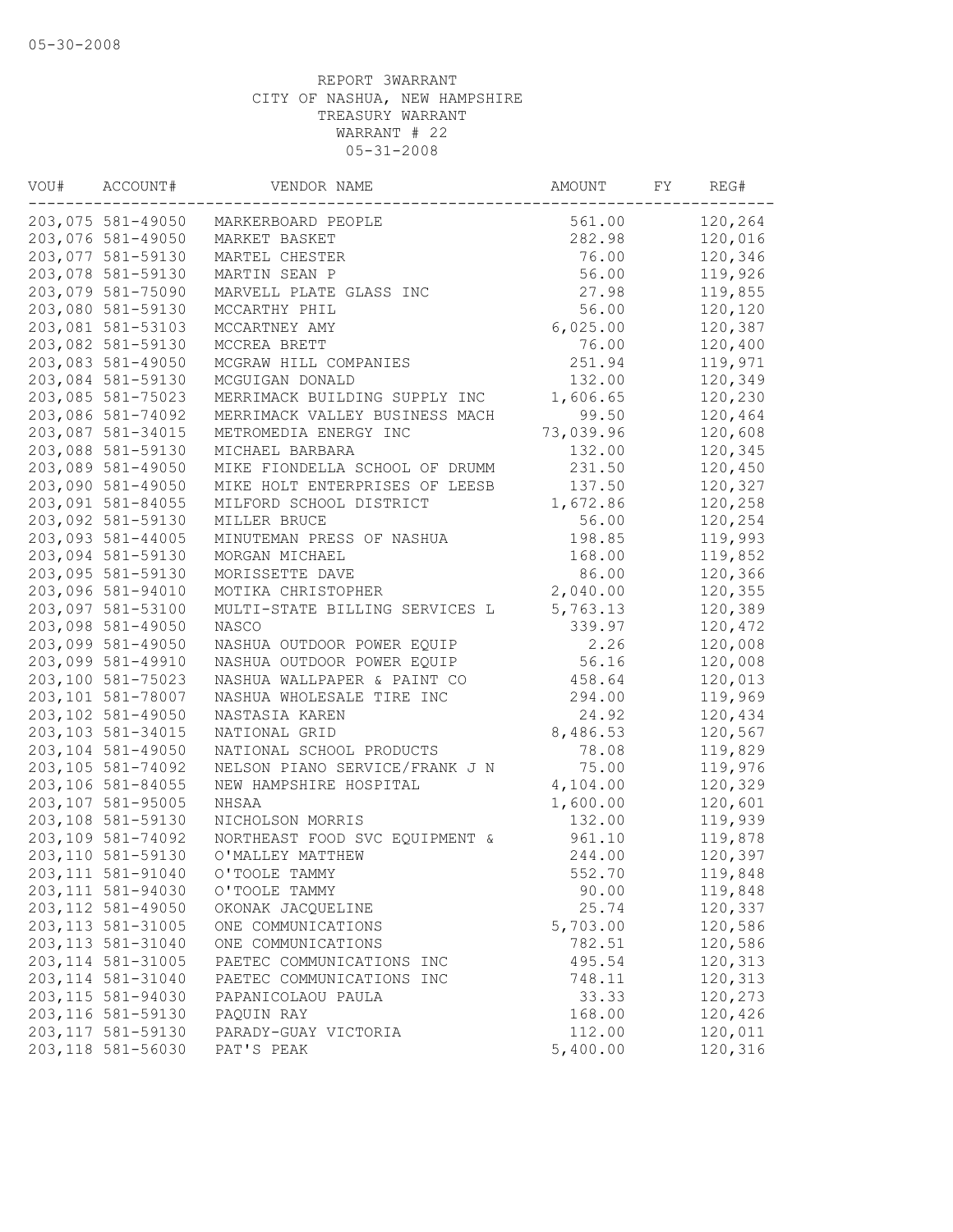| VOU# | ACCOUNT#           | VENDOR NAME                    | AMOUNT     | FY | REG#    |
|------|--------------------|--------------------------------|------------|----|---------|
|      | 203,118 581-59130  | PAT'S PEAK                     | 1,594.00   |    | 120,316 |
|      | 203, 119 581-49050 | PEARSON EDUCATION              | 5,512.06   |    | 120,317 |
|      | 203,120 581-59130  | PELLETIER DAVID                | 152.00     |    | 120,364 |
|      | 203, 121 581-59130 | PELLETIER TOM                  | 76.00      |    | 120,351 |
|      | 203, 122 581-33005 | PENNICHUCK WATER WORKS INC     | 3,576.71   |    | 120,534 |
|      | 203, 123 581-94030 | PERRY SIMONNE                  | 100.00     |    | 120,242 |
|      | 203, 124 581-41015 | PETTY CASH                     | 56.28      |    | 120,516 |
|      | 203, 125 581-49050 | PETTY CASH                     | 188.61     |    | 120,517 |
|      | 203, 126 581-41015 | PETTY CASH                     | 115.09     |    | 120,519 |
|      | 203, 127 581-59130 | PHILIBOTTE DAVID               | 112.00     |    | 120,427 |
|      | 203, 128 581-84055 | PINE HAVEN BOYS CENTER         | 7,466.40   |    | 120,229 |
|      | 203, 129 581-49050 | PLASTIC SUPPLY INC             | 1,120.49   |    | 120,291 |
|      | 203,130 581-49050  | POLTACK JOAN                   | 97.48      |    | 120,244 |
|      | 203, 131 581-55015 | PROVIDER ENTERPRISES INC (THE) | 20,552.25  |    | 120,275 |
|      | 203, 131 581-55035 | PROVIDER ENTERPRISES INC (THE) | 1,045.00   |    | 120,275 |
|      | 203, 132 581-94010 | PROVOST HOLLY A                | 940.80     |    | 120,080 |
|      | 203, 133 581-32005 | PUBLIC SERVICE OF NH           | 122,340.17 |    | 120,582 |
|      | 203, 134 581-49910 | R WHITE EQUIPMENT CENTER INC   | 84.95      |    | 120,461 |
|      | 203, 135 581-42110 | RALPH PILL ELECTRIC SUPPLY COM | 347.47     |    | 120,457 |
|      | 203,136 581-49030  | REALLY GOOD STUFF INC          | 70.92      |    | 120,247 |
|      | 203,136 581-49050  | REALLY GOOD STUFF INC          | 184.68     |    | 120,247 |
|      | 203,136 581-63085  | REALLY GOOD STUFF INC          | 26.94      |    | 120,247 |
|      | 203, 137 581-59130 | REDDICK BARRY                  | 112.00     |    | 120,428 |
|      | 203,138 581-84030  | REGIONAL SERVICES & EDUCATION  | 390.48     |    | 119,849 |
|      | 203, 139 581-74092 | RELIABLE PRINTER MAINTENANCE   | 105.00     |    | 120,443 |
|      | 203,140 581-43005  | RESERVE ACCOUNT                | 2,000.00   |    | 120,606 |
|      | 203, 141 581-42110 | REXEL CLS                      | 7.72       |    | 120,375 |
|      | 203, 142 581-91040 | REYNOLDS PAULA                 | 358.50     |    | 120,321 |
|      | 203, 143 581-49025 | RICK TROW PRODUCTIONS INC      | 255.30     |    | 120,429 |
|      | 203, 144 581-66005 | RICOH AMERICAS CORP            | 1,029.49   |    | 120,322 |
|      | 203, 145 581-59130 | RIVARD CAROL                   | 76.00      |    | 120,381 |
|      | 203,146 581-59130  | ROBICHAUD GERARD               | 168.00     |    | 120,343 |
|      | 203, 147 581-59130 | ROBICHAUD ROGER                | 76.00      |    | 120,123 |
|      | 203,148 581-94010  | ROSS STEPHANIE                 | 1,125.60   |    | 120,340 |
|      | 203, 149 581-59130 | ROZUMEK ADAM                   | 56.00      |    | 120,402 |
|      | 203,150 581-49050  | RYAN DAVID                     | 158.94     |    | 120,378 |
|      | 203, 151 581-55015 | S P & R TRANSPORTATION         | 4,320.00   |    | 120,282 |
|      | 203, 152 581-55015 | SAFEWAY TRAINING & TRANS SERV  | 5,508.00   |    | 120,292 |
|      | 203,153 581-49050  | SAX ARTS & CRAFTS              | 24.12      |    | 120,252 |
|      | 203, 154 581-94010 | SCARPATI DANIEL                | 2,040.00   |    | 120,353 |
|      | 203, 155 581-49050 | SCHOLASTIC INCORPORATED        | 350.19     |    | 120,474 |
|      | 203,156 581-47010  | SCHOOL NURSE SUPPLY INC        | 47.35      |    | 120,234 |
|      | 203, 157 581-49050 | SCHOOL SPECIALTY               | 3,573.55   |    | 120,262 |
|      | 203,158 581-59130  | SCHUPMANN R GORDON             | 76.00      |    | 120,367 |
|      | 203,159 581-59130  | SEVIGNY RONALD                 | 152.00     |    | 120,001 |
|      | 203,160 581-59130  | SHEA MARK                      | 76.00      |    | 120,371 |
|      | 203, 161 581-91005 | SICILIA KATHRYN                | 131.94     |    | 120,385 |
|      | 203,162 581-74092  | SIROIS & SON APPLIANCE REPAIRS | 57.00      |    | 120,479 |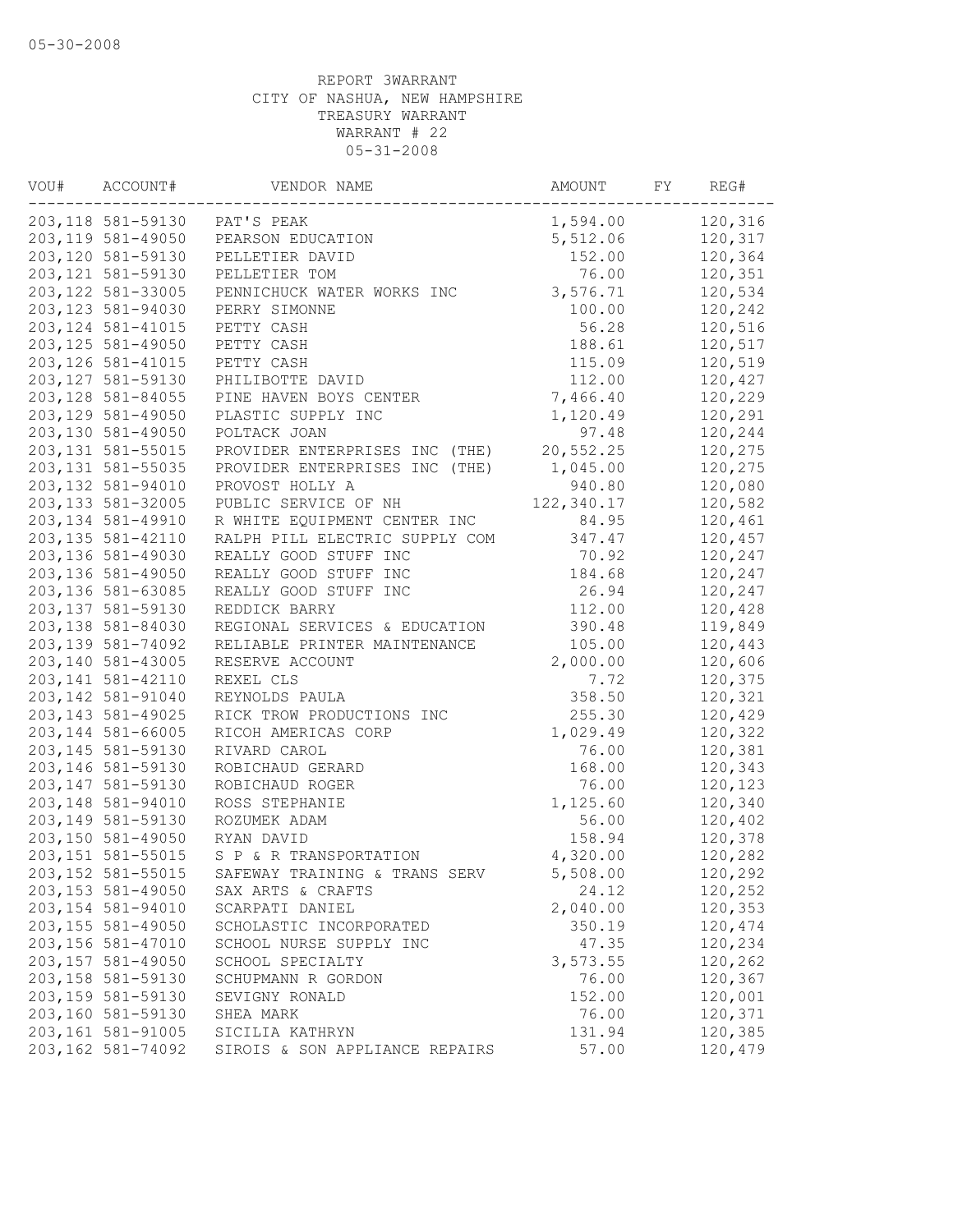| VOU# | ACCOUNT#           | VENDOR NAME                  | AMOUNT   | FY | REG#                     |
|------|--------------------|------------------------------|----------|----|--------------------------|
|      | 203,163 581-59130  | SMITH WALTER                 | 56.00    |    | 120,398                  |
|      | 203,164 581-59130  | SOUBOSKY WILLIAM             | 56.00    |    | 119,963                  |
|      | 203,165 581-53100  | SPEECH CONNECTIONS LLC       | 285.00   |    | 120,435                  |
|      | 203,166 581-49050  | SPORT SUPPLY GROUP INC       | 279.05   |    | 120,298                  |
|      | 203,167 581-53100  | STANLEY ELEVATOR COMPANY INC | 688.88   |    | 120,476                  |
|      | 203,168 581-41015  | STAPLES BUSINESS ADVANTAGE   | 137.93   |    | 120,103                  |
|      | 203,168 581-41045  | STAPLES BUSINESS ADVANTAGE   | 4,503.38 |    | 120,103                  |
|      | 203,168 581-49050  | STAPLES BUSINESS ADVANTAGE   | 3,150.65 |    | 120,103                  |
|      | 203,168 581-49075  | STAPLES BUSINESS ADVANTAGE   | 395.75   |    | 120,103                  |
|      | 203,169 581-53100  | STATE OF NH CRIMINAL RECORDS | 543.00   |    | 120,520                  |
|      | 203,170 581-49075  | STENHOUSE PUBLISHERS         | 398.98   |    | 120,227                  |
|      | 203,171 581-59130  | SUCHOCKI EDWARD JR           | 56.00    |    | 120,363                  |
|      | 203, 172 581-44005 | TELEGRAPH PUBLISHING CO      | 1,374.33 |    | 120,614                  |
|      | 203, 173 581-49050 | TOADSTOOL BOOKSHOP           | 131.07   |    | 119,954                  |
|      | 203, 174 581-42130 | TOTAL AIR SUPPLY INC         | 2,072.99 |    | 120,097                  |
|      | 203, 175 581-49050 | TRAVELER CONDE NAST          | 18.00    |    | 120,605                  |
|      | 203,176 581-59130  | TREAT BRUCE                  | 132.00   |    | 120,360                  |
|      | 203,177 581-94030  | TROMBLY DENISE               | 65.00    |    | 120,036                  |
|      | 203,178 581-59130  | TRUDEL ART                   | 56.00    |    | 120,404                  |
|      | 203, 179 581-43005 | U S POSTAL SERVICES          | 310.00   |    | 120,518                  |
|      | 203,180 581-43005  | US POSTAL SERVICE            | 3,000.00 |    | 120,584                  |
|      | 203,181 581-43005  | US POSTAL SERVICES           | 793.59   |    | 120,521                  |
|      | 203,182 581-49050  | VALIANT MUSIC SUPPLY INC     | 788.50   |    | 120,447                  |
|      | 203,183 581-94030  | VARANO DAVID                 | 75.00    |    | 120,448                  |
|      | 203,184 581-59130  | VEILLEUX GERALD              | 284.00   |    | 119,996                  |
|      | 203,185 581-59130  | VELINO JAMES L               | 152.00   |    | 120,113                  |
|      | 203,186 581-49075  | W E AUBUCHON CO INC          | 5.49     |    | 120,602                  |
|      | 203,187 581-49050  | WALCH EDUCATION              | 87.35    |    | 120,333                  |
|      | 203,188 581-49050  | WALMART COMMUNITY            | 125.71   |    | 120,224                  |
|      | 203,189 581-59130  | WALSH JAMES                  | 152.00   |    | 120,356                  |
|      | 203,190 581-84030  | WALSH SILVIA                 | 542.50   |    | 120,413                  |
|      | 203,191 581-53100  | WATER CHEMICALS INC          | 1,050.00 |    | 120,023                  |
|      | 203,192 581-84030  | WATERS MARCIA                | 186.68   |    | 120,383                  |
|      | 203,193 581-59130  | WEBSTER DAVID                | 56.00    |    | 120,112                  |
|      | 203,194 581-59130  | WESINGER PAUL J              | 308.00   |    | 119,888                  |
|      | 203,195 581-49050  | WEST MUSIC                   | 69.90    |    | 120,232                  |
|      | 203,196 581-59130  | WHITTEN KERRY                | 86.00    |    | 119,901                  |
|      | 203,197 581-47010  | WILLIAM V. MACGILL & COMPANY | 254.80   |    | 119,956                  |
|      | 203,198 581-47010  | WINGATES PHARMACY INC        | 58.00    |    | 120,071                  |
|      | 203,199 581-49050  | WRS GROUP LTD                | 133.63   |    | 119,960                  |
|      | 203,200 581-53100  | X2 DEVELOPMENT               | 1,600.00 |    | 120,358                  |
|      | 203,200 581-94030  | X2 DEVELOPMENT               | 5,700.00 |    | 120,358                  |
|      | 203,201 581-53100  | YORK PATRICIA                | 1,105.00 |    | 120,420                  |
|      | 203, 202 581-64045 | ZONES                        | 1,076.00 |    | 120,266<br>------------- |
|      |                    |                              |          |    |                          |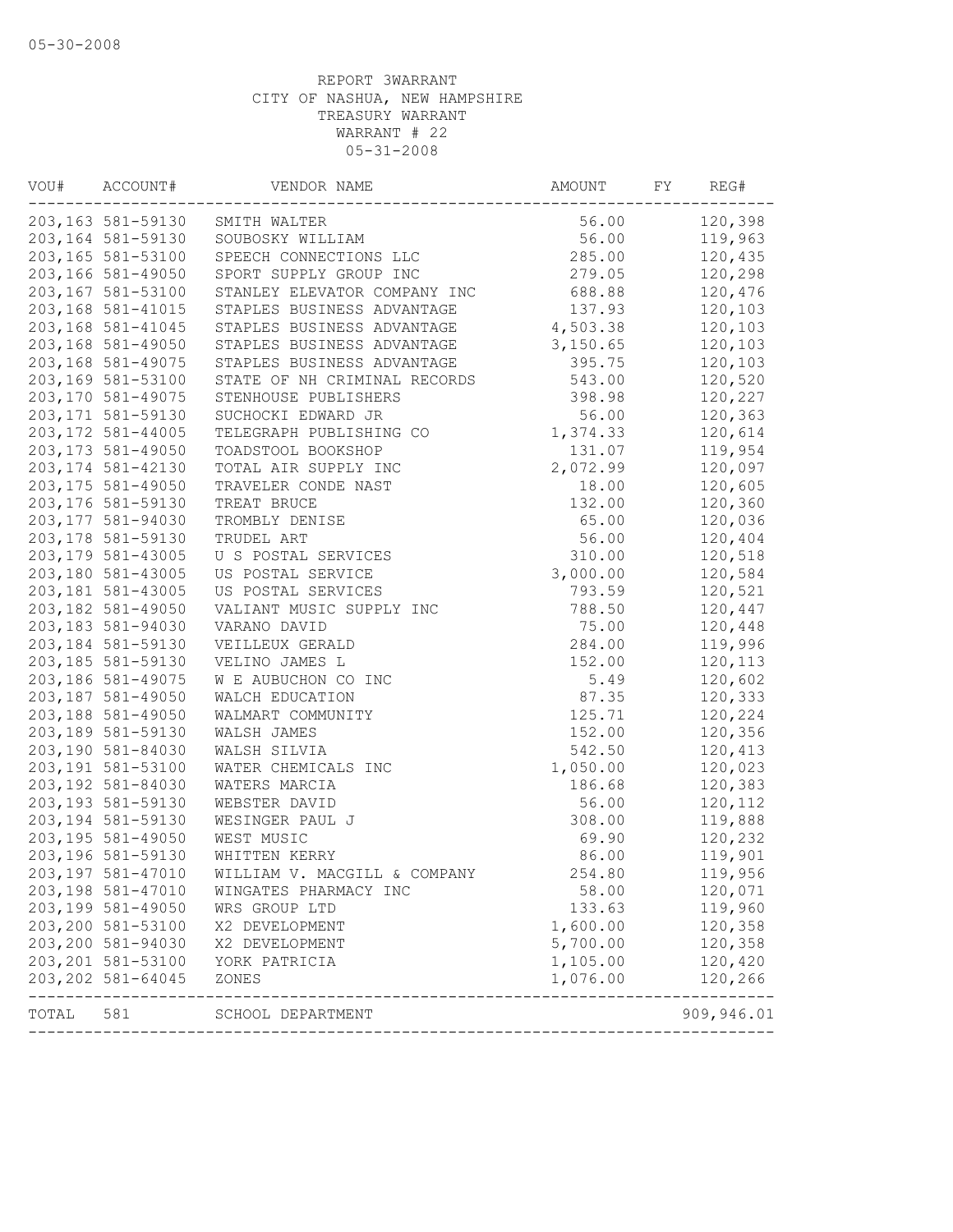| VOU#  | ACCOUNT#      | VENDOR NAME                 | AMOUNT   | FY | REG#     |
|-------|---------------|-----------------------------|----------|----|----------|
|       | 542 592-85004 | SOURCEMEDIA                 | 250.00   |    | 120,554  |
| TOTAL | 592           | BONDED DEBT SERVICE         |          |    | 250.00   |
| 543   | 595-22020     | INTERCONNECT INVESTMENT LLC | 3,162.70 |    | 120,192  |
| 544   | 595-22020     | KNUE CHARLENE & HELEN EVANS | 362.20   |    | 120,196  |
| 545   | 595-22020     | LOTHROP CHARLES & DIANE     | 261.12   |    | 120,197  |
| 546   | 595-22020     | MCGUIRE ERIC & THERESA      | 287.23   |    | 120,195  |
| 547   | 595-22020     | MIKULIS BENJAMIN            | 781.02   |    | 120,193  |
| 548   | 595-22020     | MURPHY JOHN & CLAIRE        | 636.88   |    | 120,194  |
| 549   | 595-22020     | ROSENBERG LEILA             | 1,097.38 |    | 120,201  |
| 550   | 595-22020     | SCHULTZ LYNNE               | 318.44   |    | 120,200  |
| 551   | 595-22020     | STEWART SYLVIE              | 972.58   |    | 120,198  |
| 552   | 595-22020     | TAO MORRIS                  | 656.99   |    | 120,199  |
| TOTAL | 595           | OVERLAY                     |          |    | 8,536.54 |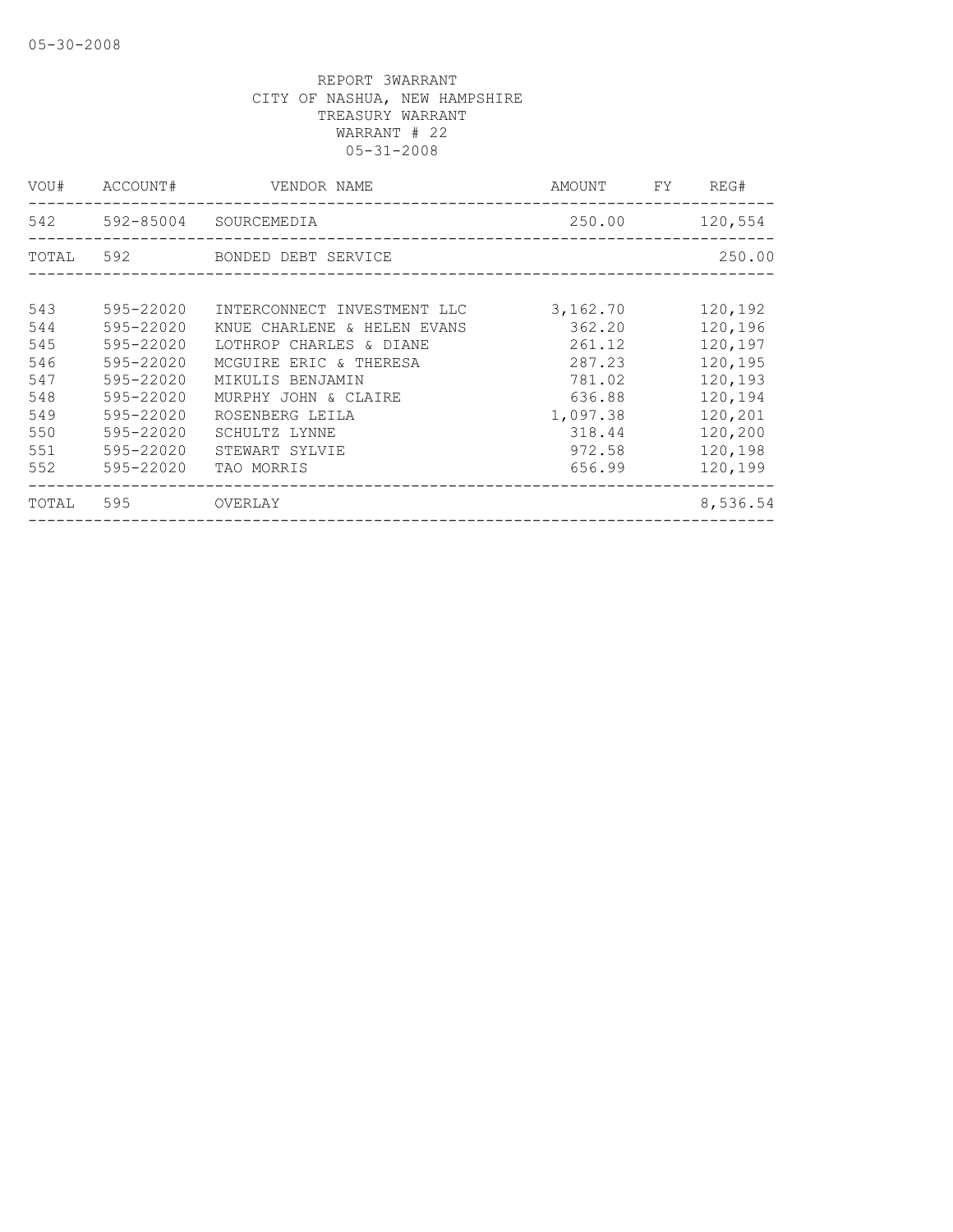| VOU#            | ACCOUNT#   | VENDOR NAME                                    | AMOUNT    | FY. | REG#      |
|-----------------|------------|------------------------------------------------|-----------|-----|-----------|
| 553             | $632 - 07$ | HARVEY CONSTRUCTION/RETAINAGE                  | 13,336.37 |     | 608       |
| TOTAL           | $632 - 07$ | CAP IMP - FIRE<br>DEFERRED BUILDING MAINT FY07 |           |     | 13,336.37 |
| 203, 203 681-34 |            | SCHIAVI LEASING CORP                           | 900.00    |     | 120,277   |
| TOTAL           | 681-34     | CAP IMP - SCHOOL<br>PORTABLE CLASSROOMS        |           |     | 900.00    |
|                 |            |                                                |           |     |           |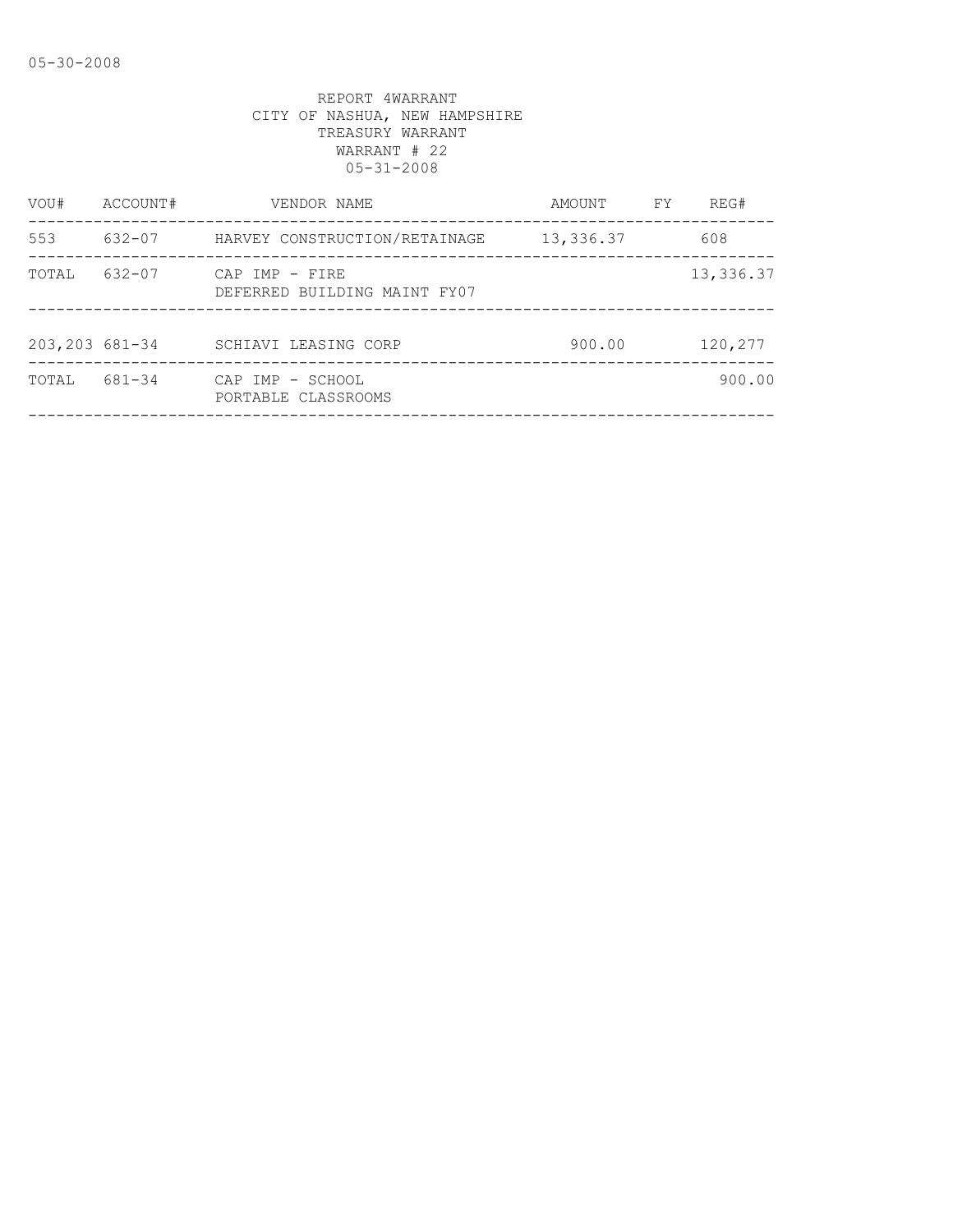| VOU#                     |           | ACCOUNT# PROGRAM VENDOR NAME                                                                                                                                  |                                     | AMOUNT FY REG#                       |
|--------------------------|-----------|---------------------------------------------------------------------------------------------------------------------------------------------------------------|-------------------------------------|--------------------------------------|
|                          |           | 554 732-53095 3714 SUMNER DAVIS ARCHITECTS INC                                                                                                                |                                     | 7,585.00 119,989                     |
|                          |           | TOTAL 732 CPF-FIRE DEPARTMENT                                                                                                                                 | 7,585.00                            |                                      |
| 555<br>556               |           | 752-01310 3710 T J B INC<br>752-01310 3710 T J B INC /RETAINAGE                                                                                               | 5,493.37                            | 56,041.69 120,076<br>597             |
| TOTAL                    | 752       | CPF-PARKS & RECREATION                                                                                                                                        | 61,535.06                           |                                      |
|                          |           | 557 771-01310 3734 HOME DEPOT CREDIT SERVICES                                                                                                                 |                                     | 65.96 120,540                        |
| TOTAL                    |           |                                                                                                                                                               | 65.96                               |                                      |
|                          |           | 558 781-01310 3773 TRI TURF INC                                                                                                                               |                                     | 36, 452.50 119, 824                  |
|                          |           | TOTAL 781 CPF-SCHOOL DEPARTMENT                                                                                                                               | 36, 452.50                          |                                      |
| 559<br>560<br>561<br>562 | 792-01310 | 3799 METHUEN CONSTRUCTION CORP INC/ 2,059.30<br>792-01321 3799 GEMINI ELECTRIC INC<br>792-53075 3792 ADS LLC<br>792-53183 3795 HUDSON PAVING & EXCAVATION INC | 10,143.00<br>17,559.00<br>25,740.00 | 595<br>120,162<br>120,029<br>120,468 |
|                          |           | TOTAL 792 CPF-WASTEWATER USER FUND                                                                                                                            | 55,501.30                           |                                      |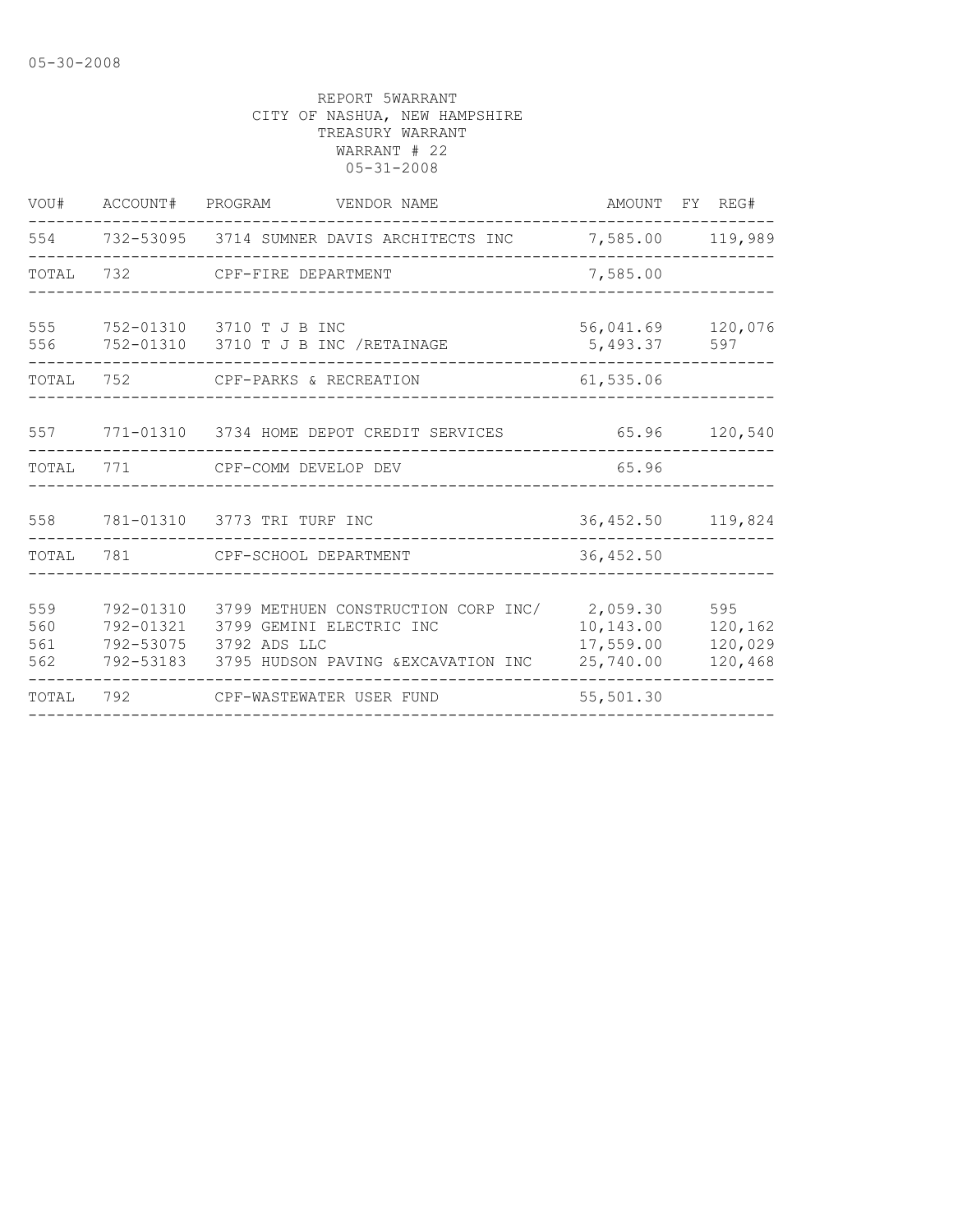| VOU#  | ACCOUNT#         | VENDOR NAME                    | AMOUNT    | FY | REG#      |
|-------|------------------|--------------------------------|-----------|----|-----------|
| 563   | 801-31005        | FAIRPOINT COMMUNICATIONS INC   | 31.88     |    | 120,576   |
| 564   | 801-31005        | FAIRPOINT COMMUNICATIONS INC   | 136.29    |    | 120,578   |
| 565   | 801-31040        | PAETEC COMMUNICATIONS INC      | 7.63      |    | 120,531   |
| 566   | 801-32005        | PUBLIC SERVICE OF NH           | 857.32    |    | 120,582   |
| 567   | 801-33005        | PENNICHUCK WATER               | 137.88    |    | 120,543   |
| 568   | 801-34015        | ENERGYNORTH PROPANE            | 969.37    |    | 120,541   |
| 569   | 801-47010        | BASS FIRST AID SERVICE COMPANY | 72.85     |    | 119,914   |
| 570   | 801-48005        | SHATTUCK MALONE OIL CO         | 4,965.91  |    | 120,528   |
| 570   | 801-48005        | SHATTUCK MALONE OIL CO         | 22,346.58 |    | 120,528   |
| 570   | 801-48005        | SHATTUCK MALONE OIL CO         | 3,724.43  |    | 120,528   |
| 571   | 801-53030        | GZA GEOENVIRONMENTAL INC       | 1,088.03  |    | 120,278   |
| 572   | 801-53075        | USDA APHIS                     | 5,066.67  |    | 120,544   |
| 573   | 801-53130        | ENDYNE INC                     | 518.50    |    | 120,032   |
| 574   | 801-59100        | RMG ENTERPRISE INC             | 1,160.32  |    | 120,307   |
| 575   | 801-64045        | COMCAST                        | 68.48     |    | 120,551   |
| 576   | 801-75023        | BANNER SYSTEMS OF MASSACHUSETT | 621.82    |    | 120,451   |
| 577   | 801-75023        | CHAPPELL TRACTOR SALES INC     | 14.35     |    | 119,887   |
| 578   | 801-75023        | HSBC BUSINESS SOLUTIONS        | 198.66    |    | 120,559   |
| 579   | 801-78065        | MAYNARD & LESIEUR INCORPORATED | 200.00    |    | 120,459   |
| 579   | 801-78065        | MAYNARD & LESIEUR INCORPORATED | 136.00    |    | 120,459   |
| 580   | 801-78100        | CN WOOD CO INC                 | 107.88    |    | 120,165   |
| 581   | 801-78100        | DONOVAN EQUIPMENT CO INC       | 1,450.42  |    | 119,880   |
| 582   | 801-78100        | FREIGHTLINER OF NH INC         | 488.76    |    | 120,136   |
| 583   | 801-78100        | LIBERTY INTN'L TRUCKS OF NH LL | 59.65     |    | 120,458   |
| 584   | 801-78100        | NAPA AUTO PARTS                | 2,390.69  |    | 120,114   |
| 585   | 801-78100        | SANEL AUTO PARTS CO            | 128.74    |    | 120,003   |
| 586   | 801-91005        | LAFLEUR JEFF                   | 43.93     |    | 119,951   |
| 587   | 801-94005        | NORTHEAST RESOURCE RECOVERY AS | 300.00    |    | 120,553   |
| 588   | 801-94005        | NORTHERN N E CHAPTER SWANA     | 1,150.00  |    | 120,565   |
| 589   | 801-94005        | SWANA                          | 169.00    |    | 120,542   |
|       |                  |                                |           |    |           |
| TOTAL | 801              | SOLID WASTE DISPOSAL           |           |    | 48,612.04 |
|       |                  |                                |           |    |           |
| 590   | 802-215-00       | CAYER ROBERT H JR              | 548.87    |    | 120,204   |
| 591   | $802 - 215 - 00$ | WILLIAMS MICHAELA              | 37.64     |    | 120,203   |
| 592   | 802-31005        | FAIRPOINT COMMUNICATIONS INC   | 494.63    |    | 120,578   |
| 593   | 802-31040        | PAETEC COMMUNICATIONS INC      | 7.57      |    | 120,531   |
| 594   | 802-32005        | PUBLIC SERVICE OF NH           | 51,250.26 |    | 120,582   |
| 594   | 802-32005        | PUBLIC SERVICE OF NH           | 5,493.76  |    | 120,583   |
| 595   | 802-33005        | PENNICHUCK WATER               | 685.43    |    | 120,543   |
| 596   | 802-34015        | METROMEDIA ENERGY INC          | 7,771.55  |    | 120,575   |
| 597   | 802-34015        | NATIONAL GRID                  | 1,831.10  |    | 120,567   |
| 598   | 802-41015        | SAM'S CLUB DIRECT              | 15.00     |    | 120,546   |
| 599   | 802-41015        | STAPLES BUSINESS ADVANTAGE     | 453.66    |    | 120,221   |
| 600   | 802-42010        | CENTRAL PAPER PRODUCTS CO      | 257.82    |    | 120,471   |
| 601   | 802-43005        | LECLERC MARIO                  | 36.58     |    | 120,522   |
| 602   | 802-45103        | JCI JONES CHEMICALS INC        | 2,240.15  |    | 120,025   |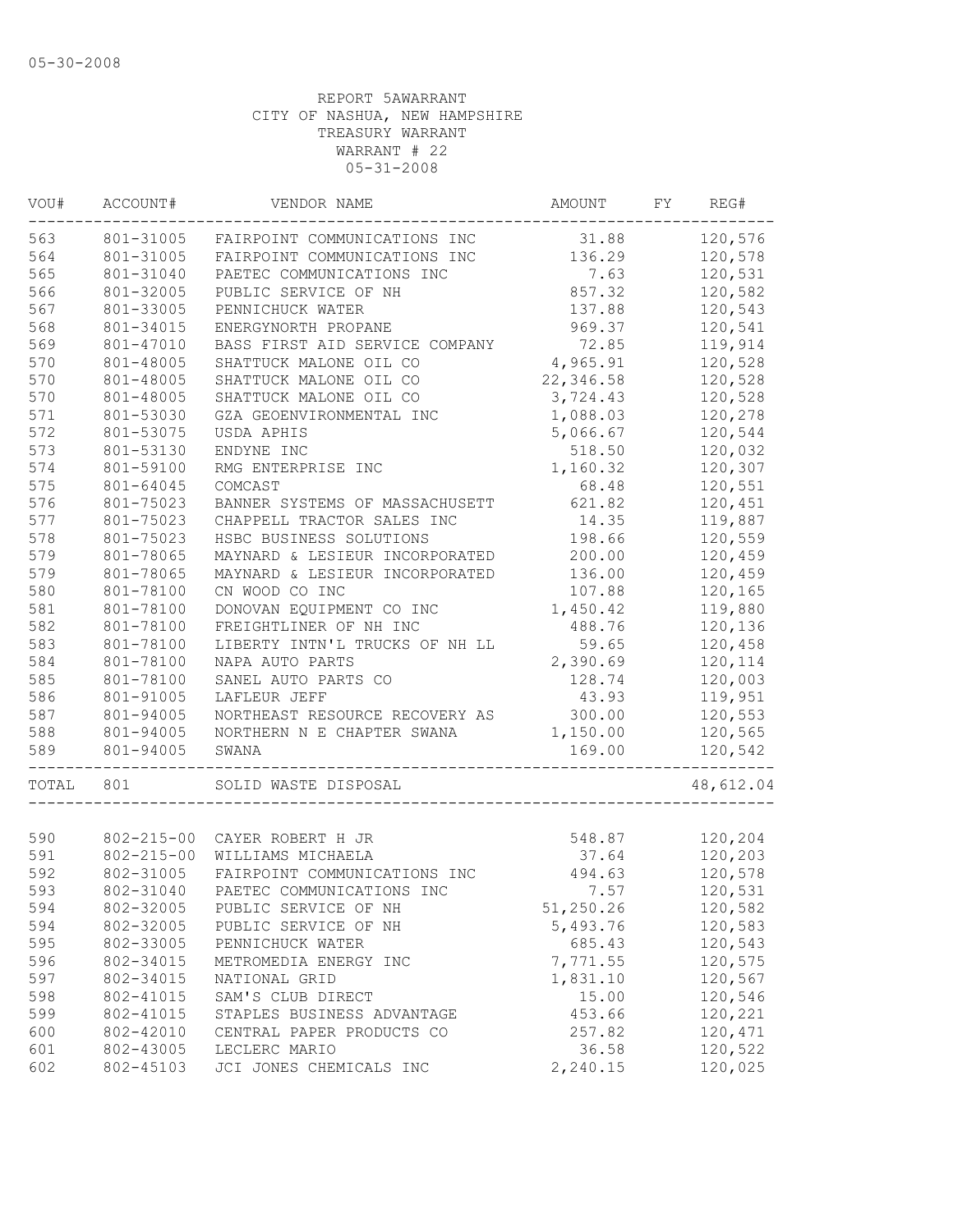| 603<br>604<br>605 | 802-45105<br>802-45106 | HOLLAND COMPANY INC                                          | 2,820.00  |             |
|-------------------|------------------------|--------------------------------------------------------------|-----------|-------------|
|                   |                        |                                                              |           | 119,941     |
|                   |                        | KEMIRA WATER SOLUTIONS INC                                   | 1,684.76  | 120,028     |
|                   | 802-46045              | UNIFIRST CORPORATION                                         | 82.79     | 120,139     |
| 605               | 802-46045              | UNIFIRST CORPORATION                                         | 254.39    | 120,139     |
| 606               | 802-48005              | SHATTUCK MALONE OIL CO                                       | 5,783.19  | 120,528     |
| 606               | 802-48005              | SHATTUCK MALONE OIL CO                                       | 5,783.19  | 120,528     |
| 607               | 802-49025              | PRINTGRAPHICS OF MAINE                                       | 1,454.86  | 119,915     |
| 608               | 802-49070              | LAB SAFETY SUPPLY INC                                        | 41.90     | 119,873     |
| 609               | 802-49075              | RADIO SHACK                                                  | 99.99     | 120,532     |
| 610               | 802-59100              | ANSWERING SERVICES OF NH LLC                                 | 70.00     | 120,039     |
| 611               | 802-59100              | SULLIVAN ASSOCIATES                                          | 540.10    | 119,877     |
| 612               | 802-59105              | GREENLEAF WILLIAM                                            | 340.00    | 120,057     |
| 613               | 802-59220              | PRINTGRAPHICS OF MAINE                                       | 2,880.47  | 119,915     |
| 615               | 802-59225              | RESOURCE MANAGEMENT INC                                      | 48,361.39 | 119,825     |
| 614               | 802-59225              | RESOURCE MANAGEMENT INC                                      | 40,182.43 | 119,841     |
| 616               | 802-59230              | BROX INDUSTRIES INC                                          | 1,503.50  | 119,885     |
| 617               | 802-59230              | CORRIVEAU ROUTHIER INC                                       | 34.00     | 120,453     |
| 618               | 802-59320              | CN WOOD CO INC                                               | 1,715.48  | 120,165     |
| 619               | 802-64192              | GRAINGER                                                     | 600.32    | 119,902     |
| 620               | 802-64192              | HOME DEPOT CREDIT SERVICES                                   | 40.42     | 120,540     |
| 621               | 802-64192              | MAYNARD & LESIEUR INCORPORATED                               | 20.15     | 120,459     |
| 622               | 802-64192              | NASHUA OUTDOOR POWER EQUIP                                   | 12.93     | 120,008     |
| 623               | 802-64192              | PINE MOTOR PARTS                                             | 136.82    | 120,460     |
| 624               | 802-66025              | GE CAPITAL INC                                               | 1,100.53  | 120,155     |
| 625               | 802-77045              | GRAINGER                                                     | 79.44     | 119,902     |
| 626               | 802-77050              | PINE MOTOR PARTS                                             | 46.46     | 120,460     |
| 627               | 802-77055              | APPLIED INDUSTRIAL TECHNOLOGIE                               | 2,961.40  | 119,911     |
| 627               | 802-77065              | APPLIED INDUSTRIAL TECHNOLOGIE                               | 196.75    | 119,911     |
| 628               | 802-77065              | CLEAR EDGE                                                   | 4,144.00  | 120,202     |
| 629               | 802-77065              | TST EOUIPMENT INC                                            | 534.93    | 119,965     |
| 630               | 802-77069              | HEATING SPECIALTIES OF NH INC                                | 101.88    | 120,455     |
| 631               | 802-77069              | OCECO SAFETY & CONSERVATION EQ                               | 2,380.00  | 120,219     |
| 632               | 802-77069              | PINE MOTOR PARTS                                             | 3.44      | 120,460     |
| 633               | 802-77069              | TOTAL AIR SUPPLY INC                                         | 112.74    | 120,097     |
| 634               | 802-77072              | MCMASTER-CARR SUPPLY CO                                      | 307.61    | 119,987     |
| 635               | 802-94005              | NEWEA                                                        | 510.00    | 120,530     |
| 635               | 802-94005              | NEWEA                                                        | 165.00    | 120,530     |
| 635               | 802-95005              | NEWEA                                                        | 72.00     | 120,530     |
| 636               |                        | 802-96004 HORIZON SOLUTIONS CORP                             | 158.44    | 119,838     |
| 637               | 802-96135              | INDUSTRIAL POWER GENERATION LT<br>-------------------------- | 27,900.00 | 596         |
| TOTAL             | 802                    | SEWERAGE DISPOSAL SYSTEM                                     |           | 226, 341.72 |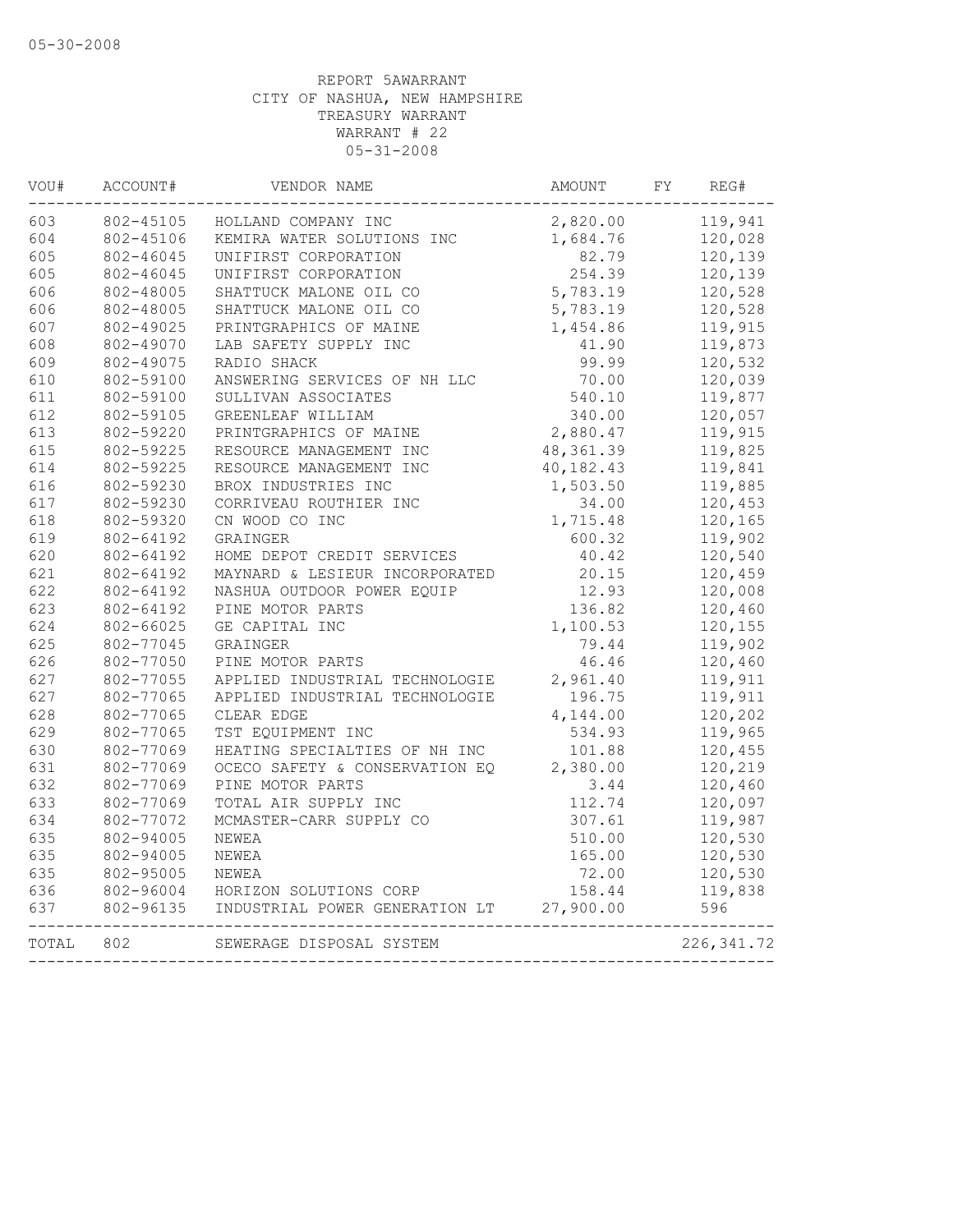| VOU#                                                          | ACCOUNT#                                                                                                    | VENDOR NAME                                                                                                                                                                                                                                                      | AMOUNT                                                                          | FΥ | REG#                                                                                             |
|---------------------------------------------------------------|-------------------------------------------------------------------------------------------------------------|------------------------------------------------------------------------------------------------------------------------------------------------------------------------------------------------------------------------------------------------------------------|---------------------------------------------------------------------------------|----|--------------------------------------------------------------------------------------------------|
| 638<br>639                                                    | 915-94010<br>915-94010                                                                                      | BROWN LOUISE<br>SCHRADER BECKY                                                                                                                                                                                                                                   | 607.50<br>607.50                                                                |    | 120,524<br>120,523                                                                               |
| TOTAL                                                         | 915                                                                                                         | HUMAN RESOURCE TRUST FUND                                                                                                                                                                                                                                        |                                                                                 |    | 1,215.00                                                                                         |
| 640                                                           | 941-98029                                                                                                   | COMMUNITY SERVICES PETTY CASH                                                                                                                                                                                                                                    | 84.20                                                                           |    | 120,525                                                                                          |
| TOTAL                                                         | 941                                                                                                         | HEALTH & COMM SVCS TRUST FUND                                                                                                                                                                                                                                    |                                                                                 |    | 84.20                                                                                            |
| 641<br>642                                                    | $951 - 05055$<br>951-05060                                                                                  | WILLEY DIANE<br>HOOKER & HOLCOMBE INC                                                                                                                                                                                                                            | 3,000.00<br>9,284.00                                                            |    | 120,168<br>120,579                                                                               |
| TOTAL                                                         | 951                                                                                                         | PWD & ENG TRUST FUND                                                                                                                                                                                                                                             |                                                                                 |    | 12,284.00                                                                                        |
| 643<br>644<br>645<br>646<br>647<br>648<br>649<br>650<br>TOTAL | 952-05054<br>952-05054<br>952-05058<br>952-05058<br>952-54045<br>952-59020<br>952-75021<br>952-75021<br>952 | HOME DEPOT CREDIT SERVICES<br>NASHUA WALLPAPER & PAINT CO<br>CALVIN CHIN'S MARTIAL ARTS INC<br>STAPLES BUSINESS ADVANTAGE<br>QUALITY PRESS INC<br>JEANNOTTE'S MARKET<br>JOHNSON'S ELECTRIC INC<br>LARCHMONT ENGINEERING & IRRIGA<br>PARK & RECREATION TRUST FUND | 192.36<br>2,721.56<br>375.00<br>979.02<br>1,586.00<br>91.41<br>450.00<br>579.35 |    | 120,540<br>120,013<br>120,164<br>120,221<br>120,026<br>119,927<br>119,920<br>119,842<br>6,974.70 |
| 651<br>651                                                    | 961-05061<br>961-05061                                                                                      | BATES MELVIN & LILLIAN<br>BATES MELVIN & LILLIAN                                                                                                                                                                                                                 | 1,600.00<br>400.00                                                              |    | 119,992<br>119,992                                                                               |
| TOTAL                                                         | 961                                                                                                         | EDGEWOOD CEMETERY TRUST FUND                                                                                                                                                                                                                                     |                                                                                 |    | 2,000.00                                                                                         |
| 652                                                           | 975-75023                                                                                                   | SAMOSET IRRIGATION SERVICES IN                                                                                                                                                                                                                                   | 202.15                                                                          |    | 120,048                                                                                          |
| TOTAL                                                         | 975                                                                                                         | LIBRARY TRUST FUND                                                                                                                                                                                                                                               |                                                                                 |    | 202.15                                                                                           |
|                                                               | 203,20 981-49075 GOPHER                                                                                     | 203,20 981-49030 REALLY GOOD STUFF INC<br>-------                                                                                                                                                                                                                | 200.48<br>109.19                                                                |    | 120,247<br>120,233                                                                               |
| TOTAL 981                                                     |                                                                                                             | SCHOOL TRUST FUND                                                                                                                                                                                                                                                |                                                                                 |    | 309.67                                                                                           |
| 653<br>654                                                    |                                                                                                             | 982-05053 PARKER PHILLIP & UNH<br>982-05053 VERRINGTON KAYLEE                                                                                                                                                                                                    | 240.00<br>15.00                                                                 |    | 120,526<br>120,527                                                                               |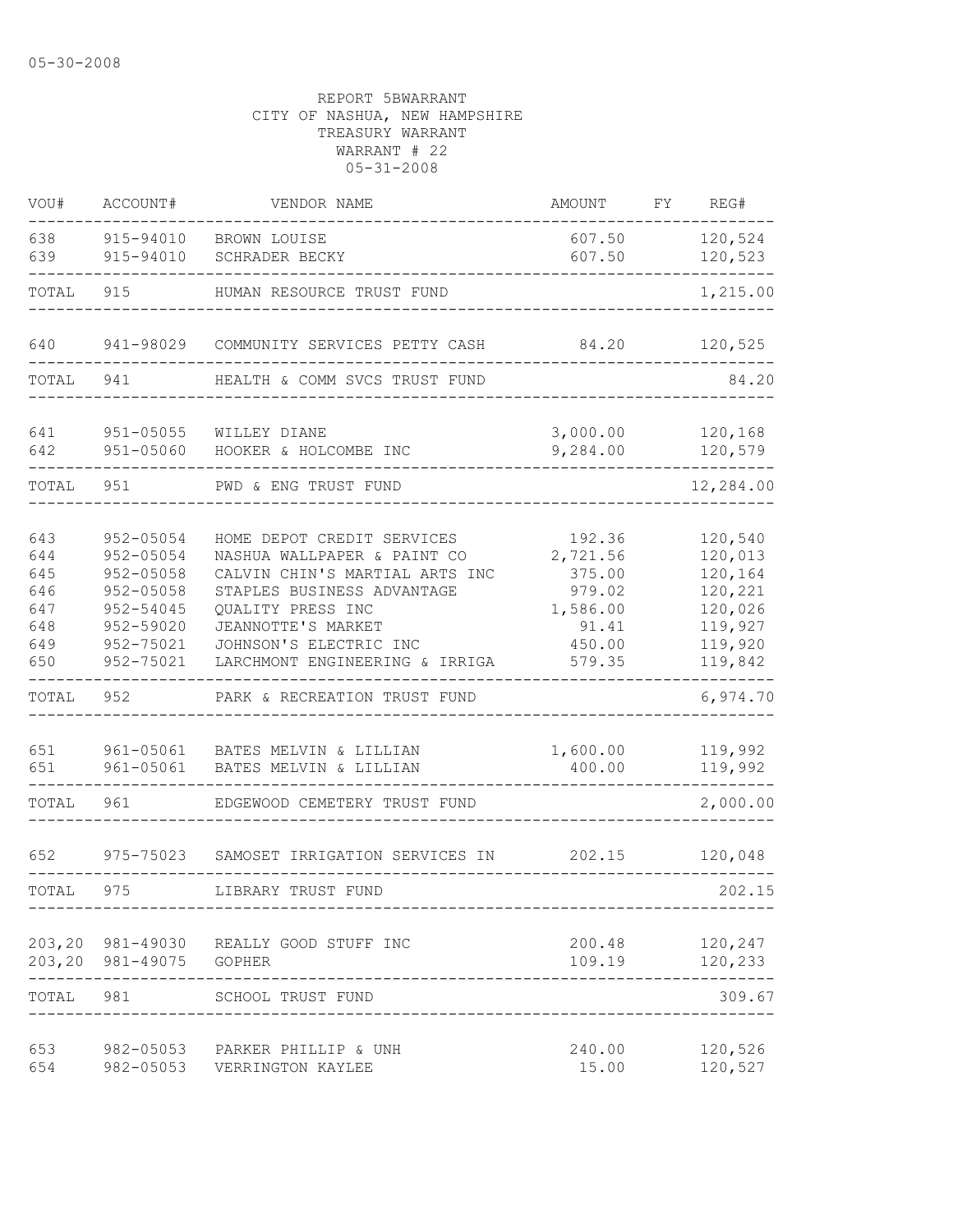| VOU#      | ACCOUNT# | VENDOR NAME            |  | AMOUNT | <b>FY</b> | REG#   |
|-----------|----------|------------------------|--|--------|-----------|--------|
|           |          |                        |  |        |           |        |
| TOTAL 982 |          | SCHOLARSHIP TRUST FUND |  |        |           | 255.00 |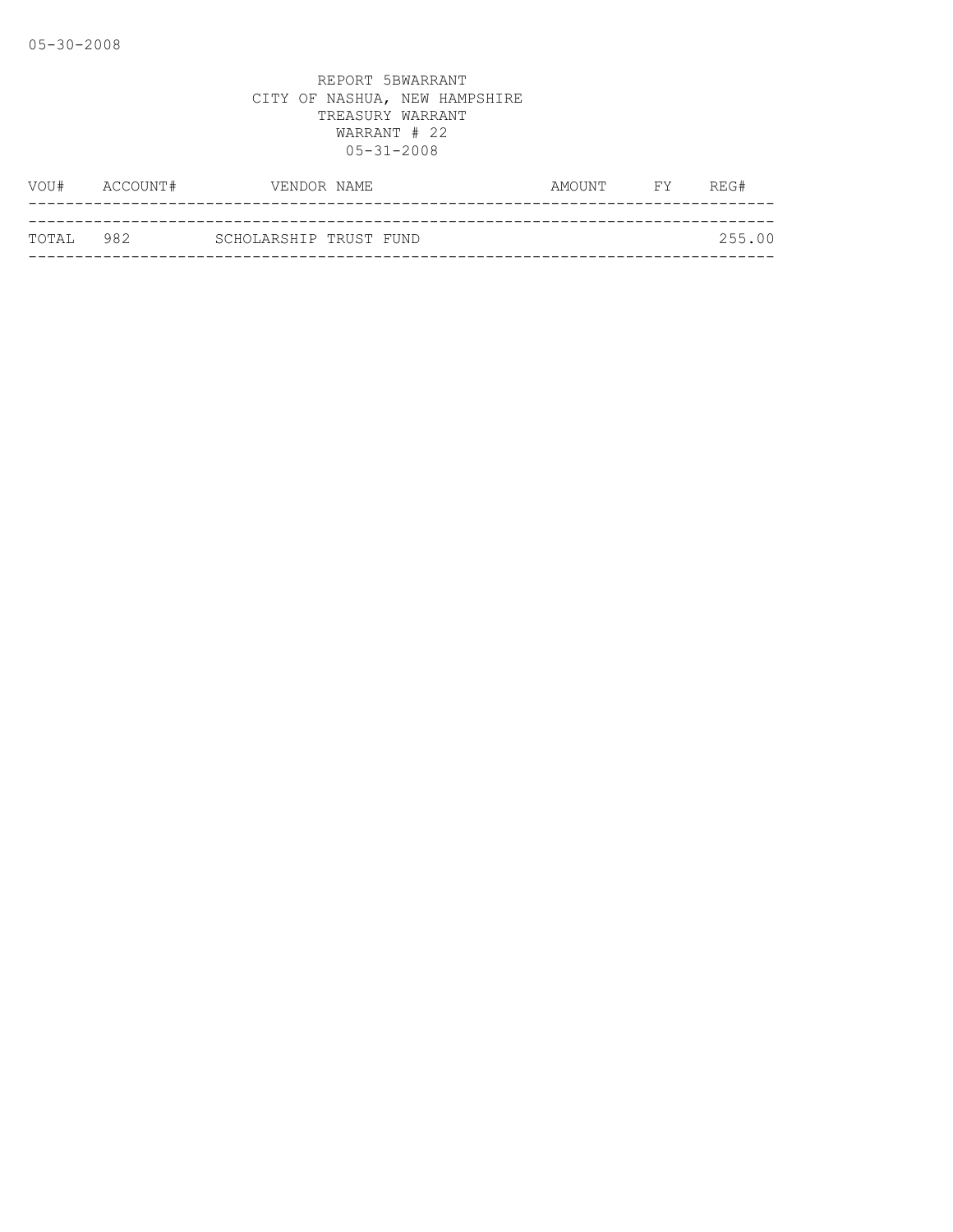|           | ACCOUNT# PAYROLL WEEK ENDING |  |  | AMOUNT |
|-----------|------------------------------|--|--|--------|
|           |                              |  |  |        |
| TOTAL 952 |                              |  |  |        |
|           |                              |  |  |        |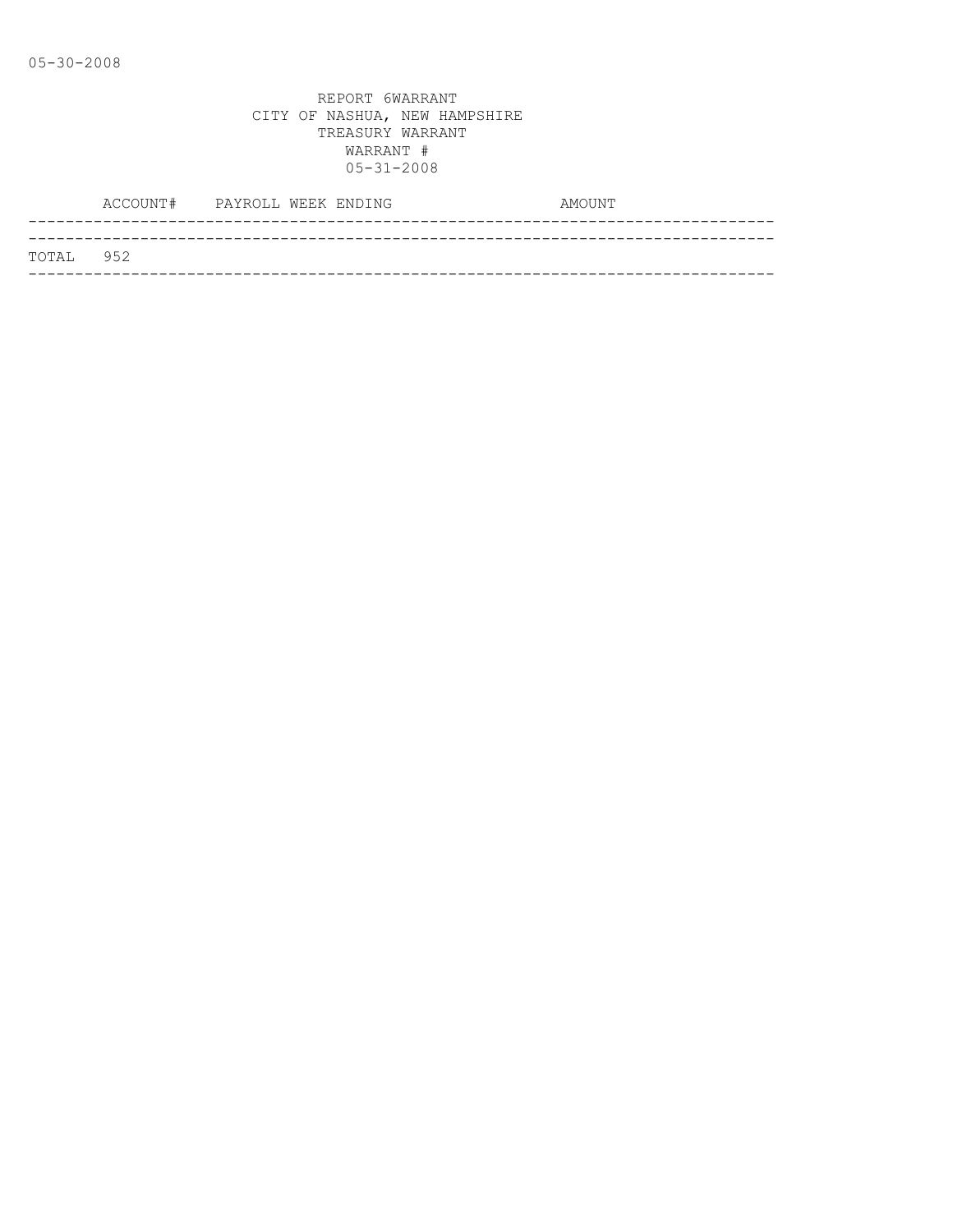|       |                   | ACCOUNT# PAYROLL WEEK ENDING                         | AMOUNT               |            |
|-------|-------------------|------------------------------------------------------|----------------------|------------|
|       |                   | 305-11239 17-MAY-2008<br>305-11239 24-MAY-2008       | 1,862.41<br>1,862.41 |            |
|       |                   | TOTAL 305 SRF - CIVIC & COMM ACTIVITIES              |                      | 3,724.82   |
|       |                   |                                                      |                      |            |
|       |                   | 308-83051  17-MAY-2008                               | 1,202.12             |            |
|       |                   | 308-83051 24-MAY-2008                                | 1,477.52<br>3,716.34 |            |
|       |                   | 308-83052 17-MAY-2008                                | 3,299.01             |            |
|       |                   | 308-83052 24-MAY-2008<br>308-83102  17-MAY-2008      | 1,761.12             |            |
|       |                   | 308-83102 24-MAY-2008<br>--------------------------- | 1,761.12             |            |
|       | _________________ | TOTAL 308 SRF - INSURANCE                            |                      | 13, 217.23 |
|       |                   |                                                      |                      |            |
|       |                   | 3086-11870 17-MAY-2008                               | 2,497.20             |            |
|       |                   | 3086-12006 17-MAY-2008                               | 1,901.54             |            |
|       |                   | 3086-13032 17-MAY-2008                               | 248.55               |            |
|       |                   | 3086-13032 24-MAY-2008<br>3086-13133 17-MAY-2008     | 248.55<br>993.75     |            |
|       |                   |                                                      |                      |            |
|       |                   | TOTAL 308 JAVITS GRANT PROGRAM                       |                      | 5,889.59   |
|       |                   |                                                      |                      |            |
|       |                   | 3097-11162 17-MAY-2008                               | 592.50               |            |
|       |                   | 3097-11162 24-MAY-2008<br>3097-11408 17-MAY-2008     | 592.50<br>721.60     |            |
|       |                   | 3097-11408 24-MAY-2008                               | 721.60               |            |
|       |                   | 3097-12112 17-MAY-2008                               | 2,385.84             |            |
|       |                   | 3097-12112 24-MAY-2008                               | 2,320.29             |            |
|       |                   | 3097-12830 17-MAY-2008                               | 93.86                |            |
|       |                   | 3097-12830 24-MAY-2008                               | 176.05               |            |
|       | 3097-19138        | 17-MAY-2008                                          | 2,838.17             |            |
|       |                   | 3097-19139 17-MAY-2008                               | 8,468.05             |            |
|       | 3097-19140        | 17-MAY-2008                                          | 8,865.34             |            |
|       | 3097-19140        | 24-MAY-2008                                          | 8,813.99             |            |
|       |                   | 3097-19540 17-MAY-2008                               | 19,345.42            |            |
|       | 3097-19540        | 24-MAY-2008                                          | 19,389.04            |            |
|       |                   | 3097-19544 17-MAY-2008                               | 717.73               |            |
|       | 3097-19544        | 24-MAY-2008                                          | 711.09               |            |
|       |                   | 3097-19545 17-MAY-2008<br>3097-19545 24-MAY-2008     | 2,081.63<br>2,340.02 |            |
|       |                   |                                                      |                      |            |
| TOTAL | 309               | SRF - FOOD SERVICES<br>_______________               |                      | 81, 174.72 |

3117-12006 17-MAY-2008 2,500.00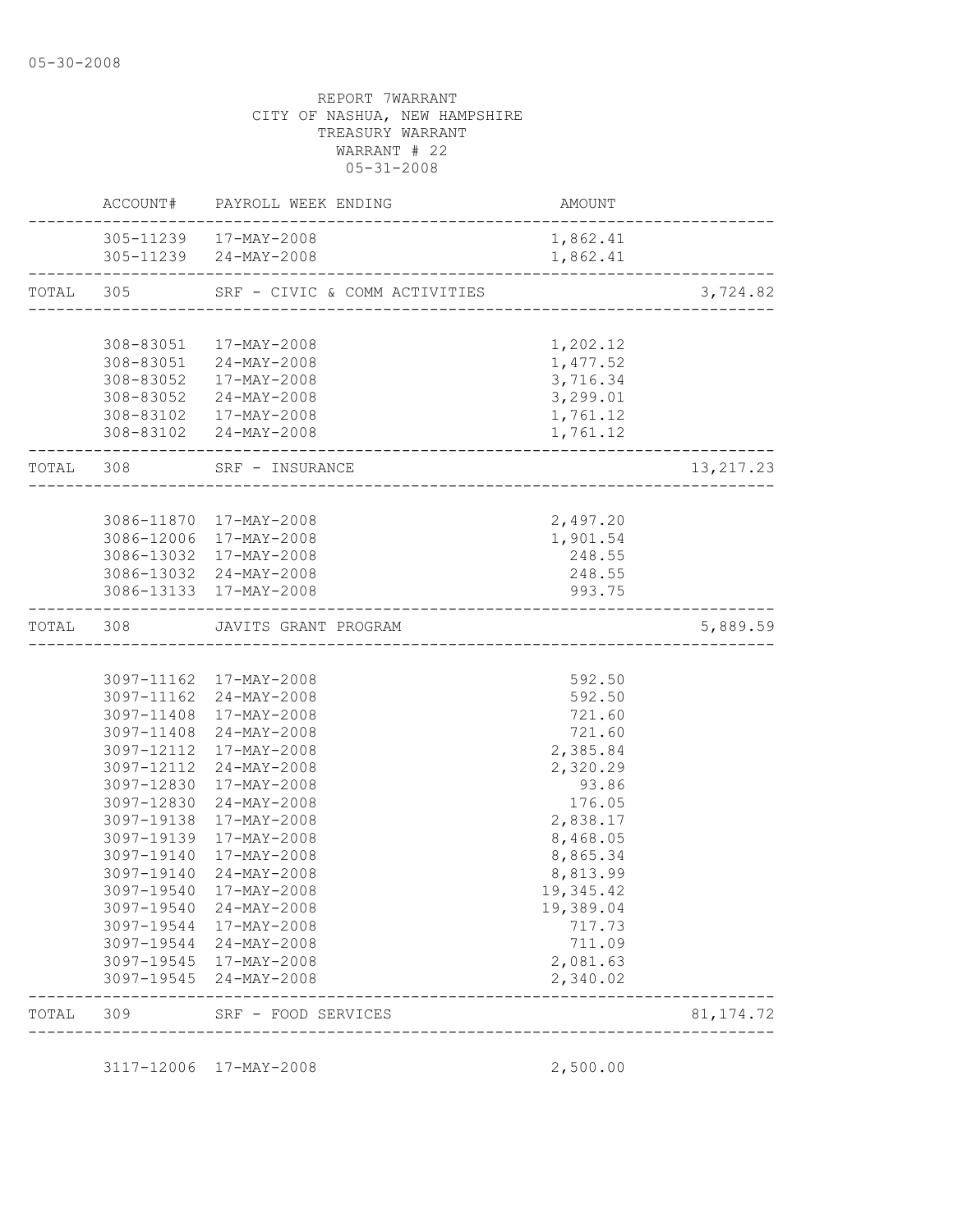|           | AMOUNT                                 | PAYROLL WEEK ENDING                              | ACCOUNT#             |           |
|-----------|----------------------------------------|--------------------------------------------------|----------------------|-----------|
|           | 884.40<br>____________________________ | 3117-12006 24-MAY-2008                           | ___________          |           |
| 3,384.40  |                                        | DRIVER'S EDUCATION<br>_________________          |                      | TOTAL 311 |
|           | 156.98                                 | 3118-13133 17-MAY-2008                           |                      |           |
|           | 241.50<br>--------                     | 3118-13133 24-MAY-2008                           |                      |           |
| 398.48    |                                        | SUMMER SCHOOL<br><u>. 222222222222222</u>        | -------------<br>311 | TOTAL     |
|           |                                        |                                                  |                      |           |
|           | 1,015.47                               | 17-MAY-2008                                      | 312-11165            |           |
|           | 1,015.46                               | $24 - MAX - 2008$                                | 312-11165            |           |
|           | 761.94                                 | 17-MAY-2008                                      | 312-11191            |           |
|           | 761.95                                 | 24-MAY-2008                                      | 312-11191            |           |
|           | 2,045.58                               | 17-MAY-2008                                      | 312-11547            |           |
|           | 2,045.58                               | $24 - MAX - 2008$                                | 312-11547            |           |
|           | 279.21                                 | $17 - MAX - 2008$                                | 312-12010            |           |
|           | 88.42                                  | $24 - MAX - 2008$                                | 312-12010            |           |
|           | 579.60                                 | 17-MAY-2008                                      | 312-12116            |           |
|           | 579.58                                 | $24 - MAX - 2008$                                | 312-12116            |           |
|           | 801.16                                 | 17-MAY-2008                                      | 312-13004            |           |
|           | 246.90                                 | $24 - MAX - 2008$                                | 312-13004            |           |
|           | 100.00                                 | 17-MAY-2008                                      | 312-17001            |           |
| 10,320.85 |                                        | SRF - FINANCIAL SERVICES                         | 312                  | TOTAL     |
|           | 500.00                                 | 3122-12006 17-MAY-2008                           |                      |           |
| 500.00    |                                        | ADULT ED/CONTINUING ED                           | 312                  | TOTAL     |
|           |                                        |                                                  |                      |           |
|           | 300.00                                 | 3148-11870 17-MAY-2008                           |                      |           |
| 300.00    |                                        | LEARN AND SERVE AMERICA-REACH                    | 314                  | TOTAL     |
|           |                                        |                                                  |                      |           |
|           | 3,725.00<br>575.00                     | 3238-12006 17-MAY-2008<br>3238-12006 24-MAY-2008 |                      |           |
| 4,300.00  |                                        | ADULT H.S.ALTERNATIVE ED                         | 323                  | TOTAL     |

3245-11860 17-MAY-2008 1,301.28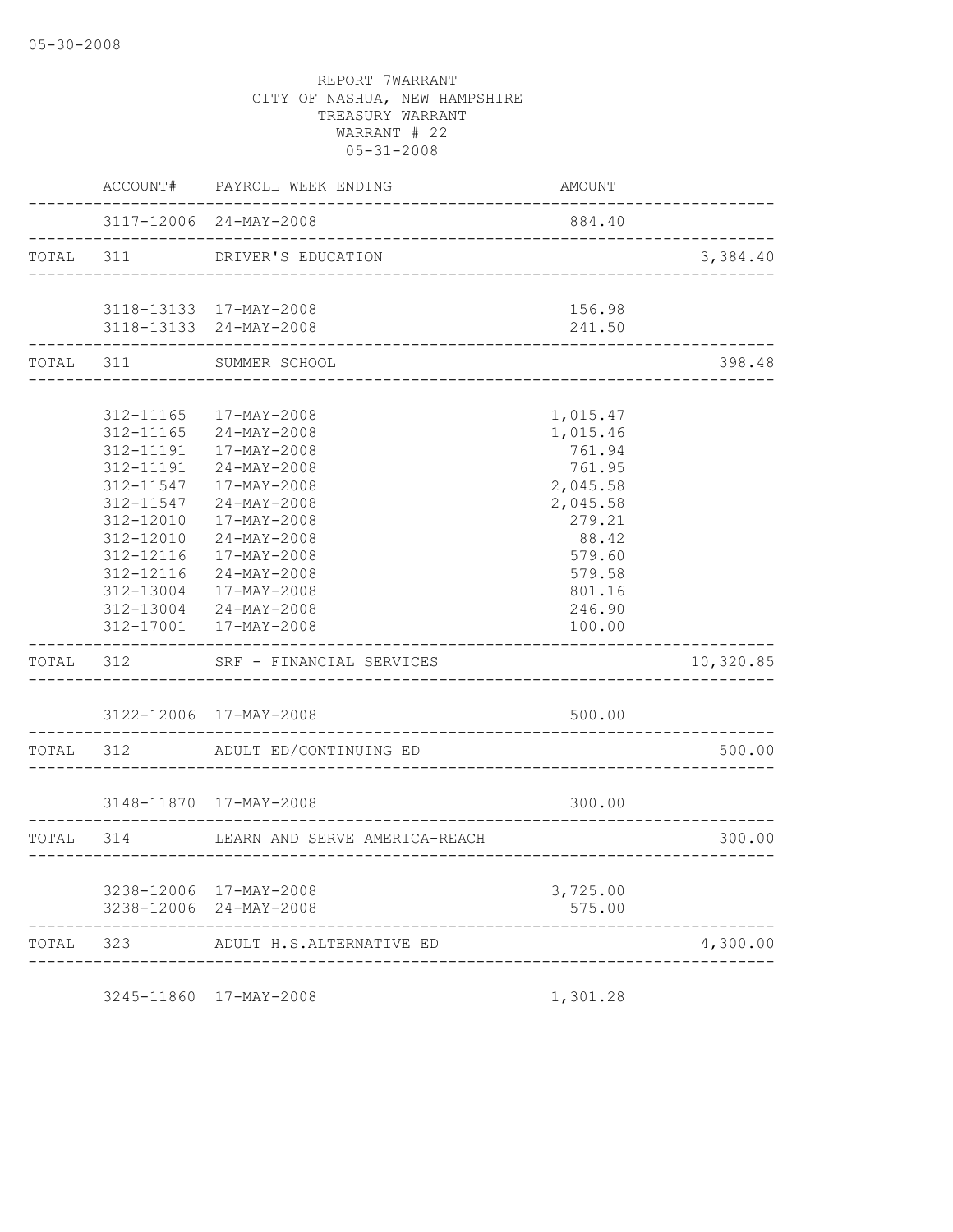|                           | ACCOUNT# PAYROLL WEEK ENDING                   | AMOUNT    |           |
|---------------------------|------------------------------------------------|-----------|-----------|
|                           | TOTAL 324 YOUTH SAFE HAVEN-PAL                 |           | 1,301.28  |
|                           |                                                |           |           |
|                           | 3278-12006 17-MAY-2008                         | 525.00    |           |
|                           | 3278-12006 24-MAY-2008                         | 75.00     |           |
|                           | TOTAL 327 ADULT H.S.SPECIAL NEEDS GRANT        |           | 600.00    |
|                           |                                                |           |           |
|                           | 331-11245 17-MAY-2008                          | 574.38    |           |
|                           | 331-11245 24-MAY-2008                          | 574.38    |           |
|                           | 331-11250 17-MAY-2008                          | 654.88    |           |
|                           | 331-11250 24-MAY-2008                          | 654.88    |           |
|                           | 331-11552  17-MAY-2008                         | 952.92    |           |
|                           | 331-11552 24-MAY-2008                          | 952.92    |           |
|                           | 331-11561  17-MAY-2008                         | 1,079.54  |           |
|                           | 331-11561 24-MAY-2008                          | 1,079.54  |           |
| 331-11567                 | 17-MAY-2008                                    | 1,366.91  |           |
| 331-11567                 | 24-MAY-2008                                    | 1,366.90  |           |
| 331-12115                 | 17-MAY-2008                                    | 527.23    |           |
| 331-12115                 | 24-MAY-2008                                    | 527.23    |           |
| 331-13038                 | 17-MAY-2008                                    | 390.96    |           |
|                           | 331-13038 24-MAY-2008                          | 130.32    |           |
|                           | 331-13044 17-MAY-2008                          | 1,359.54  |           |
|                           | 331-13044 24-MAY-2008                          | 1,548.22  |           |
|                           | 331-13048  17-MAY-2008                         | 4,291.95  |           |
|                           | 331-13048 24-MAY-2008                          | 2,112.39  |           |
|                           | 331-18036 17-MAY-2008<br>331-18036 24-MAY-2008 | 10,258.00 |           |
| ------------------------- |                                                | 8,582.37  |           |
|                           | TOTAL 331 SRF - POLICE DEPARTMENT              |           | 38,985.46 |
|                           |                                                |           |           |
|                           | 332-13004 17-MAY-2008                          | 111.16    |           |
|                           | 332-13004 24-MAY-2008                          | 191.62    |           |
|                           | 332-18084 17-MAY-2008                          | 159.86    |           |
|                           | 332-18084 24-MAY-2008                          | 1,775.36  |           |
| TOTAL 332                 | SRF - FIRE DEPARTMENT                          |           | 2,238.00  |
|                           |                                                |           |           |
|                           | 3328-12201 17-MAY-2008                         | 268.03    |           |
|                           | 3328-12201 24-MAY-2008                         |           |           |
|                           | 3328-19230 17-MAY-2008                         | 587.50    |           |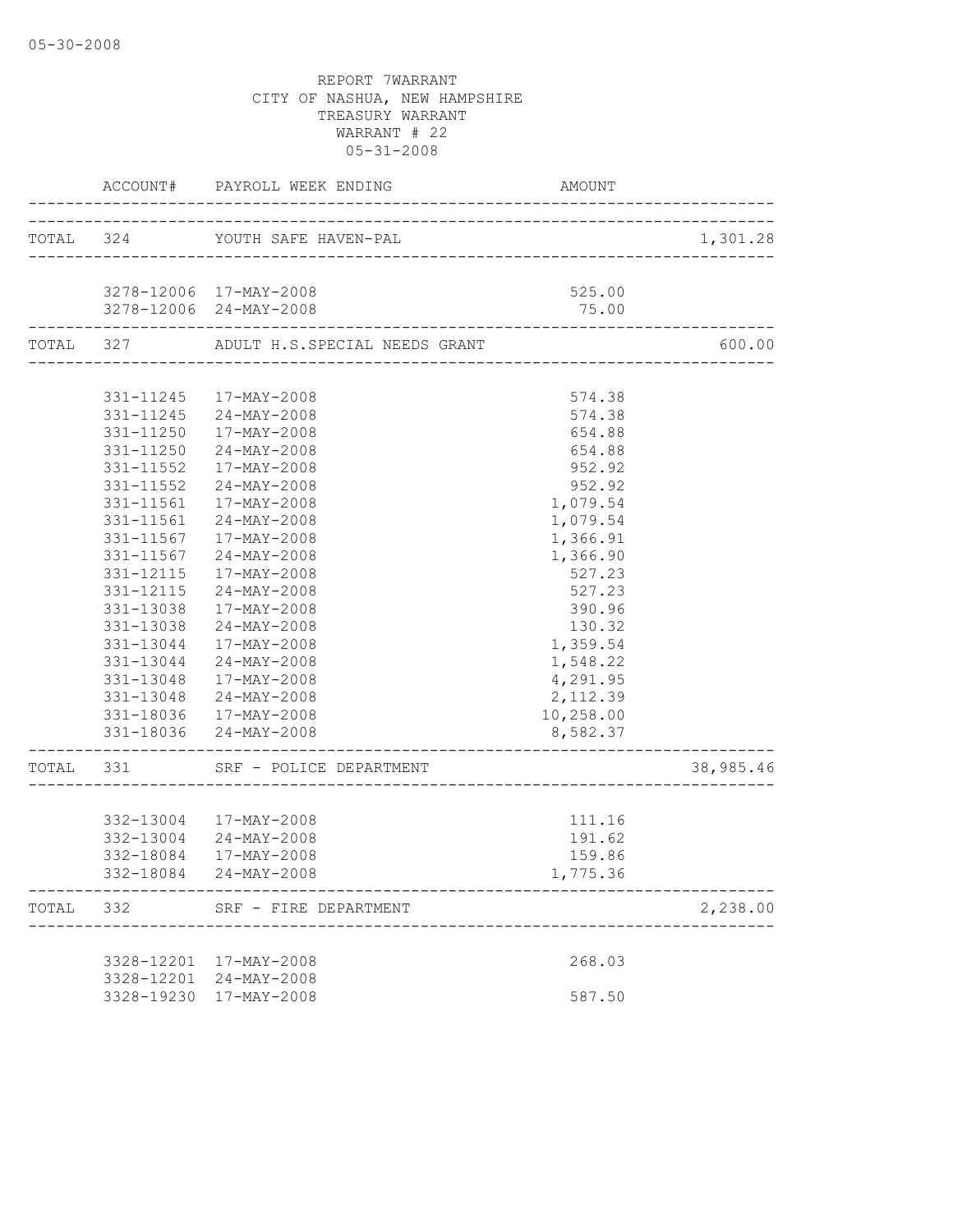|           | ACCOUNT# PAYROLL WEEK ENDING                                                | AMOUNT                         |          |
|-----------|-----------------------------------------------------------------------------|--------------------------------|----------|
|           | TOTAL 332 TITLE I SCHL IMPRV LEDGE ST                                       | ______________________________ | 855.53   |
|           |                                                                             |                                |          |
|           | 3338-12006 24-MAY-2008                                                      | 646.15                         |          |
|           | 3338-12201 24-MAY-2008                                                      | 62.00                          |          |
|           | 3338-19230 24-MAY-2008                                                      | 37.50                          |          |
|           | TOTAL 333 TITLE I SCHL IMPRV MT PLEASANT                                    |                                | 745.65   |
|           | 3348-12201 17-MAY-2008                                                      | 248.00                         |          |
|           | 3348-13133 17-MAY-2008                                                      | 167.68                         |          |
|           | 3348-13133 24-MAY-2008                                                      | 167.68                         |          |
|           | TOTAL 334 TITLE I SCHL IMPRV AMHERST ST                                     |                                | 583.36   |
|           |                                                                             |                                |          |
|           | 3358-11870 17-MAY-2008                                                      | 1,351.96                       |          |
|           | 3358-12006 17-MAY-2008                                                      | 695.80                         |          |
|           | 3358-12078 17-MAY-2008                                                      | 1,793.75                       |          |
|           | 3358-12078 24-MAY-2008                                                      | 2,075.00                       |          |
|           | 3358-19230 17-MAY-2008                                                      | 599.00                         |          |
|           | 3358-19230 24-MAY-2008                                                      | 480.00                         |          |
|           | TOTAL 335 TITLE IB READ 1ST MT PLEASANT<br>-------------------------------- |                                | 6,995.51 |
|           | 3368-13133 24-MAY-2008                                                      | 82.58                          |          |
|           |                                                                             |                                |          |
|           | TOTAL 336 TITLE I SCHL IMPR DR CRISP                                        |                                | 82.58    |
|           | 341-11107 17-MAY-2008                                                       | 702.26                         |          |
|           | 341-11107 24-MAY-2008                                                       | 702.26                         |          |
|           | 341-11235 17-MAY-2008                                                       | 1,941.86                       |          |
| 341-11235 | $24 - \text{MAX} - 2008$                                                    | 1,941.86                       |          |
|           | 341-11346 17-MAY-2008                                                       | 217.70                         |          |
|           | 341-11346 24-MAY-2008                                                       | 217.70                         |          |
|           | 341-12037 17-MAY-2008                                                       | 104.90                         |          |
|           | 341-12037 24-MAY-2008                                                       | 104.90                         |          |
|           | 341-12101 17-MAY-2008<br>341-12101 24-MAY-2008                              | 389.60<br>389.60               |          |
|           |                                                                             |                                |          |

342-11584 17-MAY-2008 1,810.58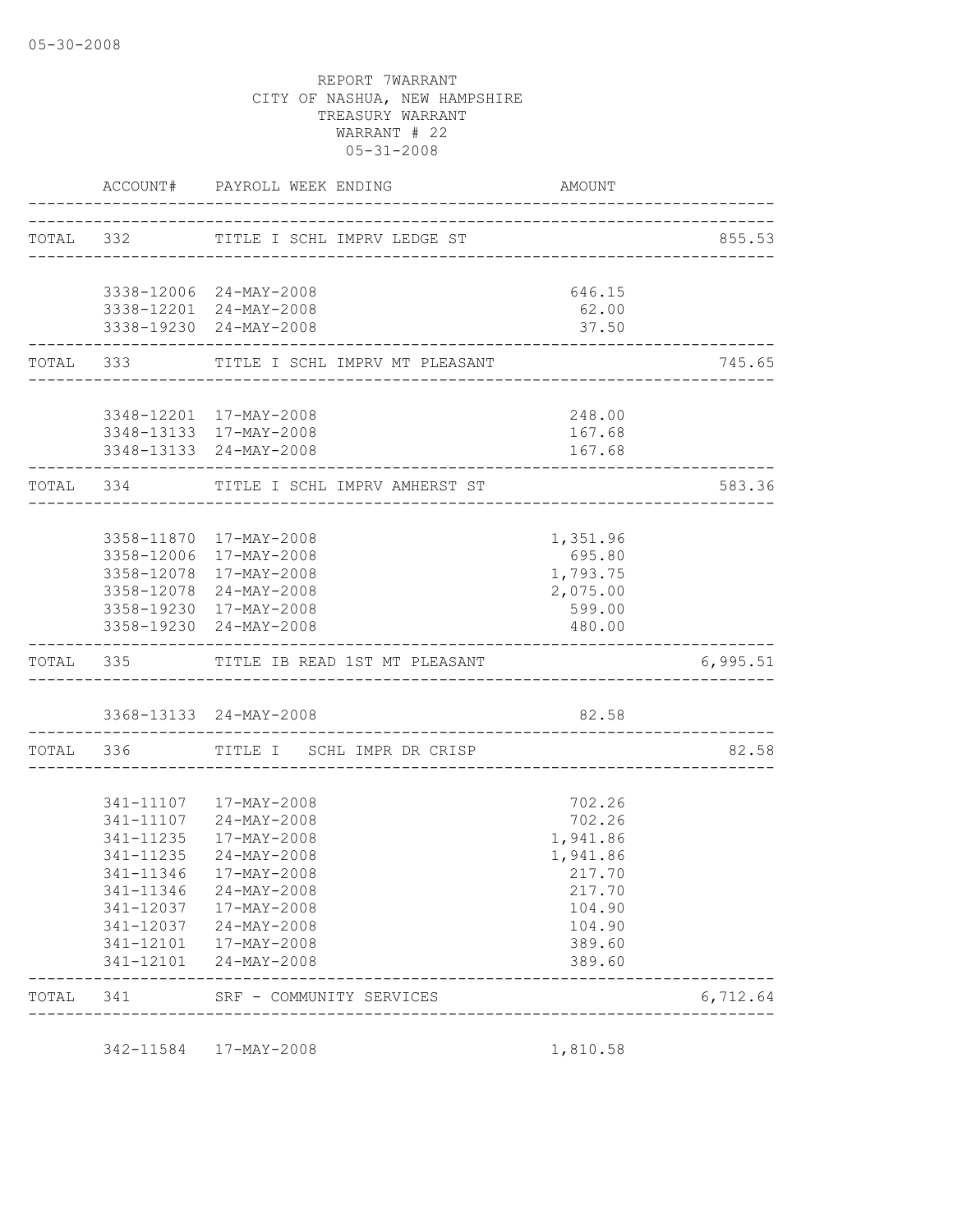|           | ACCOUNT#   | PAYROLL WEEK ENDING        | AMOUNT           |           |
|-----------|------------|----------------------------|------------------|-----------|
|           | 342-11584  | $24 - MAX - 2008$          | 1,810.58         |           |
|           | 342-12000  | 17-MAY-2008                | 630.62           |           |
|           | 342-12000  | 24-MAY-2008                | 630.62           |           |
|           | 342-12113  | 17-MAY-2008                | 194.67           |           |
|           | 342-12113  | $24 - MAX - 2008$          | 194.67           |           |
|           | 342-12199  | 17-MAY-2008                | 927.98           |           |
|           | 342-12199  | 24-MAY-2008                | 927.98           |           |
|           | 342-12582  | 17-MAY-2008                | 370.58           |           |
|           |            | 342-12582 24-MAY-2008      | 370.58           |           |
| TOTAL 342 |            | SRF - COMMUNITY HEALTH     |                  | 7,868.86  |
|           |            | 3448-11162 17-MAY-2008     | 621.38           |           |
|           |            | 3448-11162 24-MAY-2008     | 621.38           |           |
|           |            | 3448-11860 17-MAY-2008     | 5,740.29         |           |
|           |            | 3448-12006 17-MAY-2008     | 7,937.53         |           |
|           |            | 3448-12006 24-MAY-2008     | 7,084.05         |           |
|           |            | 3448-12206 24-MAY-2008     | 166.25           |           |
| TOTAL     | 344        |                            |                  | 22,170.88 |
|           |            |                            |                  |           |
|           |            | 3508-11726 17-MAY-2008     | 21, 155. 17      |           |
|           |            | 3508-12201 17-MAY-2008     | 279.00           |           |
|           |            | 3508-12201 24-MAY-2008     | 31.00            |           |
| TOTAL 350 |            | TITLE 11A TEACHER QUALITY  |                  | 21,465.17 |
|           |            |                            |                  |           |
|           |            | 352-59055 17-MAY-2008      | 772.32<br>772.34 |           |
|           |            | 352-59055 24-MAY-2008      |                  |           |
| TOTAL 352 |            | SRF - PARKS AND RECREATION |                  | 1,544.66  |
|           |            |                            |                  |           |
|           |            | 3558-11870 17-MAY-2008     | 2,671.69         |           |
|           |            | 3558-12006 17-MAY-2008     | 2,261.20         |           |
|           | 3558-12006 | 24-MAY-2008                | 323.08           |           |
|           | 3558-12078 | 17-MAY-2008                | 987.50           |           |
|           |            | 3558-12078 24-MAY-2008     | 1,037.50         |           |
|           | 3558-19230 | 17-MAY-2008                | 416.75           |           |
| TOTAL     | 355        | TITLE IB READING 1ST FES   |                  | 7,697.72  |
|           |            | 3608-11515 17-MAY-2008     | 3,450.71         |           |
|           | 3608-11870 | 17-MAY-2008                | 1,000.00         |           |
|           |            |                            |                  |           |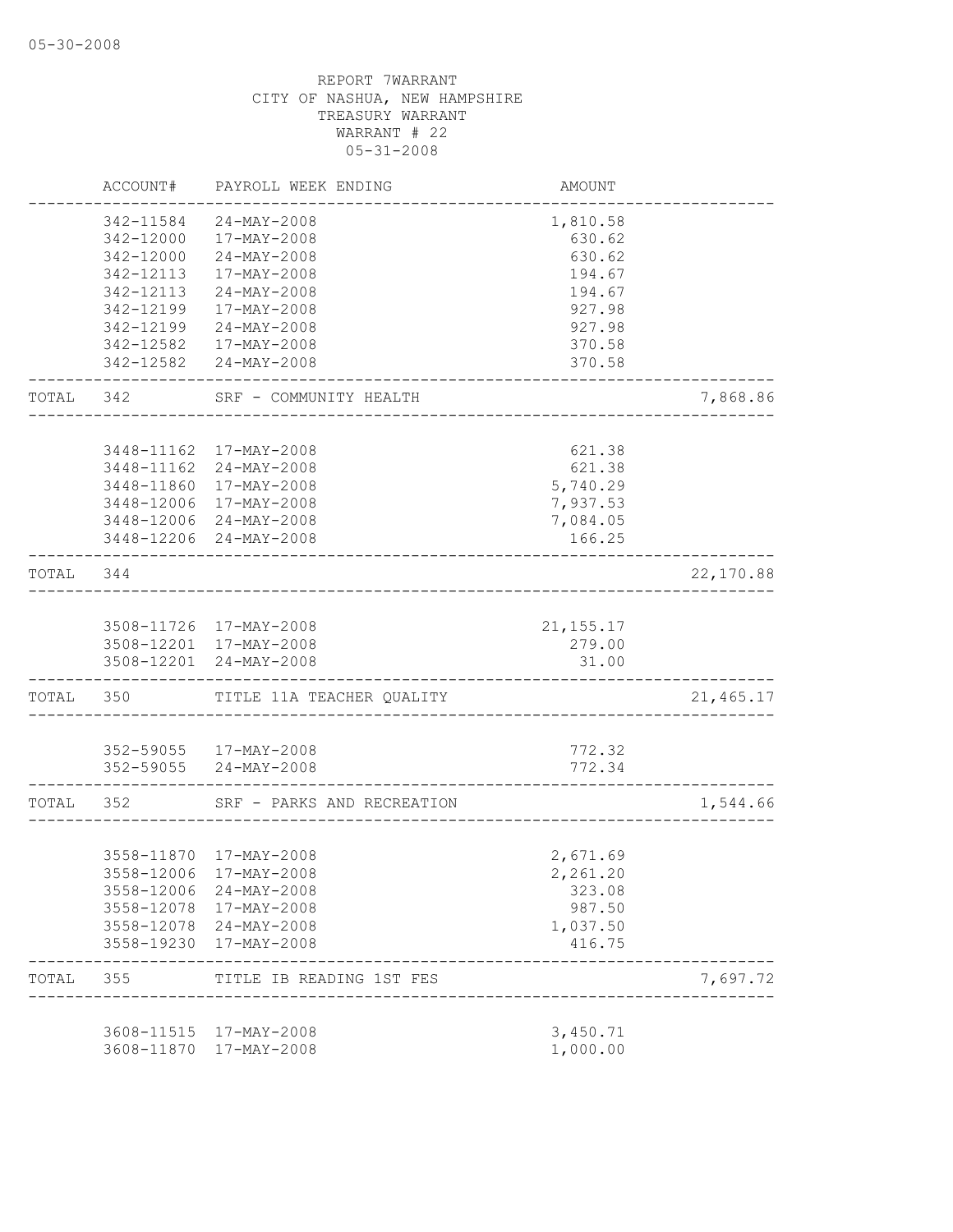|                   | ACCOUNT# PAYROLL WEEK ENDING         | AMOUNT                                   |           |
|-------------------|--------------------------------------|------------------------------------------|-----------|
|                   |                                      |                                          |           |
|                   | TOTAL 360 DROP OUT PREVENTION/ALT ED | ______________________________________   | 12,500.71 |
|                   |                                      |                                          |           |
|                   | 374-01127  17-MAY-2008               | 257.34                                   |           |
|                   | 374-01127 24-MAY-2008                | 257.34                                   |           |
|                   | 374-01210 17-MAY-2008                | 1,726.11                                 |           |
|                   | 374-01210 24-MAY-2008                | 1,726.11                                 |           |
|                   | 374-0703P 17-MAY-2008                | 314.05                                   |           |
|                   | 374-0703P 24-MAY-2008                | $-32.92$                                 |           |
| 374-0704P         | 17-MAY-2008                          | 623.96                                   |           |
| 374-0704P         | $24 - MAY - 2008$                    | $-92.20$                                 |           |
| 374-0705M         | $24 - MAY - 2008$                    | 570.00                                   |           |
| 374-0705P         | 17-MAY-2008                          | 1,751.49                                 |           |
|                   | 374-0705P 24-MAY-2008                | 1,406.37                                 |           |
|                   | 374-07235 17-MAY-2008                | 128.67                                   |           |
| 374-07235         | $24 - \text{MAX} - 2008$             | 543.57                                   |           |
| 374-0734P         | 17-MAY-2008                          | 1,530.04                                 |           |
| 374-0734P         | 24-MAY-2008                          | 2,704.79                                 |           |
| 374-09003         | 17-MAY-2008                          | 506.41                                   |           |
| 374-09003         | 24-MAY-2008                          | 506.41                                   |           |
| 374-11131         | 17-MAY-2008                          | 1,219.71                                 |           |
|                   | 374-11131 24-MAY-2008                | 1,219.71                                 |           |
| 374-11149         | 17-MAY-2008                          | 1,813.72                                 |           |
|                   | 374-11149 24-MAY-2008                | 1,813.72                                 |           |
|                   | 374-11168 17-MAY-2008                | 914.90                                   |           |
|                   | 374-11168 24-MAY-2008                | 914.90                                   |           |
|                   | 374-11653 17-MAY-2008                | 453.44                                   |           |
| ----------------- | 374-11653 24-MAY-2008                | 272.06<br>_______________________        |           |
|                   | TOTAL 374 SRF - URBAN PROGRAMS       | ،<br>----------------------------------- | 23,049.70 |
|                   |                                      |                                          |           |
|                   | 3768-11726 17-MAY-2008               | 7,766.34                                 |           |
|                   | 3768-11802 17-MAY-2008               | 1,886.64                                 |           |
|                   | 3768-11870 17-MAY-2008               | 3,183.64                                 |           |
|                   | 3768-12111 17-MAY-2008               | 4,453.92                                 |           |
| 3768-12111        | 24-MAY-2008                          | 4,535.90                                 |           |
| 3768-12126        | 17-MAY-2008                          | 522.00                                   |           |
| 3768-12126        | 24-MAY-2008                          | 522.00                                   |           |
| 3768-12198        | 17-MAY-2008                          | 42, 312.22                               |           |
| 3768-12201        | 17-MAY-2008                          | 472.08                                   |           |
| 3768-12201        | $24 - MAY - 2008$                    | 235.60                                   |           |
| 3768-13133        | $17 - MAX - 2008$                    | 376.46                                   |           |
| 3768-19000        | 17-MAY-2008                          | 4,377.68                                 |           |
| 3768-19000        | 24-MAY-2008                          | 1,675.45                                 |           |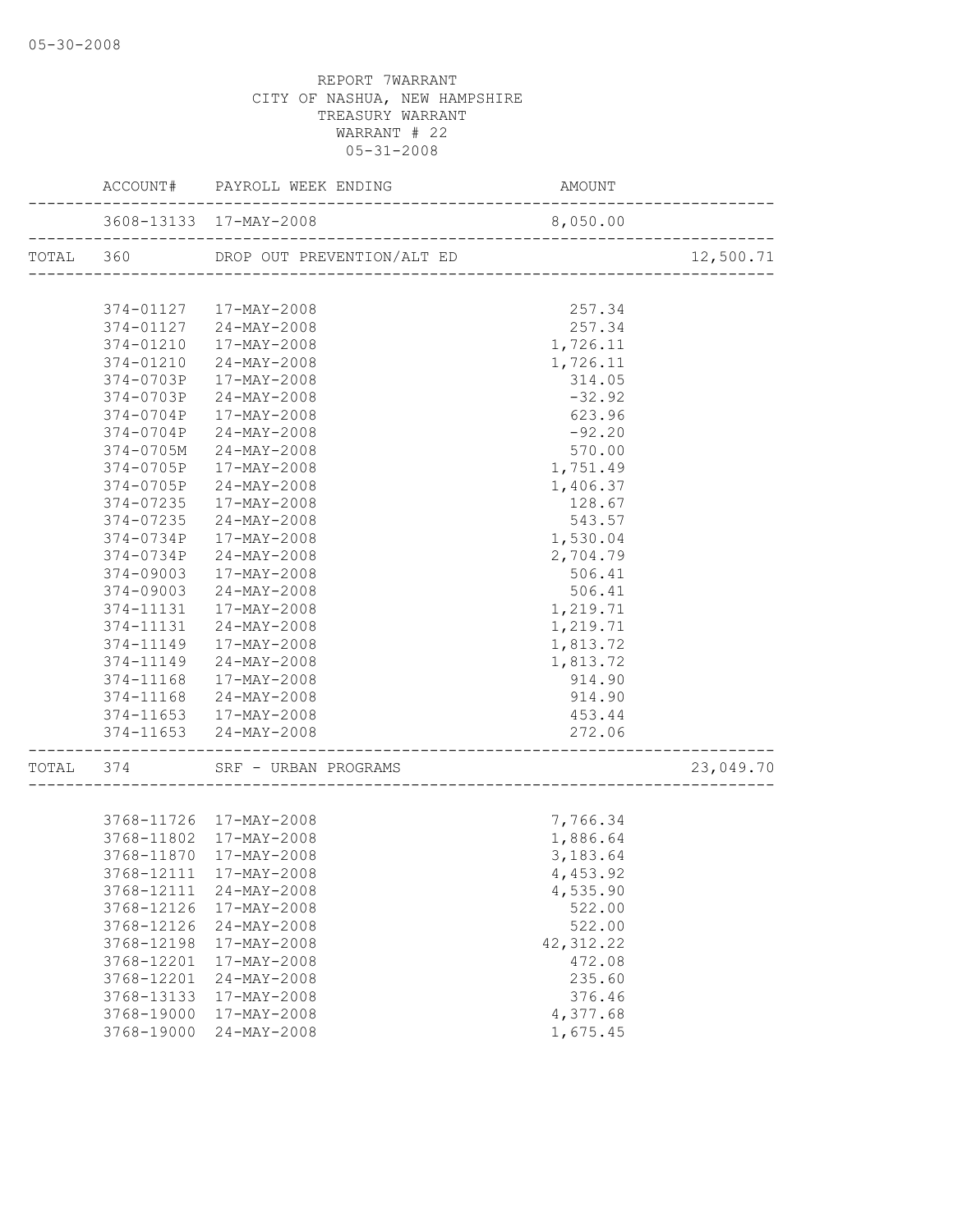|           | ACCOUNT# | PAYROLL WEEK ENDING                                                                                  | AMOUNT                                    |           |
|-----------|----------|------------------------------------------------------------------------------------------------------|-------------------------------------------|-----------|
| TOTAL 376 |          | TITLE I ESEA<br>--------------------------                                                           |                                           | 72,319.93 |
|           |          | 3778-13133 17-MAY-2008<br>3778-13133 24-MAY-2008                                                     | 5,075.00<br>2,728.25                      |           |
| TOTAL     | 377      | TITLE III ENHANCE ENG LANGUAGE                                                                       |                                           | 7,803.25  |
|           |          | 3888-12126 17-MAY-2008<br>3888-12126 24-MAY-2008                                                     | 225.45<br>225.45                          |           |
| TOTAL     | 388      | TITLE V INNOVATIVE PROGRAMS                                                                          |                                           | 450.90    |
|           |          | 3908-11726 17-MAY-2008<br>3908-12198 17-MAY-2008<br>3908-13133 17-MAY-2008                           | 1,509.11<br>689.90<br>587.50              |           |
| TOTAL     | 390      | VOC ED SECONDARY PERKINS<br><u>U U U U U U U U U U U U U U U U</u>                                   |                                           | 2,786.51  |
|           |          | 3937-19000 17-MAY-2008                                                                               | 757.44                                    |           |
| TOTAL     | 393      | DAY CARE                                                                                             |                                           | 757.44    |
|           |          | 3958-11726 17-MAY-2008<br>3958-11860 17-MAY-2008<br>3958-12201 17-MAY-2008<br>3958-12201 24-MAY-2008 | 64,359.01<br>1,782.69<br>372.00<br>310.00 |           |
| TOTAL     | 395      | IDEA BASIC SPEC ED                                                                                   |                                           | 66,823.70 |
|           |          | 3968-11726 17-MAY-2008                                                                               | 2,470.61                                  |           |
| TOTAL     | 396      | IDEA PRESCHOOL SPEC ED                                                                               |                                           | 2,470.61  |
|           |          | 3977-12111 17-MAY-2008<br>3977-12111 24-MAY-2008<br>3977-13137 17-MAY-2008<br>------------           | 13,102.32<br>13,677.60<br>36.52           |           |
| TOTAL 397 |          | SPECIAL ED LOCAL                                                                                     |                                           | 26,816.44 |
|           |          |                                                                                                      |                                           |           |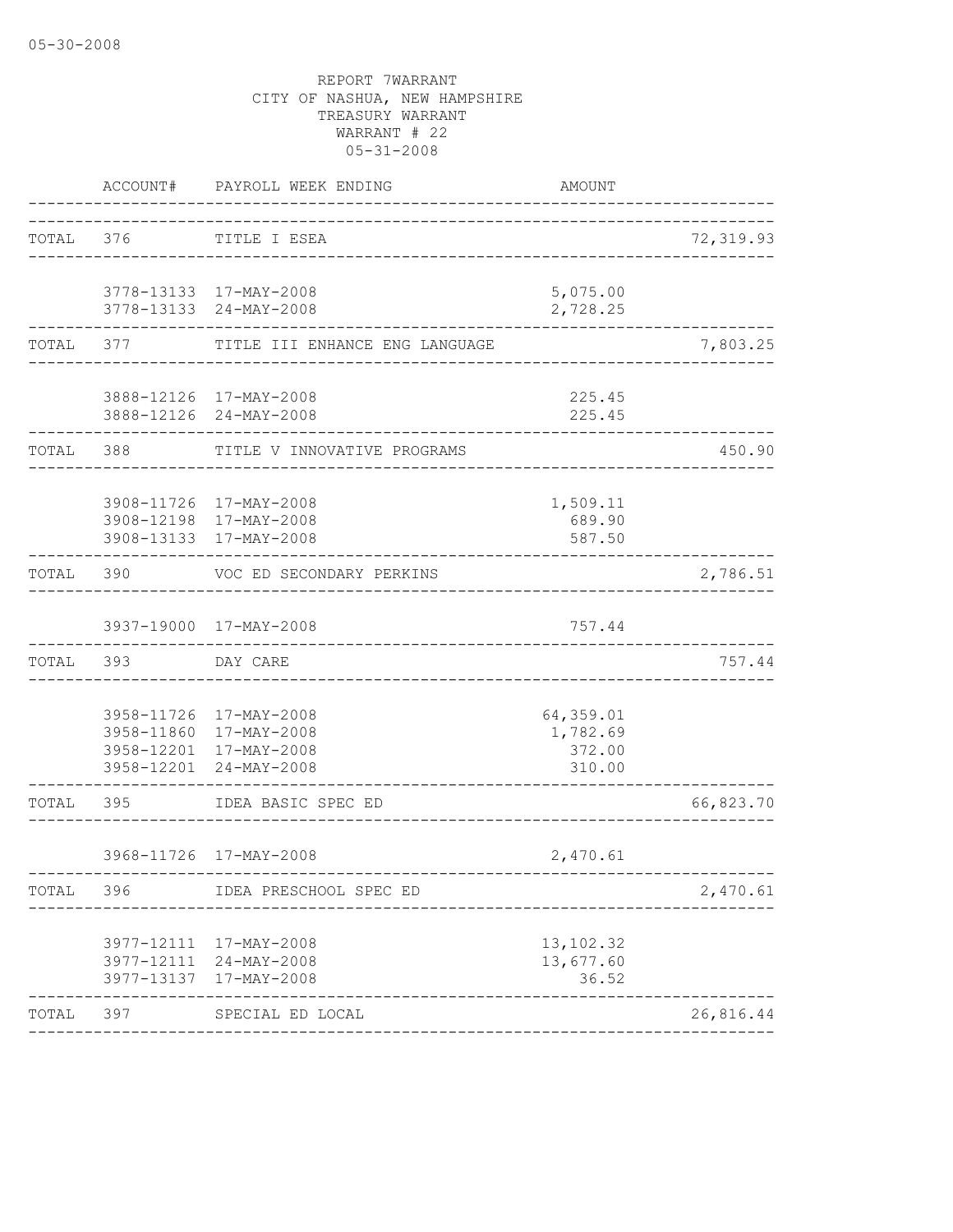| ◡▴◥▴    | ----<br>M H<br>. .<br><i>FAIR</i> ULL | ENDING | ، M ۲<br>HM<br>4 4 4 4 5 6 7 4 7 4 |
|---------|---------------------------------------|--------|------------------------------------|
| $- - -$ |                                       |        |                                    |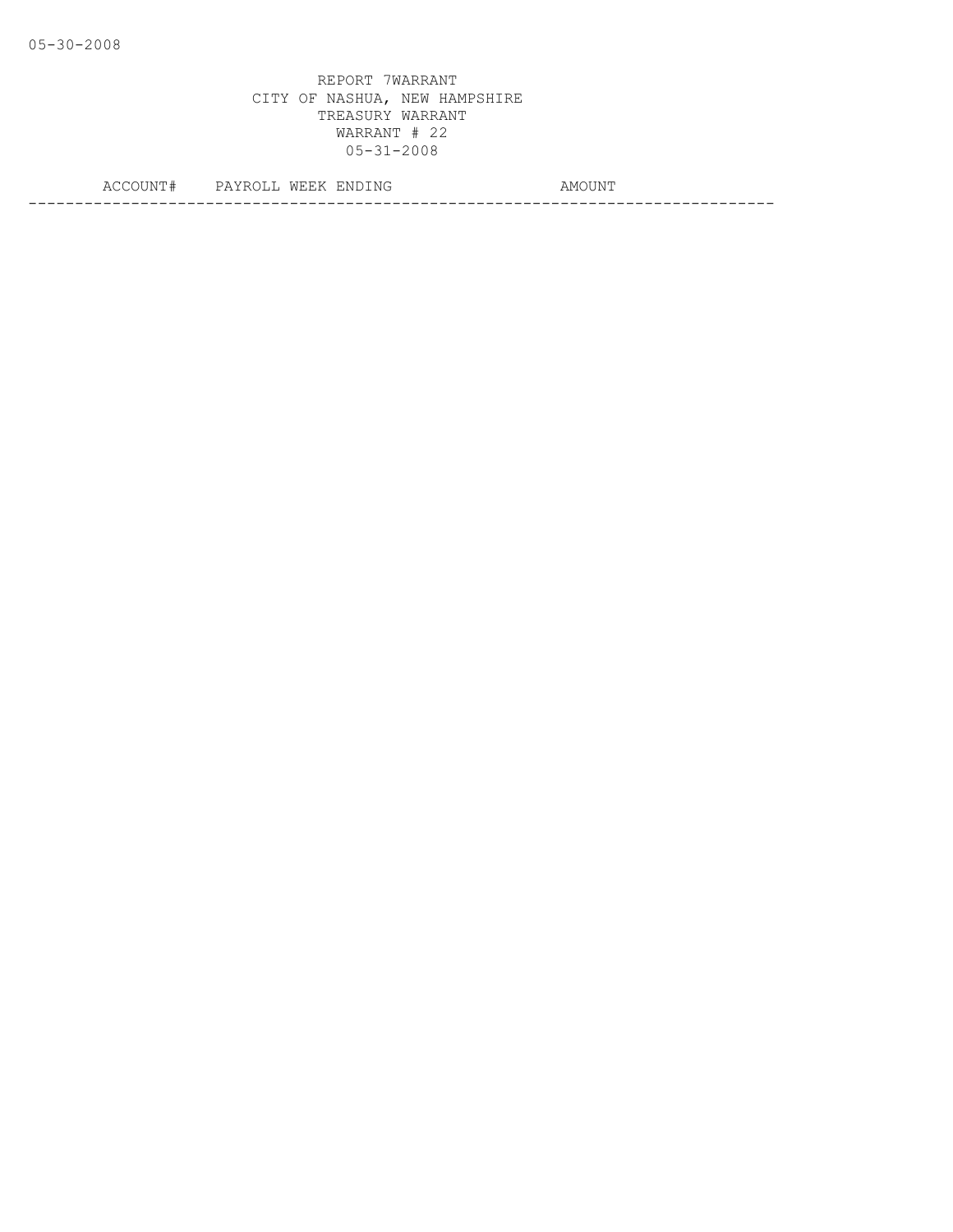|       | ACCOUNT#      | PAYROLL WEEK ENDING            | AMOUNT   |           |
|-------|---------------|--------------------------------|----------|-----------|
|       | 501-11033     | 17-MAY-2008                    | 769.93   |           |
|       | 501-11033     | 24-MAY-2008                    | 769.94   |           |
|       | $501 - 11470$ | 17-MAY-2008                    | 798.30   |           |
|       | $501 - 11470$ | $24 - MAY - 2008$              | 798.30   |           |
|       | 501-11471     | 17-MAY-2008                    | 1,864.88 |           |
|       | 501-11471     | 24-MAY-2008                    | 1,864.88 |           |
|       | 501-11611     | 17-MAY-2008                    | 493.53   |           |
|       |               | 501-11611 24-MAY-2008          | 493.53   |           |
| TOTAL | 501           | MAYOR'S OFFICE                 |          | 7,853.29  |
|       |               |                                |          |           |
|       | 502-11113     | 17-MAY-2008                    | 1,471.30 |           |
|       | 502-11113     | $24 - MAX - 2008$              | 1,471.30 |           |
|       | 502-11195     | 17-MAY-2008                    | 1,941.86 |           |
|       | 502-11195     | $24 - MAX - 2008$              | 1,941.86 |           |
|       | 502-11219     | $17 - MAX - 2008$              | 1,715.72 |           |
|       | 502-11219     | $24 - MAX - 2008$              | 1,715.72 |           |
|       |               | 502-11518  17-MAY-2008         | 1,569.35 |           |
|       |               | 502-11518 24-MAY-2008          | 1,569.36 |           |
| TOTAL | 502           | LEGAL DEPARTMENT               |          | 13,396.47 |
|       |               |                                |          |           |
|       |               | 503-11071  17-MAY-2008         | 1,153.52 |           |
|       |               | 503-11071 24-MAY-2008          | 1,153.52 |           |
|       |               | 503-12092  17-MAY-2008         | 476.66   |           |
|       |               | 503-12092 24-MAY-2008          | 476.66   |           |
| TOTAL | 503           | BOARD OF ALDERMEN              |          | 3,260.36  |
|       |               |                                |          |           |
|       |               | 507-82010 24-MAY-2008          | 546.13   |           |
| TOTAL | 507           | PENSIONS                       |          | 546.13    |
|       |               |                                |          |           |
|       |               | 511-11103 17-MAY-2008          | 685.82   |           |
|       |               | 511-11103 24-MAY-2008          | 685.82   |           |
|       |               | 511-11248  17-MAY-2008         | 1,351.04 |           |
|       |               | 511-11248 24-MAY-2008          | 1,351.04 |           |
| TOTAL | 511           | CITI-STAT (FORMERLY ADMIN SVS) |          | 4,073.72  |
|       |               |                                |          |           |
|       |               | 512-11005 17-MAY-2008          | 843.20   |           |
|       |               | 512-11005 24-MAY-2008          | 843.19   |           |
|       | 512-11050     | $24 - MAX - 2008$              | 690.29   |           |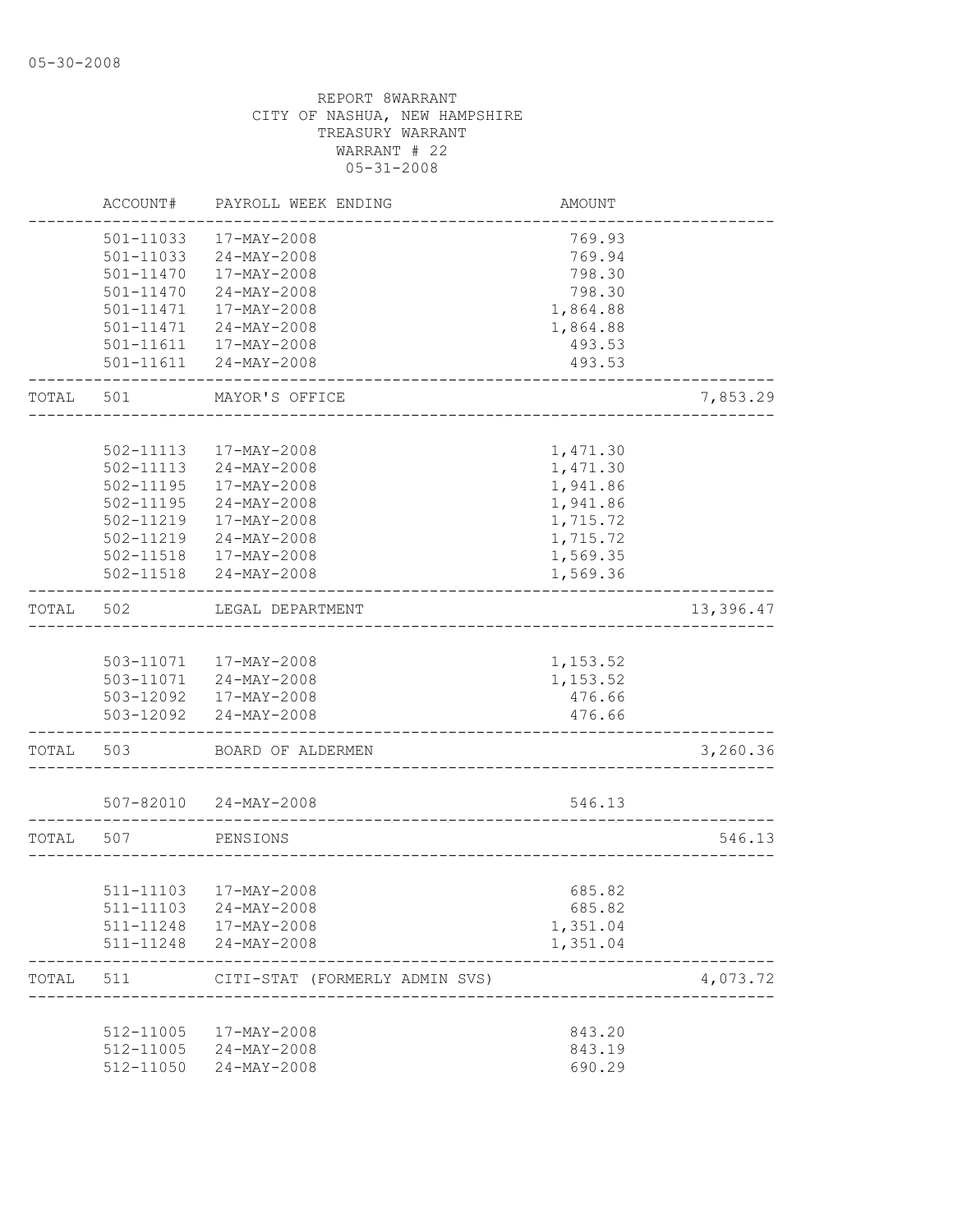|       | ACCOUNT#  | PAYROLL WEEK ENDING   | AMOUNT           |
|-------|-----------|-----------------------|------------------|
|       | 512-11064 | 17-MAY-2008           | 927.42           |
|       | 512-11064 | 24-MAY-2008           | 927.41           |
|       | 512-11073 | 17-MAY-2008           | 1,506.42         |
|       | 512-11073 | $24 - MAX - 2008$     | 1,506.42         |
|       | 512-11165 | 17-MAY-2008           | 2,052.31         |
|       | 512-11165 | 24-MAY-2008           | 2,101.50         |
|       | 512-11173 | 17-MAY-2008           | 1,324.88         |
|       | 512-11173 | $24 - MAX - 2008$     | 1,324.88         |
|       | 512-11177 | 17-MAY-2008           | 1,885.72         |
|       | 512-11177 | 24-MAY-2008           | 1,885.72         |
|       | 512-11222 | 17-MAY-2008           | 929.72           |
|       | 512-11222 | 24-MAY-2008           | 929.72           |
|       | 512-11224 | 17-MAY-2008           | 924.98           |
|       | 512-11224 | 24-MAY-2008           | 924.99           |
|       | 512-11232 | 17-MAY-2008           | 975.38           |
|       | 512-11232 | $24 - MAX - 2008$     | 975.38           |
|       | 512-11265 | 17-MAY-2008           | 809.99           |
|       | 512-11265 | 24-MAY-2008           | 809.99           |
|       | 512-11531 | 17-MAY-2008           | 1,590.77         |
|       | 512-11531 | $24 - MAX - 2008$     | 1,601.82         |
|       | 512-11581 | 17-MAY-2008           | 707.56           |
|       | 512-11581 | 24-MAY-2008           | 707.55           |
|       | 512-11714 | 17-MAY-2008           | 877.27           |
|       | 512-11714 | 24-MAY-2008           | 877.27           |
|       | 512-11740 | 17-MAY-2008           | 1,529.82         |
|       |           |                       |                  |
|       | 512-11740 | $24 - MAX - 2008$     | 1,529.82         |
|       | 512-12010 | 17-MAY-2008           | 837.63<br>265.24 |
|       | 512-12010 | 24-MAY-2008           |                  |
|       | 512-12033 | 17-MAY-2008           | 564.47           |
|       | 512-12033 | $24 - MAX - 2008$     | 564.47           |
|       | 512-12052 | 17-MAY-2008           | 1,926.27         |
|       | 512-12052 | $24 - MAX - 2008$     | 486.08           |
|       | 512-12056 | 17-MAY-2008           | 331.07           |
|       | 512-12056 | $24 - MAX - 2008$     | 331.07           |
|       | 512-12095 | 17-MAY-2008           | 276.12           |
|       | 512-12095 | $24 - MAX - 2008$     | 276.12           |
|       | 512-12749 | 17-MAY-2008           | 571.82           |
|       | 512-12749 | 24-MAY-2008           | 571.82           |
|       |           | 512-13004 17-MAY-2008 | 74.42            |
|       |           | 512-13004 24-MAY-2008 | 46.31            |
| TOTAL | 512       | FINANCIAL SERVICES    | 41,644.30        |
|       |           |                       |                  |
|       | 513-11117 | 17-MAY-2008           | 1,489.36         |
|       | 513-11117 | 24-MAY-2008           | 1,489.36         |
|       | 513-11171 | 17-MAY-2008           | 1,798.09         |
|       | 513-11171 | 24-MAY-2008           | 1,798.10         |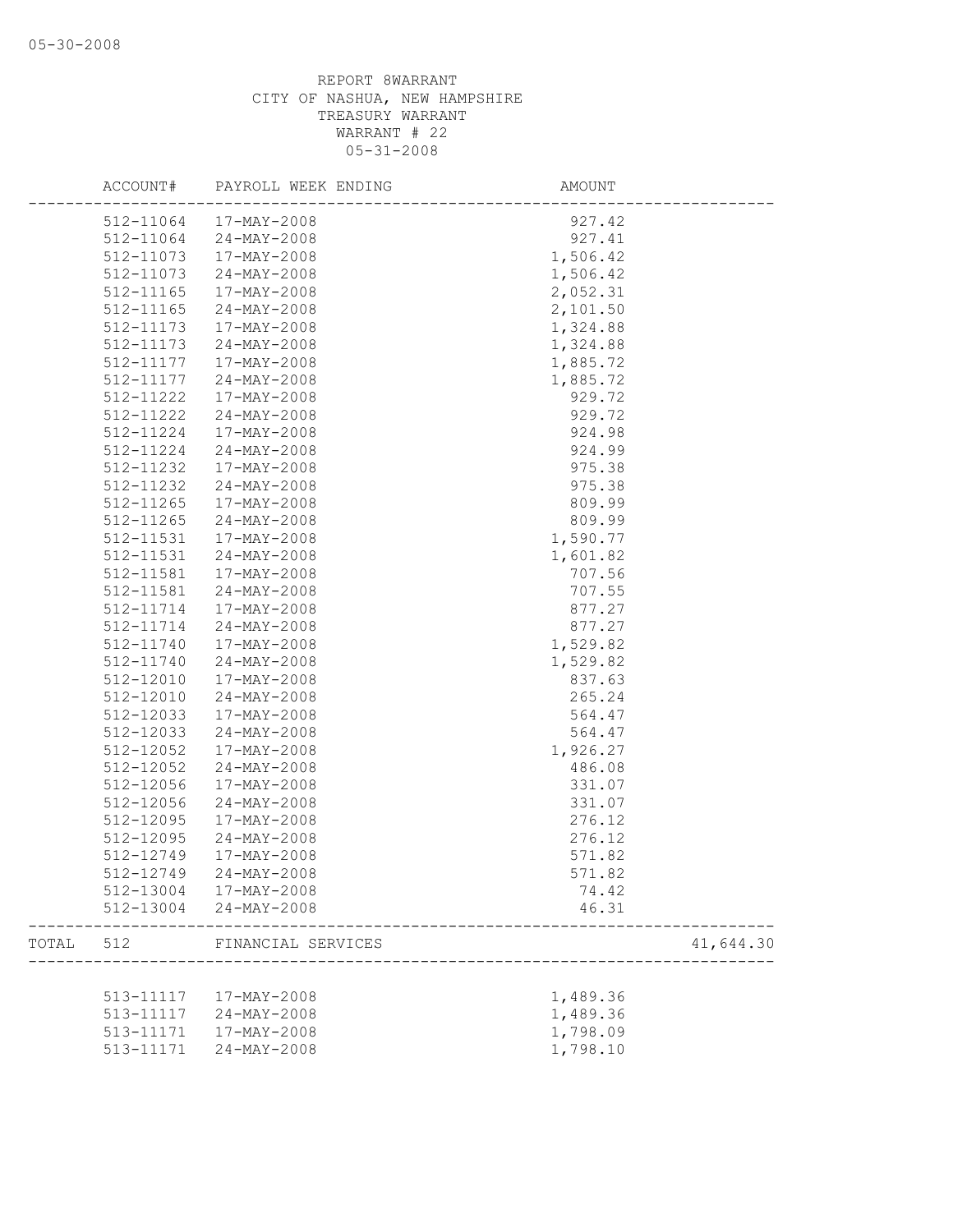|           | ACCOUNT#  | PAYROLL WEEK ENDING                             | AMOUNT                               |           |
|-----------|-----------|-------------------------------------------------|--------------------------------------|-----------|
|           |           | 513-11213  17-MAY-2008                          | 1,219.71                             |           |
|           |           | 513-11213 24-MAY-2008                           | 1,219.71                             |           |
|           |           | 513-11223 17-MAY-2008<br>513-11223 24-MAY-2008  | 722.31<br>722.31                     |           |
|           |           |                                                 |                                      |           |
| TOTAL     | 513       | CITY CLERK'S OFFICE<br>_______________________  |                                      | 10,458.95 |
|           |           | 515-11031  17-MAY-2008                          | 1,014.26                             |           |
|           |           | 515-11031 24-MAY-2008                           | 1,014.26                             |           |
|           |           | 515-11350  17-MAY-2008                          | 877.27                               |           |
|           |           | 515-11350 24-MAY-2008                           | 877.27                               |           |
|           |           | 515-11447   17-MAY-2008                         | 1,575.29                             |           |
|           | 515-11447 | 24-MAY-2008                                     | 1,575.29                             |           |
|           | 515-12001 | 17-MAY-2008                                     | 646.04                               |           |
|           |           | 515-12001 24-MAY-2008                           | 646.03                               |           |
| TOTAL     | 515       | HUMAN RESOURCES                                 | ------------------------------------ | 8,225.71  |
|           |           |                                                 |                                      |           |
|           |           | 516-11147  17-MAY-2008                          | 667.54                               |           |
|           |           | 516-11147 24-MAY-2008                           | 667.53                               |           |
|           | 516-11148 | 17-MAY-2008                                     | 872.06                               |           |
|           |           | 516-11148 24-MAY-2008                           | 872.06                               |           |
|           | 516-11459 | 17-MAY-2008                                     | 1,196.29                             |           |
|           |           | 516-11459 24-MAY-2008                           | 1,196.29                             |           |
|           |           | 516-11573  17-MAY-2008<br>516-11573 24-MAY-2008 | 864.91<br>864.92                     |           |
| TOTAL 516 |           | PURCHASING DEPARTMENT                           | ______________                       | 7,201.60  |
|           |           |                                                 |                                      |           |
|           | 517-11198 | 17-MAY-2008                                     | 601.39                               |           |
|           | 517-11198 | 24-MAY-2008                                     | 601.38                               |           |
|           | 517-11201 | 17-MAY-2008                                     | 615.29                               |           |
|           | 517-11201 | 24-MAY-2008                                     | 615.29                               |           |
|           | 517-11203 | $17 - MAX - 2008$                               | 557.35                               |           |
|           |           | 517-11203 24-MAY-2008                           | 557.35                               |           |
|           | 517-11420 | 17-MAY-2008                                     | 811.82                               |           |
|           | 517-11420 | 24-MAY-2008                                     | 811.82                               |           |
|           | 517-12063 | 17-MAY-2008                                     | 275.10                               |           |
|           | 517-12063 | 24-MAY-2008                                     | 275.09                               |           |
| TOTAL     | 517       | BUILDING MAINT - CITY ADMIN                     |                                      | 5,721.88  |
|           | 518-11130 | 17-MAY-2008                                     | 786.82                               |           |
|           |           | 518-11130 24-MAY-2008                           | 786.82                               |           |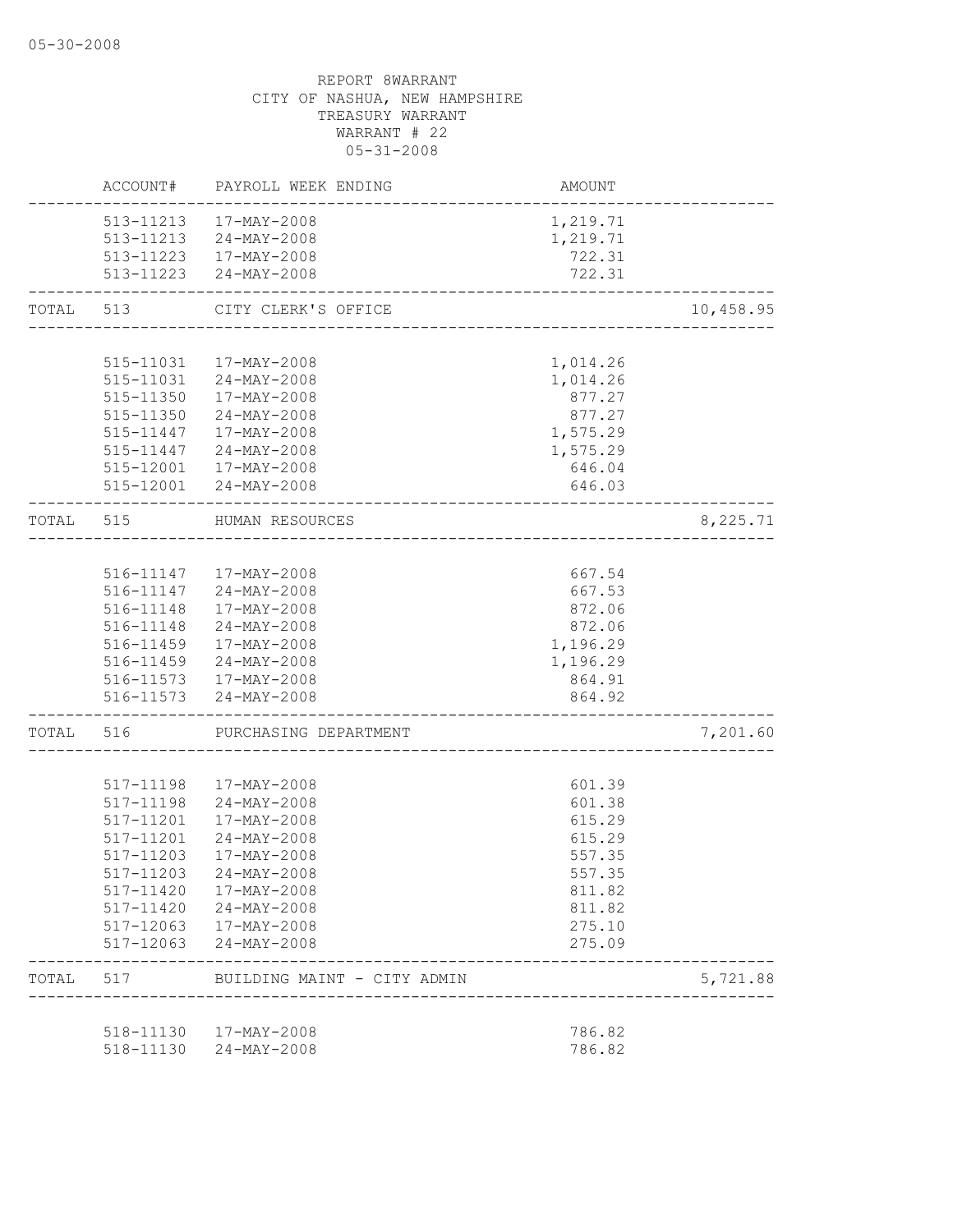|           | ACCOUNT#      | PAYROLL WEEK ENDING        | AMOUNT   |           |
|-----------|---------------|----------------------------|----------|-----------|
|           |               | 518-11441  17-MAY-2008     | 1,324.88 |           |
|           | 518-11441     | $24 - \text{MAY} - 2008$   | 1,324.88 |           |
|           | 518-11540     | 17-MAY-2008                | 988.21   |           |
|           | 518-11540     | 24-MAY-2008                | 988.21   |           |
|           | 518-11578     | 17-MAY-2008                |          |           |
|           |               |                            | 909.84   |           |
|           | 518-11578     | 24-MAY-2008                | 909.84   |           |
|           | 518-11589     | 17-MAY-2008                | 985.14   |           |
|           | 518-11589     | 24-MAY-2008                | 985.14   |           |
| TOTAL 518 |               | INSURANCE - ADMINISTRATION |          | 9,989.78  |
|           |               |                            |          |           |
|           | 519-11014     | 17-MAY-2008                | 1,033.06 |           |
|           | 519-11014     | 24-MAY-2008                | 1,033.06 |           |
|           | 519-11016     | 17-MAY-2008                | 906.86   |           |
|           | 519-11016     | 24-MAY-2008                | 906.86   |           |
|           | 519-11017     | 17-MAY-2008                | 756.67   |           |
|           | 519-11017     | 24-MAY-2008                | 756.67   |           |
|           | 519-11115     | 17-MAY-2008                | 1,819.33 |           |
|           | 519-11115     | 24-MAY-2008                | 1,819.33 |           |
|           | 519-11146     | 17-MAY-2008                | 788.29   |           |
|           | 519-11146     | $24 - MAX - 2008$          | 788.29   |           |
|           | 519-11153     | 17-MAY-2008                | 568.62   |           |
|           | 519-11153     | $24 - MAX - 2008$          | 568.62   |           |
|           | 519-11154     | 17-MAY-2008                | 594.65   |           |
|           | 519-11154     | 24-MAY-2008                | 594.65   |           |
|           | 519-11205     | 17-MAY-2008                | 743.44   |           |
|           | 519-11205     | 24-MAY-2008                | 743.44   |           |
|           | 519-11241     | 17-MAY-2008                | 1,328.18 |           |
|           |               |                            |          |           |
|           |               | 519-11241 24-MAY-2008      | 1,328.18 |           |
|           |               | 519-18006 24-MAY-2008      | 375.00   |           |
| TOTAL 519 |               | ASSESSORS                  |          | 17,453.20 |
|           |               |                            |          |           |
|           |               | 522-11429 17-MAY-2008      | 1,715.72 |           |
|           | $522 - 11429$ | 24-MAY-2008                | 1,715.72 |           |
|           | 522-11488     | 17-MAY-2008                | 1,557.27 |           |
|           | 522-11488     | 24-MAY-2008                | 1,557.27 |           |
|           | 522-11641     | 17-MAY-2008                | 1,295.88 |           |
|           | 522-11641     | $24 - MAX - 2008$          | 1,295.88 |           |
|           | 522-11652     | 17-MAY-2008                | 1,364.20 |           |
|           | 522-11652     | $24 - MAY - 2008$          | 1,364.20 |           |
|           | 522-11721     | 17-MAY-2008                | 1,431.77 |           |
|           | 522-11721     | $24 - MAX - 2008$          | 1,431.77 |           |
|           | 522-11724     | 17-MAY-2008                | 1,255.87 |           |
|           | 522-11724     | $24 - MAX - 2008$          | 1,255.87 |           |
|           | 522-11725     | $17 - MAX - 2008$          | 919.27   |           |
|           |               |                            |          |           |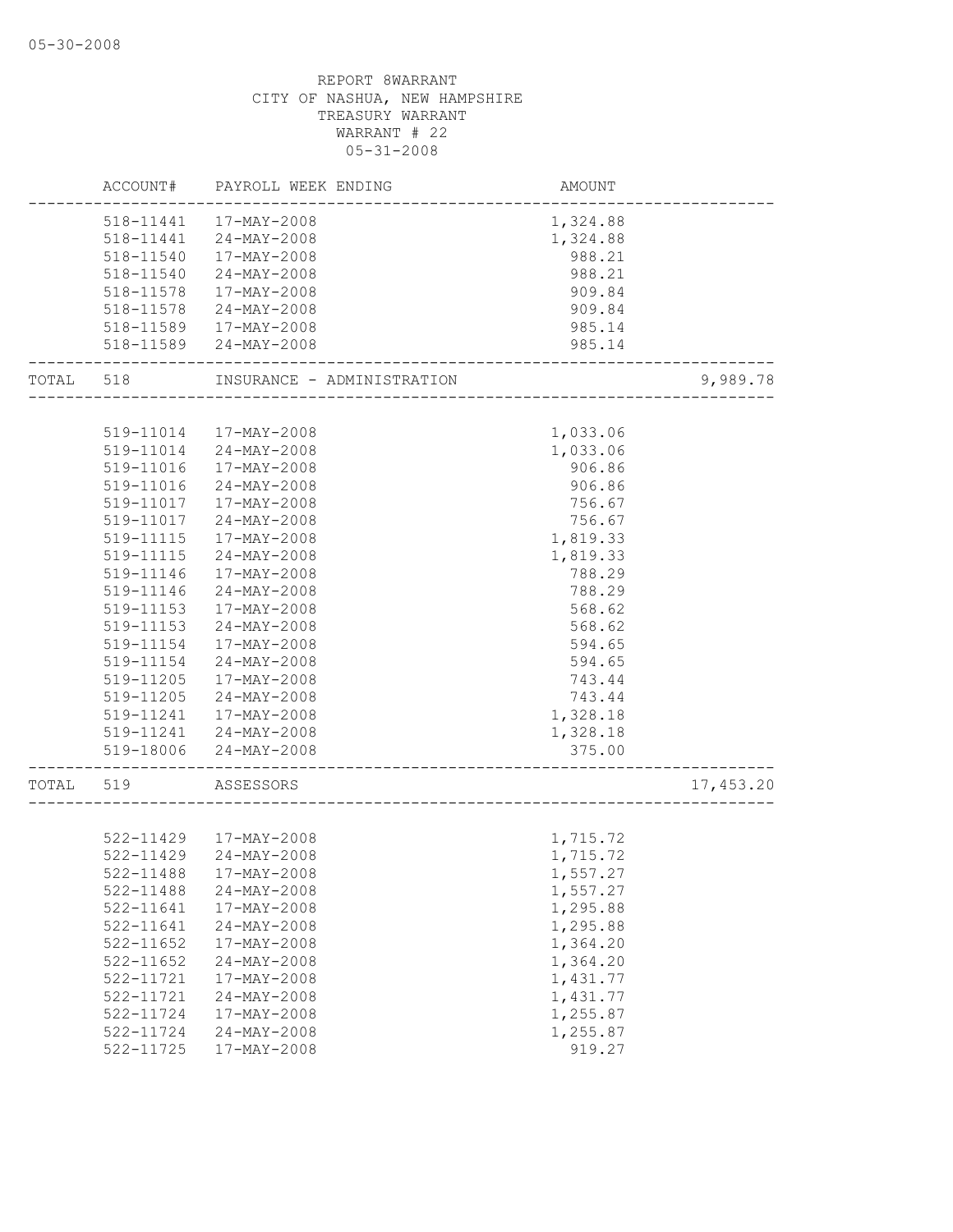|           |                        | ACCOUNT# PAYROLL WEEK ENDING                             | AMOUNT                          |           |
|-----------|------------------------|----------------------------------------------------------|---------------------------------|-----------|
|           |                        | 522-11725 24-MAY-2008                                    | 919.26                          |           |
|           |                        | 522-11729 17-MAY-2008                                    | 3,074.76                        |           |
|           |                        | 522-11729 24-MAY-2008                                    | 3,074.75                        |           |
|           |                        | 522-13004 17-MAY-2008                                    | 36.10                           |           |
|           |                        | 522-13004 24-MAY-2008                                    | 260.88<br>_____________________ |           |
| TOTAL 522 |                        | INFORMATION TECHNOLOGY                                   |                                 | 25,526.44 |
|           |                        |                                                          |                                 |           |
|           |                        | 523-11332 17-MAY-2008                                    | 924.10                          |           |
|           |                        | 523-11332 24-MAY-2008<br>------------------------------- | 924.10                          |           |
| TOTAL 523 |                        | GIS                                                      | __________________________      | 1,848.20  |
|           |                        |                                                          |                                 |           |
|           |                        | 531-11065 17-MAY-2008                                    | 1,047.51                        |           |
|           | 531-11065              | 24-MAY-2008                                              | 1,047.51                        |           |
|           |                        | 531-11085 17-MAY-2008                                    | 847.79                          |           |
|           |                        | 531-11085 24-MAY-2008                                    | 847.79                          |           |
|           |                        | 531-11114  17-MAY-2008                                   | 2,145.15                        |           |
|           |                        | 531-11114 24-MAY-2008                                    | 2,145.15                        |           |
|           | 531-11129              | 17-MAY-2008                                              | 1,835.70                        |           |
|           | 531-11129              | 24-MAY-2008                                              | 1,835.71                        |           |
|           | 531-11164              | 17-MAY-2008                                              | 1,083.77                        |           |
|           | 531-11164              | 24-MAY-2008                                              | 1,083.77                        |           |
|           | 531-11166              | 17-MAY-2008                                              | 2,325.68                        |           |
|           | 531-11166              | 24-MAY-2008                                              | 2,325.68                        |           |
|           |                        | 531-11170  17-MAY-2008                                   | 1,363.20                        |           |
|           | 531-11170              | 24-MAY-2008                                              | 1,363.20                        |           |
|           | 531-11201              | 17-MAY-2008                                              | 1,237.90                        |           |
|           | 531-11201              | 24-MAY-2008                                              | 1,237.90                        |           |
|           | 531-11203              | 17-MAY-2008                                              | 554.46                          |           |
|           | 531-11203              | 24-MAY-2008                                              | 554.45                          |           |
|           | 531-11226              | 17-MAY-2008                                              | 744.21                          |           |
|           | 531-11226              | 24-MAY-2008                                              | 744.22                          |           |
|           | 531-11242              | 17-MAY-2008                                              | 1,035.14                        |           |
|           | 531-11242              | 24-MAY-2008                                              | 1,035.14                        |           |
|           | 531-11398              | 17-MAY-2008                                              | 577.30                          |           |
|           | 531-11398<br>531-11477 | $24 - MAY - 2008$<br>$17 - MAX - 2008$                   | 577.30                          |           |
|           |                        | $24 - MAY - 2008$                                        | 1,236.79                        |           |
|           | 531-11477<br>531-11487 | $17 - MAX - 2008$                                        | 1,236.81<br>1,287.60            |           |
|           | 531-11487              | 24-MAY-2008                                              | 1,287.60                        |           |
|           | 531-11498              | 17-MAY-2008                                              | 807.60                          |           |
|           | 531-11498              | 24-MAY-2008                                              | 807.60                          |           |
|           | 531-11516              | 17-MAY-2008                                              | 790.18                          |           |
|           | 531-11516              | 24-MAY-2008                                              | 790.18                          |           |
|           | 531-11535              | 17-MAY-2008                                              | 12, 187. 12                     |           |
|           |                        |                                                          |                                 |           |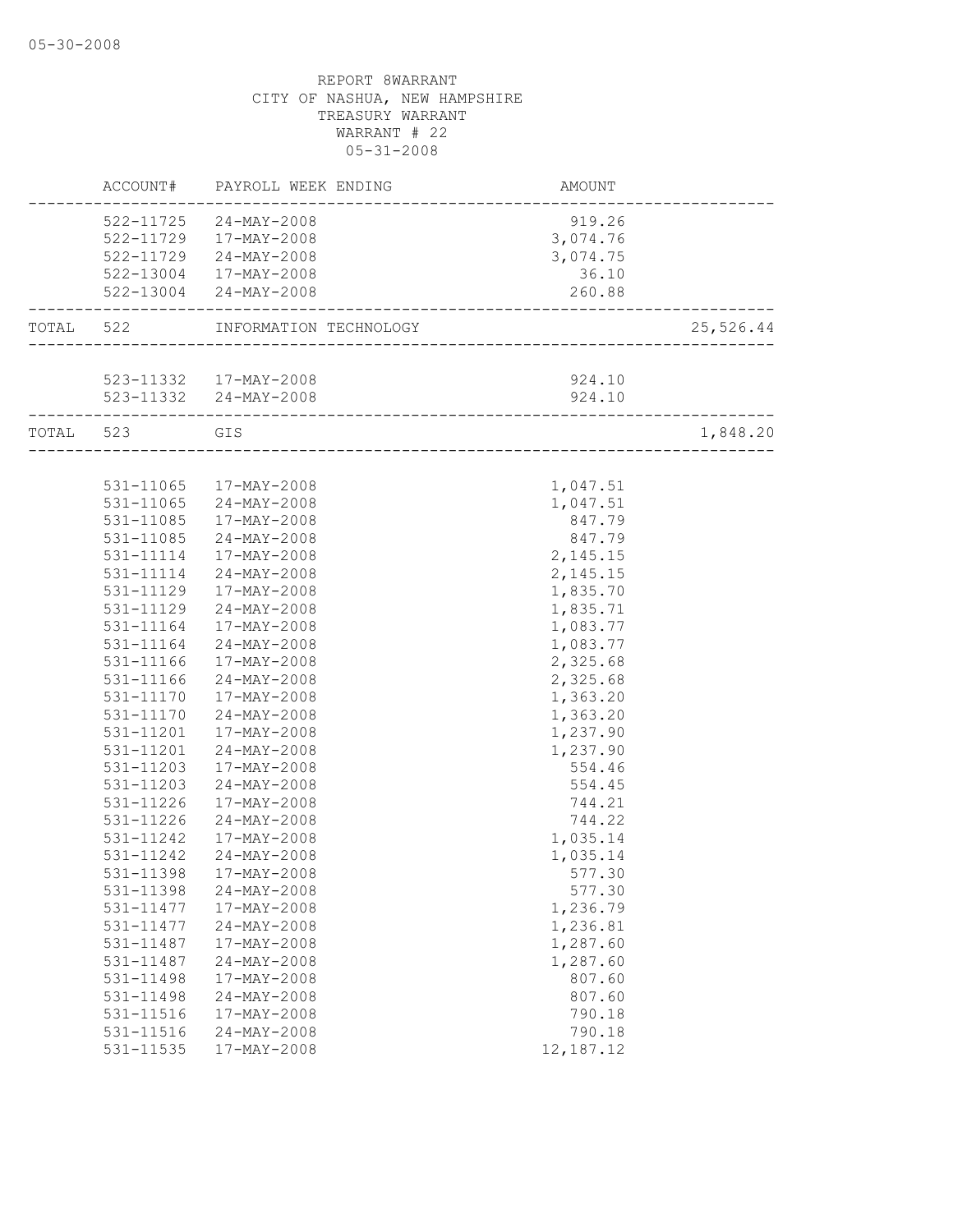| ACCOUNT#  | PAYROLL WEEK ENDING | AMOUNT      |
|-----------|---------------------|-------------|
| 531-11535 | 24-MAY-2008         | 12, 187. 13 |
| 531-11537 | 17-MAY-2008         | 13,320.98   |
| 531-11537 | 24-MAY-2008         | 13,320.98   |
| 531-11538 | 17-MAY-2008         | 847.79      |
| 531-11538 | 24-MAY-2008         | 847.79      |
| 531-11539 | 17-MAY-2008         | 1,446.40    |
| 531-11539 | 24-MAY-2008         | 1,446.40    |
| 531-11544 | 17-MAY-2008         | 3,887.72    |
| 531-11544 | $24 - MAX - 2008$   | 3,887.74    |
| 531-11549 | 17-MAY-2008         | 11, 455.59  |
| 531-11549 | $24 - MAX - 2008$   | 11,456.64   |
| 531-11552 | 17-MAY-2008         | 7,242.04    |
| 531-11552 | $24 - MAX - 2008$   | 7,623.20    |
| 531-11555 | 17-MAY-2008         | 20,976.25   |
| 531-11555 | 24-MAY-2008         | 21,337.57   |
| 531-11558 | 17-MAY-2008         | 62,581.37   |
| 531-11558 | $24 - MAX - 2008$   | 62,581.37   |
| 531-11561 | 17-MAY-2008         | 23,896.58   |
| 531-11561 | $24 - MAY - 2008$   | 23,896.56   |
| 531-11567 | 17-MAY-2008         | 30,071.86   |
| 531-11567 | $24 - MAX - 2008$   | 30,071.86   |
| 531-11569 | 17-MAY-2008         | 1,116.28    |
| 531-11569 | $24 - MAY - 2008$   | 1,116.28    |
| 531-11618 | 17-MAY-2008         | 2,616.25    |
| 531-11618 | 24-MAY-2008         | 2,616.25    |
| 531-11622 | 17-MAY-2008         | 2,752.38    |
| 531-11622 | $24 - MAX - 2008$   | 2,752.39    |
| 531-11632 | 17-MAY-2008         | 610.55      |
| 531-11632 | $24 - MAX - 2008$   | 610.55      |
| 531-11633 | 17-MAY-2008         | 1,363.50    |
| 531-11633 | 24-MAY-2008         | 1,363.50    |
| 531-11635 | 17-MAY-2008         | 803.90      |
| 531-11635 | $24 - MAY - 2008$   | 803.90      |
| 531-11636 | 17-MAY-2008         | 844.70      |
| 531-11636 | $24 - MAX - 2008$   | 844.70      |
| 531-11664 | 17-MAY-2008         | 1,076.89    |
| 531-11664 | $24 - MAX - 2008$   | 1,076.89    |
| 531-11665 | 17-MAY-2008         | 723.03      |
| 531-11665 | $24 - MAY - 2008$   | 723.03      |
| 531-11722 | 17-MAY-2008         | 2,185.40    |
| 531-11722 | $24 - MAX - 2008$   | 2,185.40    |
| 531-11732 | 17-MAY-2008         | 1,131.25    |
| 531-11732 | 24-MAY-2008         | 1,124.10    |
| 531-11733 | $17 - MAX - 2008$   | 2,088.55    |
| 531-11733 | $24 - MAX - 2008$   | 2,088.55    |
| 531-12020 | 17-MAY-2008         | 879.87      |
| 531-12020 | $24 - MAX - 2008$   | 879.88      |
| 531-12042 | $17 - MAX - 2008$   | 1,254.11    |
|           |                     |             |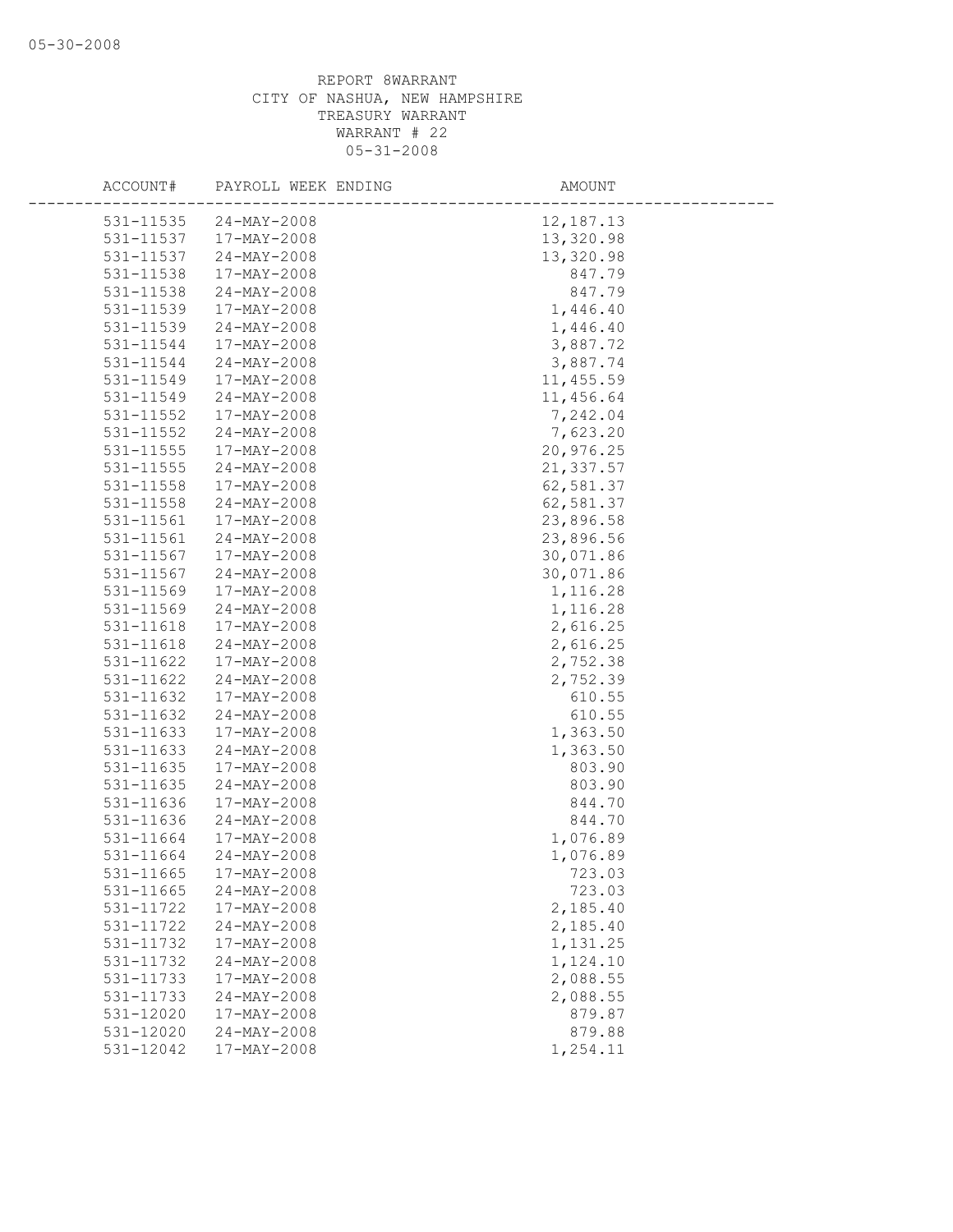|           | ACCOUNT#  | PAYROLL WEEK ENDING   | AMOUNT     |            |
|-----------|-----------|-----------------------|------------|------------|
|           | 531-12042 | 24-MAY-2008           | 763.33     |            |
|           | 531-12066 | 17-MAY-2008           | 632.50     |            |
|           | 531-12066 | $24 - MAX - 2008$     | 632.50     |            |
|           | 531-12068 | 17-MAY-2008           | 1,418.78   |            |
|           | 531-12068 | 24-MAY-2008           | 1,418.78   |            |
|           | 531-12071 | 17-MAY-2008           | 243.90     |            |
|           | 531-12071 | $24 - MAX - 2008$     | 243.90     |            |
|           | 531-12119 | 17-MAY-2008           | 1,065.25   |            |
|           | 531-12119 | $24 - MAX - 2008$     | 1,065.25   |            |
|           | 531-13004 | 17-MAY-2008           | 4,264.85   |            |
|           | 531-13004 | $24 - MAX - 2008$     | 4,113.96   |            |
|           | 531-13038 | 17-MAY-2008           | $-27.65$   |            |
|           | 531-13038 | $24 - MAX - 2008$     | 3,255.64   |            |
|           | 531-13040 | 17-MAY-2008           | 5,702.59   |            |
|           | 531-13040 | $24 - MAX - 2008$     | 3,080.55   |            |
|           | 531-13044 | $17 - MAX - 2008$     | 5,639.01   |            |
|           | 531-13044 | 24-MAY-2008           | 5,909.77   |            |
|           | 531-13047 | 17-MAY-2008           | 23, 346.13 |            |
|           | 531-13047 | $24 - MAX - 2008$     | 14,492.60  |            |
|           | 531-13048 | 17-MAY-2008           | 6,969.75   |            |
|           | 531-13048 | 24-MAY-2008           | 4,217.09   |            |
|           | 531-17004 | 24-MAY-2008           | 2,850.00   |            |
|           |           | 531-17006 17-MAY-2008 | 1,250.00   |            |
|           |           | 531-17006 24-MAY-2008 | 1,200.00   |            |
| TOTAL 531 |           | POLICE DEPARTMENT     |            | 545,791.49 |
|           |           |                       |            |            |
|           | 532-11024 | 17-MAY-2008           | 1,250.86   |            |
|           | 532-11024 | $24 - MAX - 2008$     | 1,250.86   |            |
|           | 532-11036 | 17-MAY-2008           | 1,766.76   |            |
|           | 532-11036 | $24 - MAX - 2008$     | 1,766.76   |            |
|           | 532-11063 | 17-MAY-2008           | 1,242.12   |            |
|           | 532-11063 | $24 - MAX - 2008$     | 1,242.12   |            |
|           | 532-11066 | 17-MAY-2008           | 1,205.58   |            |
|           | 532-11066 | $24 - MAX - 2008$     | 1,279.38   |            |
|           | 532-11069 | 17-MAY-2008           | 2,435.38   |            |
|           | 532-11069 | $24 - MAX - 2008$     | 2,435.39   |            |
|           | 532-11111 | 17-MAY-2008           | 2,059.24   |            |
|           | 532-11111 | 24-MAY-2008           | 2,059.24   |            |
|           | 532-11207 | 17-MAY-2008           | 5,906.01   |            |
|           | 532-11207 | 24-MAY-2008           | 6,271.16   |            |
|           | 532-11281 | 17-MAY-2008           | 925.44     |            |
|           | 532-11281 | 24-MAY-2008           | 925.44     |            |
|           | 532-11285 | 17-MAY-2008           | 7,098.49   |            |
|           | 532-11285 | 24-MAY-2008           | 7,391.30   |            |
|           | 532-11291 | 17-MAY-2008           | 6,466.33   |            |
|           | 532-11291 | 24-MAY-2008           | 6,342.18   |            |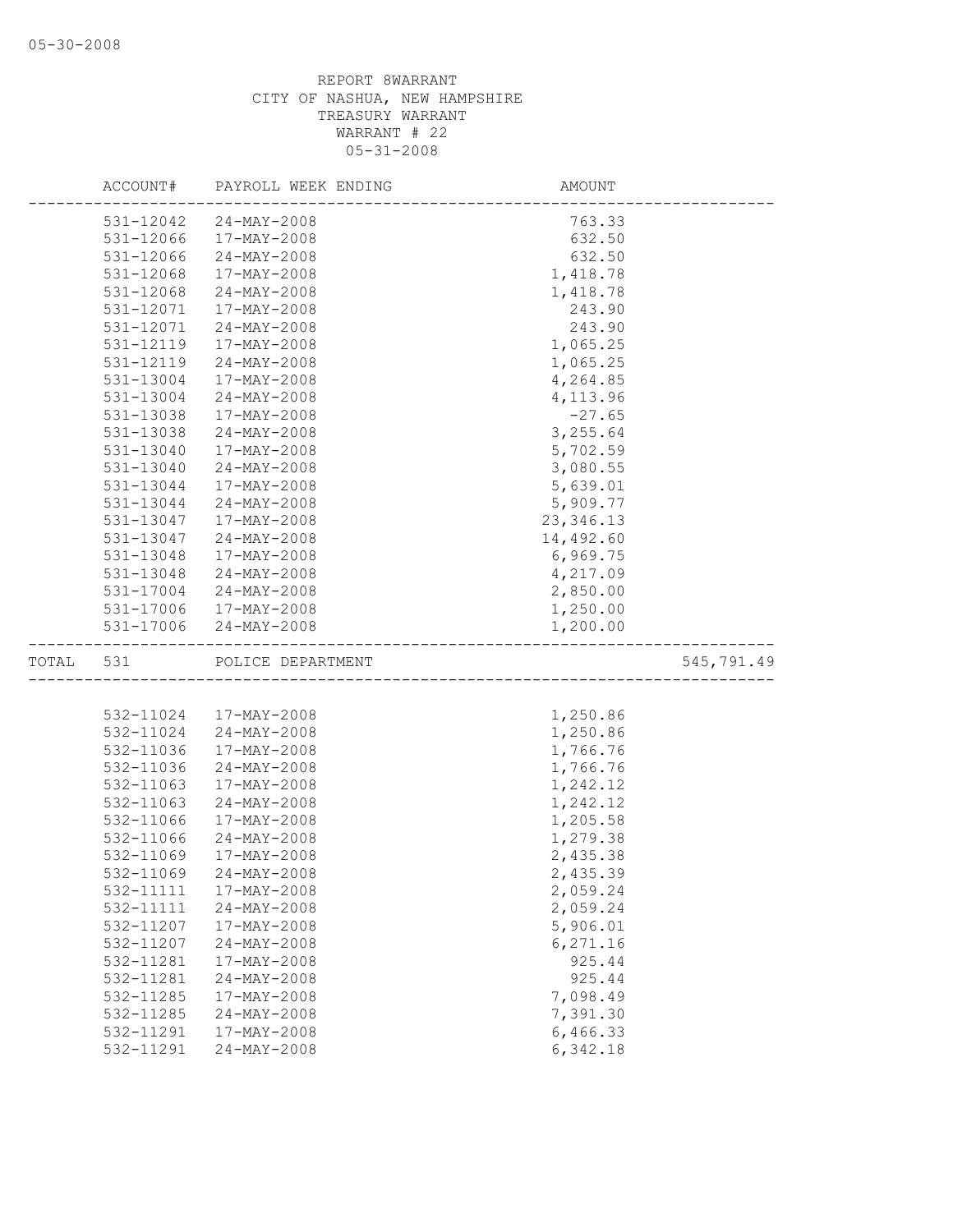|       | ACCOUNT#  | PAYROLL WEEK ENDING               | AMOUNT                                |            |
|-------|-----------|-----------------------------------|---------------------------------------|------------|
|       | 532-11298 | 17-MAY-2008                       | 882.67                                |            |
|       | 532-11298 | $24 - MAX - 2008$                 | 986.51                                |            |
|       | 532-11300 | 17-MAY-2008                       | 31,736.21                             |            |
|       | 532-11300 | 24-MAY-2008                       | 32,453.09                             |            |
|       | 532-11303 | 17-MAY-2008                       | 1,090.35                              |            |
|       | 532-11303 | $24 - MAX - 2008$                 | 1,090.35                              |            |
|       | 532-11305 | 17-MAY-2008                       | 4,421.71                              |            |
|       | 532-11305 | $24 - MAX - 2008$                 | 4,350.60                              |            |
|       | 532-11309 | 17-MAY-2008                       | 87,624.67                             |            |
|       | 532-11309 | $24 - MAY - 2008$                 | 94,230.31                             |            |
|       | 532-11660 | 17-MAY-2008                       | 1,385.40                              |            |
|       | 532-11660 | $24 - MAX - 2008$                 | 1,385.40                              |            |
|       | 532-11663 | 17-MAY-2008                       | 1,344.65                              |            |
|       | 532-11663 | $24 - MAY - 2008$                 | 1,344.65                              |            |
|       | 532-11666 | 17-MAY-2008                       | 1,344.65                              |            |
|       | 532-11666 | $24 - MAX - 2008$                 | 1,344.65                              |            |
|       | 532-11669 | 17-MAY-2008                       | 1,358.10                              |            |
|       | 532-11669 | $24 - MAX - 2008$                 | 1,358.10                              |            |
|       | 532-12070 | 17-MAY-2008                       | 29,781.43                             |            |
|       | 532-12070 | $24 - MAX - 2008$                 | 26,964.42                             |            |
|       | 532-13003 | 17-MAY-2008                       | 917.57                                |            |
|       | 532-13004 | 17-MAY-2008                       | 242.81                                |            |
|       | 532-13004 | $24 - MAY - 2008$                 | 11,947.48                             |            |
|       | 532-13018 | 17-MAY-2008                       | 924.71                                |            |
|       | 532-13018 | $24 - MAX - 2008$                 | 542.66                                |            |
|       | 532-13024 | $24 - MAX - 2008$                 | 443.20                                |            |
|       | 532-13050 | $24 - MAX - 2008$                 | 10,901.83                             |            |
|       | 532-19231 | 17-MAY-2008                       | 1,004.18                              |            |
|       | 532-19231 | $24 - MAX - 2008$                 | 1,004.18                              |            |
|       | 532-19232 | 17-MAY-2008                       | 1,480.58                              |            |
|       | 532-19232 | $24 - MAX - 2008$                 | 1,480.58                              |            |
|       | 532-19233 | 17-MAY-2008                       | 2,375.71                              |            |
|       | 532-19233 | 24-MAY-2008                       | 2,375.71                              |            |
|       | 532-19234 | 17-MAY-2008                       | 1,586.30                              |            |
|       | 532-19234 |                                   |                                       |            |
|       |           | 24-MAY-2008                       | 1,595.52                              |            |
| TOTAL | 532       | FIRE DEPARTMENT<br>-------------- | ------------------------------------- | 426,620.98 |
|       |           | 535-81023  17-MAY-2008            | 192.30                                |            |
|       | 535-81023 | 24-MAY-2008                       | 192.30                                |            |
|       |           |                                   |                                       |            |
| TOTAL | 535       | EMERGENCY MANAGEMENT              |                                       | 384.60     |
|       | 536-11200 | 17-MAY-2008                       | 1,324.88                              |            |
|       | 536-11200 | 24-MAY-2008                       | 1,324.88                              |            |
|       | 536-13004 | 17-MAY-2008                       | 112.81                                |            |
|       |           |                                   |                                       |            |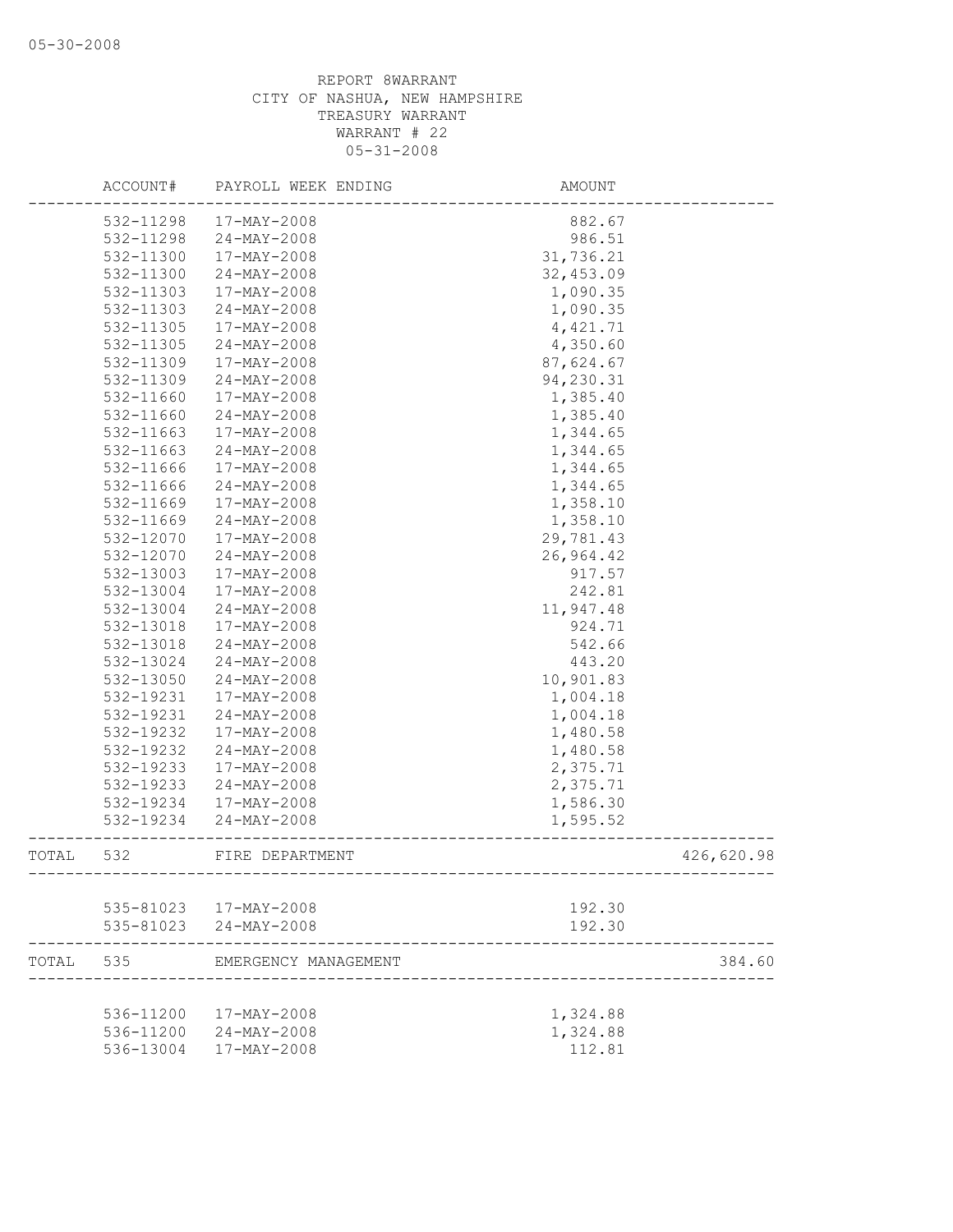|  | ACCOUNT#  | PAYROLL WEEK ENDING                                            | AMOUNT                              |            |
|--|-----------|----------------------------------------------------------------|-------------------------------------|------------|
|  |           | 536-13004 24-MAY-2008<br>___________________________________   | 198.73                              |            |
|  |           | TOTAL 536 CITYWIDE COMMUNICATIONS                              | ___________________________________ | 2,961.30   |
|  |           |                                                                |                                     |            |
|  |           | 541-11048  17-MAY-2008                                         | 902.77                              |            |
|  |           | 541-11048 24-MAY-2008                                          | 902.76                              |            |
|  |           | 541-11104 17-MAY-2008                                          | 956.86                              |            |
|  |           | 541-11104 24-MAY-2008                                          | 956.86                              |            |
|  |           | 541-11346 17-MAY-2008                                          | 435.26                              |            |
|  |           | 541-11346 24-MAY-2008                                          | 435.26<br>------------------------- |            |
|  |           | TOTAL 541 COMMUNITY SERVICES DIVISION                          |                                     | 4,589.77   |
|  |           |                                                                |                                     |            |
|  |           | 542-11426 17-MAY-2008                                          | 1,286.72                            |            |
|  |           | 542-11426 24-MAY-2008                                          | 1,286.72                            |            |
|  | 542-11584 | 17-MAY-2008                                                    | 3,212.95                            |            |
|  |           | 542-11584 24-MAY-2008                                          | 3,212.95                            |            |
|  |           | 542-12044 17-MAY-2008                                          | 69.00                               |            |
|  |           | 542-12044 24-MAY-2008                                          | 46.00                               |            |
|  |           | 542-12109 17-MAY-2008                                          | 108.00                              |            |
|  |           | 542-12109 24-MAY-2008                                          | 90.00                               |            |
|  |           | 542-12582 17-MAY-2008                                          | 818.70                              |            |
|  |           | 542-12582 24-MAY-2008                                          | 818.70                              |            |
|  |           | TOTAL 542 COMMUNITY HEALTH<br>________________________________ |                                     | 10,949.74  |
|  |           |                                                                |                                     |            |
|  |           | 543-11380 17-MAY-2008                                          | 886.26                              |            |
|  |           | 543-11380 24-MAY-2008                                          | 886.26                              |            |
|  |           | 543-11438 17-MAY-2008                                          | 1,446.40                            |            |
|  | 543-11438 | 24-MAY-2008                                                    | 1,446.40                            |            |
|  | 543-11601 | 17-MAY-2008                                                    | 1,184.60                            |            |
|  | 543-11601 | 24-MAY-2008                                                    | 1,184.60                            |            |
|  | 543-11602 | 17-MAY-2008                                                    | 833.86                              |            |
|  | 543-11602 | 24-MAY-2008                                                    | 833.86                              |            |
|  |           | 543-11604 17-MAY-2008                                          | 1,422.05                            |            |
|  |           | 543-11604 24-MAY-2008                                          | 1,422.05                            |            |
|  |           | 543-11605 17-MAY-2008                                          | 902.77                              |            |
|  |           | 543-11605 24-MAY-2008                                          | 902.76                              |            |
|  | TOTAL 543 | ENVIRONMENTAL HEALTH DEPT.                                     |                                     | 13, 351.87 |
|  |           |                                                                |                                     |            |
|  |           | 544-11008 17-MAY-2008                                          | 702.64                              |            |
|  |           | 544-11008 24-MAY-2008                                          | 702.64                              |            |
|  |           | 544-11099 17-MAY-2008                                          | 2,034.93                            |            |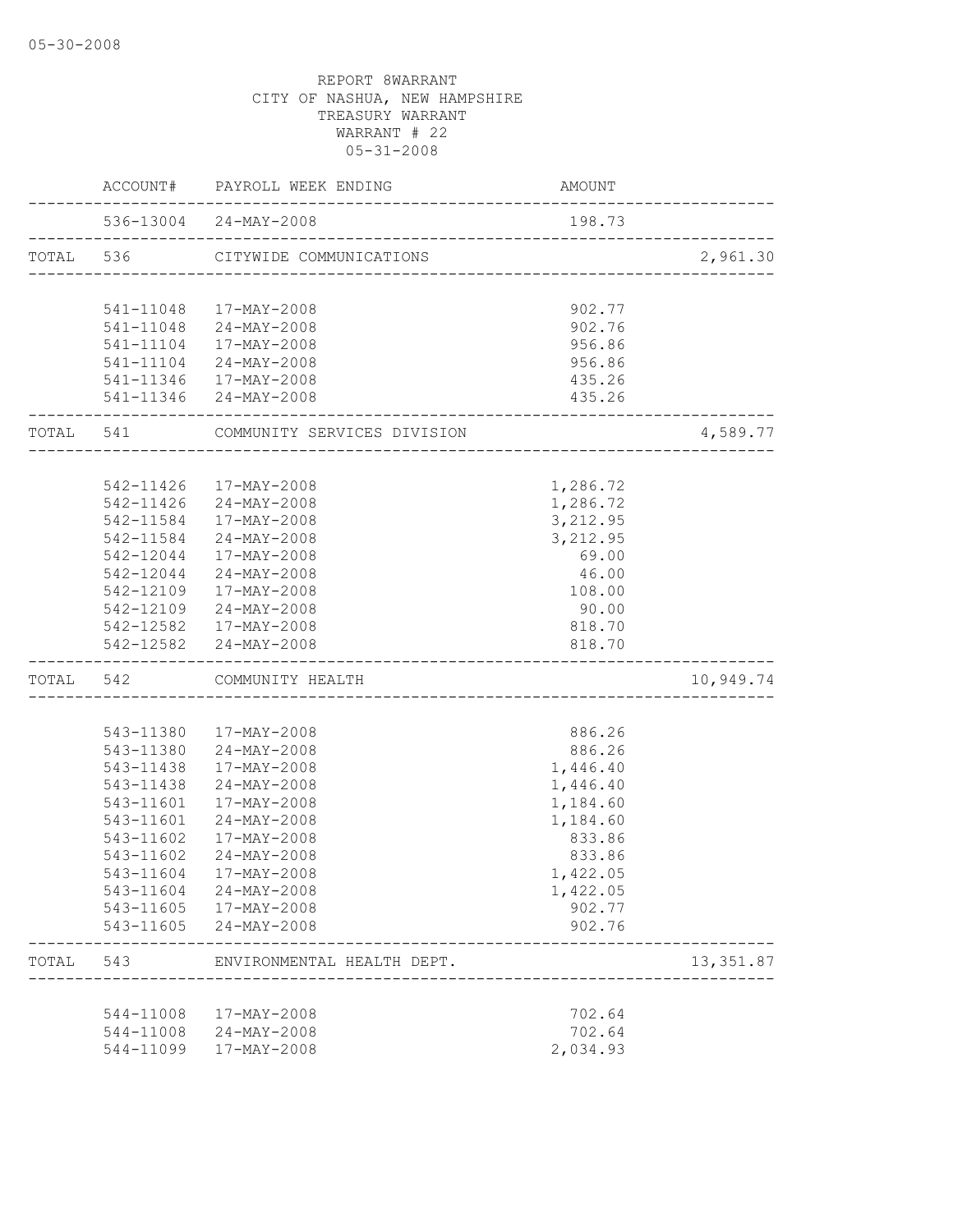|       |               | ACCOUNT# PAYROLL WEEK ENDING                         | AMOUNT   |            |
|-------|---------------|------------------------------------------------------|----------|------------|
|       |               | 544-11099 24-MAY-2008                                | 2,034.96 |            |
|       |               | 544-11112  17-MAY-2008                               | 798.31   |            |
|       | 544-11112     | 24-MAY-2008                                          | 798.30   |            |
|       | 544-11367     | 17-MAY-2008                                          | 786.81   |            |
|       | 544-11367     | 24-MAY-2008                                          | 786.82   |            |
|       | 544-11777     | 17-MAY-2008                                          | 1,216.69 |            |
|       | 544-11777     | 24-MAY-2008                                          | 1,216.69 |            |
|       |               | 544-12101  17-MAY-2008                               | 254.75   |            |
|       |               | 544-12101 24-MAY-2008<br>--------------------------- | 254.75   |            |
|       |               | TOTAL 544 WELFARE ADMINISTRATION                     |          | 11,588.29  |
|       |               |                                                      |          |            |
|       |               | 551-11008 17-MAY-2008                                | 667.54   |            |
|       | 551-11008     | 24-MAY-2008                                          | 667.54   |            |
|       | 551-11028     | 17-MAY-2008                                          | 570.27   |            |
|       | 551-11028     | 24-MAY-2008                                          | 570.27   |            |
|       | 551-11057     | 17-MAY-2008                                          | 847.96   |            |
|       | 551-11057     | 24-MAY-2008                                          | 847.96   |            |
|       | 551-11094     | 17-MAY-2008                                          | 288.71   |            |
|       | 551-11094     | 24-MAY-2008                                          | 288.71   |            |
|       | 551-11097     | 17-MAY-2008                                          | 1,014.94 |            |
|       | 551-11097     | 24-MAY-2008                                          | 1,014.94 |            |
|       | 551-11208     | 17-MAY-2008                                          | 762.45   |            |
|       | 551-11208     | 24-MAY-2008                                          | 762.45   |            |
|       | 551-11211     | 17-MAY-2008                                          | 450.34   |            |
|       | 551-11211     | 24-MAY-2008                                          | 450.34   |            |
|       | 551-11212     | 17-MAY-2008                                          | 1,367.59 |            |
|       | 551-11212     | 24-MAY-2008                                          | 1,367.59 |            |
|       | 551-11249     | 17-MAY-2008                                          | 1,602.86 |            |
|       | 551-11249     | $24 - MAX - 2008$                                    | 1,602.86 |            |
|       | 551-11273     | 17-MAY-2008                                          | 1,577.44 |            |
|       | 551-11273     | 24-MAY-2008                                          | 1,577.44 |            |
|       | $551 - 11435$ | 17-MAY-2008                                          | 857.86   |            |
|       | $551 - 11435$ | 24-MAY-2008                                          | 857.86   |            |
|       | 551-11462     | 17-MAY-2008                                          | 975.54   |            |
|       | 551-11462     | 24-MAY-2008                                          | 975.54   |            |
|       | 551-11638     | 17-MAY-2008                                          | 1,110.43 |            |
|       | 551-11638     | 24-MAY-2008                                          | 1,110.43 |            |
|       |               | 551-13004 17-MAY-2008                                | 666.25   |            |
|       |               | 551-13004 24-MAY-2008                                | 108.50   |            |
|       | 551-91010     | $24 - MAX - 2008$                                    | 1,435.00 |            |
| TOTAL | 551           | PUBLIC WORKS DIV & ENGINEERING                       |          | 26, 397.61 |
|       |               |                                                      |          |            |
|       |               | 552-11077  17-MAY-2008                               | 1,219.71 |            |
|       |               | 552-11077 24-MAY-2008                                | 1,219.71 |            |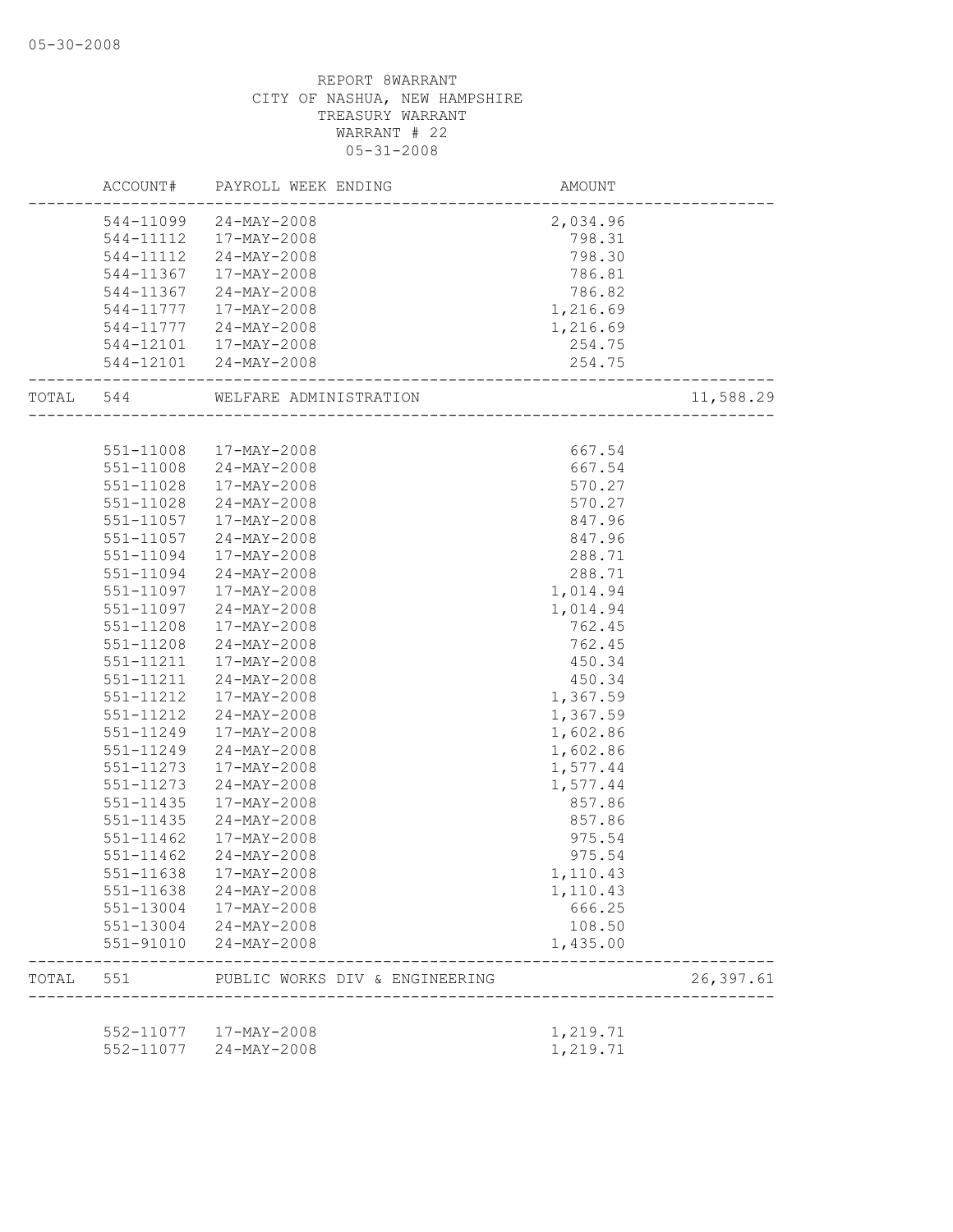|       | ACCOUNT#  | PAYROLL WEEK ENDING  | AMOUNT         |           |
|-------|-----------|----------------------|----------------|-----------|
|       | 552-11087 | 17-MAY-2008          | 760.24         |           |
|       | 552-11087 | $24 - MAX - 2008$    | 746.80         |           |
|       | 552-11143 | 17-MAY-2008          | 784.00         |           |
|       | 552-11143 | $24 - MAX - 2008$    | 784.00         |           |
|       | 552-11324 | 17-MAY-2008          | 2,926.62       |           |
|       | 552-11324 | $24 - MAX - 2008$    | 2,926.62       |           |
|       | 552-11339 | 17-MAY-2008          | 2,375.53       |           |
|       | 552-11339 | $24 - MAX - 2008$    | 2,689.61       |           |
|       | 552-11342 | 17-MAY-2008          | 706.01         |           |
|       | 552-11342 | $24 - MAX - 2008$    | 706.00         |           |
|       | 552-11343 | 17-MAY-2008          | 2,342.20       |           |
|       | 552-11343 | $24 - MAX - 2008$    | 2,376.00       |           |
|       | 552-11407 | 17-MAY-2008          | 4,884.00       |           |
|       | 552-11407 | $24 - MAX - 2008$    | 4,884.00       |           |
|       | 552-11492 | 17-MAY-2008          | 746.80         |           |
|       | 552-11492 | 24-MAY-2008          | 746.80         |           |
|       | 552-11548 | 17-MAY-2008          | 992.97         |           |
|       | 552-11548 | 24-MAY-2008          | 992.96         |           |
|       | 552-11580 | 17-MAY-2008          | 929.81         |           |
|       | 552-11580 | $24 - MAX - 2008$    | 929.81         |           |
|       | 552-11618 | 17-MAY-2008          | 615.90         |           |
|       | 552-11618 | $24 - MAX - 2008$    | 615.90         |           |
|       | 552-11672 | 17-MAY-2008          | 1,364.20       |           |
|       | 552-11672 | $24 - MAX - 2008$    | 1,364.20       |           |
|       | 552-11750 | 17-MAY-2008          | 736.96         |           |
|       | 552-11750 | $24 - MAX - 2008$    | 740.73         |           |
|       | 552-12156 | 17-MAY-2008          | 3,740.00       |           |
|       | 552-12156 | $24 - MAX - 2008$    | 6,000.00       |           |
|       | 552-12186 | 17-MAY-2008          | 450.00         |           |
|       | 552-12186 | $24 - MAX - 2008$    | 450.00         |           |
|       | 552-13004 | 17-MAY-2008          | 3,832.59       |           |
|       | 552-13004 | 24-MAY-2008          | 3,582.85       |           |
|       | 552-17006 | 17-MAY-2008          | 900.00         |           |
|       | 552-17008 | 17-MAY-2008          | 54.63          |           |
| TOTAL | 552       | PARKS AND RECREATION | ______________ | 62,118.16 |
|       |           |                      |                |           |
|       | 553-11041 | 17-MAY-2008          | 981.62         |           |
|       | 553-11041 | 24-MAY-2008          | 981.61         |           |
|       | 553-11078 | 17-MAY-2008          | 1,328.18       |           |
|       | 553-11078 | $24 - MAX - 2008$    | 1,328.18       |           |
|       | 553-11098 | 17-MAY-2008          | 1,035.25       |           |
|       | 553-11098 | $24 - MAY - 2008$    | 1,035.25       |           |
|       | 553-11192 | 17-MAY-2008          | 899.88         |           |
|       | 553-11192 | $24 - MAX - 2008$    | 899.88         |           |
|       | 553-11279 | 17-MAY-2008          | 4,958.90       |           |
|       | 553-11279 | 24-MAY-2008          | 5,509.90       |           |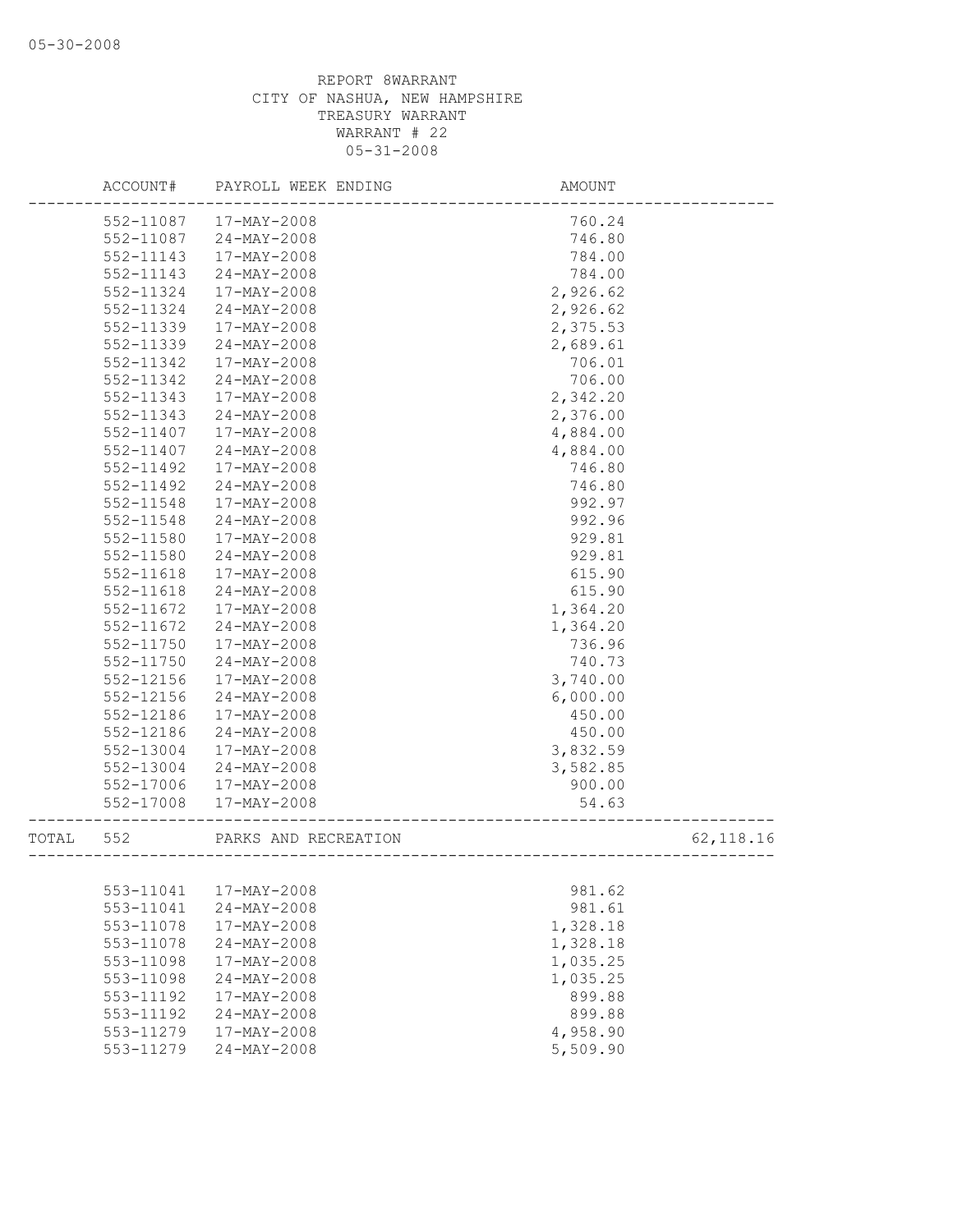|       | ACCOUNT#  | PAYROLL WEEK ENDING                             | AMOUNT    |           |
|-------|-----------|-------------------------------------------------|-----------|-----------|
|       | 553-11327 | 17-MAY-2008                                     | 2,926.63  |           |
|       | 553-11327 | 24-MAY-2008                                     | 2,926.62  |           |
|       | 553-11375 | 17-MAY-2008                                     | 2,017.21  |           |
|       | 553-11375 | 24-MAY-2008                                     | 2,006.00  |           |
|       | 553-11465 | 17-MAY-2008                                     | 2,583.27  |           |
|       | 553-11465 | 24-MAY-2008                                     | 2,240.41  |           |
|       | 553-11474 | 17-MAY-2008                                     | 4,232.70  |           |
|       | 553-11474 | $24 - MAX - 2008$                               | 4,228.00  |           |
|       | 553-11475 | 17-MAY-2008                                     | 1,705.63  |           |
|       | 553-11475 | 24-MAY-2008                                     | 1,704.21  |           |
|       | 553-11630 | 17-MAY-2008                                     | 1,435.20  |           |
|       | 553-11630 | $24 - MAX - 2008$                               | 1,756.81  |           |
|       | 553-11631 | 17-MAY-2008                                     | 729.60    |           |
|       | 553-11631 | 24-MAY-2008                                     | 728.85    |           |
|       | 553-11648 | 17-MAY-2008                                     | 792.60    |           |
|       | 553-11648 | $24 - MAX - 2008$                               | 792.60    |           |
|       | 553-11678 | 17-MAY-2008                                     | 1,575.29  |           |
|       | 553-11678 | 24-MAY-2008                                     | 1,575.29  |           |
|       | 553-11759 | 17-MAY-2008                                     | 13,074.70 |           |
|       | 553-11759 | $24 - MAX - 2008$                               | 13,064.63 |           |
|       | 553-11771 | 17-MAY-2008                                     | 1,880.81  |           |
|       | 553-11771 | 24-MAY-2008                                     | 1,683.20  |           |
|       | 553-12128 | 17-MAY-2008                                     | 339.90    |           |
|       | 553-12128 | 24-MAY-2008                                     | 267.99    |           |
|       | 553-13004 | $17 - \text{MAX} - 2008$                        | 611.86    |           |
|       |           | 553-13004 24-MAY-2008                           | 778.67    |           |
|       | 553-17010 | $24 - MAY - 2008$<br>-------------------------- | 1,100.00  |           |
| TOTAL | 553       | STREET DEPARTMENT                               |           | 87,717.33 |
|       |           |                                                 |           |           |
|       | 555-11024 | 17-MAY-2008                                     | 725.27    |           |
|       | 555-11024 | 24-MAY-2008                                     | 725.27    |           |
|       | 555-11058 | 17-MAY-2008                                     | 929.81    |           |
|       | 555-11058 | $24 - MAX - 2008$                               | 929.81    |           |
|       | 555-11461 | 17-MAY-2008                                     | 1,404.69  |           |
|       | 555-11461 | $24 - MAX - 2008$                               | 1,404.69  |           |
|       |           | 555-11505 17-MAY-2008                           | 1, 117.43 |           |
|       | 555-11505 | $24 - MAY - 2008$                               | 1, 117.43 |           |
|       | 555-11639 | 17-MAY-2008                                     | 746.80    |           |
|       | 555-11639 | 24-MAY-2008                                     | 746.80    |           |
|       | 555-11640 | 17-MAY-2008                                     | 726.32    |           |
|       | 555-11640 | 24-MAY-2008                                     | 705.84    |           |
|       | 555-11738 | $17 - MAX - 2008$                               | 1,760.00  |           |
|       | 555-11738 | 24-MAY-2008                                     | 1,760.00  |           |
|       | 555-11745 | 17-MAY-2008                                     | 738.80    |           |
|       | 555-11745 | 24-MAY-2008                                     | 738.80    |           |
|       | 555-11746 | 17-MAY-2008                                     | 1,075.15  |           |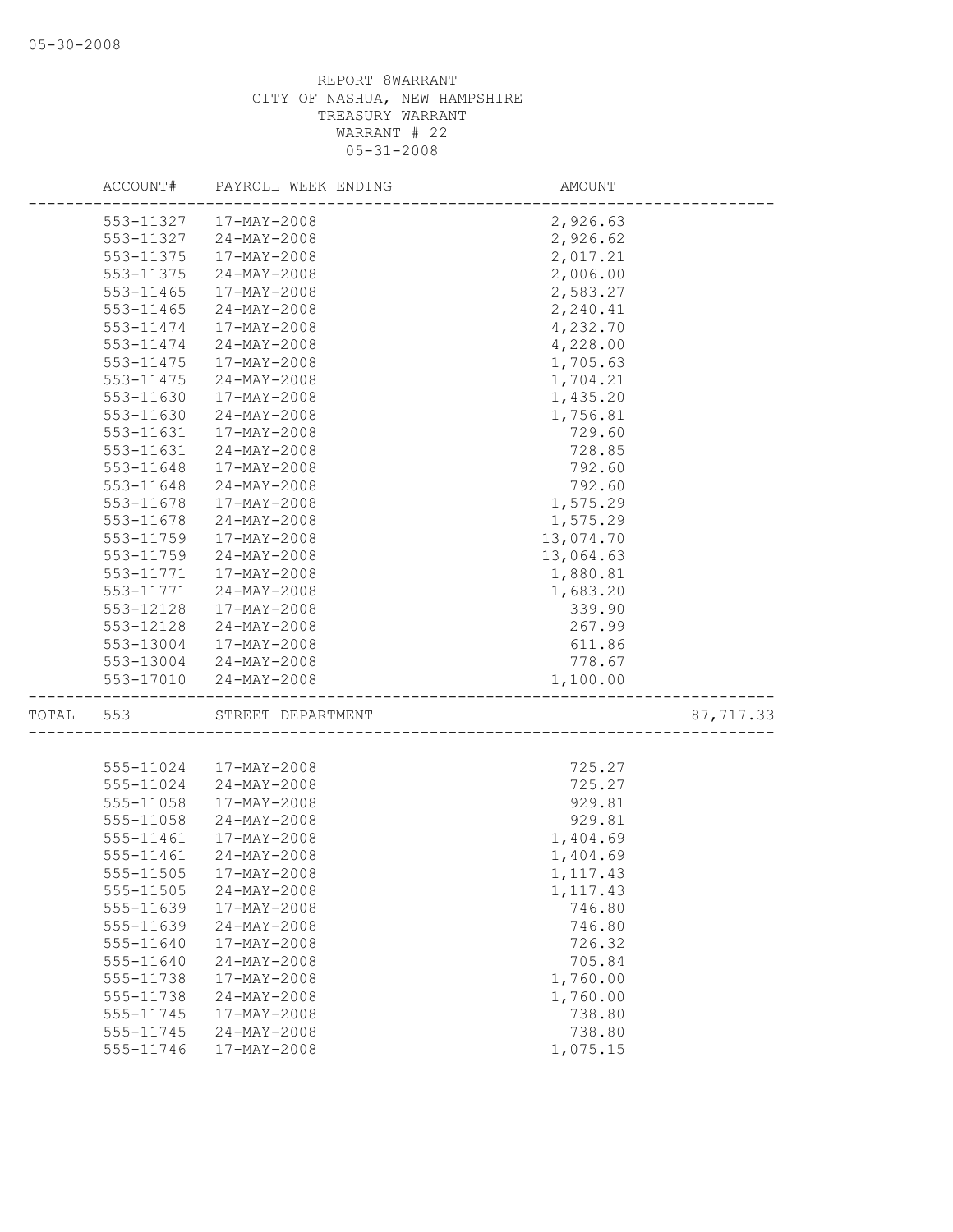|           | ACCOUNT#  | PAYROLL WEEK ENDING                             | <b>AMOUNT</b> |           |
|-----------|-----------|-------------------------------------------------|---------------|-----------|
|           |           | 555-11746 24-MAY-2008                           | 1,075.15      |           |
|           |           | 555-13004 17-MAY-2008                           | 1,131.68      |           |
|           |           | 555-13004 24-MAY-2008                           | 451.24        |           |
| TOTAL     | 555       | TRAFFIC DEPARTMENT                              |               | 20,010.98 |
|           |           |                                                 |               |           |
|           |           | 557-11161  17-MAY-2008<br>557-11161 24-MAY-2008 | 746.80        |           |
|           |           |                                                 | 746.80        |           |
| TOTAL 557 |           | PARKING LOTS                                    |               | 1,493.60  |
|           | 561-11345 | 17-MAY-2008                                     | 1,301.50      |           |
|           | 561-11345 | 24-MAY-2008                                     | 1,301.50      |           |
|           | 561-11651 | 17-MAY-2008                                     | 811.82        |           |
|           | 561-11651 | $24 - MAX - 2008$                               | 811.82        |           |
|           | 561-11658 | 17-MAY-2008                                     | 985.56        |           |
|           | 561-11658 | $24 - MAX - 2008$                               | 985.56        |           |
|           | 561-12153 | 17-MAY-2008                                     | 1,975.00      |           |
|           | 561-12153 | 24-MAY-2008                                     | 2,000.00      |           |
|           | 561-13004 | 17-MAY-2008                                     | 91.33         |           |
|           |           | 561-13004 24-MAY-2008                           | 519.38        |           |
|           | 561-91010 | $24 - MAX - 2008$                               | 100.00        |           |
| TOTAL     | 561       | EDGEWOOD CEMETERY                               |               | 10,883.47 |
|           |           |                                                 |               |           |
|           | 563-11345 | 17-MAY-2008                                     | 1,094.66      |           |
|           | 563-11345 | 24-MAY-2008                                     | 1,094.66      |           |
|           | 563-11651 | 17-MAY-2008                                     | 722.90        |           |
|           | 563-11651 | $24 - MAX - 2008$                               | 722.90        |           |
|           | 563-11657 | 17-MAY-2008                                     | 903.15        |           |
|           | 563-11657 | $24 - MAX - 2008$                               | 903.15        |           |
|           | 563-12153 | 17-MAY-2008                                     | 720.00        |           |
|           | 563-12153 | $24 - MAX - 2008$                               | 800.00        |           |
| TOTAL     | 563       | WOODLAWN CEMETERY                               |               | 6,961.42  |
|           |           |                                                 |               |           |
|           | 571-11174 | 17-MAY-2008                                     | 838.19        |           |
|           | 571-11174 | 24-MAY-2008                                     | 859.14        |           |
|           | 571-11237 | $17 - \text{MAX} - 2008$                        | 1,885.71      |           |
|           | 571-11237 | $24 - MAX - 2008$                               | 1,885.72      |           |
| TOTAL     | 571       | COMMUNITY DEVELOPMENT                           |               | 5,468.76  |
|           |           |                                                 |               |           |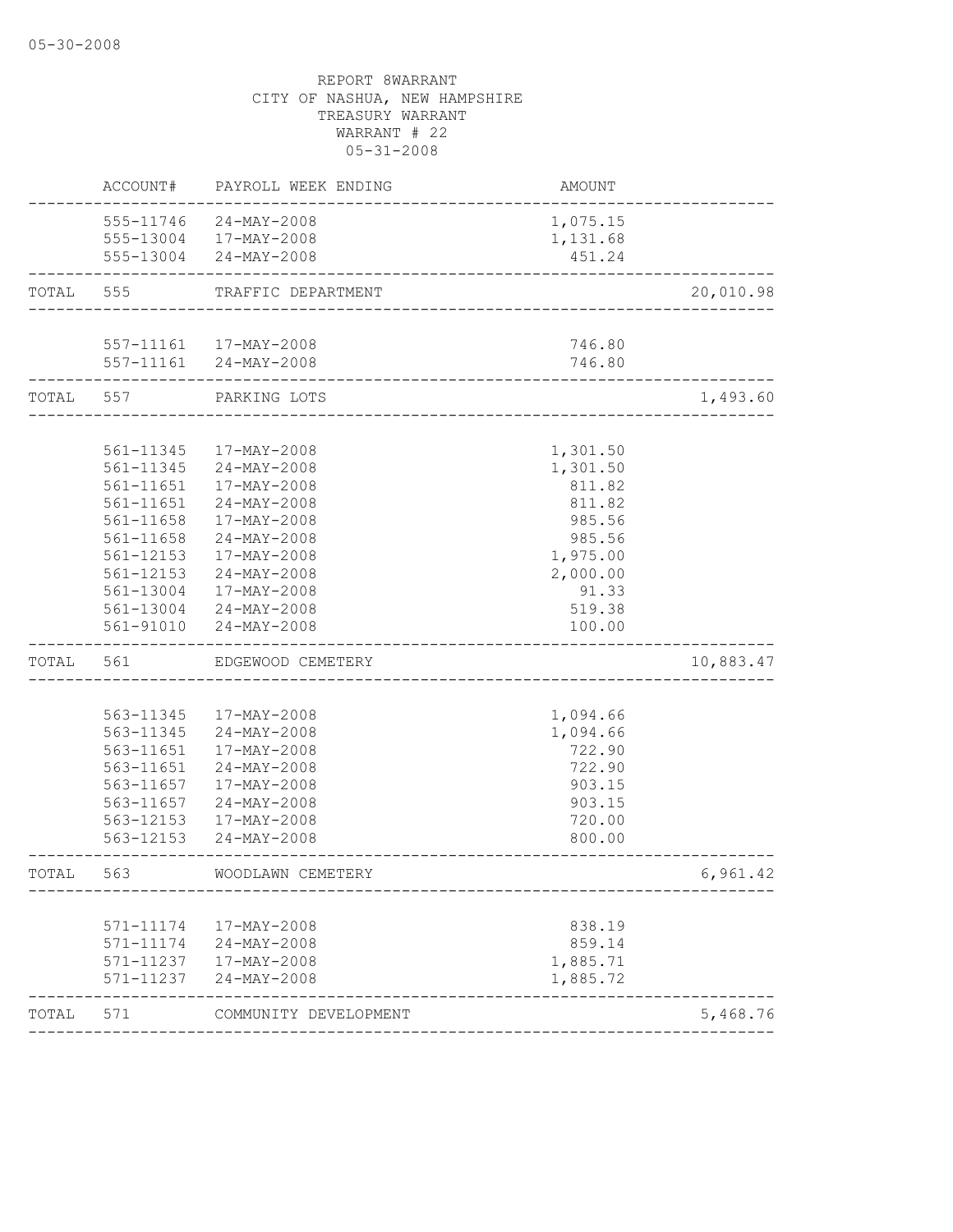|       | ACCOUNT#  | PAYROLL WEEK ENDING | <b>AMOUNT</b>              |           |
|-------|-----------|---------------------|----------------------------|-----------|
|       | 572-11024 | 17-MAY-2008         | 609.96                     |           |
|       | 572-11024 | $24 - MAX - 2008$   | 609.96                     |           |
|       | 572-11215 | 17-MAY-2008         | 3,542.40                   |           |
|       | 572-11215 | $24 - MAX - 2008$   | 3,542.40                   |           |
|       | 572-11238 | 17-MAY-2008         | 812.71                     |           |
|       | 572-11238 | 24-MAY-2008         | 812.71                     |           |
|       | 572-11450 | 17-MAY-2008         | 1,622.11                   |           |
|       | 572-11450 | $24 - MAX - 2008$   | 1,622.11                   |           |
|       | 572-11522 | 17-MAY-2008         | 788.29                     |           |
|       | 572-11522 | $24 - MAX - 2008$   | 788.29                     |           |
|       | 572-11525 | 17-MAY-2008         | 972.85                     |           |
|       | 572-11525 | 24-MAY-2008         | 972.85                     |           |
|       | 572-58005 | 17-MAY-2008         | 100.00                     |           |
|       | 572-58005 | 24-MAY-2008         | 200.00                     |           |
|       |           | $24 - MAX - 2008$   | 100.00                     |           |
|       | 572-98046 |                     |                            |           |
| TOTAL | 572       | PLANNING DEPARTMENT | __________________________ | 17,096.64 |
|       |           |                     |                            |           |
|       | 575-11032 | 17-MAY-2008         | 676.89                     |           |
|       | 575-11032 | $24 - MAX - 2008$   | 676.88                     |           |
|       | 575-11042 | 17-MAY-2008         | 1,318.78                   |           |
|       | 575-11042 | $24 - MAX - 2008$   | 1,318.78                   |           |
|       | 575-11062 | 17-MAY-2008         | 581.50                     |           |
|       | 575-11062 | 24-MAY-2008         | 581.50                     |           |
|       | 575-11189 | 17-MAY-2008         | 1,021.21                   |           |
|       | 575-11189 | $24 - MAX - 2008$   | 1,021.21                   |           |
|       | 575-11246 | 17-MAY-2008         |                            |           |
|       | 575-11246 | $24 - MAY - 2008$   | 1,831.21                   |           |
|       | 575-11387 | 17-MAY-2008         | 4,717.99                   |           |
|       | 575-11387 | $24 - MAX - 2008$   | 4,717.98                   |           |
|       | 575-11393 | 17-MAY-2008         | 3,491.71                   |           |
|       | 575-11393 | $24 - MAX - 2008$   | 3,493.17                   |           |
|       | 575-11400 | 17-MAY-2008         | 7,893.48                   |           |
|       | 575-11400 | $24 - MAX - 2008$   | 7,882.39                   |           |
|       | 575-11401 | 17-MAY-2008         | 4,779.13                   |           |
|       | 575-11401 | $24 - MAX - 2008$   | 4,779.12                   |           |
|       | 575-11403 | 17-MAY-2008         | 809.99                     |           |
|       | 575-11403 | $24 - MAY - 2008$   | 809.99                     |           |
|       | 575-11404 | 17-MAY-2008         | 722.48                     |           |
|       | 575-11404 | $24 - MAX - 2008$   | 722.48                     |           |
|       | 575-11627 | $17 - MAX - 2008$   | 566.40                     |           |
|       | 575-11627 | $24 - MAX - 2008$   | 566.40                     |           |
|       | 575-12076 | $17 - MAX - 2008$   | 150.92                     |           |
|       | 575-12076 | $24 - MAX - 2008$   | 129.36                     |           |
|       | 575-12087 | 17-MAY-2008         | 390.94                     |           |
|       | 575-12087 | $24 - MAX - 2008$   | 390.94                     |           |
|       | 575-12090 | 17-MAY-2008         | 1,126.61                   |           |
|       |           |                     |                            |           |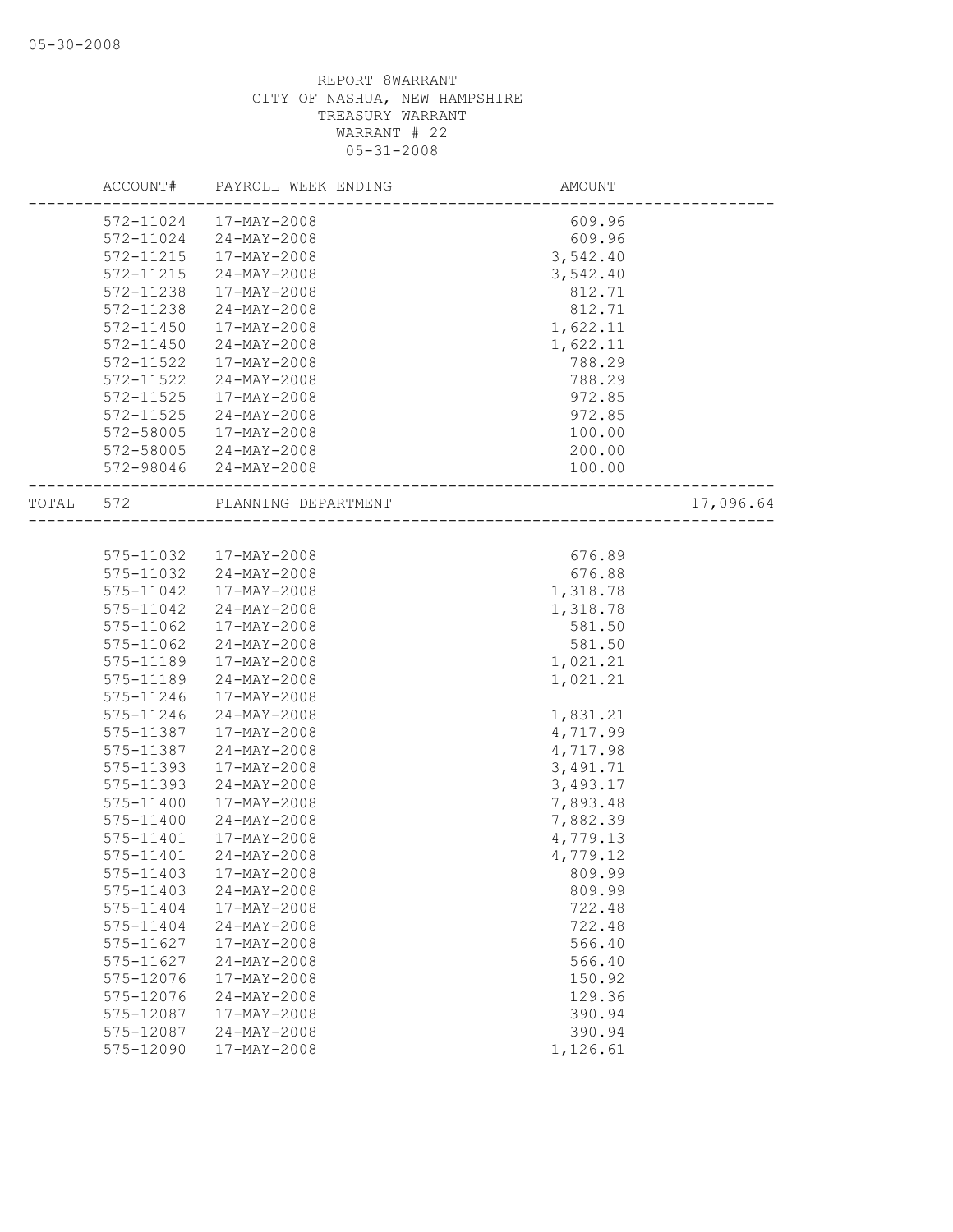|       | ACCOUNT#  | PAYROLL WEEK ENDING    | AMOUNT     |            |
|-------|-----------|------------------------|------------|------------|
|       |           | 575-12090 24-MAY-2008  | 1,126.61   |            |
|       |           | 575-12114 17-MAY-2008  | 1,183.10   |            |
|       |           | 575-12114 24-MAY-2008  | 1,159.39   |            |
|       |           | 575-13035 17-MAY-2008  | 901.45     |            |
|       |           | 575-13035 24-MAY-2008  | 1,383.23   |            |
| TOTAL | 575       | PUBLIC LIBRARIES       |            | 62, 923.22 |
|       |           |                        |            |            |
|       | 576-11059 | 17-MAY-2008            | 1,216.69   |            |
|       |           | 576-11059 24-MAY-2008  | 1,216.69   |            |
|       |           | 576-11139 17-MAY-2008  | 250.64     |            |
|       | 576-11139 | 24-MAY-2008            | 272.75     |            |
|       | 576-11221 | 17-MAY-2008            | 1,002.92   |            |
|       | 576-11221 | $24 - MAX - 2008$      | 1,002.92   |            |
|       | 576-11315 | 17-MAY-2008            | 1,260.15   |            |
|       | 576-11315 | $24 - MAX - 2008$      | 1,260.15   |            |
|       | 576-11361 | $17 - MAX - 2008$      | 5,082.74   |            |
|       | 576-11361 | 24-MAY-2008            | 5,082.73   |            |
|       |           | 576-13004 24-MAY-2008  | 17.76      |            |
|       |           | 576-91010 24-MAY-2008  | 1,975.00   |            |
| TOTAL | 576       | BUILDING DEPARTMENT    |            | 19,641.14  |
|       |           |                        |            |            |
|       |           | 577-11067 17-MAY-2008  | 1,139.43   |            |
|       |           | 577-11067 24-MAY-2008  | 1,139.43   |            |
|       |           | 577-11183 17-MAY-2008  | 1,014.94   |            |
|       |           | 577-11183 24-MAY-2008  | 1,014.94   |            |
|       |           | 577-91010 24-MAY-2008  | 270.00     |            |
| TOTAL | 577       | CODE ENFORCEMENT       |            | 4,578.74   |
|       |           |                        |            |            |
|       | 581-11012 | 17-MAY-2008            | 53, 323.59 |            |
|       | 581-11075 | 17-MAY-2008            | 4,076.92   |            |
|       | 581-11081 | 17-MAY-2008            | 2,021.22   |            |
|       |           | 581-11162  17-MAY-2008 | 52,596.14  |            |
|       | 581-11162 | $24 - MAY - 2008$      | 54,924.14  |            |
|       | 581-11204 | 17-MAY-2008            | 12,466.20  |            |
|       | 581-11204 | 24-MAY-2008            | 11,096.80  |            |
|       | 581-11348 | 17-MAY-2008            | 69,594.29  |            |
|       | 581-11366 | 17-MAY-2008            | 48,905.60  |            |
|       | 581-11366 | $24 - MAX - 2008$      | 49,090.85  |            |
|       | 581-11396 | 17-MAY-2008            | 35, 492.98 |            |
|       | 581-11408 | 17-MAY-2008            | 15,016.39  |            |
|       | 581-11408 | $24 - MAX - 2008$      | 15,016.38  |            |
|       | 581-11486 | 17-MAY-2008            | 37,090.88  |            |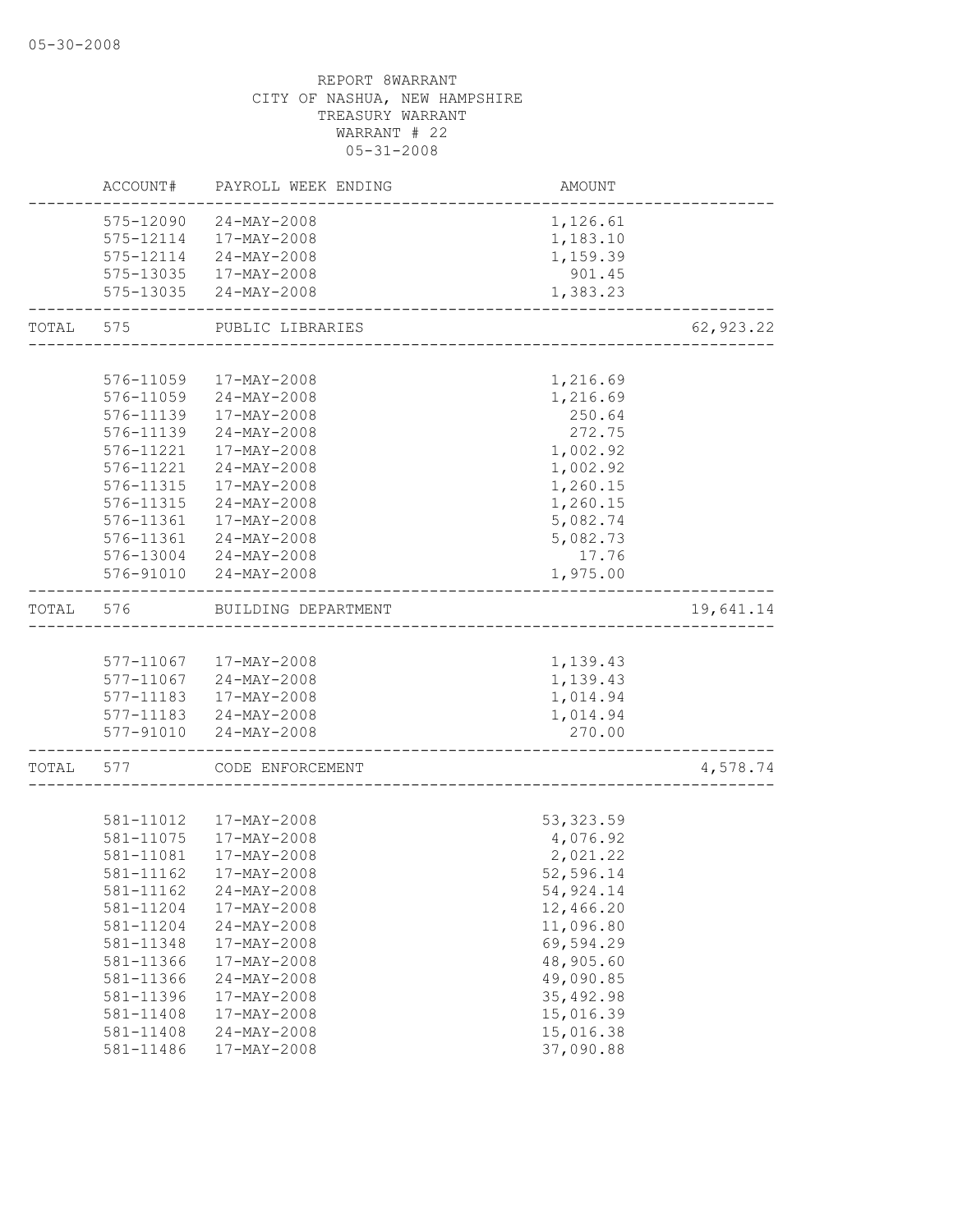| ACCOUNT#  | PAYROLL WEEK ENDING | AMOUNT        |
|-----------|---------------------|---------------|
| 581-11515 | 17-MAY-2008         | 2,053.27      |
| 581-11570 | 17-MAY-2008         | 56,376.16     |
| 581-11572 | 17-MAY-2008         | 47,074.25     |
| 581-11579 | 17-MAY-2008         | 35,770.83     |
| 581-11628 | 17-MAY-2008         | 1,215.20      |
| 581-11628 | 24-MAY-2008         | 850.64        |
| 581-11675 | 17-MAY-2008         | 5,769.23      |
| 581-11709 | 17-MAY-2008         | 5,727.68      |
| 581-11711 | 17-MAY-2008         | 2,628.18      |
| 581-11726 | 17-MAY-2008         | 1,557,418.74  |
| 581-11800 | 17-MAY-2008         | $-12, 174.99$ |
| 581-11801 | 17-MAY-2008         | 12,337.44     |
| 581-11802 | 17-MAY-2008         | 12,293.89     |
| 581-11803 | 17-MAY-2008         | 13,637.24     |
| 581-11803 | 24-MAY-2008         | 659.40        |
| 581-11804 | 17-MAY-2008         | 14,429.38     |
| 581-11805 | 17-MAY-2008         | 36, 122.99    |
| 581-11812 | $17 - MAX - 2008$   | 2,461.00      |
| 581-11830 | 17-MAY-2008         | 3, 145.86     |
| 581-11850 | 17-MAY-2008         | 2,584.05      |
| 581-11850 | $24 - MAX - 2008$   | 2,584.05      |
| 581-11860 | 17-MAY-2008         | 6,123.48      |
| 581-12021 | 17-MAY-2008         | 2,518.98      |
| 581-12060 | 17-MAY-2008         | 2,708.81      |
| 581-12060 | $24 - MAX - 2008$   | 2,882.79      |
| 581-12061 | 17-MAY-2008         | 77.90         |
| 581-12061 | $24 - MAX - 2008$   | $-77.90$      |
| 581-12078 | 17-MAY-2008         | 2,712.50      |
| 581-12078 | $24 - MAX - 2008$   | 937.50        |
| 581-12081 | 17-MAY-2008         | 1,327.02      |
| 581-12084 | 17-MAY-2008         | 2,287.50      |
| 581-12084 | 24-MAY-2008         | 1,437.50      |
| 581-12087 | 17-MAY-2008         | 1,343.90      |
| 581-12087 | $24 - MAX - 2008$   | 1,371.88      |
| 581-12111 | 17-MAY-2008         | 125, 364.08   |
| 581-12111 | $24 - MAX - 2008$   | 127,389.12    |
| 581-12112 | 17-MAY-2008         | 7,815.06      |
| 581-12112 | $24 - MAY - 2008$   | 7,203.54      |
| 581-12126 | 17-MAY-2008         | 4,984.45      |
| 581-12126 | 24-MAY-2008         | 4,598.62      |
| 581-12135 | 17-MAY-2008         | 4,682.82      |
| 581-12135 | $24 - MAX - 2008$   | 5,344.48      |
| 581-12136 | 17-MAY-2008         | 929.26        |
| 581-12136 | $24 - MAX - 2008$   | 830.39        |
| 581-12138 | 17-MAY-2008         | 1,483.35      |
| 581-12138 | $24 - MAX - 2008$   | 1,257.90      |
| 581-12141 | $17 - MAX - 2008$   | 400.00        |
| 581-12141 | $24 - MAX - 2008$   | 200.00        |
|           |                     |               |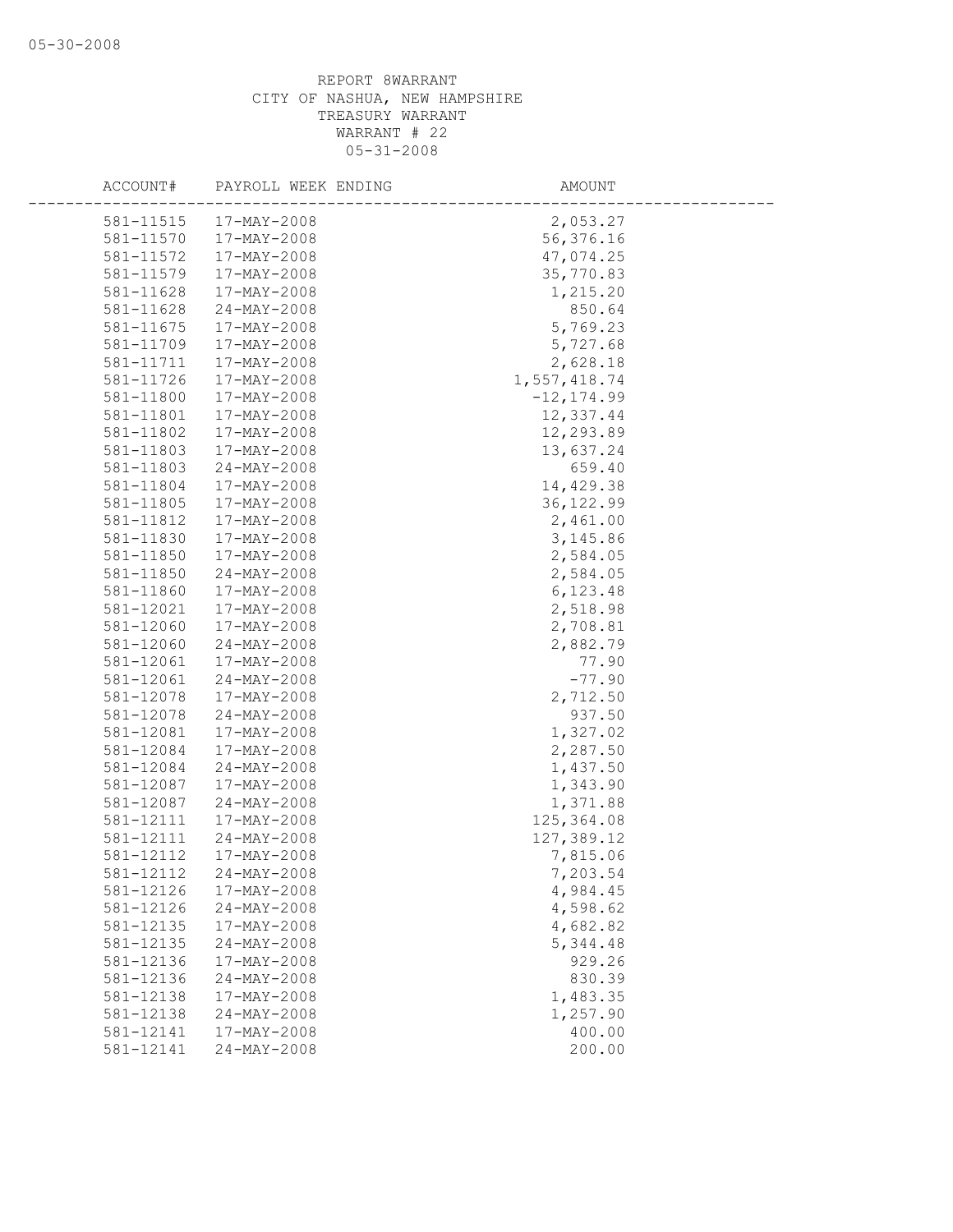|           |           | ACCOUNT# PAYROLL WEEK ENDING | AMOUNT                                  |              |
|-----------|-----------|------------------------------|-----------------------------------------|--------------|
|           |           | 581-12153 17-MAY-2008        | 396.00                                  |              |
|           |           | 581-12153 24-MAY-2008        | 1,636.00                                |              |
|           | 581-12198 | 17-MAY-2008                  | 11,944.02                               |              |
|           | 581-12201 | 17-MAY-2008                  | 32,083.46                               |              |
|           | 581-12201 | $24 - MAX - 2008$            | 31,458.24                               |              |
|           | 581-13004 | $17 - MAX - 2008$            | 643.03                                  |              |
|           | 581-13021 | 17-MAY-2008                  | 682.24                                  |              |
|           | 581-13021 | 24-MAY-2008                  | 1,578.10                                |              |
|           | 581-13032 | 17-MAY-2008                  | 880.82                                  |              |
|           | 581-13032 | $24 - MAX - 2008$            | 157.52                                  |              |
|           | 581-13120 | 17-MAY-2008                  | 6,260.94                                |              |
|           | 581-13120 | $24 - MAX - 2008$            | 3,912.44                                |              |
|           | 581-13133 | $17 - MAX - 2008$            | 575.00                                  |              |
|           | 581-13133 | 24-MAY-2008                  | 300.00                                  |              |
|           | 581-13137 | 17-MAY-2008                  | 800.00                                  |              |
|           | 581-13137 | 24-MAY-2008                  | 585.80                                  |              |
|           | 581-19000 | 17-MAY-2008                  | 7,307.30                                |              |
|           | 581-19210 | 17-MAY-2008                  | 43,656.27                               |              |
|           | 581-19210 | $24 - MAX - 2008$            | 77,379.60                               |              |
|           | 581-19230 | 17-MAY-2008                  | 1,700.00                                |              |
|           |           | 581-19230 24-MAY-2008        | 150.00                                  |              |
|           |           | 581-19240  17-MAY-2008       | 1,343.96                                |              |
|           | TOTAL 581 | SCHOOL DEPARTMENT            | NT<br><i>--------------------------</i> | 2,807,242.54 |
|           |           |                              |                                         |              |
|           |           | 590-23522 17-MAY-2008        | 360.00                                  |              |
|           |           | 590-23522 24-MAY-2008        | 400.00                                  |              |
| TOTAL 590 |           | P/Y OBLIGATIONS              |                                         | 760.00       |
|           |           |                              |                                         |              |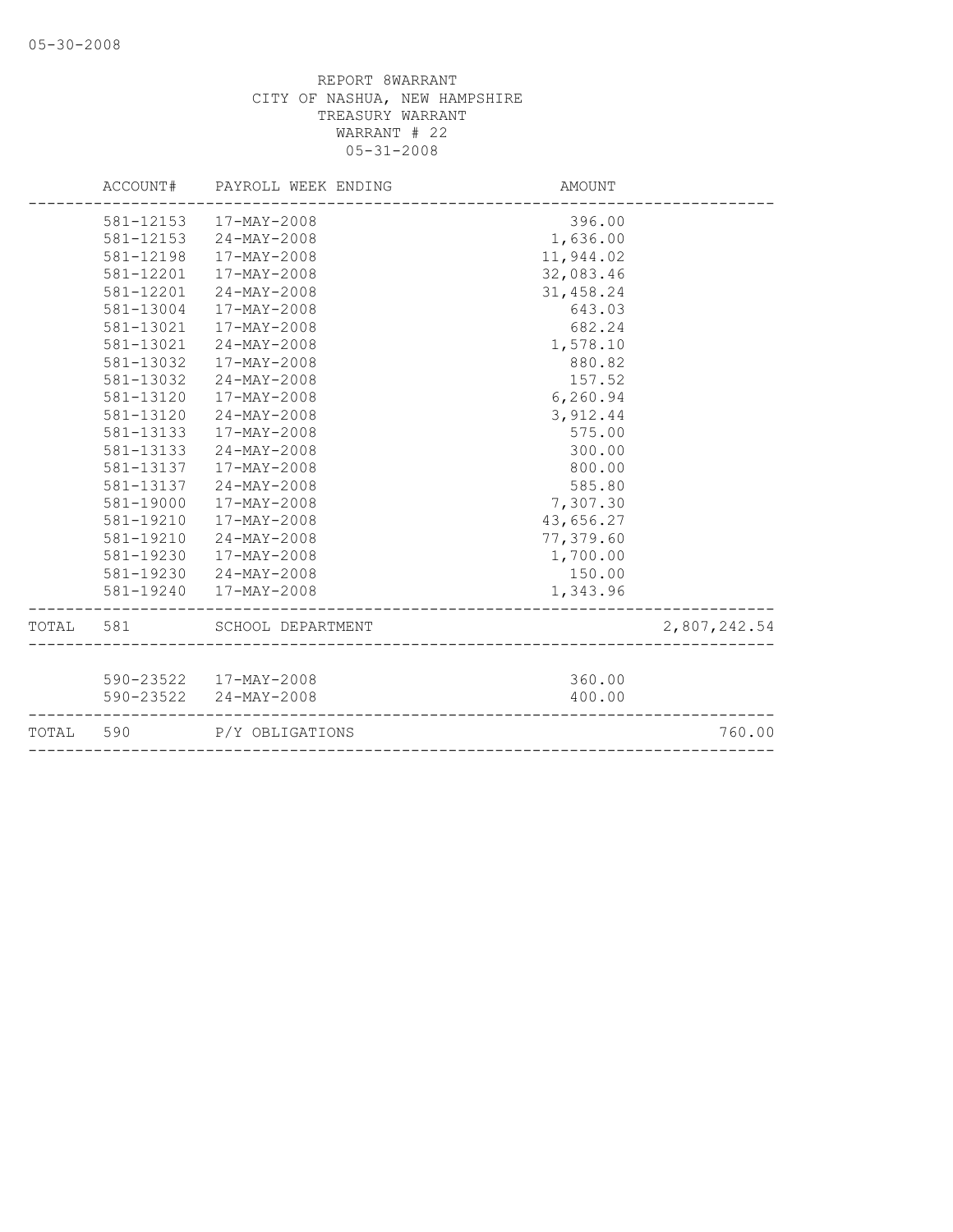|           | ACCOUNT# PAYROLL WEEK ENDING |  |  | AMOUNT |
|-----------|------------------------------|--|--|--------|
|           |                              |  |  |        |
| TOTAL 952 |                              |  |  |        |
|           |                              |  |  |        |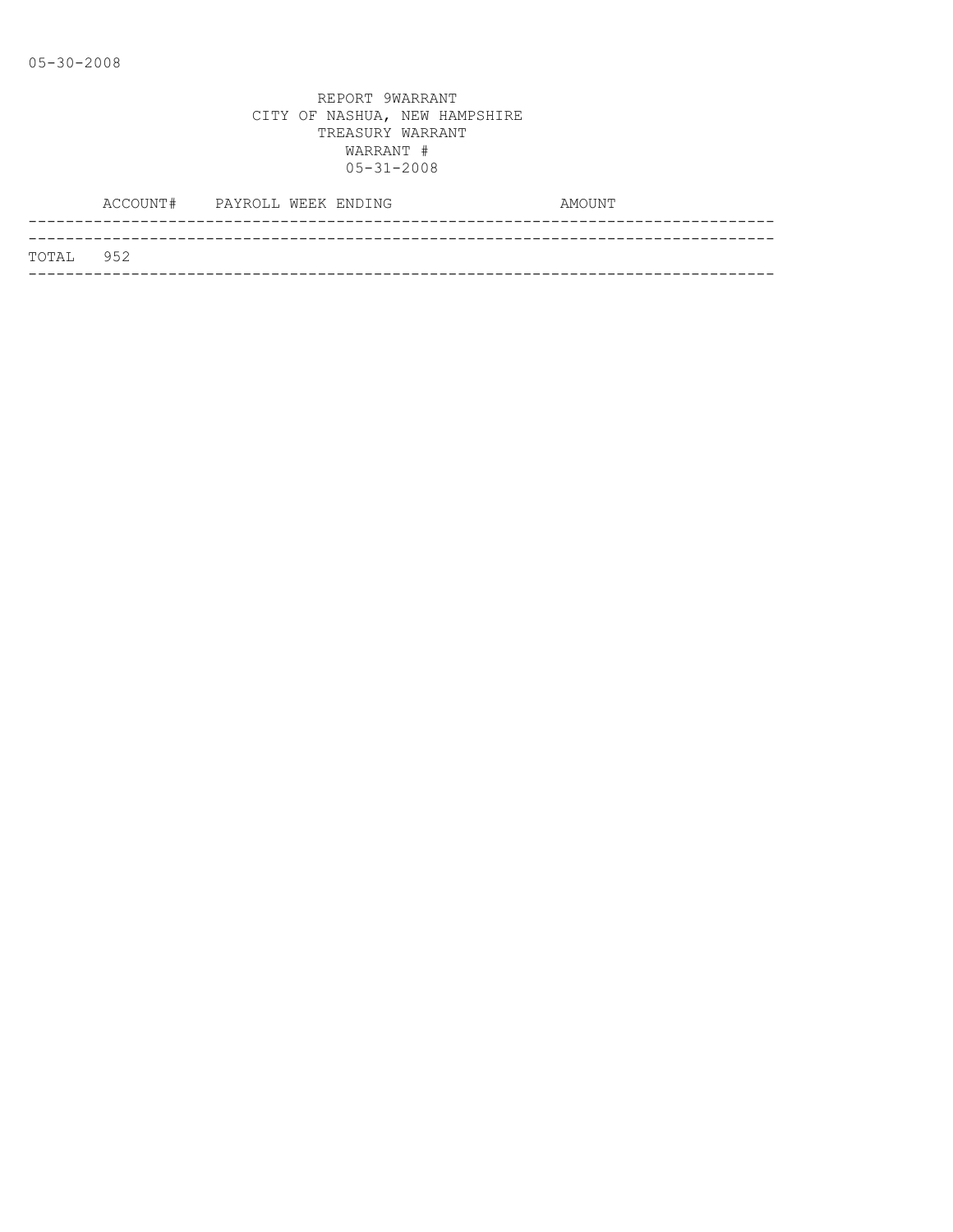| ACCOUNT#  | PAYROLL WEEK ENDING      | AMOUNT   |
|-----------|--------------------------|----------|
|           | 801-11008 17-MAY-2008    | 554.81   |
|           | 801-11008 24-MAY-2008    | 554.81   |
| 801-11094 | 17-MAY-2008              | 96.24    |
| 801-11094 | $24 - MAY - 2008$        | 96.24    |
| 801-11101 | $17 - \text{MAX} - 2008$ | 866.40   |
| 801-11101 | 24-MAY-2008              | 866.40   |
| 801-11193 | 17-MAY-2008              | 943.50   |
| 801-11193 | 24-MAY-2008              | 943.50   |
| 801-11208 | 17-MAY-2008              | 92.98    |
| 801-11208 | 24-MAY-2008              | 92.98    |
|           | 801-11211  17-MAY-2008   | 64.34    |
| 801-11211 | $24 - \text{MAX} - 2008$ | 64.34    |
| 801-11222 | 17-MAY-2008              | 199.23   |
| 801-11222 | $24 - MAY - 2008$        | 199.23   |
| 801-11249 | 17-MAY-2008              | 132.00   |
| 801-11249 | 24-MAY-2008              | 132.00   |
| 801-11271 | 17-MAY-2008              | 2,487.65 |
| 801-11271 | 24-MAY-2008              | 1,085.30 |
| 801-11276 | 17-MAY-2008              | 3,136.00 |
| 801-11276 | 24-MAY-2008              | 3,136.00 |
| 801-11383 | 17-MAY-2008              | 838.19   |
| 801-11383 | $24 - MAY - 2008$        | 838.19   |
| 801-11435 | $17 - \text{MAX} - 2008$ | 257.36   |
| 801-11435 | 24-MAY-2008              | 257.36   |
| 801-11595 | 17-MAY-2008              | 6,694.80 |
| 801-11595 | 17-MAY-2008              | 2,226.01 |
| 801-11595 | $24 - MAY - 2008$        | 5,952.80 |
| 801-11595 | 24-MAY-2008              | 2,226.00 |
| 801-11596 | 17-MAY-2008              | 3,136.00 |
| 801-11596 | 24-MAY-2008              | 3,136.00 |
| 801-11598 | 17-MAY-2008              | 776.81   |
| 801-11598 | 24-MAY-2008              | 776.80   |
| 801-11599 | 17-MAY-2008              | 1,026.65 |
| 801-11599 | 17-MAY-2008              | 1,026.65 |
| 801-11599 | 24-MAY-2008              | 1,026.66 |
| 801-11599 | 24-MAY-2008              | 1,026.65 |
| 801-11606 | 17-MAY-2008              | 667.96   |
|           | 801-11606 24-MAY-2008    | 667.96   |
| 801-11647 | 17-MAY-2008              | 1,401.24 |
| 801-11647 | $24 - MAY - 2008$        | 1,401.24 |
| 801-12128 | 17-MAY-2008              | 326.92   |
| 801-12128 | 24-MAY-2008              | 370.28   |
| 801-12594 | 17-MAY-2008              | 4,787.25 |
| 801-12594 | 24-MAY-2008              | 4,823.00 |
| 801-13004 | 17-MAY-2008              | 1,558.04 |
| 801-13004 | 17-MAY-2008              | 1,633.03 |
| 801-13004 | 17-MAY-2008              | 148.76   |
| 801-13004 | 24-MAY-2008              | 1,309.62 |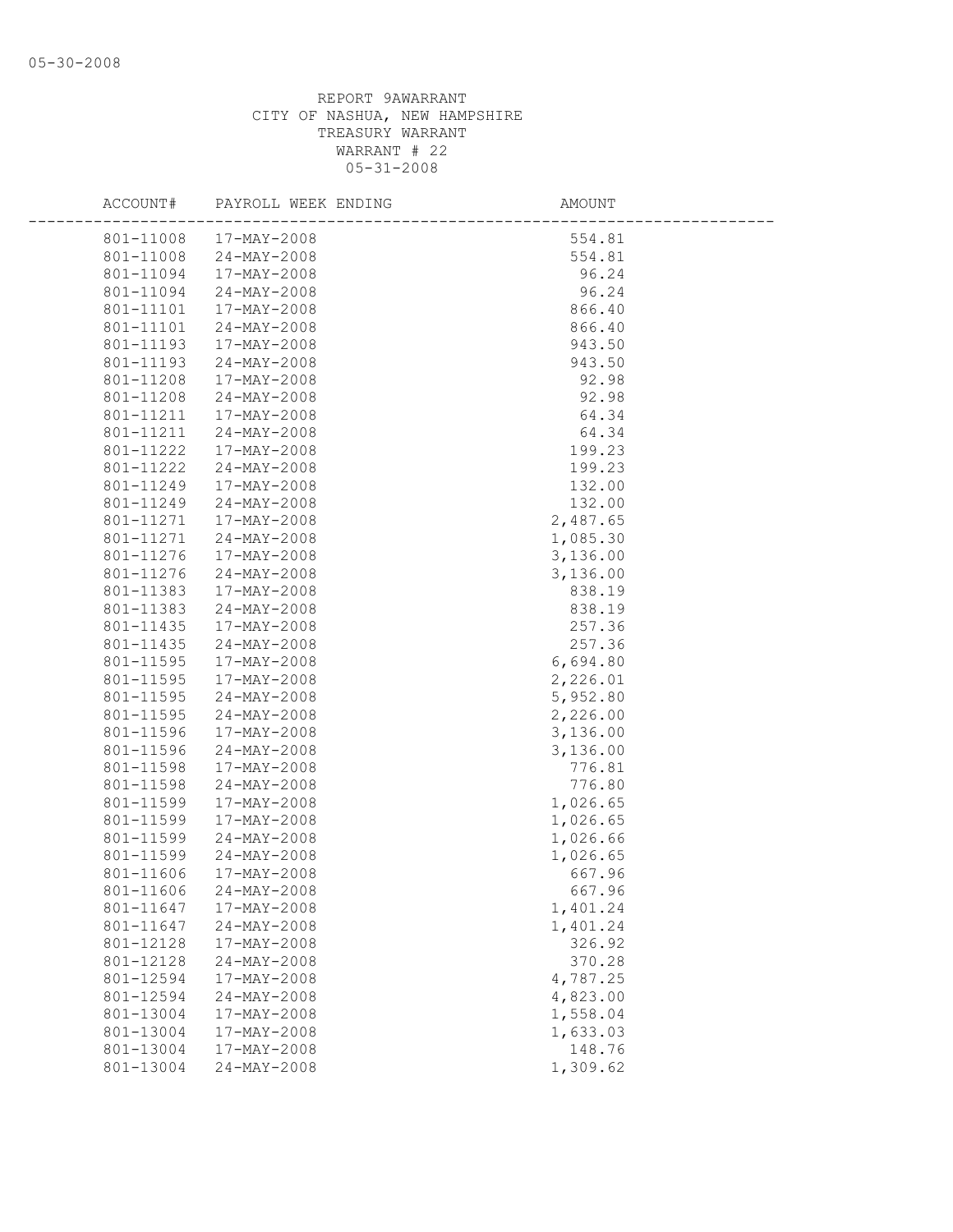|       | ACCOUNT#  | PAYROLL WEEK ENDING    | AMOUNT   |           |
|-------|-----------|------------------------|----------|-----------|
|       |           | 801-13004 24-MAY-2008  | 404.65   |           |
|       |           | 801-13004 24-MAY-2008  | 152.93   |           |
|       | 801-17001 | 24-MAY-2008            | 300.00   |           |
|       | 801-17002 | 17-MAY-2008            | 500.00   |           |
|       | 801-59236 | 17-MAY-2008            | 382.62   |           |
|       | 801-59236 | $24 - MAY - 2008$      | 382.62   |           |
|       | 801-59237 | 17-MAY-2008            | 360.27   |           |
|       | 801-59237 | 24-MAY-2008            | 360.27   |           |
|       |           | 801-59240  17-MAY-2008 | 132.49   |           |
|       |           | 801-59240 24-MAY-2008  | 132.49   |           |
| TOTAL | 801       | SOLID WASTE DISPOSAL   |          | 69,170.52 |
|       |           |                        |          |           |
|       | 802-11028 | 17-MAY-2008            | 387.79   |           |
|       | 802-11028 | 17-MAY-2008            | 182.49   |           |
|       | 802-11028 | $24 - MAX - 2008$      | 387.79   |           |
|       | 802-11028 | 24-MAY-2008            | 182.49   |           |
|       | 802-11064 | 17-MAY-2008            | 132.49   |           |
|       | 802-11064 | 17-MAY-2008            | 132.49   |           |
|       | 802-11064 | $24 - MAX - 2008$      | 132.49   |           |
|       | 802-11064 | $24 - MAX - 2008$      | 132.49   |           |
|       | 802-11091 | 17-MAY-2008            | 1,044.25 |           |
|       | 802-11091 | $24 - MAX - 2008$      | 1,044.26 |           |
|       | 802-11092 | 17-MAY-2008            | 722.00   |           |
|       | 802-11092 | $24 - MAX - 2008$      | 739.60   |           |
|       | 802-11094 | 17-MAY-2008            | 288.69   |           |
|       | 802-11094 | 17-MAY-2008            | 288.71   |           |
|       | 802-11094 | 24-MAY-2008            | 288.69   |           |
|       | 802-11094 | $24 - MAY - 2008$      | 288.71   |           |
|       | 802-11096 | 17-MAY-2008            | 1,767.96 |           |
|       | 802-11096 | $24 - MAX - 2008$      | 883.98   |           |
|       | 802-11102 | 17-MAY-2008            | 854.94   |           |
|       | 802-11102 | $24 - MAY - 2008$      | 928.24   |           |
|       | 802-11105 | 17-MAY-2008            | 953.14   |           |
|       | 802-11105 | $24 - MAX - 2008$      | 970.14   |           |
|       | 802-11155 | 17-MAY-2008            | 1,024.73 |           |
|       | 802-11155 | $24 - MAY - 2008$      | 1,039.21 |           |
|       | 802-11157 | 17-MAY-2008            | 784.00   |           |
|       | 802-11157 | $24 - MAY - 2008$      | 784.00   |           |
|       | 802-11158 | $17 - MAX - 2008$      | 1,683.20 |           |
|       | 802-11158 | $24 - MAY - 2008$      | 1,677.94 |           |
|       | 802-11208 | 17-MAY-2008            | 37.19    |           |
|       | 802-11208 | 17-MAY-2008            | 37.19    |           |
|       | 802-11208 | $24 - MAY - 2008$      | 37.19    |           |
|       | 802-11208 | $24 - MAX - 2008$      | 37.19    |           |
|       | 802-11211 | $17 - MAX - 2008$      | 386.02   |           |
|       | 802-11211 | 17-MAY-2008            | 386.02   |           |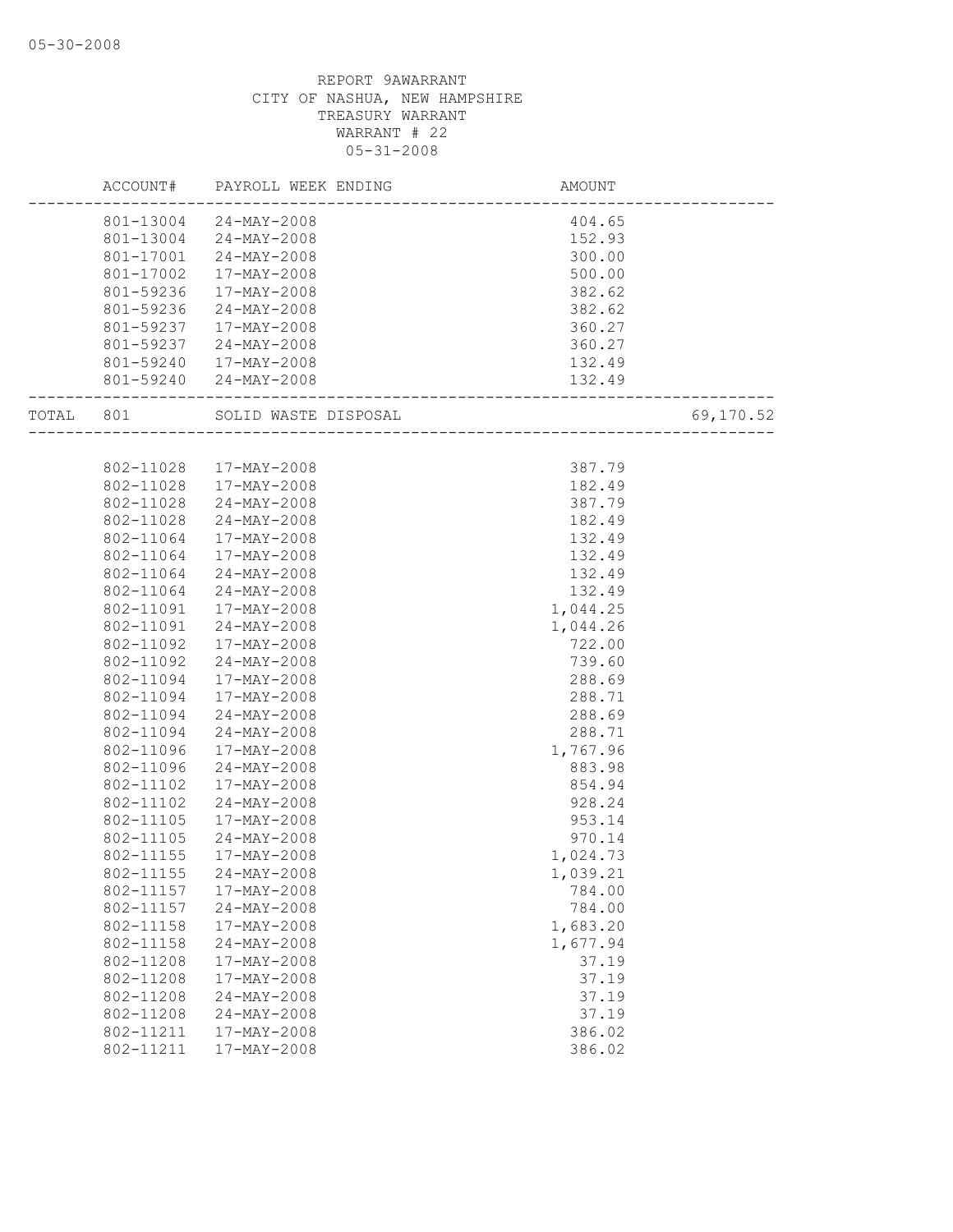| ACCOUNT#  | PAYROLL WEEK ENDING | AMOUNT    |
|-----------|---------------------|-----------|
| 802-11211 | $24 - MAX - 2008$   | 386.02    |
| 802-11211 | $24 - MAX - 2008$   | 386.02    |
| 802-11222 | 17-MAY-2008         | 199.23    |
| 802-11222 | 24-MAY-2008         | 199.23    |
| 802-11249 | 17-MAY-2008         | 75.43     |
| 802-11249 | 17-MAY-2008         | 75.43     |
| 802-11249 | $24 - MAX - 2008$   | 75.43     |
| 802-11249 | $24 - MAX - 2008$   | 75.43     |
| 802-11260 | 17-MAY-2008         | 1,760.00  |
| 802-11260 | $24 - MAX - 2008$   | 1,760.00  |
| 802-11270 | 17-MAY-2008         | 1,023.64  |
| 802-11270 | $24 - MAX - 2008$   | 1,023.64  |
| 802-11333 | 17-MAY-2008         | 1,006.52  |
| 802-11333 | $24 - MAX - 2008$   | 1,006.52  |
| 802-11435 | 17-MAY-2008         | 428.93    |
| 802-11435 | 17-MAY-2008         | 171.57    |
| 802-11435 | $24 - MAX - 2008$   | 428.93    |
| 802-11435 | 24-MAY-2008         | 171.57    |
| 802-11480 | 17-MAY-2008         | 2,841.59  |
| 802-11480 | $24 - MAY - 2008$   | 3,233.50  |
| 802-11507 | 17-MAY-2008         | 686.12    |
| 802-11507 | $24 - MAX - 2008$   | 746.80    |
| 802-11513 | 17-MAY-2008         | 5,097.60  |
| 802-11513 | 24-MAY-2008         | 5,097.60  |
| 802-11514 | 17-MAY-2008         | 2,642.40  |
| 802-11514 | $24 - MAX - 2008$   | 2,644.80  |
| 802-11681 | 17-MAY-2008         | 297.14    |
| 802-11681 | 17-MAY-2008         | 1,188.55  |
| 802-11681 | $24 - MAY - 2008$   | 297.14    |
| 802-11681 | $24 - MAX - 2008$   | 1,188.55  |
| 802-11693 | 17-MAY-2008         | 1,132.40  |
| 802-11693 | $24 - MAY - 2008$   | 1,132.40  |
| 802-11763 | 17-MAY-2008         | 167.64    |
| 802-11763 | 17-MAY-2008         | 670.55    |
| 802-11763 | $24 - MAX - 2008$   | 167.64    |
| 802-11763 | 24-MAY-2008         | 670.55    |
| 802-11764 | 17-MAY-2008         | 1, 117.43 |
| 802-11764 | 24-MAY-2008         | 1,117.44  |
| 802-12154 | 17-MAY-2008         | 440.00    |
| 802-12154 | $24 - MAY - 2008$   | 440.00    |
| 802-12203 | 17-MAY-2008         | 480.00    |
| 802-12203 | 24-MAY-2008         | 480.00    |
| 802-13004 | 17-MAY-2008         | 635.98    |
| 802-13004 | $17 - MAX - 2008$   | 2,892.36  |
| 802-13004 | $24 - MAX - 2008$   | 731.74    |
| 802-13004 | $24 - MAX - 2008$   | 3,313.88  |
| 802-59236 | 17-MAY-2008         | 382.61    |
| 802-59236 | $24 - MAX - 2008$   | 382.61    |